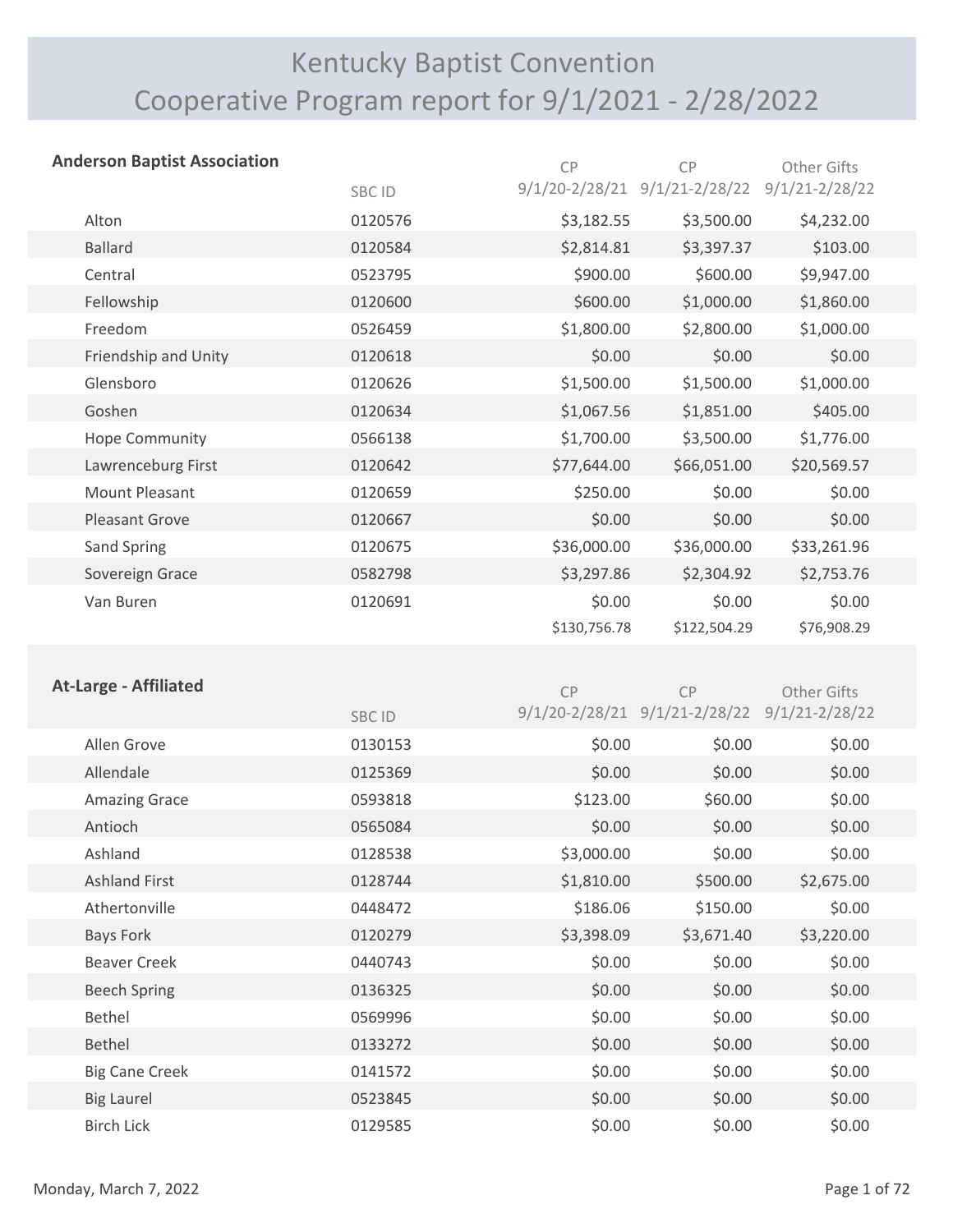| <b>Black Water First</b>      | 0129593 | \$0.00     | \$0.00     | \$0.00     |
|-------------------------------|---------|------------|------------|------------|
| <b>Bluegrass</b>              | 0583105 | \$0.00     | \$0.00     | \$0.00     |
| <b>Bracktown First</b>        | 0576279 | \$200.00   | \$0.00     | \$0.00     |
| Broadway                      | 0127670 | \$0.00     | \$0.00     | \$0.00     |
| Broadway                      | 0142059 | \$350.00   | \$450.00   | \$5,749.00 |
| <b>Buena Vista</b>            | 0134072 | \$978.66   | \$1,413.17 | \$5,025.00 |
| Cadiz Second                  | 0563809 | \$0.00     | \$0.00     | \$0.00     |
| Calvary                       | 0140384 | \$0.00     | \$0.00     | \$0.00     |
| Calvary                       | 0572339 | \$255.00   | \$255.00   | \$1,100.00 |
| <b>Calvary Missionary</b>     | 0135384 | \$0.00     | \$0.00     | \$0.00     |
| Campbellsburg Second          | 0512236 | \$0.00     | \$0.00     | \$0.00     |
| Canaan Christian              | 0557611 | \$0.00     | \$0.00     | \$0.00     |
| Caneyville                    | 0143172 | \$396.26   | \$435.99   | \$0.00     |
| Christ Cathedral              | 0572372 | \$0.00     | \$0.00     | \$0.00     |
| Christ Covenant               | 0593846 | \$1,700.00 | \$1,715.00 | \$0.00     |
| Christ is King                | 0523969 | \$0.00     | \$7,000.00 | \$2,689.00 |
| <b>Clarks River</b>           | 0127860 | \$2,146.35 | \$1,757.13 | \$0.00     |
| Clay Hill                     | 0141580 | \$0.00     | \$0.00     | \$0.00     |
| <b>Clear Springs</b>          | 0139535 | \$875.00   | \$930.00   | \$0.00     |
| Clearview                     | 0573165 | \$1,912.00 | \$2,125.44 | \$2,176.00 |
| Clover Bottom                 | 0129437 | \$0.00     | \$0.00     | \$0.00     |
| Coalport                      | 0136382 | \$0.00     | \$0.00     | \$0.00     |
| Community                     | 0571364 | \$1,115.21 | \$869.21   | \$1,131.00 |
| Concord                       | 0136374 | \$0.00     | \$0.00     | \$0.00     |
| Corinthian                    | 0568999 | \$0.00     | \$0.00     | \$0.00     |
| Crab Orchard                  | 0130609 | \$0.00     | \$0.00     | \$0.00     |
| Creek Church                  | 0129866 | \$0.00     | \$0.00     | \$0.00     |
| Crestwood Hispanic            | 0586025 | \$0.00     | \$0.00     | \$0.00     |
| <b>Cumberland Gap Parkway</b> | 0571011 | \$0.00     | \$0.00     | \$0.00     |
| Davis Chapel                  | 0136408 | \$0.00     | \$0.00     | \$0.00     |
| Dexter                        | 0121970 | \$0.00     | \$0.00     | \$0.00     |
| Drip Rock                     | 0129619 | \$0.00     | \$0.00     | \$0.00     |
| East Somerset                 | 0592626 | \$1,500.00 | \$1,500.00 | \$7,016.16 |
| Ebenezer                      | 0136424 | \$0.00     | \$0.00     | \$0.00     |
| Ebenezer                      | 0449272 | \$0.00     | \$0.00     | \$0.00     |
| Ebenezer                      | 0581423 | \$0.00     | \$0.00     | \$0.00     |
| Edmonton                      | 0130294 | \$3,040.00 | \$5,167.00 | \$3,102.00 |
| Elim                          | 0565088 | \$0.00     | \$0.00     | \$0.00     |
| Ellisburg                     | 0123968 | \$0.00     | \$0.00     | \$0.00     |
| Elm Grove                     | 0569988 | \$0.00     | \$0.00     | \$0.00     |
| <b>Emily Northup</b>          | 0128702 | \$0.00     | \$0.00     | \$0.00     |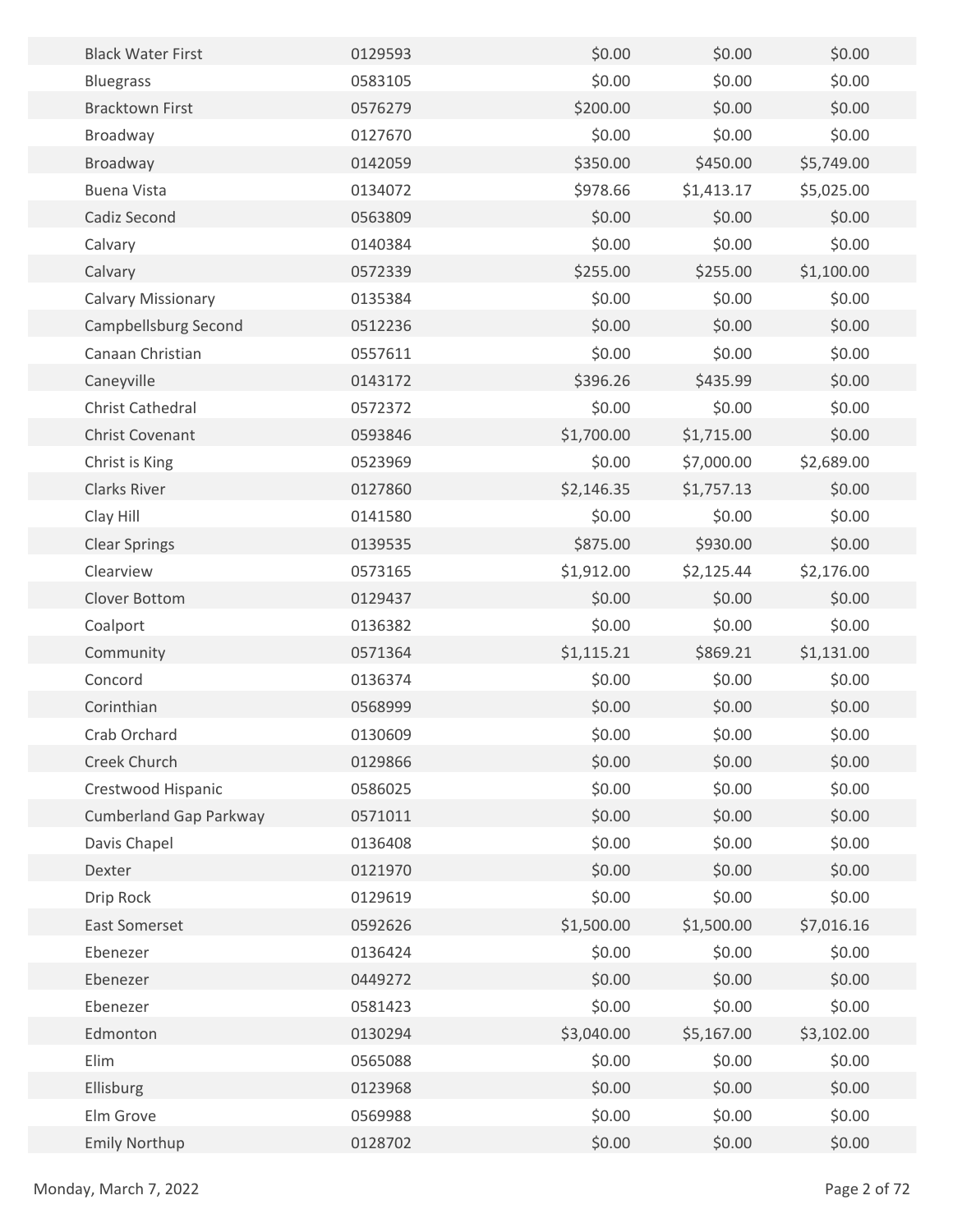| Emmanuel                   | 0438234 | \$0.00      | \$0.00       | \$0.00      |  |
|----------------------------|---------|-------------|--------------|-------------|--|
| Emmanuel                   | 0573777 | \$0.00      | \$0.00       | \$0.00      |  |
| <b>Emmanuel Fellowship</b> | 0571867 | \$0.00      | \$0.00       | \$0.00      |  |
| Energized                  | 0544270 | \$0.00      | \$0.00       | \$0.00      |  |
| Evangelical                | 0592490 | \$0.00      | \$0.00       | \$0.00      |  |
| <b>Fairfield Second</b>    | 0572431 | \$0.00      | \$0.00       | \$0.00      |  |
| <b>Faith Community</b>     | 0581737 | \$0.00      | \$0.00       | \$0.00      |  |
| <b>Faith Family</b>        | 0584309 | \$0.00      | \$0.00       | \$0.00      |  |
| Faith Way                  | 0581216 | \$0.00      | \$0.00       | \$0.00      |  |
| <b>Falling Springs</b>     | 0133389 | \$0.00      | \$0.00       | \$0.00      |  |
| Falls of Rough             | 0566237 | \$500.00    | \$1,750.00   | \$580.00    |  |
| Fellowship Church          | 0591067 | \$1,800.00  | \$1,800.00   | \$0.00      |  |
| Filipino International     | 0589693 | \$0.00      | \$0.00       | \$0.00      |  |
| First Gethsemane           | 0523803 | \$0.00      | \$0.00       | \$0.00      |  |
| <b>First Missionary</b>    | 0570010 | \$0.00      | \$0.00       | \$0.00      |  |
| <b>Fishing Creek</b>       | 0138701 | \$0.00      | \$0.00       | \$0.00      |  |
| Forks of Dix River         | 0141325 | \$2,500.00  | \$2,500.00   | \$999.00    |  |
| <b>Four Rivers</b>         | 0575151 | \$0.00      | \$0.00       | \$0.00      |  |
| Freedom                    | 0571640 | \$600.00    | \$600.00     | \$303.00    |  |
| <b>Friendly Grove</b>      | 0121749 | \$0.00      | \$0.00       | \$0.00      |  |
| Fruit Hill                 | 0124297 | \$4,202.70  | \$2,985.54   | \$823.00    |  |
| Galilee Karen              | 0594303 | \$0.00      | \$300.00     | \$0.00      |  |
| Georgetown First           | 0566137 | \$0.00      | \$0.00       | \$0.00      |  |
| Goldbug                    | 0134593 | \$0.00      | \$0.00       | \$0.00      |  |
| <b>Gospel Collective</b>   | 0594638 | \$0.00      | \$400.00     | \$600.00    |  |
| Grace                      | 0577805 | \$46,343.73 | \$59,566.77  | \$38,893.70 |  |
| Grace                      | 0580939 | \$200.00    | \$350.00     | \$500.00    |  |
| Grace Fellowship           | 0576634 | \$0.00      | \$0.00       | \$0.00      |  |
| <b>Grace Reformed</b>      | 0468850 | \$0.00      | \$0.00       | \$0.00      |  |
| Greater Good Hope Inc      | 0565090 | \$0.00      | \$0.00       | \$0.00      |  |
| <b>Greater Saint Mark</b>  | 0582868 | \$0.00      | \$0.00       | \$0.00      |  |
| <b>Greater Saint Paul</b>  | 0469767 | \$0.00      | \$0.00       | \$0.00      |  |
| Greater Salem              | 0565091 | \$0.00      | \$0.00       | \$0.00      |  |
| Green Hill                 | 0454678 | \$0.00      | \$0.00       | \$0.00      |  |
| <b>Green Street</b>        | 0580205 | \$846.00    | \$946.50     | \$0.00      |  |
| <b>Greenville First</b>    | 0135004 | \$14,130.00 | \$16,380.00  | \$6,521.00  |  |
| <b>Hanging Rock</b>        | 0127696 | \$0.00      | \$0.00       | \$160.00    |  |
| Hardin                     | 0122069 | \$98,143.97 | \$105,230.83 | \$15,541.00 |  |
| Harlan                     | 0143677 | \$12,505.91 | \$12,691.03  | \$620.00    |  |
| Harmony Fellowship         | 0565519 | \$400.00    | \$500.00     | \$0.00      |  |
| Harmony Fellowship         | 0579858 | \$900.00    | \$900.00     | \$0.00      |  |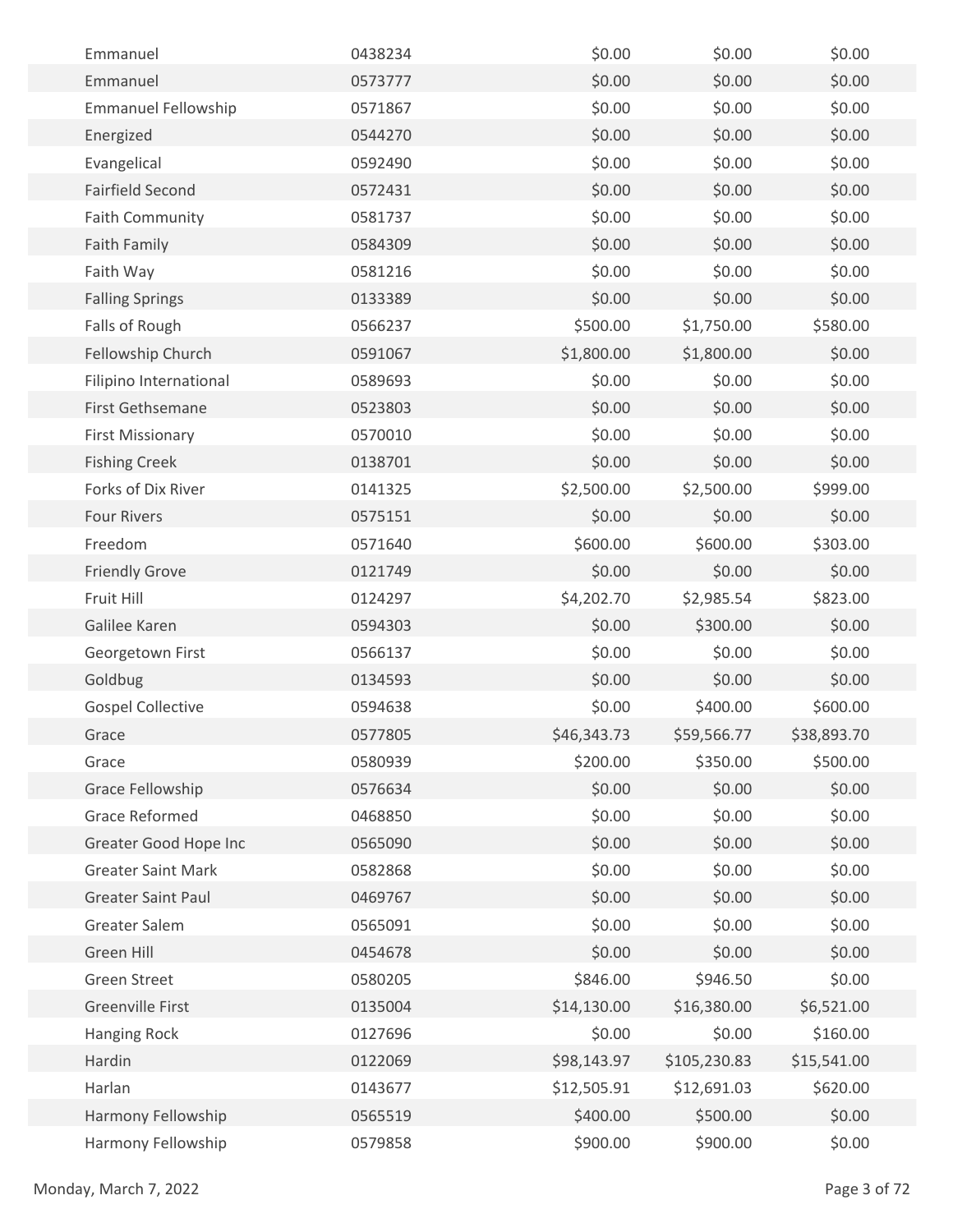| Heartland                       | 0575759 | \$20,333.35 | \$22,400.02 | \$0.00      |  |
|---------------------------------|---------|-------------|-------------|-------------|--|
| Heritage                        | 0572898 | \$0.00      | \$0.00      | \$800.00    |  |
| Highcliff                       | 0141630 | \$100.00    | \$250.00    | \$0.00      |  |
| <b>Higher Ground</b>            | 0580007 | \$0.00      | \$0.00      | \$0.00      |  |
| <b>Highland Park Missionary</b> | 0580057 | \$1,250.00  | \$500.00    | \$0.00      |  |
| <b>Hill Grove</b>               | 0125732 | \$0.00      | \$0.00      | \$0.00      |  |
| <b>Hill Street</b>              | 0523860 | \$0.00      | \$0.00      | \$0.00      |  |
| <b>His House Ministries</b>     | 0573408 | \$800.00    | \$800.00    | \$0.00      |  |
| Holland                         | 0120394 | \$758.95    | \$785.95    | \$0.00      |  |
| Holly                           | 0143214 | \$0.00      | \$0.00      | \$0.00      |  |
| Hopewell                        | 0125757 | \$0.00      | \$0.00      | \$0.00      |  |
| <b>Hopewell Missionary</b>      | 0127704 | \$0.00      | \$0.00      | \$0.00      |  |
| Horse Creek Road                | 0133694 | \$0.00      | \$0.00      | \$0.00      |  |
| Hyattsville                     | 0141416 | \$3,316.67  | \$1,983.32  | \$6,022.71  |  |
| Jasper Bend                     | 0457523 | \$0.00      | \$0.00      | \$0.00      |  |
| Kelly Street                    | 0143727 | \$680.86    | \$1,277.04  | \$0.00      |  |
| Kentucky Hill                   | 0141648 | \$0.00      | \$0.00      | \$0.00      |  |
| Kentucky Myanmar                | 0588940 | \$0.00      | \$0.00      | \$0.00      |  |
| Kenwood Northeast               | 0565093 | \$0.00      | \$0.00      | \$0.00      |  |
| Kerby Knob                      | 0129668 | \$1,000.00  | \$1,000.00  | \$0.00      |  |
| Lakeview                        | 0507467 | \$2,036.71  | \$1,693.95  | \$1,200.00  |  |
| Lampton                         | 0590089 | \$0.00      | \$0.00      | \$0.00      |  |
| Lancaster                       | 0141440 | \$23,420.08 | \$22,933.00 | \$22,669.80 |  |
| Letter Box                      | 0384727 | \$0.00      | \$0.00      | \$0.00      |  |
| Liberty                         | 0120410 | \$3,118.80  | \$3,242.60  | \$330.00    |  |
| Liberty                         | 0141929 | \$0.00      | \$0.00      | \$0.00      |  |
| <b>Liberty First</b>            | 0123992 | \$8,204.00  | \$10,521.00 | \$1,447.00  |  |
| Lighthouse                      | 0570638 | \$308.07    | \$274.51    | \$0.00      |  |
| <b>Lighthouse Missionary</b>    | 0567018 | \$0.00      | \$0.00      | \$0.00      |  |
| Little Clifty                   | 0127720 | \$3,567.31  | \$4,600.58  | \$2,671.00  |  |
| Little Flock Missionary         | 0127738 | \$0.00      | \$420.00    | \$0.00      |  |
| Living Church                   | 0590515 | \$300.00    | \$300.00    | \$0.00      |  |
| Living Water                    | 0580212 | \$1,005.00  | \$4,335.00  | \$0.00      |  |
| Living Word                     | 0569631 | \$0.00      | \$0.00      | \$0.00      |  |
| London First                    | 0129940 | \$7,500.00  | \$5,000.00  | \$4,009.62  |  |
| Louisville Chin                 | 0592456 | \$5,000.00  | \$0.00      | \$0.00      |  |
| Lower Turkey Creek              | 0144428 | \$0.00      | \$0.00      | \$0.00      |  |
| Loyall First                    | 0143628 | \$1,267.62  | \$1,501.44  | \$356.00    |  |
| Mannington                      | 0131086 | \$0.00      | \$0.00      | \$0.00      |  |
| Mauldin                         | 0129692 | \$0.00      | \$0.00      | \$0.00      |  |
| <b>Meadow Creek</b>             | 0144436 | \$0.00      | \$0.00      | \$0.00      |  |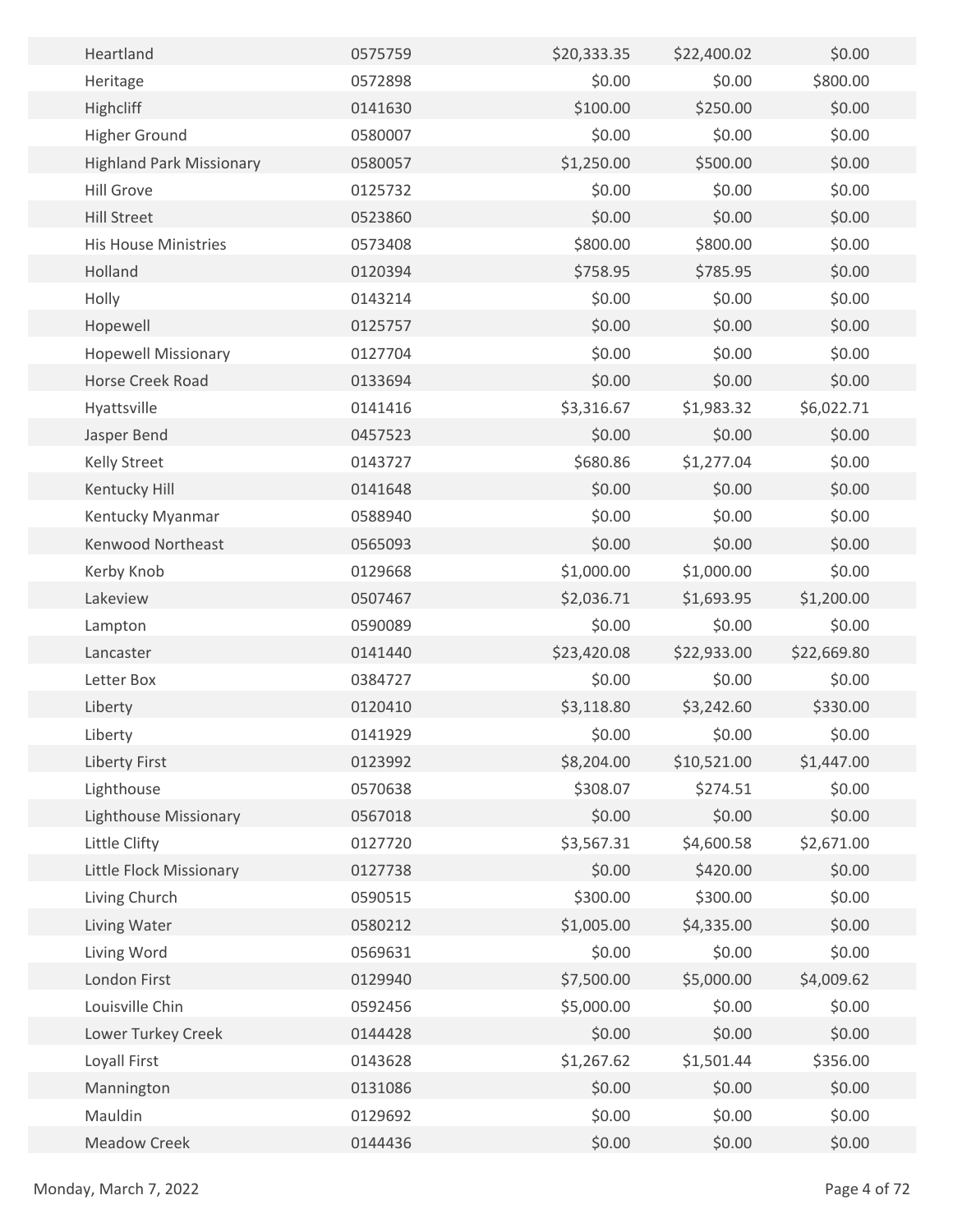| Millwood Missionary              | 0127753 | \$100.00    | \$200.00    | \$50.00      |  |
|----------------------------------|---------|-------------|-------------|--------------|--|
| <b>Mint Springs</b>              | 0137422 | \$0.00      | \$0.00      | \$0.00       |  |
| <b>Moreland First</b>            | 0130658 | \$1,913.23  | \$1,645.14  | \$0.00       |  |
| Morgantown Community             | 0565011 | \$0.00      | \$0.00      | \$0.00       |  |
| <b>Mount Ararat</b>              | 0129973 | \$0.00      | \$0.00      | \$0.00       |  |
| Mount Freeman                    | 0141473 | \$0.00      | \$0.00      | \$0.00       |  |
| <b>Mount Gilead</b>              | 0120428 | \$0.00      | \$0.00      | \$0.00       |  |
| Mount Hermon                     | 0570011 | \$0.00      | \$0.00      | \$0.00       |  |
| Mount Olive                      | 0139634 | \$0.00      | \$0.00      | \$2,018.00   |  |
| Mount Vernon                     | 0581427 | \$0.00      | \$0.00      | \$0.00       |  |
| Mount Zion                       | 0137976 | \$0.00      | \$0.00      | \$0.00       |  |
| <b>Murray First</b>              | 0121996 | \$51,724.68 | \$73,795.92 | \$130,660.13 |  |
| New Beginnings                   | 0594397 | \$0.00      | \$1,505.00  | \$0.00       |  |
| <b>New Beginnings Missionary</b> | 0578887 | \$0.00      | \$0.00      | \$0.00       |  |
| New Bethel                       | 0129726 | \$0.00      | \$0.00      | \$0.00       |  |
| New Harmony                      | 0570004 | \$0.00      | \$0.00      | \$0.00       |  |
| New Hope                         | 0120469 | \$0.00      | \$0.00      | \$0.00       |  |
| New Hope                         | 0130740 | \$0.00      | \$0.00      | \$0.00       |  |
| New Hope                         | 0572640 | \$0.00      | \$0.00      | \$0.00       |  |
| New Jerusalem Missionary         | 0566171 | \$0.00      | \$0.00      | \$0.00       |  |
| New Middle Fork                  | 0120477 | \$0.00      | \$0.00      | \$0.00       |  |
| New Salem                        | 0120485 | \$0.00      | \$0.00      | \$0.00       |  |
| New Sulphur Missionary           | 0127225 | \$0.00      | \$0.00      | \$0.00       |  |
| New Work                         | 0565517 | \$9,000.00  | \$9,666.66  | \$0.00       |  |
| New Zion                         | 0143362 | \$240.00    | \$120.00    | \$0.00       |  |
| New Zion                         | 0560006 | \$0.00      | \$0.00      | \$0.00       |  |
| Newlife Nepali                   | 0590745 | \$0.00      | \$0.00      | \$0.00       |  |
| Nuevo Amanecer                   | 0582012 | \$750.00    | \$750.00    | \$0.00       |  |
| Old Poplar Creek                 | 0125666 | \$0.00      | \$0.00      | \$0.00       |  |
| Onesong                          | 0593787 | \$500.00    | \$500.00    | \$0.00       |  |
| Outreach                         | 0513077 | \$0.00      | \$0.00      | \$0.00       |  |
| Pewee Valley First               | 0573763 | \$0.00      | \$0.00      | \$0.00       |  |
| Pine Grove                       | 0566954 | \$0.00      | \$0.00      | \$0.00       |  |
| Pine Grove                       | 0121038 | \$0.00      | \$0.00      | \$0.00       |  |
| Pleasant Grove                   | 0121293 | \$0.00      | \$0.00      | \$0.00       |  |
| Pleasant Run                     | 0395178 | \$0.00      | \$0.00      | \$0.00       |  |
| <b>Pleasant Valley Community</b> | 0566802 | \$32,805.13 | \$23,973.19 | \$1,000.00   |  |
| <b>Pleasant View Missionary</b>  | 0127795 | \$0.00      | \$0.00      | \$0.00       |  |
| <b>Portland Memorial</b>         | 0580206 | \$0.00      | \$0.00      | \$0.00       |  |
| Potter's Place                   | 0578877 | \$10,353.19 | \$10,231.33 | \$4,626.50   |  |
| Providence                       | 0139691 | \$0.00      | \$0.00      | \$0.00       |  |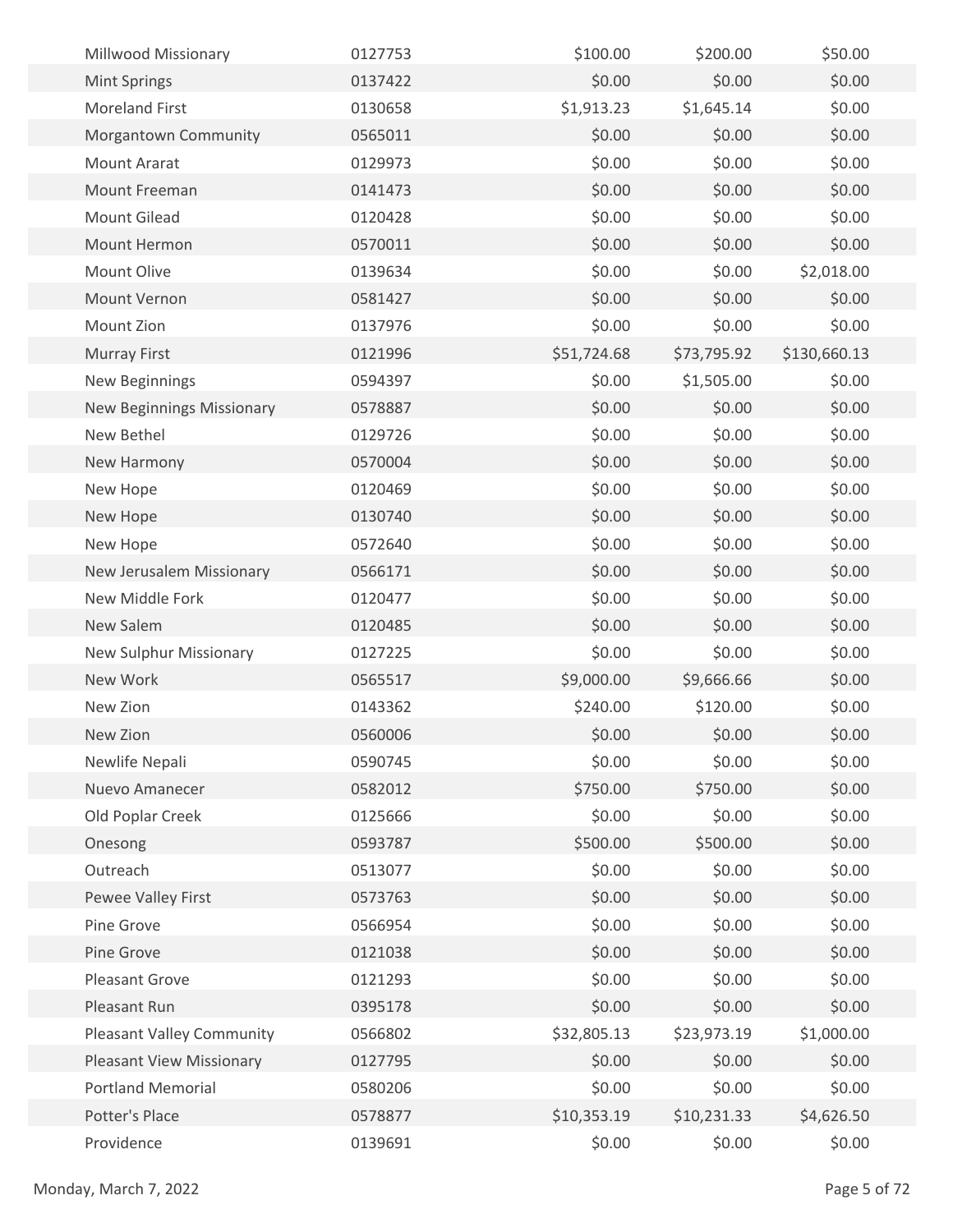| <b>Providence Community</b>    | 0580147 | \$250.00    | \$0.00      | \$0.00   |
|--------------------------------|---------|-------------|-------------|----------|
| Radcliff                       | 0575256 | \$0.00      | \$0.00      | \$0.00   |
| Red Hill                       | 0143081 | \$0.00      | \$0.00      | \$0.00   |
| <b>Red Lick</b>                | 0142257 | \$0.00      | \$0.00      | \$0.00   |
| <b>Reformation Church</b>      | 0569926 | \$0.00      | \$0.00      | \$0.00   |
| River of Life Community        | 0570008 | \$0.00      | \$2,000.00  | \$0.00   |
| Rocky Ridge Missionary         | 0571010 | \$0.00      | \$0.00      | \$0.00   |
| Rosine                         | 0137091 | \$0.00      | \$0.00      | \$0.00   |
| Rough Creek                    | 0120527 | \$0.00      | \$100.00    | \$600.00 |
| <b>Russell Creek</b>           | 0140061 | \$0.00      | \$0.00      | \$0.00   |
| Salt and Light                 | 0588976 | \$900.00    | \$600.00    | \$0.00   |
| Shepherds Way                  | 0573116 | \$0.00      | \$0.00      | \$0.00   |
| South Fariston                 | 0130104 | \$0.00      | \$0.00      | \$0.00   |
| Southside                      | 0128694 | \$0.00      | \$0.00      | \$0.00   |
| Springdale at Man O War        | 0126433 | \$0.00      | \$0.00      | \$0.00   |
| St Luke                        | 0581429 | \$0.00      | \$0.00      | \$0.00   |
| <b>Summit Community</b>        | 0582933 | \$0.00      | \$0.00      | \$0.00   |
| <b>Summit Community</b>        | 0590915 | \$300.00    | \$200.00    | \$0.00   |
| Summitview                     | 0594845 | \$0.00      | \$1,353.00  | \$0.00   |
| Sunshine                       | 0143909 | \$0.00      | \$0.00      | \$0.00   |
| Sweeden                        | 0125823 | \$0.00      | \$0.00      | \$0.00   |
| Taylorsville Second            | 0555649 | \$0.00      | \$0.00      | \$0.00   |
| Thompson Road                  | 0590431 | \$0.00      | \$0.00      | \$0.00   |
| <b>Trammel Fork Missionary</b> | 0120550 | \$0.00      | \$0.00      | \$0.00   |
| Trinity                        | 0590910 | \$387.85    | \$0.00      | \$0.00   |
| <b>Turning Point</b>           | 0573962 | \$0.00      | \$0.00      | \$0.00   |
| <b>Twin Lakes</b>              | 0582118 | \$800.00    | \$1,200.00  | \$0.00   |
| Union Band                     | 0125450 | \$0.00      | \$0.00      | \$0.00   |
| <b>Valley Chapel</b>           | 0583843 | \$400.00    | \$200.00    | \$0.00   |
| Verda First                    | 0143636 | \$600.00    | \$300.00    | \$0.00   |
| Vine Community                 | 0592746 | \$595.00    | \$0.00      | \$0.00   |
| Vine Grove                     | 0140681 | \$600.00    | \$600.00    | \$0.00   |
| <b>Walnut Street</b>           | 0122192 | \$516.27    | \$567.07    | \$0.00   |
| Warsaw                         | 0142729 | \$0.00      | \$0.00      | \$0.00   |
| <b>Watson Memorial</b>         | 0575189 | \$8,634.83  | \$3,631.84  | \$170.00 |
| White Oak Missionary           | 0134825 | \$0.00      | \$0.00      | \$0.00   |
| White Plains                   | 0120568 | \$15,000.00 | \$14,300.00 | \$0.00   |
| Zion Hill Missionary           | 0572417 | \$0.00      | \$0.00      | \$0.00   |
| <b>Zion Missionary</b>         | 0581086 | \$0.00      | \$0.00      | \$0.00   |
| Zomi                           | 0591059 | \$0.00      | \$0.00      | \$0.00   |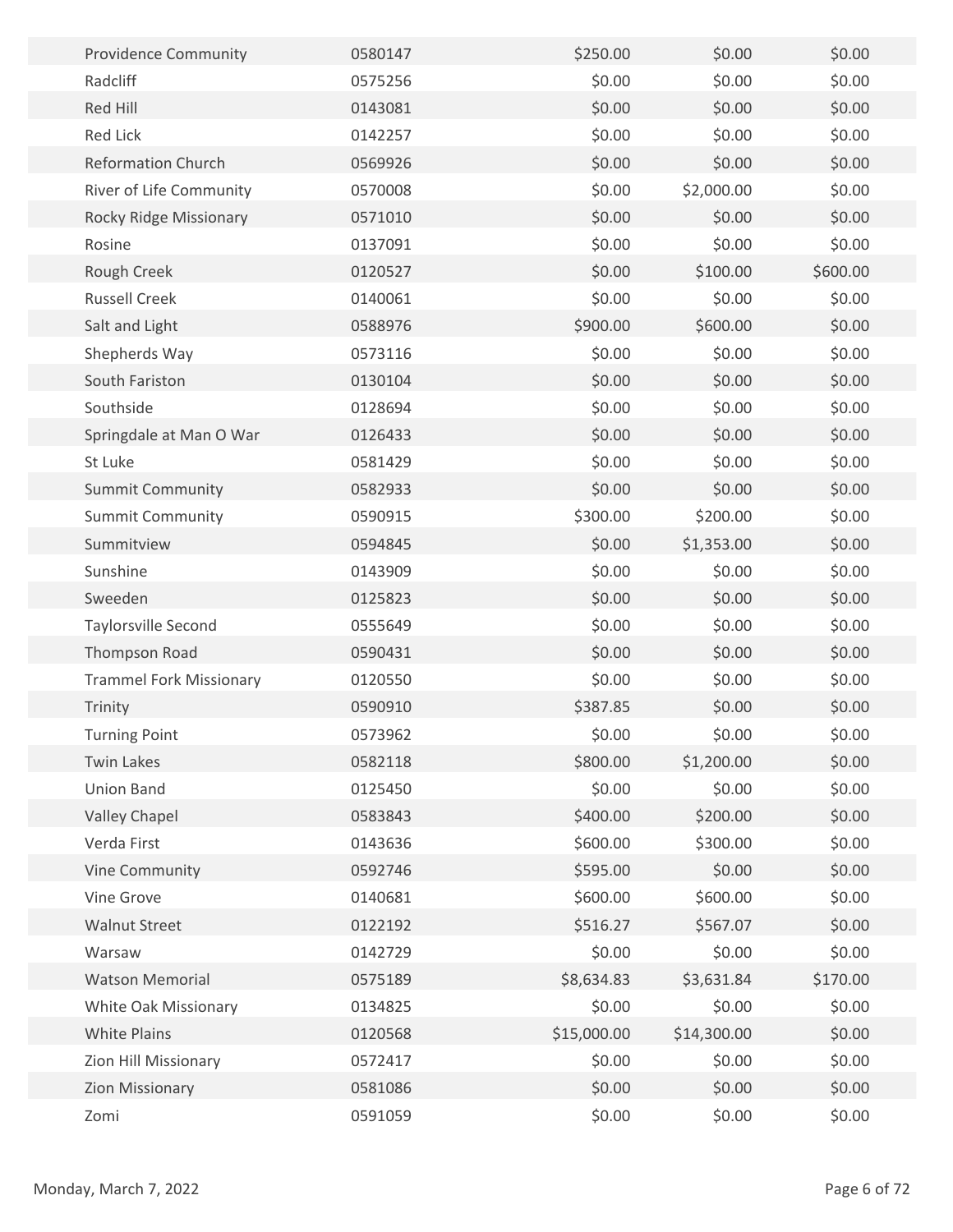|                                    |         | \$426,395.54 | \$466,157.57                                 | \$278,054.62 |
|------------------------------------|---------|--------------|----------------------------------------------|--------------|
|                                    |         |              |                                              |              |
| <b>At-Large - Unaffiliated</b>     |         | CP           | CP                                           | Other Gifts  |
|                                    | SBC ID  |              | 9/1/20-2/28/21 9/1/21-2/28/22 9/1/21-2/28/22 |              |
| <b>All Nations</b>                 | 0586532 | \$0.00       | \$0.00                                       | \$0.00       |
| Anchor                             | 0575968 | \$0.00       | \$0.00                                       | \$0.00       |
| Broadway                           | 0132050 | \$0.00       | \$0.00                                       | \$0.00       |
| <b>Buechel Park</b>                | 0132076 | \$0.00       | \$0.00                                       | \$0.00       |
| Calvary                            | 0125856 | \$0.00       | \$0.00                                       | \$0.00       |
| Calvary Christian                  | 0593446 | \$1,000.00   | \$1,000.00                                   | \$0.00       |
| Carlisle First                     | 0123141 | \$0.00       | \$0.00                                       | \$0.00       |
| Centennial                         | 0590315 | \$0.00       | \$0.00                                       | \$0.00       |
| Centro Familiar                    | 0589976 | \$0.00       | \$0.00                                       | \$0.00       |
| Christ Community Henry Co - Disban | 0593821 | \$3,500.86   | \$0.00                                       | \$0.00       |
| Christos                           | 0581745 | \$0.00       | \$0.00                                       | \$0.00       |
| Community                          | 0555623 | \$0.00       | \$0.00                                       | \$0.00       |
| Community Life                     | 0582921 | \$0.00       | \$0.00                                       | \$0.00       |
| <b>Connecting Christian</b>        | 0589710 | \$0.00       | \$0.00                                       | \$0.00       |
| <b>Connecting Trails</b>           | 0582923 | \$0.00       | \$0.00                                       | \$0.00       |
| Cooper Chapel                      | 0570019 | \$0.00       | \$0.00                                       | \$0.00       |
| Corbin First                       | 0134551 | \$0.00       | \$0.00                                       | \$0.00       |
| <b>Cornerstone Community</b>       | 0591179 | \$0.00       | \$0.00                                       | \$0.00       |
| <b>Cornerstone Community</b>       | 0583868 | \$972.90     | \$1,078.00                                   | \$0.00       |
| <b>Crescent Hill</b>               | 0132175 | \$0.00       | \$0.00                                       | \$0.00       |
| Cristiana Renacer                  | 0588051 | \$0.00       | \$100.00                                     | \$0.00       |
| Cross Point                        | 0591135 | \$0.00       | \$0.00                                       | \$0.00       |
| Crossing                           | 0591133 | \$0.00       | \$0.00                                       | \$0.00       |
| Crosspoint                         | 0590683 | \$0.00       | \$0.00                                       | \$0.00       |
| Drakesboro First                   | 0134965 | \$0.00       | \$0.00                                       | \$0.00       |
| El Buen Pastor                     | 0582955 | \$0.00       | \$0.00                                       | \$0.00       |
| El Faro                            | 0582977 | \$0.00       | \$0.00                                       | \$0.00       |
| Emmanuel                           | 0569872 | \$0.00       | \$0.00                                       | \$2,000.00   |
| Erlanger Hispanic                  | 0582959 | \$0.00       | \$0.00                                       | \$0.00       |
| <b>Eternal Living Waters</b>       | 0579669 | \$0.00       | \$0.00                                       | \$0.00       |
| Faith                              | 0125997 | \$0.00       | \$0.00                                       | \$0.00       |
| Fourth Street                      | 0569276 | \$0.00       | \$0.00                                       | \$0.00       |
| Frankfort First                    | 0126987 | \$0.00       | \$0.00                                       | \$0.00       |
| Fuente de Vida                     | 0591193 | \$0.00       | \$0.00                                       | \$0.00       |
| Good Hope                          | 0583107 | \$0.00       | \$0.00                                       | \$0.00       |
| Good Shepherd Korean               | 0589565 | \$600.00     | \$600.00                                     | \$0.00       |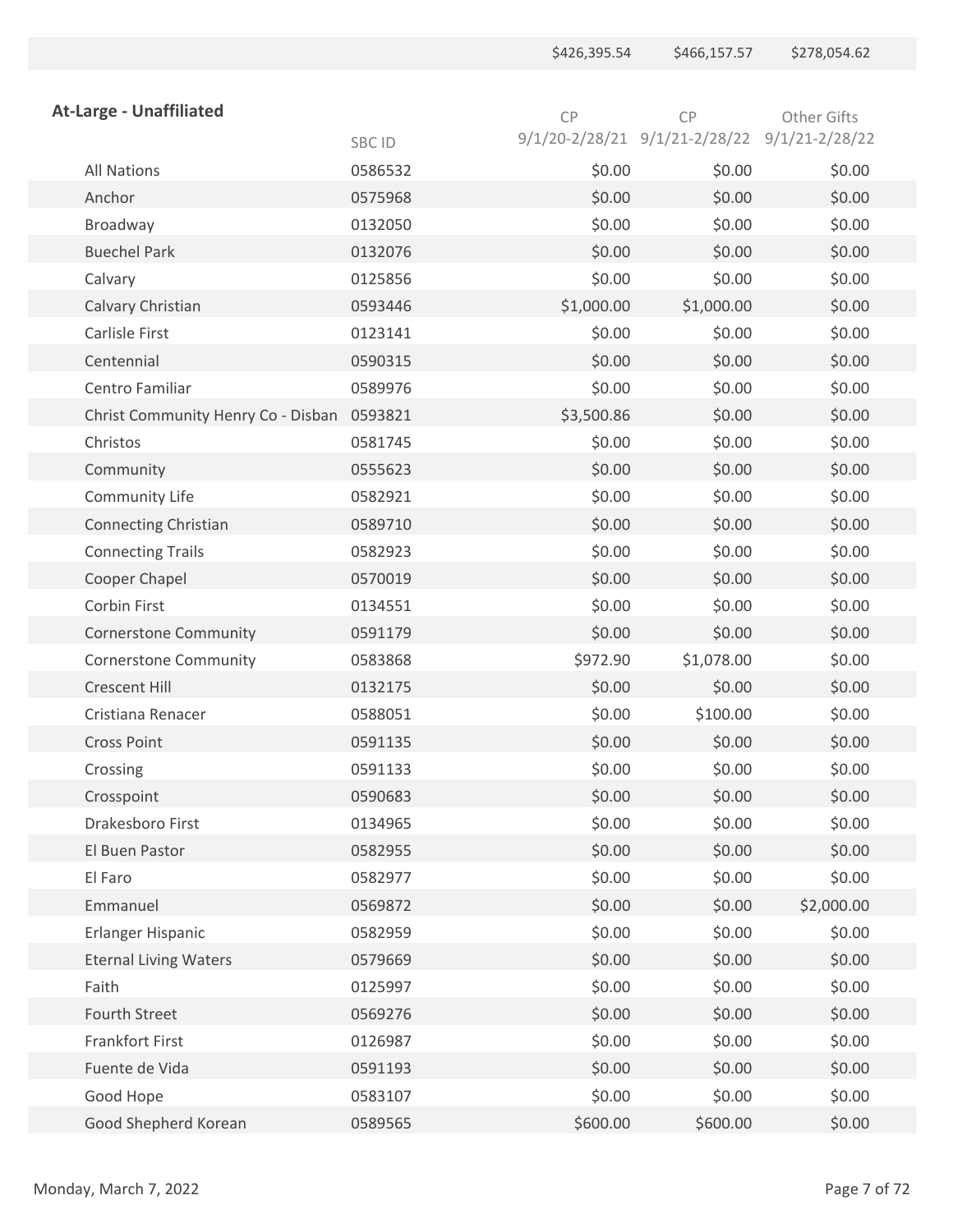| Gospel Fellowship              | 0569967 | \$0.00     | \$0.00     | \$0.00     |
|--------------------------------|---------|------------|------------|------------|
| <b>Grace Community</b>         | 0584189 | \$0.00     | \$0.00     | \$0.00     |
| Grace Fellowship               | 0587915 | \$0.00     | \$0.00     | \$0.00     |
| <b>Grace United Community</b>  | 0570018 | \$0.00     | \$0.00     | \$0.00     |
| Haitian Eastern                | 0584681 | \$60.00    | \$0.00     | \$0.00     |
| Harvest Church                 | 0592941 | \$670.00   | \$2,002.00 | \$0.00     |
| <b>Harvest Community</b>       | 0574167 | \$0.00     | \$0.00     | \$0.00     |
| <b>Harvestland Community</b>   | 0571013 | \$100.00   | \$0.00     | \$0.00     |
| Highland                       | 0132472 | \$0.00     | \$0.00     | \$0.00     |
| Hillside                       | 0581555 | \$0.00     | \$0.00     | \$0.00     |
| Iglesia Bautista Bethel        | 0593979 | \$225.05   | \$331.04   | \$0.00     |
| Immanuel                       | 0126888 | \$0.00     | \$0.00     | \$0.00     |
| Immanuel                       | 0589889 | \$0.00     | \$0.00     | \$0.00     |
| Jesus Amigo Fiel               | 0581426 | \$0.00     | \$0.00     | \$0.00     |
| Joshua Tabernacle              | 0587257 | \$0.00     | \$0.00     | \$0.00     |
| Journey                        | 0575607 | \$0.00     | \$0.00     | \$0.00     |
| Journey at Greenville          | 0581351 | \$0.00     | \$0.00     | \$0.00     |
| La Esperanza                   | 0588018 | \$0.00     | \$0.00     | \$0.00     |
| Lawrence Chapel                | 0144196 | \$0.00     | \$0.00     | \$0.00     |
| Lexington Avenue               | 0141457 | \$0.00     | \$0.00     | \$1,310.00 |
| Lifehouse                      | 0583113 | \$0.00     | \$0.00     | \$0.00     |
| Living Proof                   | 0594015 | \$0.00     | \$0.00     | \$0.00     |
| <b>Mending Fences</b>          | 0585005 | \$0.00     | \$0.00     | \$0.00     |
| Middlesboro First              | 0120956 | \$0.00     | \$0.00     | \$0.00     |
| Middletown First               | 0132340 | \$0.00     | \$0.00     | \$0.00     |
| Midway                         | 0126219 | \$1,000.00 | \$0.00     | \$20.00    |
| Millers Chapel                 | 0469775 | \$0.00     | \$0.00     | \$0.00     |
| Ministerio Cristiano Esperanza | 0584683 | \$0.00     | \$0.00     | \$0.00     |
| Morehead First                 | 0123158 | \$0.00     | \$0.00     | \$0.00     |
| Mosaic                         | 0582814 | \$750.00   | \$925.00   | \$0.00     |
| Mount Moriah                   | 0473652 | \$0.00     | \$0.00     | \$0.00     |
| Nepalese First                 | 0592193 | \$0.00     | \$0.00     | \$0.00     |
| New Covenant                   | 0573184 | \$0.00     | \$0.00     | \$0.00     |
| New Crossroads                 | 0594901 | \$0.00     | \$170.10   | \$0.00     |
| New Heights                    | 0591299 | \$0.00     | \$0.00     | \$0.00     |
| <b>New Mission</b>             | 0580942 | \$904.90   | \$420.93   | \$700.00   |
| <b>New Reality</b>             | 0593811 | \$630.00   | \$0.00     | \$0.00     |
| Old Path                       | 0583180 | \$0.00     | \$0.00     | \$3,000.00 |
| Paducah Hispanic               | 0582969 | \$0.00     | \$0.00     | \$0.00     |
| Pan de Vida                    | 0584710 | \$0.00     | \$0.00     | \$0.00     |
| Phos Hilaron                   | 0583116 | \$0.00     | \$0.00     | \$0.00     |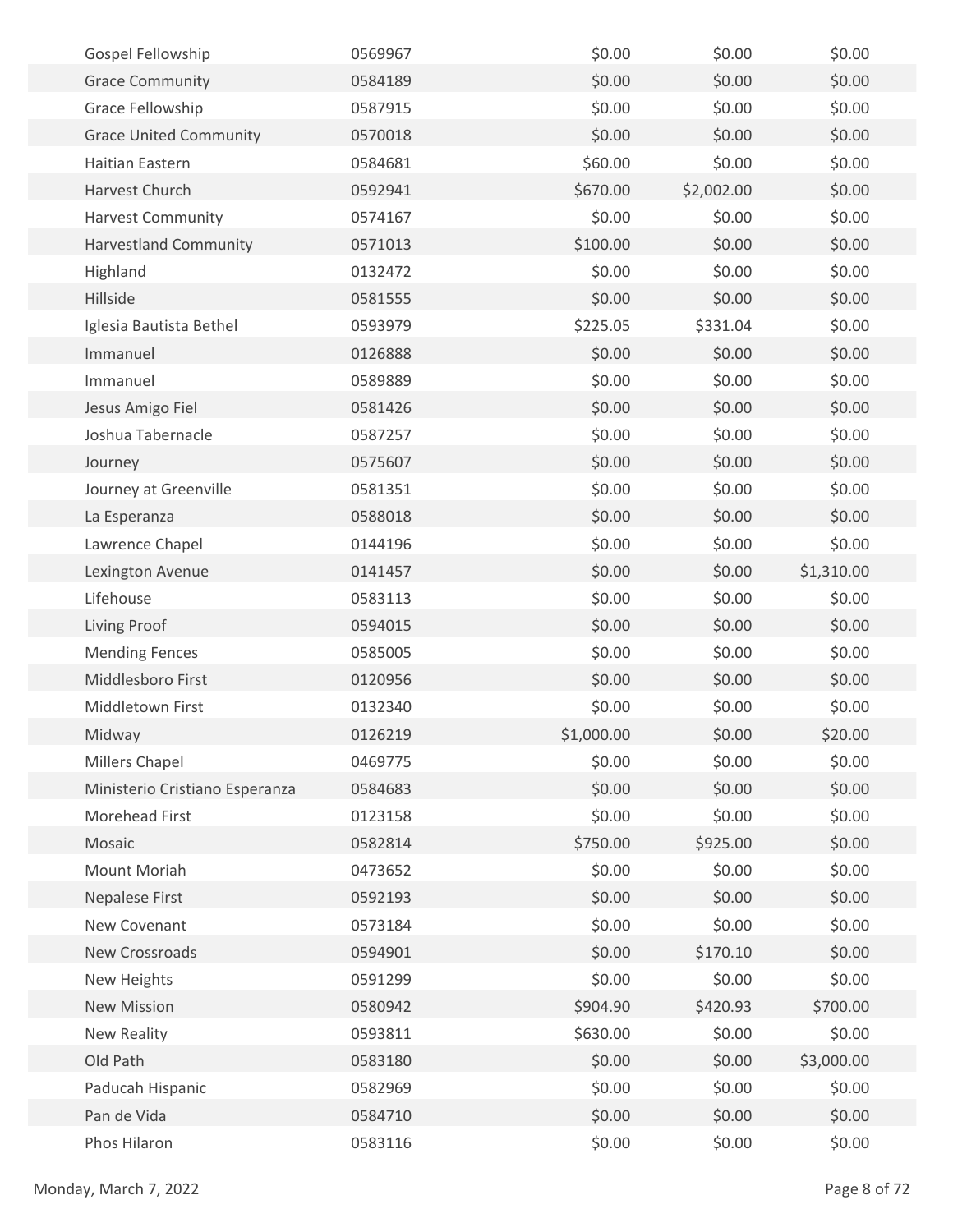| <b>Piney Grove</b>                 | 0141713 | \$0.00      | \$0.00                                       | \$0.00             |  |
|------------------------------------|---------|-------------|----------------------------------------------|--------------------|--|
| Poplar Grove #2                    | 0589716 | \$0.00      | \$0.00                                       | \$0.00             |  |
| Rest                               | 0591884 | \$0.00      | \$0.00                                       | \$0.00             |  |
| Revive                             | 0590531 | \$0.00      | \$0.00                                       | \$0.00             |  |
| Richmond Hispanic                  | 0582981 | \$0.00      | \$0.00                                       | \$0.00             |  |
| Ridgewood                          | 0132928 | \$0.00      | \$0.00                                       | \$0.00             |  |
| Sojourn - Carlisle                 | 0594862 | \$0.00      | \$100.00                                     | \$3.00             |  |
| Sojourn - East                     | 0594645 | \$0.00      | \$3,000.00                                   | \$0.00             |  |
| Sojourn - JTown                    | 0594861 | \$0.00      | \$758.33                                     | \$0.00             |  |
| Sojourn - North                    | 0594863 | \$0.00      | \$0.00                                       | \$0.00             |  |
| Sovereign Grace Church             | 0588408 | \$0.00      | \$0.00                                       | \$0.00             |  |
| St Matthews                        | 0133017 | \$0.00      | \$0.00                                       | \$0.00             |  |
| St Stephen                         | 0544338 | \$0.00      | \$0.00                                       | \$0.00             |  |
| Tompkinsville Hispanic             | 0588060 | \$0.00      | \$0.00                                       | \$0.00             |  |
| Transformation                     | 0588801 | \$0.00      | \$0.00                                       | \$0.00             |  |
| Trinity                            | 0424507 | \$0.00      | \$0.00                                       | \$0.00             |  |
| <b>Triple Crown</b>                | 0585009 | \$0.00      | \$0.00                                       | \$0.00             |  |
| Union                              | 0143404 | \$0.00      | \$0.00                                       | \$0.00             |  |
| Unity                              | 0573204 | \$0.00      | \$0.00                                       | \$0.00             |  |
| Unleash                            | 0588678 | \$0.00      | \$0.00                                       | \$0.00             |  |
| Williamsburg First                 | 0134569 | \$0.00      | \$195.00                                     | \$0.00             |  |
| Woodland                           | 0133231 | \$0.00      | \$0.00                                       | \$0.00             |  |
|                                    |         | \$10,413.71 | \$10,680.40                                  | \$7,033.00         |  |
|                                    |         |             |                                              |                    |  |
| <b>Bell Baptist Association</b>    |         | CP          | CP                                           | <b>Other Gifts</b> |  |
|                                    | SBC ID  |             | 9/1/20-2/28/21 9/1/21-2/28/22 9/1/21-2/28/22 |                    |  |
| <b>Bell Co Forest Camp Mission</b> | 0459982 | \$0.00      | \$0.00                                       | \$0.00             |  |
| <b>Bennetts Fork</b>               | 0120733 | \$0.00      | \$0.00                                       | \$0.00             |  |
| Bethlehem                          | 0120741 | \$2,725.52  | \$3,318.78                                   | \$485.00           |  |
| Binghamtown                        | 0120758 | \$0.00      | \$0.00                                       | \$0.00             |  |
| Blackmont                          | 0120972 | \$200.00    | \$300.00                                     | \$800.00           |  |
| Calloway                           | 0120790 | \$483.70    | \$406.60                                     | \$400.00           |  |
| Chenoa                             | 0486084 | \$0.00      | \$0.00                                       | \$0.00             |  |
| Dunlap                             | 0120899 | \$0.00      | \$0.00                                       | \$0.00             |  |
| <b>East Cumberland Avenue</b>      | 0120907 | \$1,900.00  | \$2,100.00                                   | \$1,000.00         |  |
| East Jellico                       | 0120915 | \$1,885.00  | \$2,650.00                                   | \$4,841.25         |  |
| Fonde                              | 0120980 | \$0.00      | \$0.00                                       | \$0.00             |  |
| Garmeada                           | 0121012 | \$0.00      | \$0.00                                       | \$0.00             |  |
| Hosman                             | 0121053 | \$419.00    | \$0.00                                       | \$0.00             |  |
| Jenson                             | 0121087 | \$679.00    | \$0.00                                       | \$0.00             |  |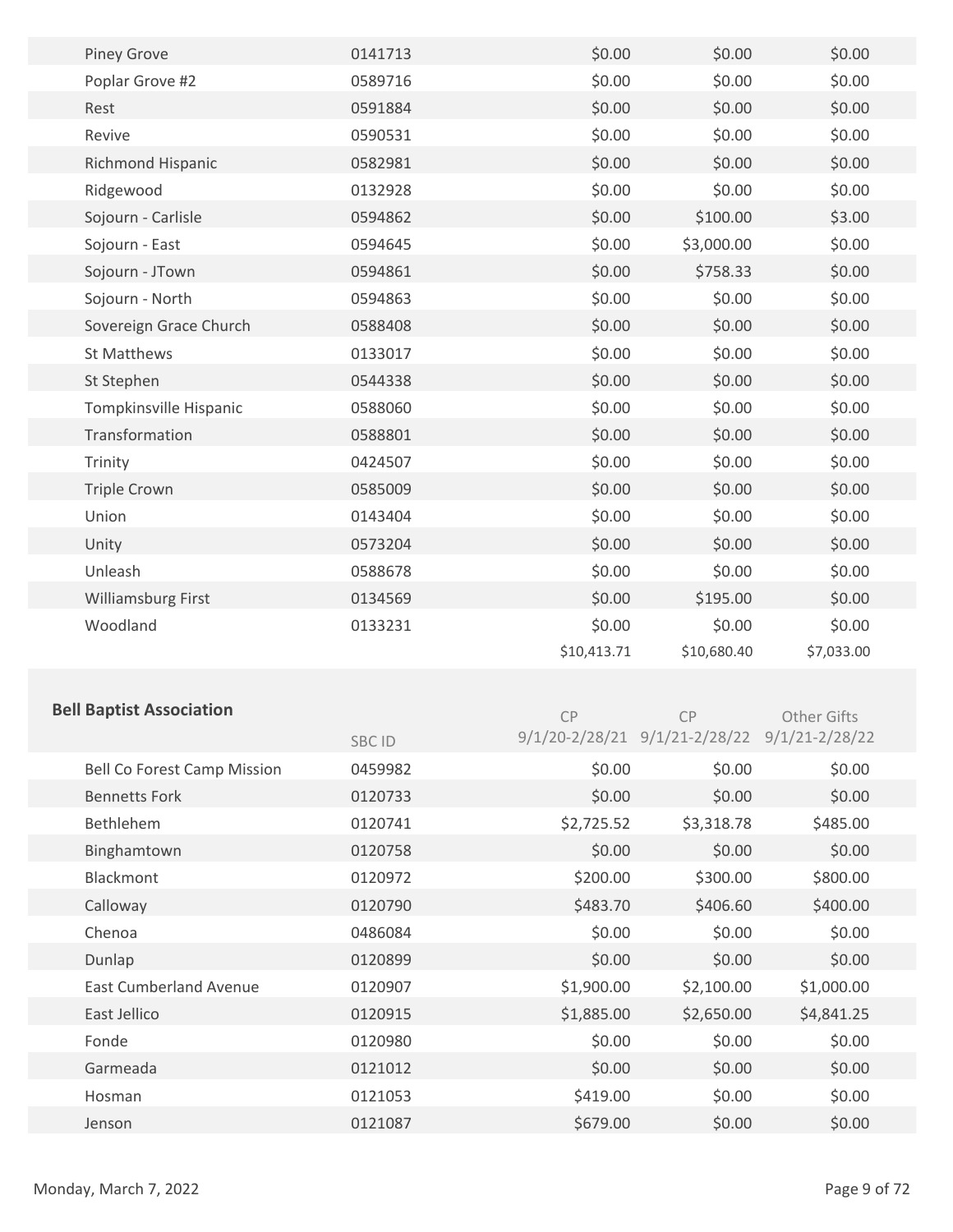| Mill Creek                | 0121145 | \$0.00      | \$0.00      | \$0.00      |
|---------------------------|---------|-------------|-------------|-------------|
| Moss Chapel               | 0121160 | \$0.00      | \$0.00      | \$0.00      |
| Mount Hebron              | 0121350 | \$0.00      | \$0.00      | \$0.00      |
| <b>Mount Mary</b>         | 0121178 | \$0.00      | \$0.00      | \$0.00      |
| New Heights               | 0580145 | \$3,358.79  | \$4,088.58  | \$0.00      |
| Newtown                   | 0121194 | \$0.00      | \$0.00      | \$0.00      |
| Northside                 | 0121202 | \$0.00      | \$0.00      | \$0.00      |
| Old Straight Creek        | 0121251 | \$0.00      | \$0.00      | \$0.00      |
| Old Yellow Creek          | 0121269 | \$0.00      | \$0.00      | \$847.62    |
| Pathfork                  | 0121285 | \$0.00      | \$0.00      | \$0.00      |
| <b>Pineville First</b>    | 0120964 | \$1,000.00  | \$1,000.00  | \$0.00      |
| Red Oak                   | 0121301 | \$0.00      | \$0.00      | \$0.00      |
| Riverside                 | 0121327 | \$1,506.75  | \$1,253.70  | \$0.00      |
| Riverview                 | 0121335 | \$0.00      | \$0.00      | \$0.00      |
| Southside                 | 0121343 | \$1,346.14  | \$664.93    | \$623.00    |
| <b>Stoney Fork</b>        | 0121368 | \$0.00      | \$0.00      | \$0.00      |
| <b>Tracy Branch</b>       | 0121384 | \$0.00      | \$0.00      | \$0.00      |
| Trinity                   | 0472357 | \$125.00    | \$525.00    | \$350.00    |
| Tugglesville              | 0121392 | \$0.00      | \$0.00      | \$0.00      |
| <b>Victory Missionary</b> | 0455204 | \$759.00    | \$905.20    | \$521.68    |
| Wasioto                   | 0121418 | \$500.00    | \$600.00    | \$8,500.00  |
| West Cumberland Avenue    | 0121426 | \$1,367.74  | \$1,032.85  | \$100.00    |
| <b>West Pineville</b>     | 0121434 | \$0.00      | \$0.00      | \$0.00      |
|                           |         | \$18,255.64 | \$18,845.64 | \$18,468.55 |
|                           |         |             |             |             |

## **Blackford Breckinridge Baptist Asso**

CP CP Other Gifts

|                         | SBC ID  |             | $9/1/20 - 2/28/21$ $9/1/21 - 2/28/22$ $9/1/21 - 2/28/22$ |             |  |
|-------------------------|---------|-------------|----------------------------------------------------------|-------------|--|
| <b>Black Lick</b>       | 0123380 | \$0.00      | \$0.00                                                   | \$0.00      |  |
| <b>Blackford</b>        | 0121707 | \$10,952.45 | \$12,474.79                                              | \$2,207.00  |  |
| Central                 | 0121715 | \$0.00      | \$0.00                                                   | \$12,590.00 |  |
| <b>Chestnut Grove</b>   | 0121723 | \$3,639.96  | \$4,395.24                                               | \$8,750.00  |  |
| Cloverport              | 0123398 | \$746.00    | \$685.00                                                 | \$442.00    |  |
| Corinth                 | 0123406 | \$2,833.34  | \$999.98                                                 | \$0.00      |  |
| Dawson Memorial         | 0121731 | \$2,331.30  | \$1,571.85                                               | \$0.00      |  |
| Dry Valley              | 0123414 | \$0.00      | \$0.00                                                   | \$260.00    |  |
| English                 | 0123422 | \$1,189.25  | \$974.05                                                 | \$0.00      |  |
| Friendship              | 0123430 | \$3,000.00  | \$3,000.00                                               | \$280.00    |  |
| Garfield                | 0123448 | \$0.00      | \$0.00                                                   | \$0.00      |  |
| Goshen                  | 0123455 | \$745.68    | \$1,531.48                                               | \$0.00      |  |
| <b>Gospel Community</b> | 0589719 | \$500.00    | \$500.00                                                 | \$1,030.00  |  |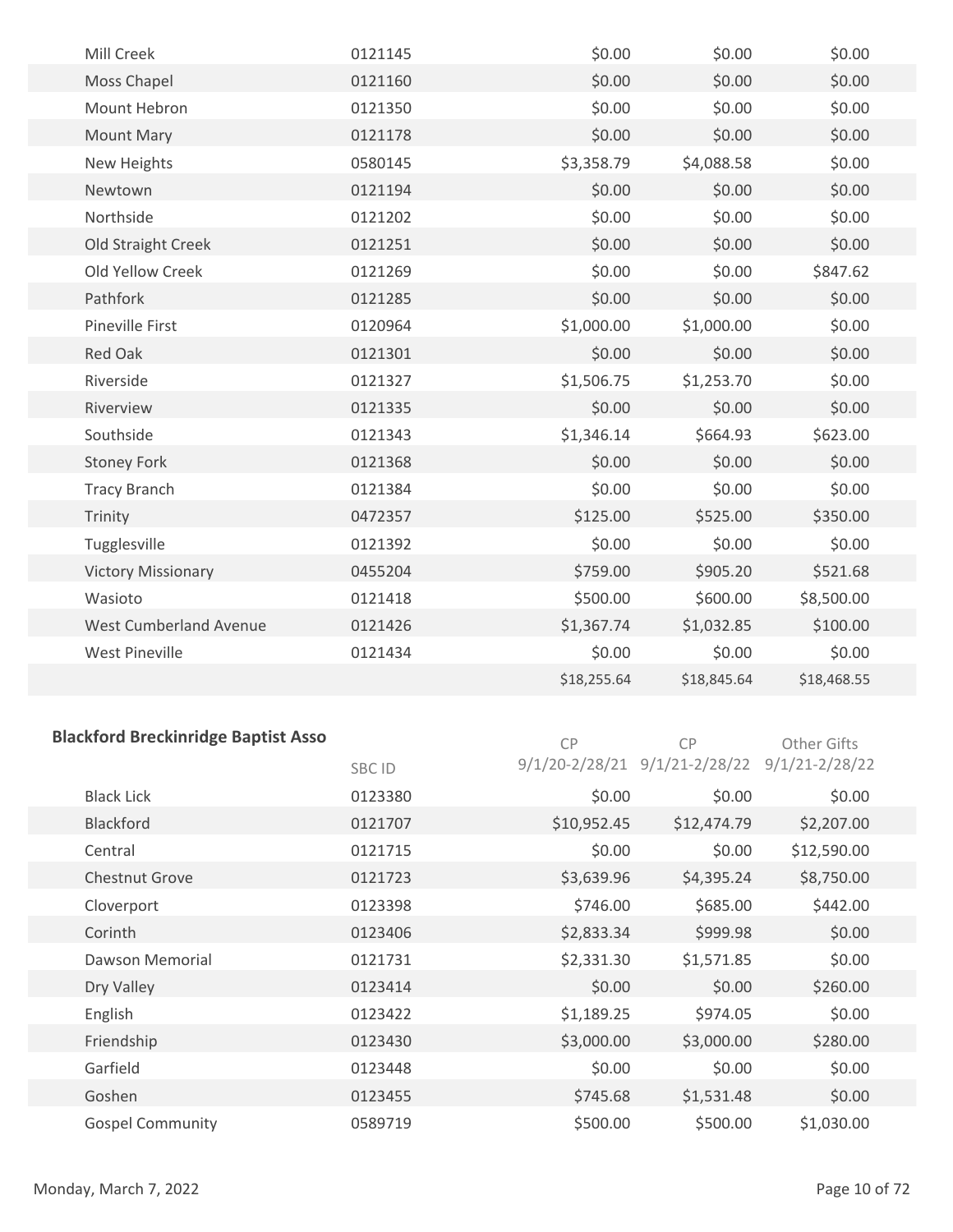| Hardinsburg              | 0123463 | \$4,250.02  | \$4,000.02  | \$2,930.00  |  |
|--------------------------|---------|-------------|-------------|-------------|--|
| Hawesville               | 0121764 | \$15,889.95 | \$17,644.38 | \$11,882.50 |  |
| <b>Hites Run</b>         | 0123471 | \$2,521.00  | \$1,286.00  | \$640.00    |  |
| <b>Irvington First</b>   | 0573773 | \$0.00      | \$0.00      | \$0.00      |  |
| Lewisport                | 0121772 | \$12,911.80 | \$15,028.28 | \$15,616.49 |  |
| Lewisport First          | 0385039 | \$598.00    | \$563.00    | \$0.00      |  |
| Macedonia                | 0123505 | \$1,985.00  | \$2,516.00  | \$1,240.00  |  |
| Mount Eden               | 0121780 | \$988.83    | \$2,379.27  | \$1,210.00  |  |
| New Bethel               | 0123513 | \$1,109.34  | \$1,385.63  | \$0.00      |  |
| New Clover Creek         | 0123521 | \$540.34    | \$441.90    | \$416.90    |  |
| New Hope                 | 0578855 | \$0.00      | \$0.00      | \$0.00      |  |
| New Life                 | 0516518 | \$0.00      | \$0.00      | \$0.00      |  |
| <b>Newton Springs</b>    | 0121798 | \$2,104.71  | \$3,199.50  | \$65.23     |  |
| <b>Old Panther Creek</b> | 0121806 | \$220.12    | \$0.00      | \$0.00      |  |
| Patesville               | 0121814 | \$0.00      | \$0.00      | \$0.00      |  |
| Pellville                | 0121822 | \$3,082.28  | \$4,048.23  | \$1,910.25  |  |
| Pisgah                   | 0123539 | \$596.50    | \$205.50    | \$0.00      |  |
| Roseville                | 0121848 | \$0.00      | \$0.00      | \$0.00      |  |
| Union                    | 0121863 | \$821.76    | \$934.18    | \$5,622.03  |  |
| <b>Walnut Grove</b>      | 0123554 | \$3,262.11  | \$3,624.03  | \$2,400.00  |  |
| <b>West Point</b>        | 0121871 | \$0.00      | \$0.00      | \$0.00      |  |
|                          |         | \$76,819.74 | \$83,388.31 | \$69,492.40 |  |
|                          |         |             |             |             |  |

#### **Blood River Baptist Association**

CP

CP

Other Gifts

|                          | SBC ID  |             | 9/1/20-2/28/21 9/1/21-2/28/22 9/1/21-2/28/22 |             |  |
|--------------------------|---------|-------------|----------------------------------------------|-------------|--|
| Altona Missionary        | 0121889 | \$28,699.74 | \$38,183.68                                  | \$35,280.00 |  |
| <b>Bethel</b>            | 0121897 | \$3,000.00  | \$4,060.00                                   | \$995.00    |  |
| <b>Bethlehem</b>         | 0121905 | \$1,217.65  | \$1,482.55                                   | \$463.00    |  |
| <b>Blood River</b>       | 0121913 | \$635.00    | \$1,085.00                                   | \$515.00    |  |
| <b>Briensburg</b>        | 0121921 | \$48,467.05 | \$47,989.09                                  | \$22,441.00 |  |
| Cherry Corner            | 0121954 | \$0.00      | \$0.00                                       | \$820.00    |  |
| Coldwater                | 0121962 | \$200.00    | \$300.00                                     | \$4,000.00  |  |
| El Manantial             | 0586544 | \$0.00      | \$592.48                                     | \$0.00      |  |
| Elva                     | 0454710 | \$1,619.51  | \$1,061.76                                   | \$0.00      |  |
| <b>Ferguson Springs</b>  | 0382184 | \$0.00      | \$0.00                                       | \$0.00      |  |
| Flint                    | 0122028 | \$7,932.74  | \$7,404.04                                   | \$3,111.00  |  |
| Gilbertsville            | 0122036 | \$2,922.20  | \$3,538.32                                   | \$0.00      |  |
| Grace                    | 0122044 | \$2,505.55  | \$0.00                                       | \$6,226.43  |  |
| <b>Hamlet Missionary</b> | 0122051 | \$2,766.64  | \$2,007.40                                   | \$541.00    |  |
| Hazel                    | 0122077 | \$3,645.00  | \$2,300.00                                   | \$2,760.00  |  |
|                          |         |             |                                              |             |  |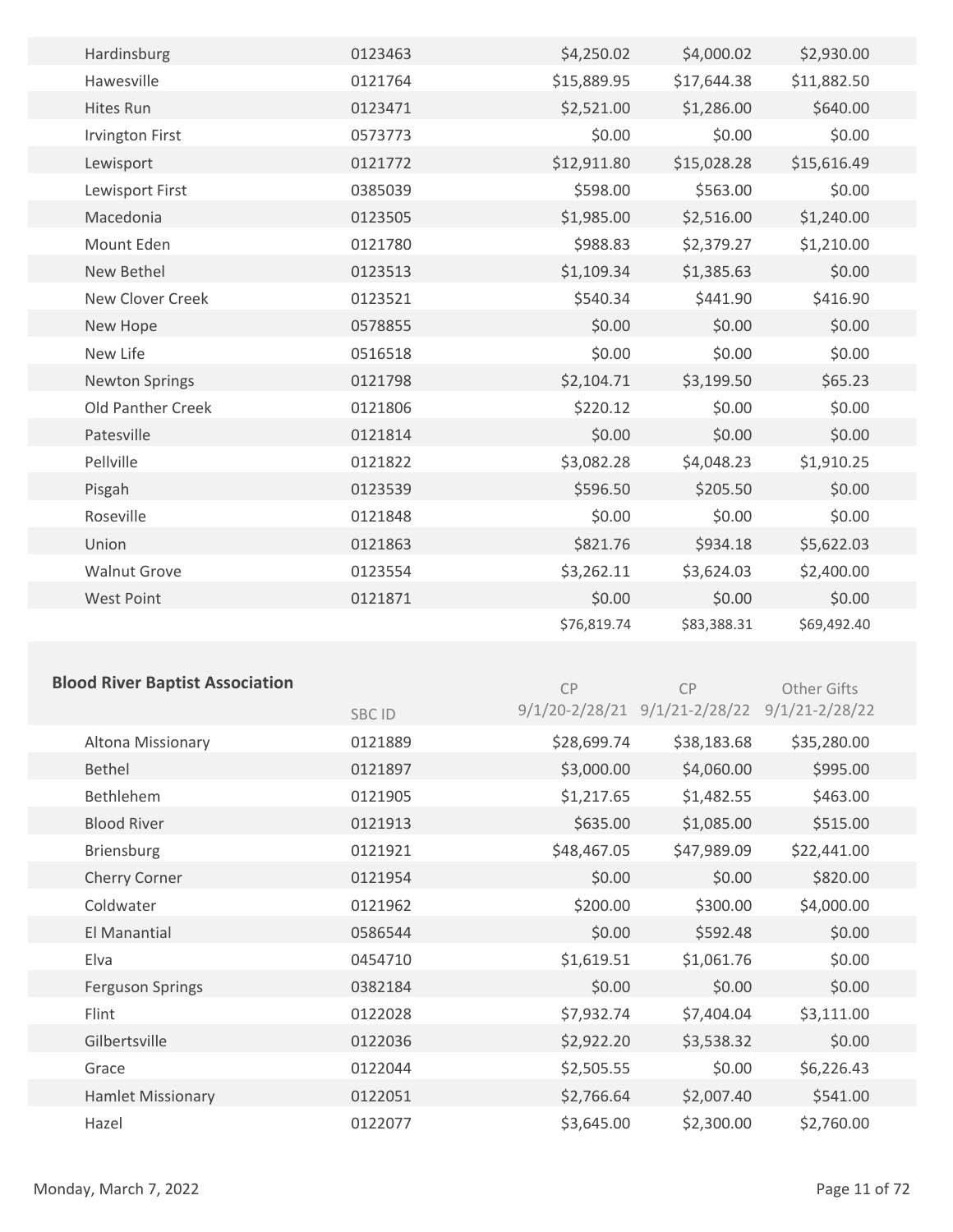| <b>Holly Hills Missionary</b> | 0582312 | \$900.00     | \$900.00     | \$12,050.00  |  |
|-------------------------------|---------|--------------|--------------|--------------|--|
| Kirksey                       | 0122085 | \$1,245.00   | \$1,384.00   | \$0.00       |  |
| Lakeview                      | 0122093 | \$1,605.46   | \$2,497.06   | \$240.00     |  |
| Ledbetter                     | 0122101 | \$709.52     | \$1,365.04   | \$0.00       |  |
| Locust Grove                  | 0122127 | \$4,528.76   | \$4,885.38   | \$3,436.00   |  |
| Memorial                      | 0122135 | \$15,790.69  | \$18,156.59  | \$1,002.00   |  |
| New Bethel                    | 0122143 | \$7,784.00   | \$6,139.26   | \$6,983.88   |  |
| New Harmony Missionary        | 0122150 | \$26,828.36  | \$20,356.12  | \$5,864.00   |  |
| <b>New Mount Carmel</b>       | 0122168 | \$1,462.55   | \$2,609.50   | \$1,370.70   |  |
| New Providence                | 0122176 | \$1,500.00   | \$0.00       | \$0.00       |  |
| New Zion                      | 0122184 | \$0.00       | \$1,000.00   | \$400.00     |  |
| Northside                     | 0122200 | \$39,531.00  | \$41,667.00  | \$4,217.12   |  |
| Oak Grove                     | 0122226 | \$1,997.72   | \$2,136.21   | \$837.50     |  |
| Oak Level                     | 0584023 | \$1,722.39   | \$973.20     | \$375.00     |  |
| Old Salem Rd                  | 0585579 | \$80.00      | \$0.00       | \$0.00       |  |
| Olive Missionary              | 0122234 | \$4,135.73   | \$3,968.74   | \$170.00     |  |
| Opportunity                   | 0588016 | \$0.00       | \$0.00       | \$0.00       |  |
| Owens Chapel                  | 0122242 | \$4,006.00   | \$4,801.00   | \$1,300.00   |  |
| Pleasant Hope                 | 0122259 | \$500.00     | \$600.00     | \$80.00      |  |
| Pleasant Valley               | 0389072 | \$900.00     | \$1,800.00   | \$0.00       |  |
| <b>Poplar Spring</b>          | 0122267 | \$1,522.70   | \$2,296.12   | \$3,523.19   |  |
| Salem                         | 0122275 | \$10,944.17  | \$5,924.42   | \$2,696.00   |  |
| <b>Scotts Grove</b>           | 0122283 | \$731.60     | \$933.30     | \$2,490.00   |  |
| <b>Sharpe Missionary</b>      | 0122291 | \$13,588.09  | \$14,666.68  | \$20.00      |  |
| <b>Sinking Spring</b>         | 0122309 | \$462.31     | \$295.17     | \$200.00     |  |
| <b>Spring Creek</b>           | 0122317 | \$2,500.00   | \$2,500.00   | \$0.00       |  |
| <b>Sugar Creek</b>            | 0122325 | \$400.00     | \$400.00     | \$4,650.00   |  |
| Symsonia                      | 0548362 | \$5,433.91   | \$10,626.01  | \$0.00       |  |
| <b>Union Ridge</b>            | 0122333 | \$3,298.98   | \$3,259.86   | \$1,436.00   |  |
| Vanzora                       | 0122341 | \$6,719.38   | \$5,615.00   | \$200.00     |  |
| West Fork                     | 0122358 | \$2,933.99   | \$2,680.40   | \$752.00     |  |
|                               |         | \$267,373.39 | \$274,440.38 | \$131,445.82 |  |
|                               |         |              |              |              |  |

#### **Boone's Creek Baptist Association**

CP

| <b>Boone's Creek Baptist Association</b> |               | CP          | СP                                           | Other Gifts |  |
|------------------------------------------|---------------|-------------|----------------------------------------------|-------------|--|
|                                          | <b>SBC ID</b> |             | 9/1/20-2/28/21 9/1/21-2/28/22 9/1/21-2/28/22 |             |  |
| Allansville                              | 0122374       | \$2,917.80  | \$2,694.88                                   | \$215.00    |  |
| Beech Grove                              | 0122382       | \$309.68    | \$749.71                                     | \$100.00    |  |
| <b>Boone's Creek</b>                     | 0122390       | \$5,091.00  | \$7,497.62                                   | \$1,296.00  |  |
| Calvary                                  | 0122408       | \$1,345.53  | \$1,119.88                                   | \$50.00     |  |
| Central                                  | 0122416       | \$55,048.34 | \$59,016.85                                  | \$26,906.64 |  |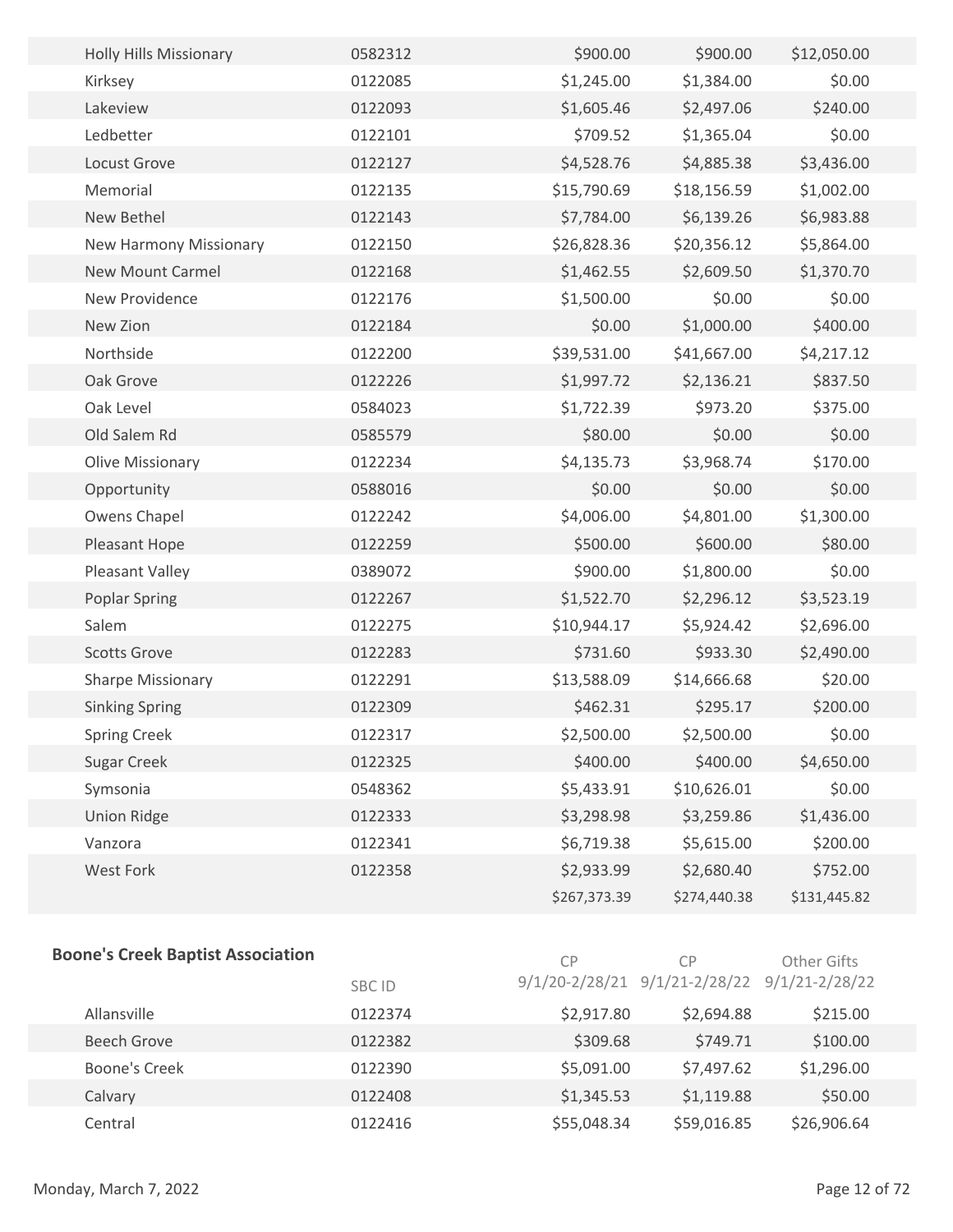| Clay City                | 0122424 | \$1,060.00   | \$810.00     | \$250.00    |  |
|--------------------------|---------|--------------|--------------|-------------|--|
| Corinth                  | 0122432 | \$981.50     | \$863.30     | \$40.00     |  |
| Cow Creek                | 0122440 | \$2,622.00   | \$3,078.00   | \$0.00      |  |
| Emmanuel                 | 0122457 | \$0.00       | \$0.00       | \$0.00      |  |
| Ephesus                  | 0122465 | \$11,237.55  | \$9,186.32   | \$3,538.00  |  |
| Faith                    | 0122473 | \$0.00       | \$0.00       | \$0.00      |  |
| Friendship               | 0122499 | \$1,373.55   | \$1,860.09   | \$938.00    |  |
| Greenbriar               | 0122507 | \$0.00       | \$0.00       | \$0.00      |  |
| Heidelberg               | 0122515 | \$0.00       | \$0.00       | \$0.00      |  |
| Heritage                 | 0577086 | \$7,675.05   | \$6,128.18   | \$4,389.92  |  |
| <b>Howards Mill</b>      | 0122523 | \$5,371.00   | \$3,511.00   | \$0.00      |  |
| <b>Irvine First</b>      | 0122481 | \$1,640.29   | \$1,500.39   | \$280.00    |  |
| Ivory Hill               | 0122531 | \$0.00       | \$0.00       | \$0.00      |  |
| Jeffersonville           | 0122549 | \$1,487.00   | \$0.00       | \$0.00      |  |
| Kiddville                | 0122556 | \$0.00       | \$0.00       | \$0.00      |  |
| Macedonia                | 0122572 | \$2,093.15   | \$1,422.70   | \$0.00      |  |
| Means                    | 0486126 | \$0.00       | \$0.00       | \$300.00    |  |
| Mount Olive              | 0122580 | \$297.04     | \$465.97     | \$50.00     |  |
| New Hope                 | 0438291 | \$100.52     | \$64.00      | \$0.00      |  |
| Northside                | 0122598 | \$10,609.86  | \$10,713.82  | \$1,400.00  |  |
| Panola                   | 0122606 | \$0.00       | \$0.00       | \$0.00      |  |
| Powells Valley           | 0122614 | \$2,416.59   | \$2,416.84   | \$0.00      |  |
| Providence               | 0122622 | \$1,865.00   | \$2,062.20   | \$412.44    |  |
| Providence               | 0122630 | \$1,800.00   | \$1,800.00   | \$1,000.00  |  |
| Reid Village             | 0122648 | \$1,443.54   | \$1,304.84   | \$3,309.86  |  |
| Salem                    | 0122655 | \$7,291.00   | \$6,847.41   | \$47,996.00 |  |
| <b>Spears Mill</b>       | 0126425 | \$3,000.00   | \$2,500.00   | \$1,335.12  |  |
| <b>Spring Street</b>     | 0122671 | \$1,528.94   | \$2,557.00   | \$1,000.00  |  |
| Thomas                   | 0122689 | \$1,331.00   | \$1,339.00   | \$0.00      |  |
| Valley View              | 0122697 | \$0.00       | \$516.00     | \$0.00      |  |
| <b>Williams Memorial</b> | 0122705 | \$1,383.00   | \$1,232.00   | \$0.00      |  |
|                          |         | \$133,319.93 | \$133,258.00 | \$94,806.98 |  |
|                          |         |              |              |             |  |

#### **Booneville Baptist Association**

CP

| <b>Sooneville Baptist Association</b> |         | CP         | CР                                           | Other Gifts |  |
|---------------------------------------|---------|------------|----------------------------------------------|-------------|--|
|                                       | SBC ID  |            | 9/1/20-2/28/21 9/1/21-2/28/22 9/1/21-2/28/22 |             |  |
| <b>Big Creek</b>                      | 0122713 | \$632.59   | \$468.13                                     | \$125.00    |  |
| <b>Booneville First</b>               | 0122721 | \$2,863.22 | \$2,405.00                                   | \$265.00    |  |
| Garrard                               | 0136457 | \$0.00     | \$0.00                                       | \$0.00      |  |
| Gray Fork                             | 0122788 | \$0.00     | \$0.00                                       | \$0.00      |  |
| <b>Hopewell Missionary</b>            | 0581082 | \$0.00     | \$0.00                                       | \$0.00      |  |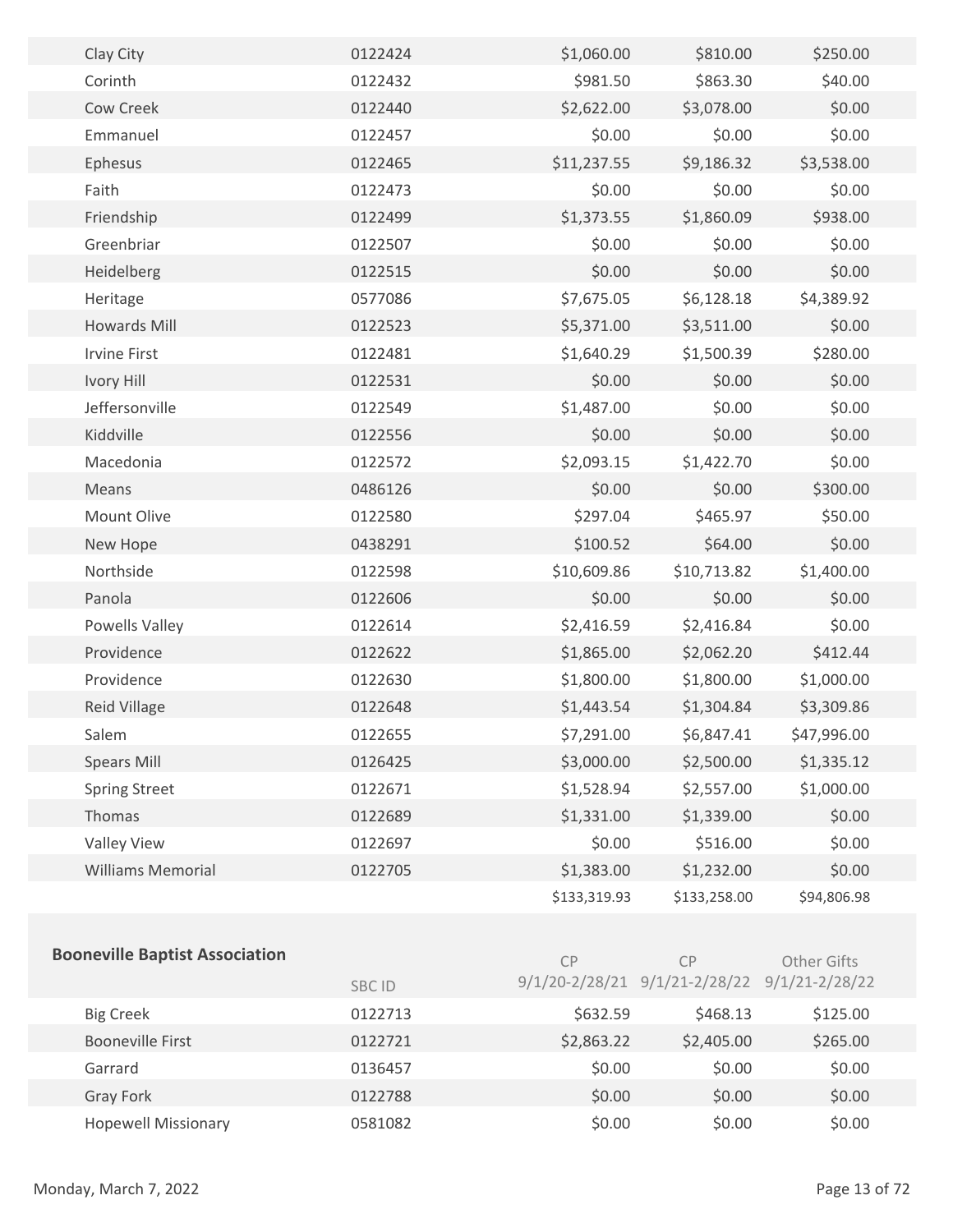| <b>Horse Creek</b>       | 0122804 | \$12,787.97 | \$11,648.17 | \$2,552.00  |
|--------------------------|---------|-------------|-------------|-------------|
| <b>Island Creek</b>      | 0122820 | \$1,253.62  | \$1,328.80  | \$4,153.20  |
| Lilly Grove              | 0394841 | \$0.00      | \$0.00      | \$0.00      |
| Lyttleton                | 0122838 | \$3,066.00  | \$2,835.00  | \$2,879.00  |
| Macedonia                | 0122846 | \$2,400.00  | \$2,400.00  | \$1,000.00  |
| Manchester               | 0122853 | \$2,499.98  | \$2,083.35  | \$3,625.00  |
| Muddy Gap                | 0122861 | \$500.00    | \$500.00    | \$0.00      |
| New Home                 | 0122887 | \$0.00      | \$0.00      | \$0.00      |
| New Prospect             | 0122903 | \$0.00      | \$0.00      | \$0.00      |
| New Zion                 | 0122911 | \$331.00    | \$0.00      | \$0.00      |
| Oneida                   | 0122929 | \$571.03    | \$457.45    | \$953.00    |
| <b>Pleasant Point</b>    | 0122945 | \$510.00    | \$510.00    | \$0.00      |
| Pleasant Run             | 0122952 | \$0.00      | \$633.98    | \$1,491.00  |
| Royal Oak                | 0535492 | \$0.00      | \$0.00      | \$0.00      |
| Southside                | 0507509 | \$0.00      | \$0.00      | \$0.00      |
| <b>Turkey Missionary</b> | 0535500 | \$450.00    | \$450.00    | \$921.00    |
| Vincent                  | 0123000 | \$0.00      | \$0.00      | \$0.00      |
| White Hall               | 0123018 | \$0.00      | \$0.00      | \$0.00      |
| Zion                     | 0123034 | \$1,564.00  | \$2,287.00  | \$0.00      |
|                          |         | \$29,429.41 | \$28,006.88 | \$17,964.20 |
|                          |         |             |             |             |

| <b>Bracken Baptist Association</b> |         | CP                 | CP                 | <b>Other Gifts</b> |
|------------------------------------|---------|--------------------|--------------------|--------------------|
|                                    | SBC ID  | $9/1/20 - 2/28/21$ | $9/1/21 - 2/28/22$ | $9/1/21 - 2/28/22$ |
| Aberdeen                           | 0123042 | \$250.00           | \$978.91           | \$1,973.87         |
| Augusta First                      | 0123059 | \$0.00             | \$0.00             | \$576.73           |
| <b>Bethel</b>                      | 0463901 | \$0.00             | \$0.00             | \$0.00             |
| <b>Better Life</b>                 | 0580937 | \$600.00           | \$600.00           | \$5,000.00         |
| Central                            | 0123075 | \$5,258.08         | \$5,607.24         | \$7,386.00         |
| Clearfield                         | 0486134 | \$0.00             | \$0.00             | \$1,675.00         |
| Crossroads                         | 0548370 | \$0.00             | \$0.00             | \$0.00             |
| Dover                              | 0123109 | \$0.00             | \$0.00             | \$235.00           |
| Ewing                              | 0123133 | \$1,880.00         | \$1,500.00         | \$1,175.00         |
| Flemingsburg                       | 0123166 | \$5,134.65         | \$5,422.07         | \$9,083.83         |
| Foxport                            | 0123174 | \$0.00             | \$0.00             | \$0.00             |
| Garrison                           | 0128868 | \$632.00           | \$395.00           | \$159.00           |
| Germantown                         | 0123182 | \$0.00             | \$0.00             | \$0.00             |
| Heselton                           | 0123216 | \$0.00             | \$0.00             | \$1,468.90         |
| Irvingsville                       | 0439943 | \$907.00           | \$834.00           | \$100.00           |
| Lewisburg                          | 0123240 | \$2,845.71         | \$2,694.40         | \$1,005.06         |
| Locust Grove                       | 0123257 | \$1,232.28         | \$1,209.95         | \$1,920.99         |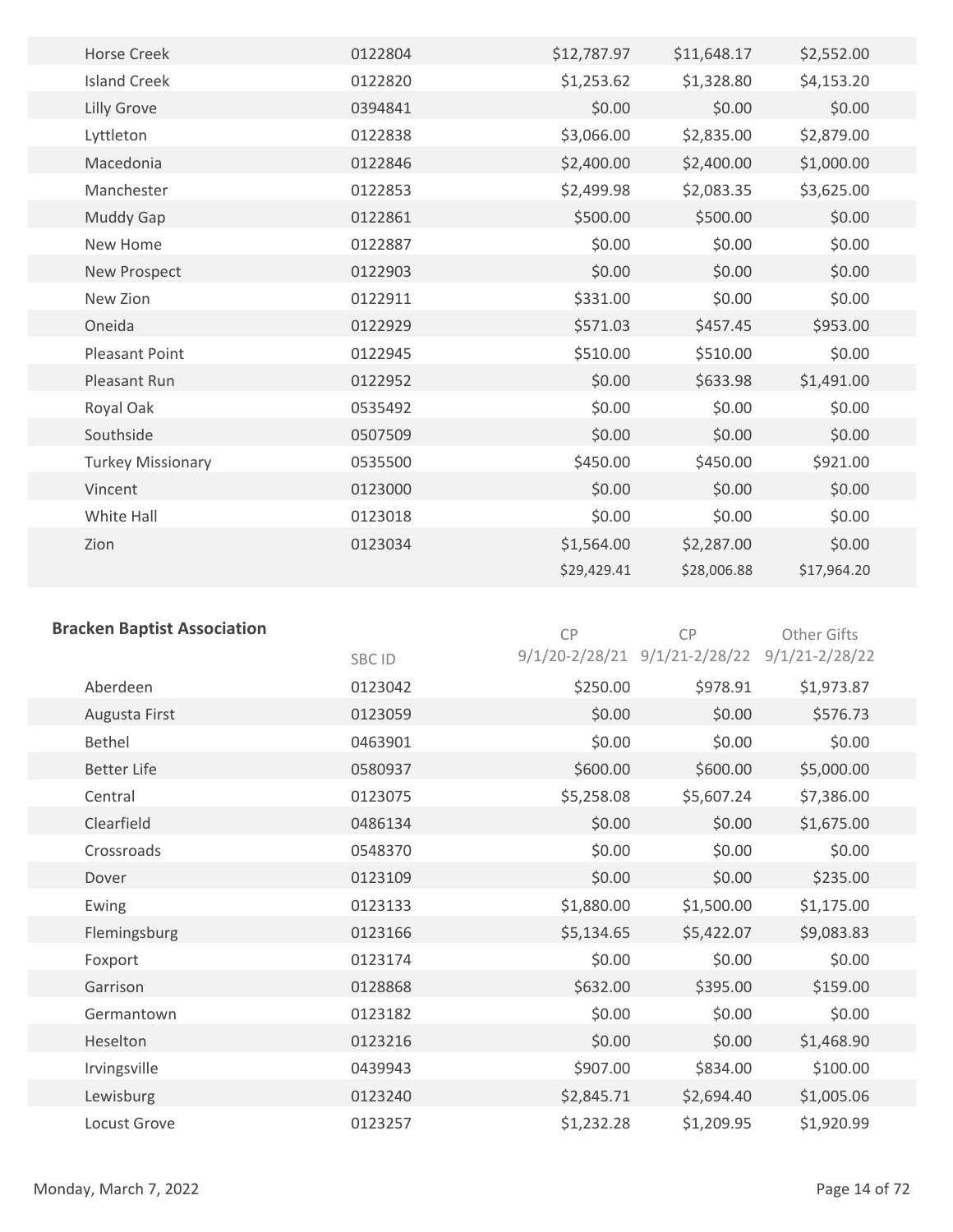| May's Lick                               | 0123265      | \$1,750.02                                   | \$1,249.98  | \$1,847.00  |  |
|------------------------------------------|--------------|----------------------------------------------|-------------|-------------|--|
| Maysville First                          | 0123273      | \$300.00                                     | \$600.00    | \$0.00      |  |
| Minerva                                  | 0455378      | \$0.00                                       | \$0.00      | \$0.00      |  |
| Mount Olivet                             | 0123281      | \$0.00                                       | \$0.00      | \$0.00      |  |
| Mount Pisgah                             | 0123299      | \$3,277.00                                   | \$3,155.00  | \$425.00    |  |
| Oakridge                                 | 0123307      | \$0.00                                       | \$0.00      | \$0.00      |  |
| Owingsville                              | 0123315      | \$0.00                                       | \$0.00      | \$3,878.00  |  |
| Powersville                              | 0143388      | \$1,000.00                                   | \$1,000.00  | \$741.00    |  |
| <b>Redeeming Grace</b>                   | 0593888      | \$300.00                                     | \$700.00    | \$0.00      |  |
| Sharpsburg                               | 0123349      | \$125.00                                     | \$100.00    | \$300.00    |  |
| <b>Slaty Point</b>                       | 0123356      | \$700.00                                     | \$500.00    | \$0.00      |  |
| Stonelick                                | 0123364      | \$0.00                                       | \$0.00      | \$185.00    |  |
| Union                                    | 0129106      | \$0.00                                       | \$0.00      | \$0.00      |  |
| <b>Vanceburg First</b>                   | 0129122      | \$600.00                                     | \$500.00    | \$500.00    |  |
|                                          |              | \$26,791.74                                  | \$27,046.55 | \$39,635.38 |  |
|                                          |              |                                              |             |             |  |
| <b>Caldwell-Lyon Baptist Association</b> |              | CP                                           | <b>CP</b>   | Other Gifts |  |
|                                          | <b>SBCID</b> | 9/1/20-2/28/21 9/1/21-2/28/22 9/1/21-2/28/22 |             |             |  |
|                                          |              |                                              |             |             |  |
| Adriel                                   | 0123562      | \$504.00                                     | \$504.00    | \$826.00    |  |
| <b>Beulah Hill</b>                       | 0123570      | \$1,188.22                                   | \$860.02    | \$150.00    |  |
| Calvary                                  | 0123588      | \$5,346.86                                   | \$6,669.64  | \$1,700.00  |  |
| Cedar Bluff                              | 0123596      | \$13,417.99                                  | \$10,672.26 | \$3,250.00  |  |
| Chapel Hill                              | 0123604      | \$2,696.16                                   | \$2,762.12  | \$1,350.00  |  |
| Charity                                  | 0548438      | \$0.00                                       | \$0.00      | \$0.00      |  |
| Creswell                                 | 0123612      | \$2,884.50                                   | \$4,612.96  | \$1,580.00  |  |
| Crider                                   | 0123620      | \$496.45                                     | \$43.58     | \$1,125.10  |  |
| Donaldson                                | 0123638      | \$5,822.65                                   | \$8,543.90  | \$12,942.21 |  |
| <b>Eddy Creek</b>                        | 0123646      | \$6,027.89                                   | \$7,899.90  | \$6,315.00  |  |

| <b>Eddy Creek</b>       | 0123646 | \$6,027.89  | \$7,899.90  | \$6,315.00  |
|-------------------------|---------|-------------|-------------|-------------|
| Eddyville First         | 0123653 | \$37,421.37 | \$37,261.30 | \$6,445.00  |
| <b>Eddyville Second</b> | 0438226 | \$0.00      | \$0.00      | \$0.00      |
| Fairview                | 0424259 | \$0.00      | \$0.00      | \$260.83    |
| Fredonia First          | 0123679 | \$31,426.94 | \$27,468.04 | \$8,385.00  |
| Hebron                  | 0123695 | \$2,484.10  | \$2,613.96  | \$2,963.96  |
| Highland                | 0123703 | \$410.00    | \$518.65    | \$300.00    |
| Hopewell                | 0123711 | \$2,985.84  | \$2,376.00  | \$0.00      |
| Kuttawa First           | 0123729 | \$12,208.79 | \$31,297.95 | \$10,285.00 |
| Lamasco                 | 0131532 | \$3,125.00  | \$3,750.00  | \$2,340.00  |
| Lebanon Missionary      | 0123737 | \$3,142.61  | \$3,585.06  | \$1,000.00  |
| Liberty                 | 0123745 | \$0.00      | \$6,462.74  | \$2,426.00  |
| Macedonia               | 0123752 | \$3,555.00  | \$4,079.53  | \$3,223.00  |
|                         |         |             |             |             |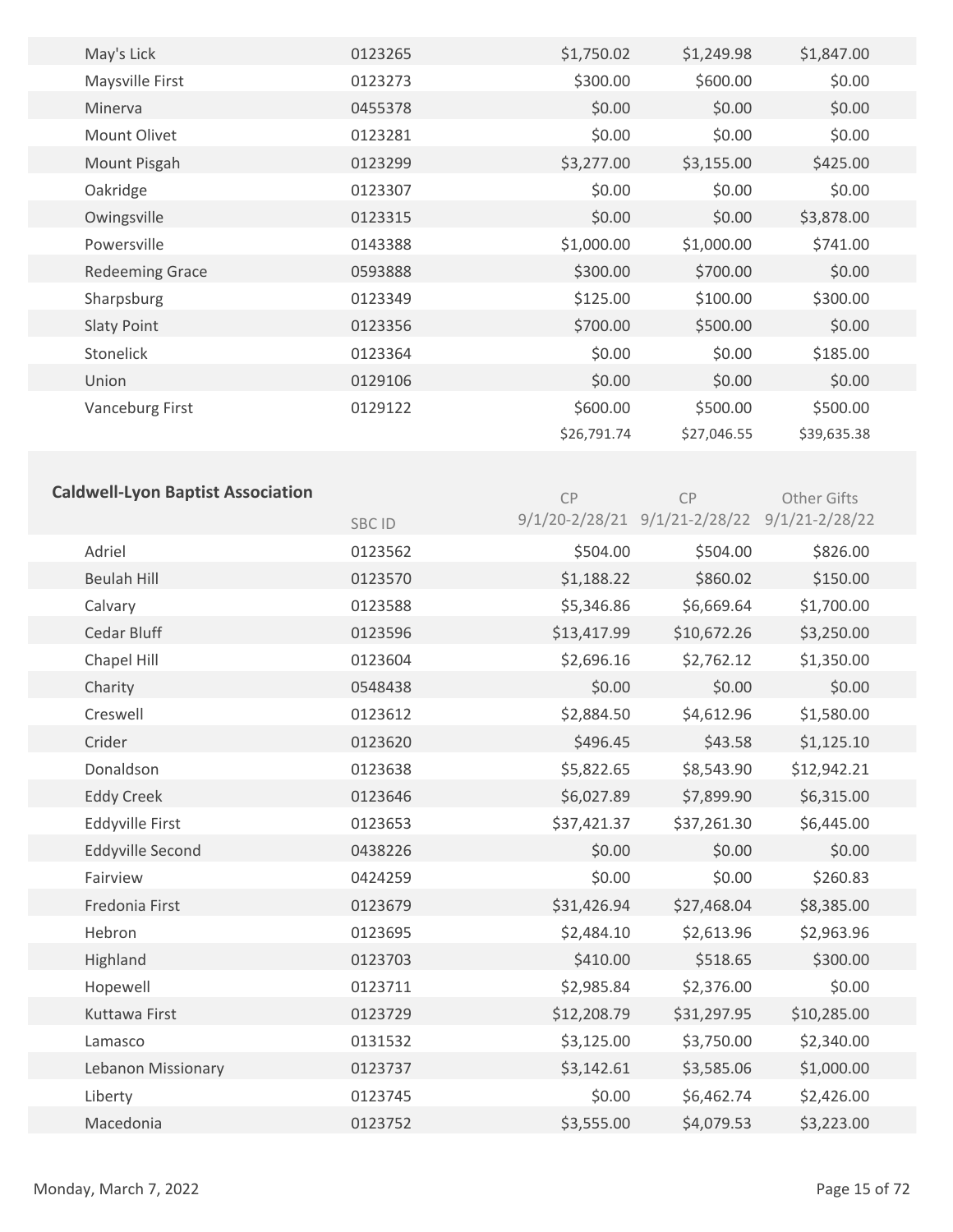| Midway                  | 0123760 | \$5,721.00   | \$5,271.00   | \$2,796.67   |
|-------------------------|---------|--------------|--------------|--------------|
| Mount Pisgah            | 0123786 | \$814.15     | \$175.00     | \$885.00     |
| Mount Zion              | 0123794 | \$13,788.05  | \$15,869.81  | \$4,601.00   |
| New Bethel              | 0123802 | \$2,715.05   | \$1,933.74   | \$1,525.00   |
| Northside               | 0123810 | \$10,877.87  | \$12,468.83  | \$11,108.00  |
| <b>Pleasant Grove</b>   | 0123844 | \$5,372.00   | \$8,156.27   | \$4,225.19   |
| Pleasant Hill           | 0123851 | \$4,571.66   | \$3,442.49   | \$3,090.00   |
| <b>Princeton First</b>  | 0123687 | \$36,274.00  | \$31,159.00  | \$8,710.00   |
| <b>Princeton Second</b> | 0123877 | \$2,949.30   | \$2,108.22   | \$592.84     |
| Quinn                   | 0123869 | \$788.00     | \$1,094.90   | \$200.00     |
| Shepherd Street         | 0498923 | \$0.00       | \$0.00       | \$0.00       |
| Southside               | 0123885 | \$52,872.54  | \$62,541.51  | \$200.00     |
| Sugar Creek             | 0123893 | \$0.00       | \$0.00       | \$0.00       |
| Suwanee Furnace         | 0123901 | \$0.00       | \$842.44     | \$0.00       |
| Unity Fredonia          | 0463877 | \$0.00       | \$0.00       | \$645.00     |
| <b>Walnut Grove</b>     | 0123919 | \$16,544.17  | \$16,461.65  | \$2,265.00   |
| White Sulphur           | 0123927 | \$8,173.39   | \$5,584.40   | \$1,279.82   |
|                         |         | \$296,605.55 | \$329,090.87 | \$108,990.62 |

#### **Casey County Baptist Association**

| Casey County Baptist Association |         | <b>CP</b>          | <b>CP</b>          | Other Gifts        |  |
|----------------------------------|---------|--------------------|--------------------|--------------------|--|
|                                  | SBC ID  | $9/1/20 - 2/28/21$ | $9/1/21 - 2/28/22$ | $9/1/21 - 2/28/22$ |  |
| <b>Chestnut Grove</b>            | 0123943 | \$0.00             | \$0.00             | \$0.00             |  |
| Clearview                        | 0565012 | \$0.00             | \$0.00             | \$0.00             |  |
| <b>Creston Missionary</b>        | 0123950 | \$1,500.00         | \$0.00             | \$400.00           |  |
| Grove Ridge                      | 0123976 | \$0.00             | \$264.92           | \$0.00             |  |
| <b>Indian Creek</b>              | 0123984 | \$0.00             | \$0.00             | \$3,303.00         |  |
| Locust Grove                     | 0130708 | \$400.00           | \$600.00           | \$795.00           |  |
| Middleburg                       | 0124008 | \$1,800.00         | \$1,700.00         | \$8,057.00         |  |
| Mount Calvary                    | 0124016 | \$500.00           | \$1,000.00         | \$500.00           |  |
| Oak Grove                        | 0139659 | \$1,200.00         | \$1,200.00         | \$2,594.00         |  |
| Poplar Grove                     | 0124024 | \$1,000.00         | \$1,000.00         | \$3,395.00         |  |
| <b>Poplar Springs</b>            | 0124032 | \$478.00           | \$434.00           | \$308.00           |  |
| Rocky Ford                       | 0124040 | \$2,018.00         | \$1,854.00         | \$10,200.00        |  |
|                                  |         | \$8,896.00         | \$8,052.92         | \$29,552.00        |  |

| <b>Central Baptist Association</b> | <b>SBC ID</b> | <b>CP</b><br>9/1/20-2/28/21 9/1/21-2/28/22 9/1/21-2/28/22 | C <sub>P</sub> | Other Gifts |
|------------------------------------|---------------|-----------------------------------------------------------|----------------|-------------|
| <b>Bethlehem</b>                   | 0124065       | \$6,245.00                                                | \$7,077.00     | \$2,020.00  |
| <b>Bradfordsville</b>              | 0124073       | \$4,817.03                                                | \$4,181.79     | \$290.00    |
| <b>Brookhaven Mission</b>          | 0571265       | \$0.00                                                    | \$0.00         | \$0.00      |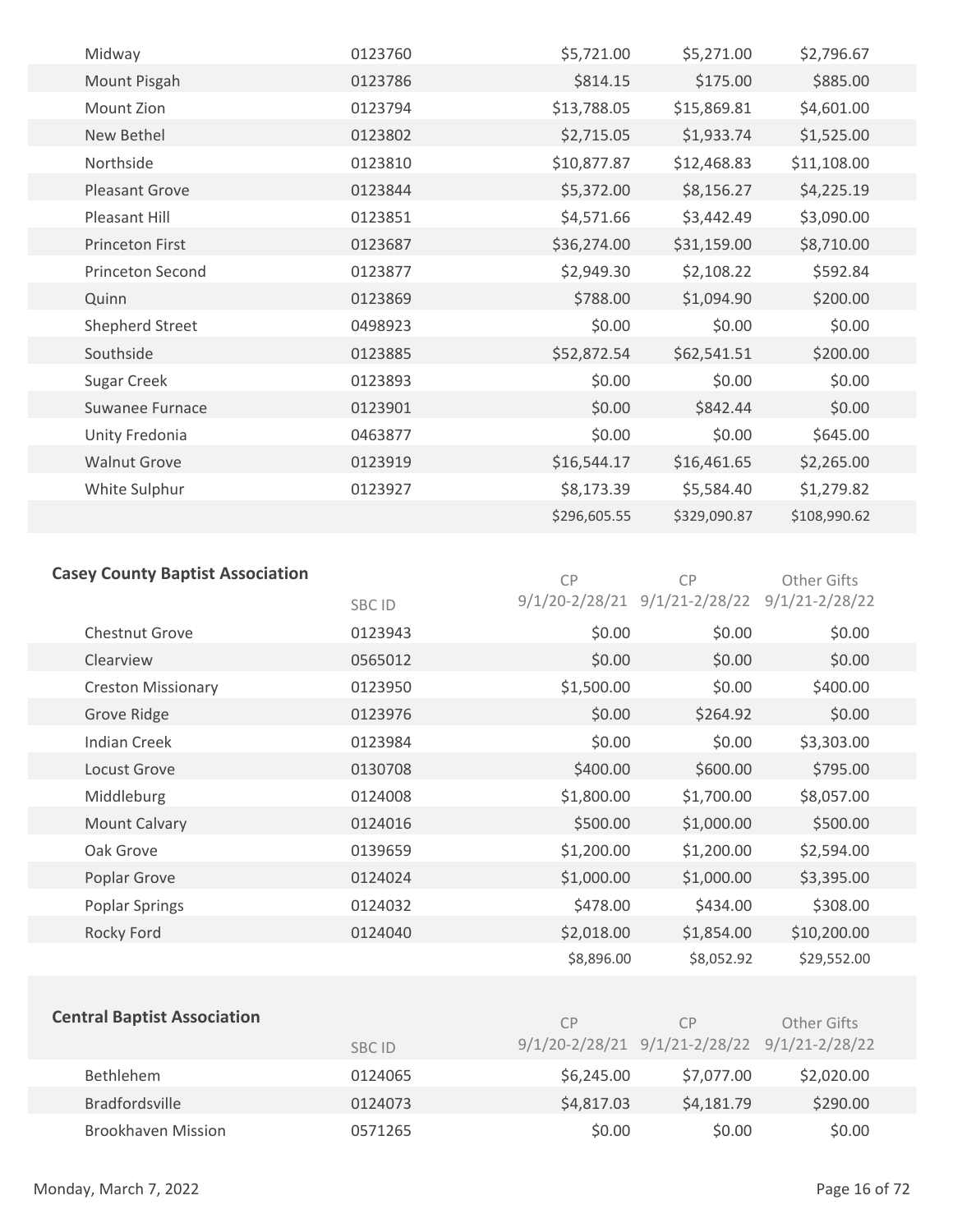| <b>Brush Grove</b>    | 0124081 | \$3,136.00  | \$4,043.00  | \$718.00    |
|-----------------------|---------|-------------|-------------|-------------|
| Central               | 0416677 | \$1,273.07  | \$387.33    | \$0.00      |
| Lebanon               | 0124099 | \$1,701.00  | \$3,920.51  | \$1,476.00  |
| Mackville             | 0124115 | \$4,578.72  | \$2,980.39  | \$691.00    |
| Mount Freedom         | 0124123 | \$3,405.00  | \$2,196.00  | \$755.00    |
| Mount Olivet          | 0124131 | \$582.50    | \$433.64    | \$450.00    |
| Muldraugh Hill        | 0124149 | \$12,302.57 | \$12,832.98 | \$5,130.00  |
| New Hope              | 0124156 | \$5,005.10  | \$4,649.47  | \$3,055.00  |
| Rockbridge            | 0124164 | \$0.00      | \$0.00      | \$0.00      |
| Springfield           | 0124107 | \$9,679.55  | \$9,705.74  | \$7,401.00  |
| <b>Stewarts Creek</b> | 0124172 | \$1,000.00  | \$1,000.00  | \$5,000.00  |
| Temple                | 0390658 | \$893.39    | \$217.62    | \$1,080.00  |
| Thompsonville         | 0124198 | \$4,035.79  | \$3,105.23  | \$550.00    |
| Unity                 | 0535518 | \$600.00    | \$600.00    | \$6,970.00  |
| Willisburg            | 0124206 | \$4,691.96  | \$5,352.30  | \$2,658.50  |
| Woodlawn              | 0124214 | \$2,332.65  | \$2,327.68  | \$0.00      |
|                       |         | \$66,279.33 | \$65,010.68 | \$38,244.50 |
|                       |         |             |             |             |

## **Central Kentucky Network of Baptis**

CP Other Gifts

| <b>Central Kentucky Network of Baptis</b> |         | <b>CP</b>   | CP                                    | Other Gifts        |
|-------------------------------------------|---------|-------------|---------------------------------------|--------------------|
|                                           | SBC ID  |             | $9/1/20 - 2/28/21$ $9/1/21 - 2/28/22$ | $9/1/21 - 2/28/22$ |
| Anchor                                    | 0569858 | \$15,847.46 | \$12,492.87                           | \$7,223.00         |
| Andover                                   | 0506345 | \$500.00    | \$0.00                                | \$0.00             |
| Ashland                                   | 0591462 | \$0.00      | \$5,000.00                            | \$8,000.00         |
| <b>Ashland Avenue</b>                     | 0565518 | \$7,500.00  | \$8,750.00                            | \$49,000.00        |
| Assembly of Saints                        | 0588021 | \$0.00      | \$0.00                                | \$0.00             |
| <b>Bluegrass Community</b>                | 0592454 | \$0.00      | \$0.00                                | \$0.00             |
| Broadway                                  | 0126383 | \$36,123.61 | \$33,626.82                           | \$16,455.61        |
| <b>Brookside</b>                          | 0463059 | \$771.98    | \$972.93                              | \$0.00             |
| Cadentown                                 | 0568238 | \$200.00    | \$200.00                              | \$0.00             |
| Calvary                                   | 0493130 | \$0.00      | \$0.00                                | \$0.00             |
| Cane Run                                  | 0125864 | \$0.00      | \$0.00                                | \$0.00             |
| Cane Run Station                          | 0585003 | \$159.41    | \$148.45                              | \$0.00             |
| <b>Cardinal Valley</b>                    | 0578141 | \$0.00      | \$0.00                                | \$0.00             |
| Cedar Grove                               | 0126946 | \$500.00    | \$500.00                              | \$500.00           |
| Center Point                              | 0576281 | \$875.00    | \$875.00                              | \$0.00             |
| Central                                   | 0125880 | \$19,485.35 | \$18,633.74                           | \$14,754.00        |
| Clear Creek                               | 0125906 | \$1,720.11  | \$1,782.62                            | \$0.00             |
| <b>Clover Bottom</b>                      | 0125914 | \$900.00    | \$1,350.00                            | \$0.00             |
| Commonwealth City                         | 0498956 | \$2,500.00  | \$2,500.00                            | \$4,871.29         |
| Consolidated                              | 0573808 | \$0.00      | \$0.00                                | \$0.00             |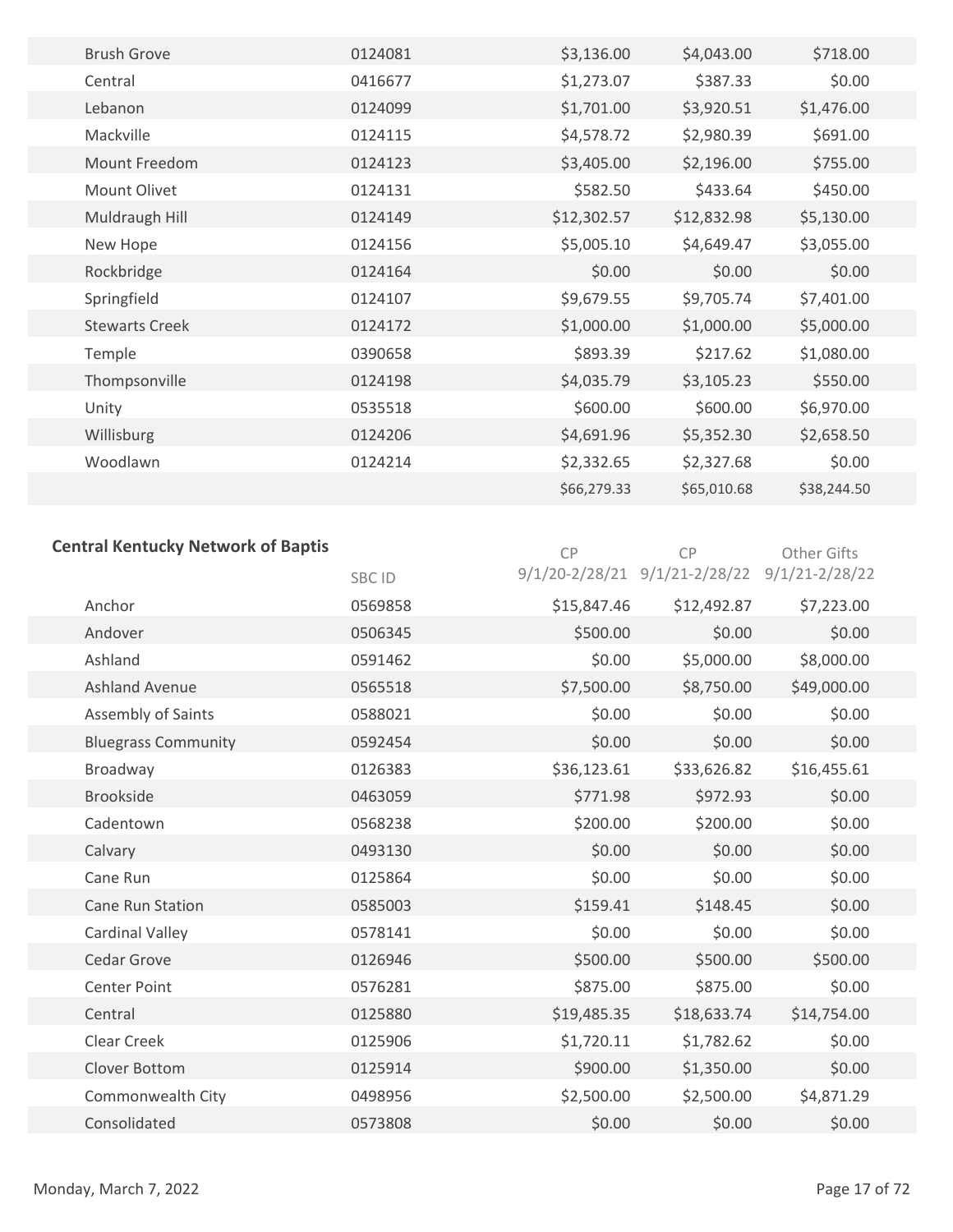| Cornerstone                 | 0575153 | \$1,998.00   | \$1,998.00   | \$860.00    |  |
|-----------------------------|---------|--------------|--------------|-------------|--|
| Cornerstone                 | 0548412 | \$2,813.63   | \$2,549.34   | \$250.00    |  |
| Crosswoods                  | 0401463 | \$8,541.02   | \$9,433.84   | \$100.00    |  |
| Davids Fork                 | 0125922 | \$1,250.00   | \$1,400.00   | \$0.00      |  |
| Dry Run                     | 0125948 | \$2,800.00   | \$0.00       | \$235.91    |  |
| <b>Durbin Memorial</b>      | 0125955 | \$250.00     | \$1,000.00   | \$1,442.68  |  |
| Eagle Creek                 | 0583144 | \$1,248.24   | \$0.00       | \$0.00      |  |
| East Hickman                | 0125963 | \$5,015.00   | \$7,778.00   | \$0.00      |  |
| Eastern                     | 0581376 | \$0.00       | \$0.00       | \$0.00      |  |
| Eastside                    | 0569968 | \$0.00       | \$0.00       | \$0.00      |  |
| Edgewood                    | 0381079 | \$1,018.09   | \$1,451.61   | \$10,790.22 |  |
| <b>Faith Covenant</b>       | 0126508 | \$0.00       | \$0.00       | \$0.00      |  |
| Gano                        | 0126078 | \$11,209.45  | \$13,346.12  | \$6,465.00  |  |
| Gardenside                  | 0126086 | \$0.00       | \$0.00       | \$0.00      |  |
| Georgetown                  | 0126094 | \$0.00       | \$0.00       | \$0.00      |  |
| <b>Glens Creek</b>          | 0126102 | \$0.00       | \$0.00       | \$0.00      |  |
| Grace                       | 0126110 | \$1,004.00   | \$837.00     | \$2,185.00  |  |
| Graceway                    | 0592716 | \$450.00     | \$495.00     | \$1,461.50  |  |
| <b>Great Crossing</b>       | 0126128 | \$3,677.57   | \$5,139.35   | \$1,725.00  |  |
| Highlands                   | 0126144 | \$11,112.91  | \$12,500.00  | \$5,308.00  |  |
| Hillcrest                   | 0126151 | \$4,794.00   | \$4,200.00   | \$1,035.25  |  |
| Imani                       | 0566287 | \$0.00       | \$0.00       | \$0.00      |  |
| Immanuel                    | 0126177 | \$190,589.71 | \$225,270.11 | \$50.00     |  |
| Lawrenceburg Community      | 0417345 | \$1,383.96   | \$1,512.12   | \$1,017.00  |  |
| Lexington First             | 0126029 | \$0.00       | \$0.00       | \$0.00      |  |
| Lexington Jyoti             | 0586545 | \$0.00       | \$0.00       | \$0.00      |  |
| Living Hope Fellowship      | 0571064 | \$0.00       | \$0.00       | \$0.00      |  |
| Long Lick                   | 0126193 | \$1,000.00   | \$1,000.00   | \$1,428.25  |  |
| Main Street                 | 0568241 | \$0.00       | \$750.00     | \$0.00      |  |
| <b>Mallard Point</b>        | 0486191 | \$957.20     | \$934.18     | \$0.00      |  |
| Millersburg                 | 0126227 | \$0.00       | \$0.00       | \$0.00      |  |
| Millville                   | 0126235 | \$2,786.53   | \$4,981.83   | \$1,500.00  |  |
| Mission Church of Lexington | 0591713 | \$7,554.65   | \$6,000.00   | \$0.00      |  |
| Mosaic                      | 0584021 | \$2,000.00   | \$0.00       | \$0.00      |  |
| Mount Freedom               | 0126243 | \$4,454.09   | \$6,600.38   | \$8,521.58  |  |
| Mount Pleasant              | 0126250 | \$1,200.00   | \$1,200.00   | \$0.00      |  |
| <b>Mount Sterling First</b> | 0126060 | \$5,508.63   | \$8,456.84   | \$8,543.93  |  |
| Mount Vernon                | 0126268 | \$556.41     | \$918.78     | \$664.00    |  |
| New Hope                    | 0417337 | \$600.00     | \$1,000.00   | \$1,592.00  |  |
| Nicholasville               | 0126284 | \$2,599.77   | \$2,450.45   | \$0.00      |  |
| North View                  | 0126136 | \$0.00       | \$500.00     | \$1,954.20  |  |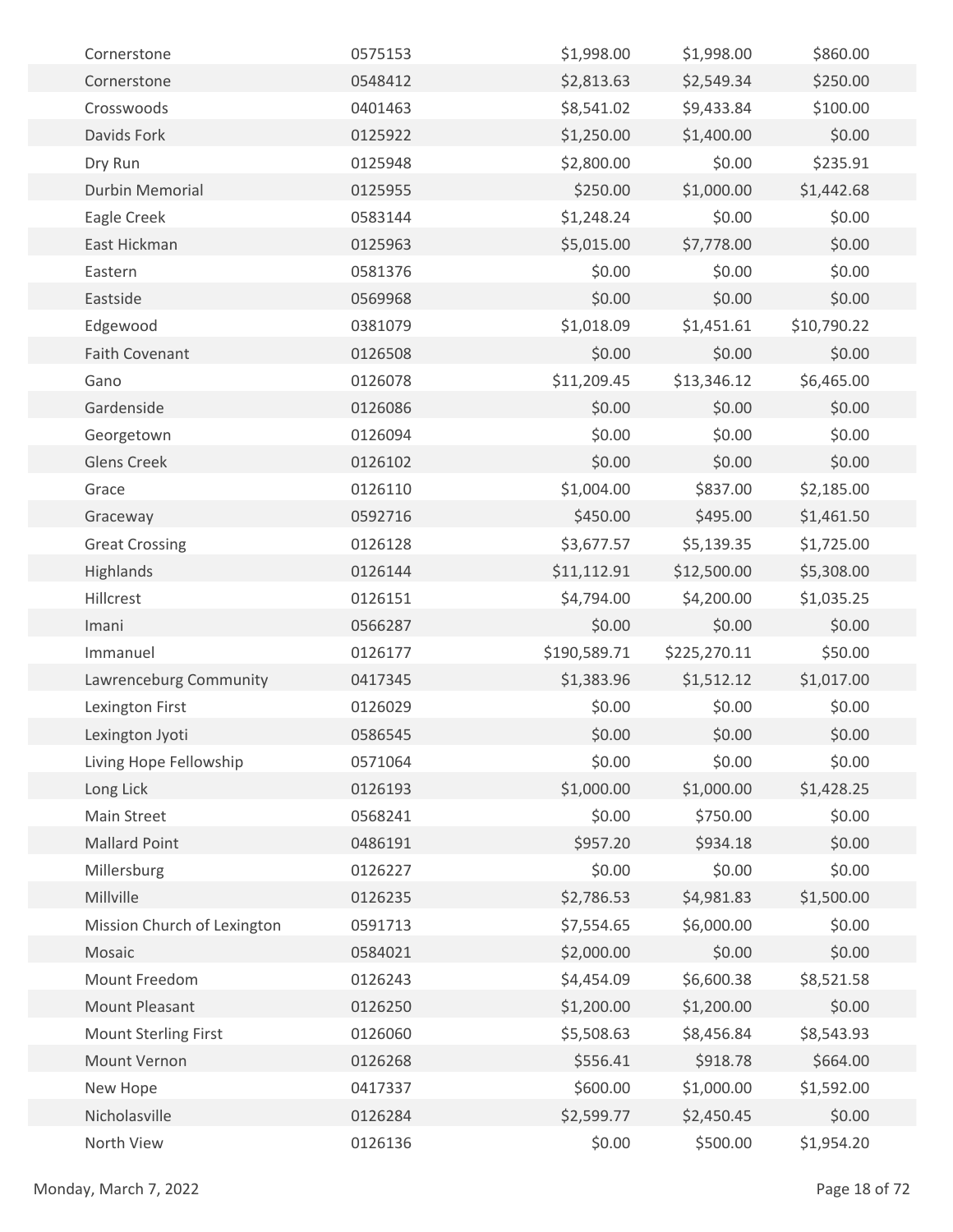| Open Door Community                         | 0486217 | \$0.00       | \$0.00                                       | \$0.00       |  |
|---------------------------------------------|---------|--------------|----------------------------------------------|--------------|--|
| Palomar                                     | 0535526 | \$628.25     | \$0.00                                       | \$0.00       |  |
| Paris First                                 | 0126045 | \$19,487.20  | \$18,686.30                                  | \$8,085.00   |  |
| Parkway                                     | 0126003 | \$8,204.55   | \$7,955.16                                   | \$5,579.50   |  |
| Penn Memorial                               | 0427039 | \$6,095.45   | \$4,043.02                                   | \$1,694.25   |  |
| Pinckard                                    | 0126300 | \$10,141.58  | \$14,760.65                                  | \$6,671.72   |  |
| Porter Memorial                             | 0126326 | \$123,805.27 | \$161,749.77                                 | \$186,218.48 |  |
| Praise Tabernacle                           | 0570017 | \$0.00       | \$0.00                                       | \$0.00       |  |
| Riverview                                   | 0413740 | \$0.00       | \$0.00                                       | \$0.00       |  |
| Rosemont                                    | 0126334 | \$16,674.34  | \$16,133.98                                  | \$22,590.00  |  |
| <b>Royal Springs</b>                        | 0126342 | \$0.00       | \$0.00                                       | \$0.00       |  |
| <b>Russell Cave</b>                         | 0378034 | \$1,931.32   | \$1,402.01                                   | \$1,616.00   |  |
| Safe Harbor                                 | 0577810 | \$5,250.00   | \$6,005.00                                   | \$7,700.00   |  |
| Seventh Street                              | 0126367 | \$0.00       | \$0.00                                       | \$0.00       |  |
| Shawhan                                     | 0511923 | \$0.00       | \$0.00                                       | \$0.00       |  |
| Shiloh                                      | 0572178 | \$500.00     | \$0.00                                       | \$2,000.00   |  |
| Silas                                       | 0126375 | \$2,420.88   | \$2,522.28                                   | \$252.16     |  |
| South Elkhorn                               | 0126391 | \$4,202.00   | \$3,468.00                                   | \$1,500.00   |  |
| Southern Heights                            | 0126409 | \$19,524.00  | \$17,702.16                                  | \$4,805.00   |  |
| Tatesbrook                                  | 0430611 | \$2,034.02   | \$1,181.78                                   | \$895.44     |  |
| Trinity                                     | 0126466 | \$1,350.00   | \$1,175.00                                   | \$0.00       |  |
| <b>Trinity Nepali</b>                       | 0592365 | \$0.00       | \$0.00                                       | \$0.00       |  |
| Versailles                                  | 0126474 | \$77,024.87  | \$85,544.88                                  | \$65,178.20  |  |
| White Sulphur                               | 0126482 | \$1,969.46   | \$2,441.20                                   | \$0.00       |  |
| Winchester First                            | 0126052 | \$50.00      | \$0.00                                       | \$250.00     |  |
|                                             |         | \$666,748.97 | \$755,306.57                                 | \$472,969.17 |  |
|                                             |         |              |                                              |              |  |
| <b>Christian County Baptist Association</b> |         | CP           | CP                                           | Other Gifts  |  |
|                                             | SBC ID  |              | 9/1/20-2/28/21 9/1/21-2/28/22 9/1/21-2/28/22 |              |  |
| <b>Bainbridge Grove</b>                     | 0124222 | \$10,227.50  | \$10,376.92                                  | \$4,750.00   |  |
| Bethel                                      | 0124230 | \$1,339.97   | \$1,317.75                                   | \$530.00     |  |
| <b>Bethel Berry Missionary</b>              | 0578782 | \$0.00       | \$0.00                                       | \$0.00       |  |
| <b>Calvary Memorial</b>                     | 0405068 | \$0.00       | \$0.00                                       | \$0.00       |  |
| Casky                                       | 0124248 | \$10,644.81  | \$9,391.97                                   | \$420.00     |  |
| Concord                                     | 0124255 | \$16,028.07  | \$14,619.81                                  | \$490.00     |  |
| Crofton                                     | 0124263 | \$6,159.62   | \$7,096.34                                   | \$7,469.60   |  |
| Eastview                                    | 0440172 | \$0.00       | \$0.00                                       | \$0.00       |  |
| Edgewood                                    | 0124271 | \$40,539.51  | \$42,452.81                                  | \$27,814.00  |  |
| El Buen Pastor                              | 0585116 | \$648.00     | \$0.00                                       | \$0.00       |  |

Gracey West Union 0124305 631,495.60 \$18,504.77 \$4,500.00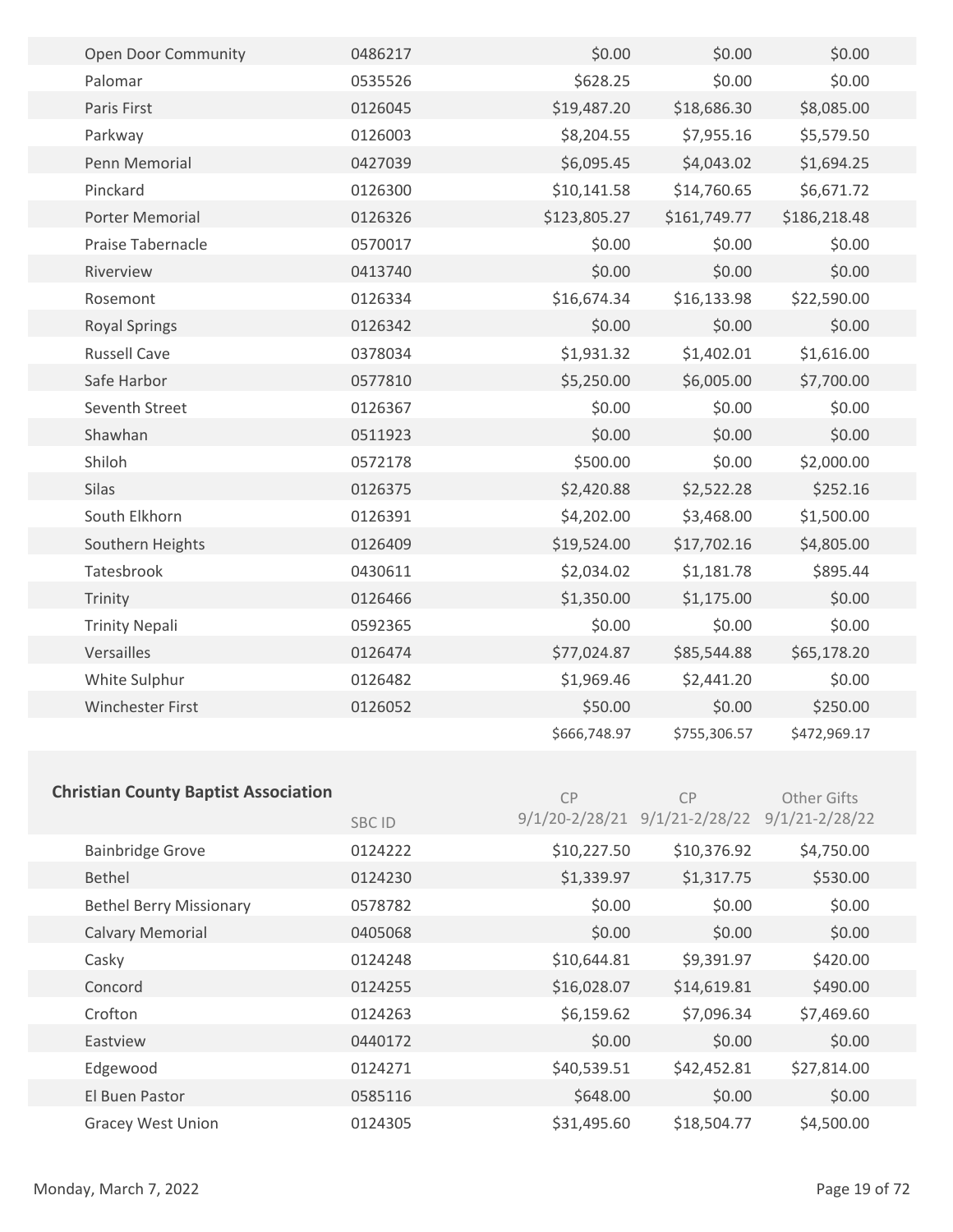| <b>Henderson Memorial</b>       | 0124313 | \$8,443.25   | \$12,088.88  | \$3,699.00   |  |
|---------------------------------|---------|--------------|--------------|--------------|--|
| Hillcrest                       | 0124321 | \$66,475.95  | \$75,858.25  | \$36,397.77  |  |
| Hopkinsville First              | 0124289 | \$48,212.00  | \$42,598.02  | \$3,684.50   |  |
| Hopkinsville Second             | 0124487 | \$47,801.26  | \$43,682.98  | \$10,469.91  |  |
| Kelly                           | 0124339 | \$10,280.45  | \$9,773.92   | \$3,073.00   |  |
| LaFayette                       | 0124347 | \$0.00       | \$0.00       | \$555.00     |  |
| Little River                    | 0124354 | \$918.55     | \$989.20     | \$100.00     |  |
| Living Hope                     | 0548404 | \$10,166.68  | \$5,500.00   | \$0.00       |  |
| <b>Living Waters</b>            | 0573999 | \$306.69     | \$237.44     | \$0.00       |  |
| Locust Grove                    | 0124362 | \$752.38     | \$827.57     | \$1,550.00   |  |
| Macedonia                       | 0124370 | \$1,917.45   | \$1,729.53   | \$400.00     |  |
| <b>Means Avenue</b>             | 0490466 | \$0.00       | \$0.00       | \$0.00       |  |
| New Barren Springs              | 0124388 | \$4,936.45   | \$3,140.68   | \$316.60     |  |
| New Ebenezer                    | 0124396 | \$2,546.30   | \$1,271.90   | \$1,044.00   |  |
| <b>New Palestine</b>            | 0124404 | \$4,917.08   | \$4,765.04   | \$1,680.00   |  |
| Oak Grove First                 | 0124412 | \$3,996.76   | \$4,174.92   | \$500.00     |  |
| Olivet                          | 0124420 | \$9,494.91   | \$8,517.68   | \$4,325.86   |  |
| Pembroke                        | 0124438 | \$1,501.96   | \$1,897.40   | \$5,110.68   |  |
| Pleasant Green                  | 0124446 | \$0.00       | \$750.00     | \$405.00     |  |
| Pleasant Hill                   | 0124453 | \$1,051.00   | \$931.00     | \$307.00     |  |
| <b>Pleasant View Missionary</b> | 0124461 | \$1,677.40   | \$1,500.10   | \$5,820.00   |  |
| Salem                           | 0124479 | \$1,296.26   | \$1,901.88   | \$3,119.06   |  |
| Shiloh                          | 0124495 | \$400.00     | \$600.00     | \$225.00     |  |
| Shurdan Creek                   | 0593162 | \$6.00       | \$0.00       | \$0.00       |  |
| Sinking Fork                    | 0124503 | \$30,231.42  | \$40,667.96  | \$9,347.00   |  |
| South Union                     | 0124511 | \$0.00       | \$0.00       | \$0.00       |  |
| Trinity                         | 0124529 | \$4,939.00   | \$4,762.00   | \$2,760.00   |  |
| Victory                         | 0443648 | \$0.00       | \$0.00       | \$0.00       |  |
| <b>West Grove Missionary</b>    | 0124537 | \$180.00     | \$210.00     | \$50.00      |  |
| West Mount Zoar                 | 0124545 | \$853.24     | \$751.49     | \$0.00       |  |
| West Union                      | 0124552 | \$433.00     | \$627.00     | \$0.00       |  |
|                                 |         | \$380,818.52 | \$373,515.21 | \$140,912.98 |  |
|                                 |         |              |              |              |  |

#### **Crittenden Baptist Association**

CP Other Gifts

|             | <b>SBC ID</b> |            | $9/1/20 - 2/28/21$ $9/1/21 - 2/28/22$ $9/1/21 - 2/28/22$ |            |  |
|-------------|---------------|------------|----------------------------------------------------------|------------|--|
| Bethany     | 0124560       | \$245.37   | \$0.00                                                   | \$0.00     |  |
| Corinth     | 0124578       | \$0.00     | \$0.00                                                   | \$0.00     |  |
| Crittenden  | 0124586       | \$9,400.31 | \$13,837.32                                              | \$3,886.00 |  |
| Demossville | 0124784       | \$250.00   | \$300.00                                                 | \$0.00     |  |
| Dry Ridge   | 0124610       | \$4,304.34 | \$4,349.18                                               | \$4,530.00 |  |

CP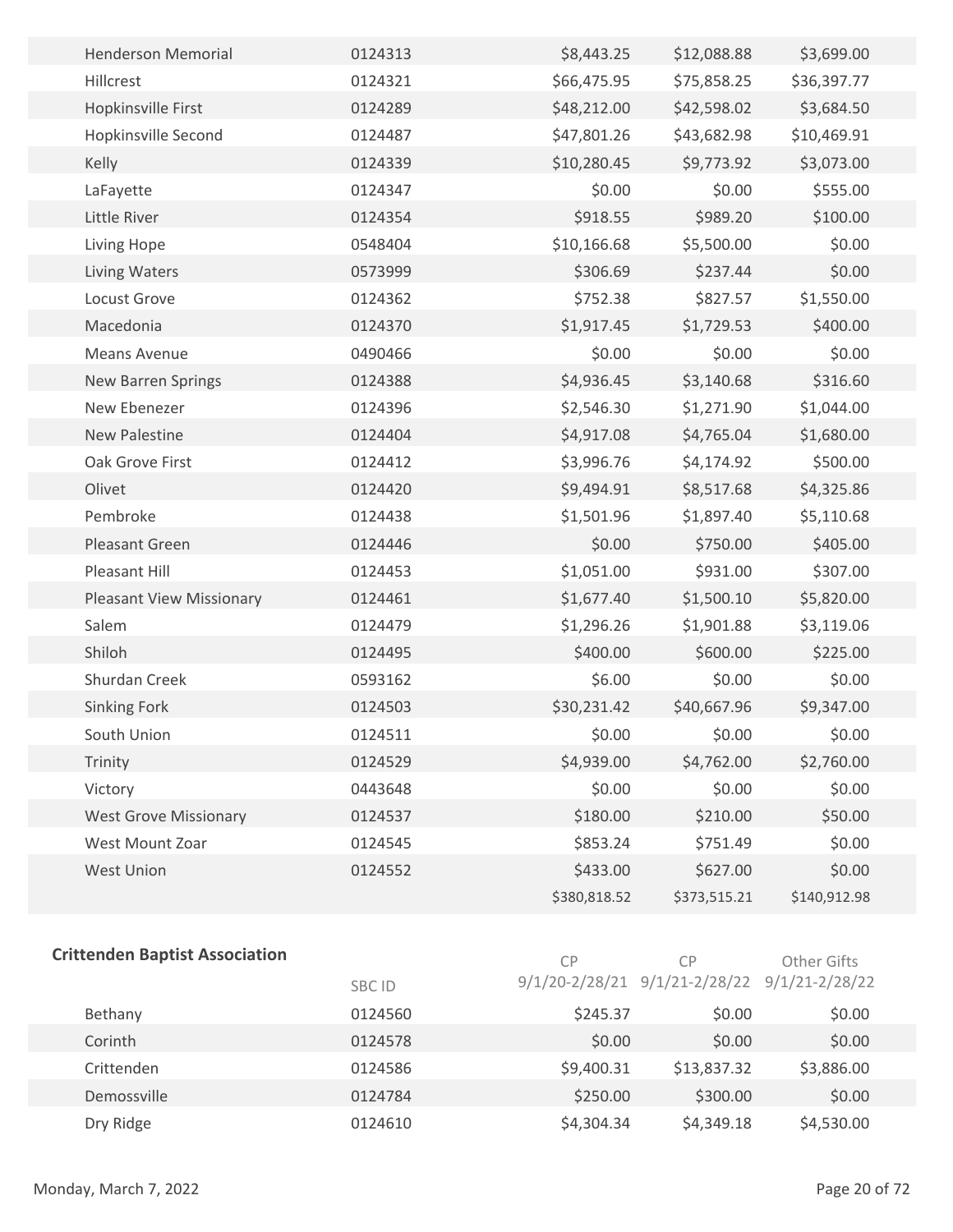| East Bend                   | 0135772 | \$1,587.00   | \$1,231.00   | \$1,365.00  |  |
|-----------------------------|---------|--------------|--------------|-------------|--|
| Falmouth                    | 0143313 | \$17,589.78  | \$19,098.82  | \$6,699.05  |  |
| <b>Falmouth First</b>       | 0573378 | \$0.00       | \$360.00     | \$275.00    |  |
| <b>Flagg Springs</b>        | 0135921 | \$1,236.00   | \$1,236.00   | \$1,594.27  |  |
| Gardnersville               | 0124628 | \$4,268.70   | \$6,370.20   | \$3,740.00  |  |
| Grassy Run                  | 0124636 | \$553.02     | \$553.02     | \$1,321.00  |  |
| Gumlick                     | 0124644 | \$4,543.00   | \$4,584.80   | \$20,321.70 |  |
| Knoxville                   | 0124651 | \$3,414.61   | \$5,450.80   | \$1,676.94  |  |
| Lawrenceville               | 0124669 | \$1,465.15   | \$1,703.12   | \$0.00      |  |
| <b>Marcus Crooked Creek</b> | 0124594 | \$2,293.00   | \$2,712.00   | \$1,000.00  |  |
| Mason                       | 0124677 | \$0.00       | \$0.00       | \$0.00      |  |
| Mount Carmel                | 0124685 | \$4,401.00   | \$5,211.00   | \$9,080.00  |  |
| New Friendship              | 0124693 | \$0.00       | \$937.71     | \$0.00      |  |
| Oak Ridge                   | 0124701 | \$1,000.00   | \$1,750.00   | \$2,276.00  |  |
| Pleasant Green              | 0124719 | \$2,895.20   | \$5,596.57   | \$5,507.68  |  |
| Pleasant Ridge              | 0124727 | \$1,325.66   | \$1,092.07   | \$200.00    |  |
| Riverview                   | 0124735 | \$200.00     | \$200.00     | \$333.00    |  |
| Sherman                     | 0124743 | \$3,300.99   | \$3,546.84   | \$1,482.08  |  |
| <b>Short Creek</b>          | 0124768 | \$2,694.96   | \$2,258.16   | \$1,790.91  |  |
| Stewartsville               | 0142695 | \$418.00     | \$664.00     | \$1,500.00  |  |
| <b>Trinity Southern</b>     | 0424143 | \$4,023.00   | \$5,032.00   | \$5,230.00  |  |
| <b>Turner Ridge</b>         | 0124776 | \$15,806.00  | \$14,612.08  | \$17,022.75 |  |
| Unity                       | 0424150 | \$1,547.26   | \$1,617.02   | \$1,106.00  |  |
| Victory                     | 0449298 | \$0.00       | \$0.00       | \$0.00      |  |
| Williamstown                | 0124792 | \$15,939.91  | \$17,292.46  | \$5,241.00  |  |
| Wilmington                  | 0136275 | \$3,346.50   | \$4,148.64   | \$740.00    |  |
|                             |         | \$108,048.76 | \$125,744.81 | \$97,918.38 |  |
|                             |         |              |              |             |  |

| <b>Daviess-McLean Baptist Association</b> | CP            | <b>CP</b>          | <b>Other Gifts</b> |                    |  |
|-------------------------------------------|---------------|--------------------|--------------------|--------------------|--|
|                                           | <b>SBC ID</b> | $9/1/20 - 2/28/21$ | $9/1/21 - 2/28/22$ | $9/1/21 - 2/28/22$ |  |
| Apollo Heights                            | 0411926       | \$700.00           | \$500.00           | \$1,354.50         |  |
| <b>Bellevue</b>                           | 0124800       | \$20,287.50        | \$20,287.50        | \$2,360.00         |  |
| Bethabara                                 | 0124818       | \$28,812.57        | \$29,701.75        | \$3,345.00         |  |
| <b>Bethel</b>                             | 0124826       | \$1,087.84         | \$1,597.23         | \$2,000.00         |  |
| <b>Brushy Fork</b>                        | 0124834       | \$1,425.00         | \$1,507.50         | \$0.00             |  |
| <b>Buck Creek</b>                         | 0124842       | \$27,037.39        | \$31,493.45        | \$10,023.88        |  |
| <b>Buena Vista</b>                        | 0124859       | \$1,474.85         | \$0.00             | \$515.00           |  |
| Buttonsberry                              | 0386748       | \$0.00             | \$0.00             | \$325.20           |  |
| Calhoun                                   | 0124867       | \$28,575.23        | \$30,057.77        | \$13,498.02        |  |
| <b>Cedar Street Missionary</b>            | 0455576       | \$0.00             | \$0.00             | \$0.00             |  |
|                                           |               |                    |                    |                    |  |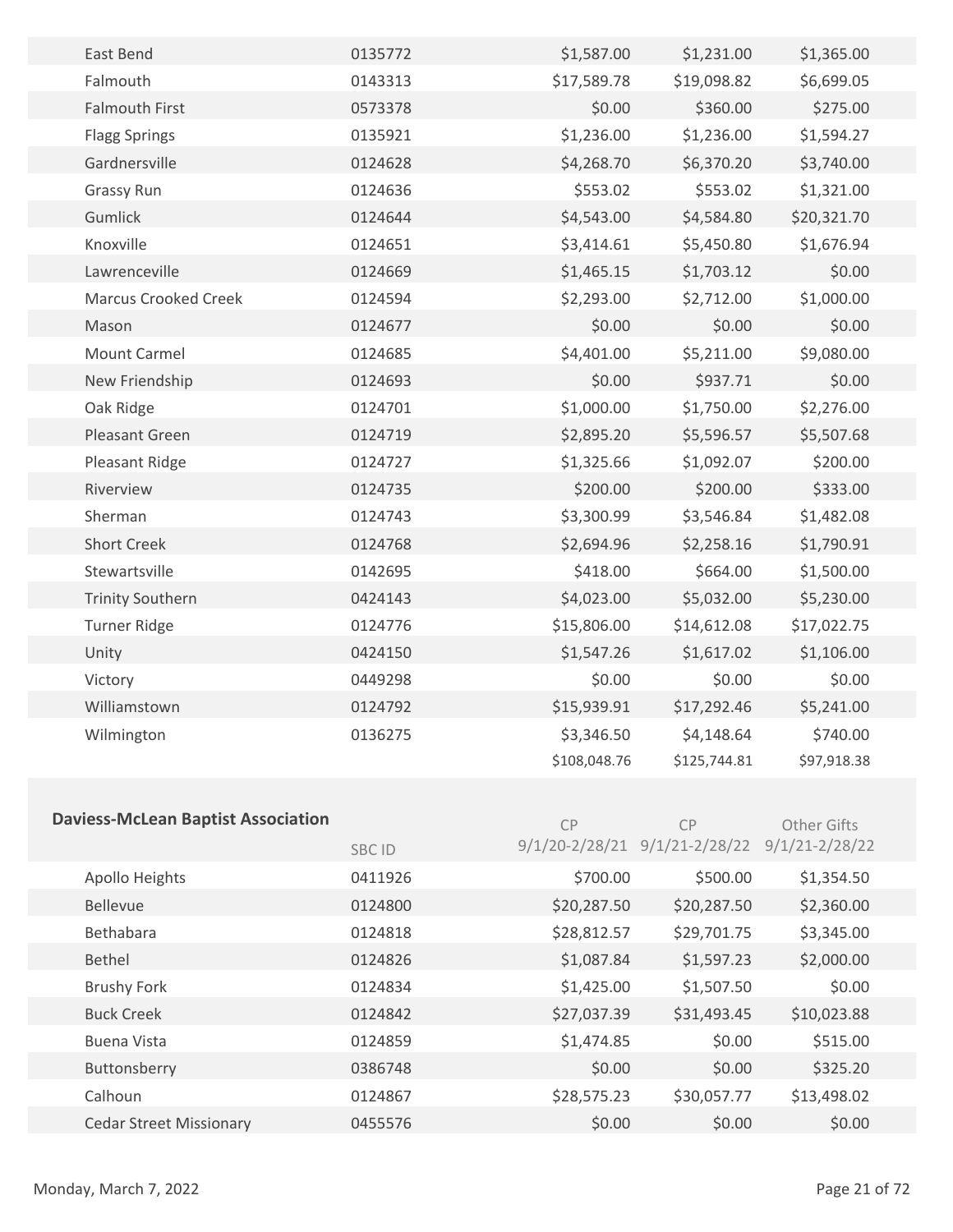| Crosspointe              | 0125260 | \$739.00     | \$0.00      | \$0.00       |  |
|--------------------------|---------|--------------|-------------|--------------|--|
| Dawson                   | 0124891 | \$6,008.00   | \$3,717.16  | \$3,315.00   |  |
| Eaton Memorial           | 0124917 | \$5,400.00   | \$5,400.00  | \$4,511.00   |  |
| Friendship               | 0124933 | \$2,060.79   | \$1,727.98  | \$2,770.80   |  |
| Garden Green             | 0125310 | \$0.00       | \$0.00      | \$0.00       |  |
| Glenville                | 0124941 | \$4,635.64   | \$3,817.26  | \$1,995.00   |  |
| GracePointe              | 0125138 | \$0.00       | \$0.00      | \$0.00       |  |
| Green Brier              | 0124966 | \$1,152.00   | \$1,736.31  | \$0.00       |  |
| Hopewell                 | 0124982 | \$0.00       | \$0.00      | \$0.00       |  |
| Immanuel                 | 0124990 | \$0.00       | \$0.00      | \$0.00       |  |
| Island                   | 0125005 | \$13,943.56  | \$15,733.16 | \$3,070.00   |  |
| Karns Grove              | 0125013 | \$0.00       | \$0.00      | \$705.00     |  |
| Lewis Lane               | 0125021 | \$9,628.04   | \$6,340.30  | \$1,764.00   |  |
| Life Community           | 0585212 | \$10,323.87  | \$10,838.62 | \$2,100.50   |  |
| Livermore                | 0125039 | \$2,329.36   | \$1,857.02  | \$2,534.36   |  |
| Living Faith             | 0569277 | \$11,738.28  | \$11,518.98 | \$3,354.61   |  |
| Macedonia                | 0125047 | \$5,916.67   | \$7,345.35  | \$7,229.87   |  |
| Maceo                    | 0125054 | \$4,173.00   | \$10,400.00 | \$3,400.00   |  |
| Masonville               | 0125062 | \$1,246.00   | \$1,037.00  | \$2,471.00   |  |
| <b>Mission Vision</b>    | 0578767 | \$75.00      | \$0.00      | \$0.00       |  |
| Mount Vernon             | 0125088 | \$0.00       | \$0.00      | \$0.00       |  |
| New Life                 | 0124875 | \$0.00       | \$0.00      | \$0.00       |  |
| Newman                   | 0125096 | \$0.00       | \$0.00      | \$0.00       |  |
| Owensboro First          | 0124925 | \$100,285.73 | \$72,605.62 | \$140,471.69 |  |
| Owensboro Third          | 0125278 | \$0.00       | \$0.00      | \$395.00     |  |
| Pack                     | 0125112 | \$0.00       | \$0.00      | \$0.00       |  |
| <b>Panther Creek</b>     | 0125120 | \$3,812.00   | \$5,408.00  | \$3,220.00   |  |
| <b>Pleasant Grove</b>    | 0125146 | \$31,921.03  | \$41,743.37 | \$24,559.03  |  |
| <b>Pleasant Memorial</b> | 0427112 | \$2,383.18   | \$2,145.34  | \$2,000.00   |  |
| Pleasant Ridge           | 0125153 | \$150.00     | \$75.00     | \$0.00       |  |
| Red Hill                 | 0125161 | \$0.00       | \$0.00      | \$3,350.00   |  |
| Ridgewood                | 0125302 | \$2,775.11   | \$1,243.72  | \$1,614.10   |  |
| Riverside                | 0452011 | \$1,532.24   | \$1,422.80  | \$2,064.00   |  |
| Sacramento               | 0125195 | \$5,485.94   | \$5,314.36  | \$1,355.00   |  |
| Sorgho                   | 0125211 | \$404.00     | \$449.00    | \$2,630.34   |  |
| South Hampton            | 0125229 | \$3,373.48   | \$3,730.66  | \$5,855.00   |  |
| Stanley                  | 0125237 | \$249.21     | \$238.56    | \$0.00       |  |
| Station                  | 0125245 | \$1,507.80   | \$1,509.58  | \$740.00     |  |
| Sugar Grove              | 0125252 | \$3,027.60   | \$2,938.78  | \$1,300.00   |  |
| Utica                    | 0125286 | \$1,500.00   | \$750.00    | \$420.00     |  |
| <b>Walnut Memorial</b>   | 0125294 | \$21,965.67  | \$20,694.57 | \$0.00       |  |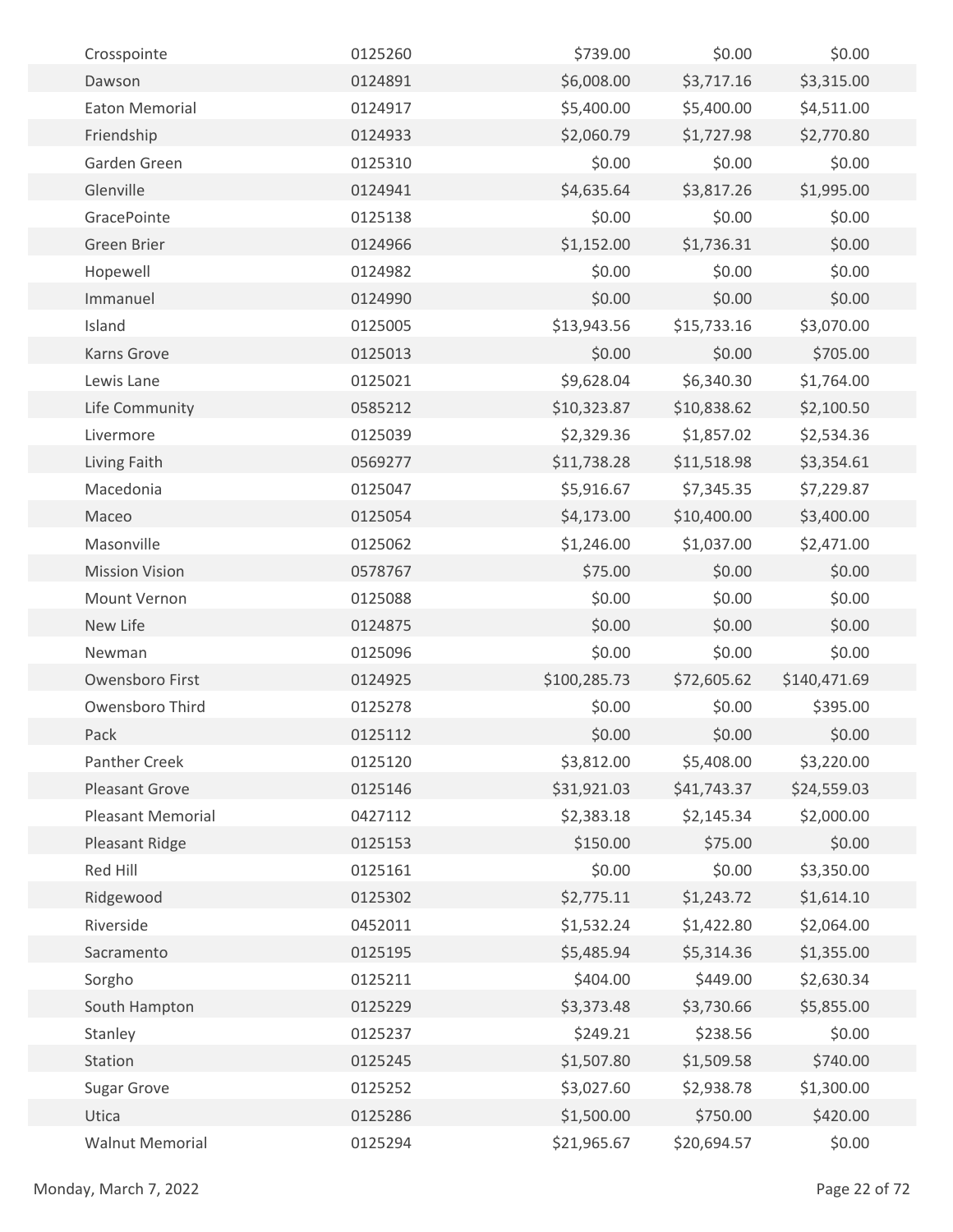| Whitesville         | 0125328 | \$225.00     | \$1,000.00   | \$120.00     |  |
|---------------------|---------|--------------|--------------|--------------|--|
| Wing Avenue         | 0125336 | \$493.00     | \$259.00     | \$267.00     |  |
| <b>Yellow Creek</b> | 0125344 | \$50,000.00  | \$50,000.00  | \$15,571.73  |  |
| Yelvington          | 0125351 | \$696.92     | \$860.64     | \$0.00       |  |
|                     |         | \$420,557.50 | \$409,003.34 | \$278,575.63 |  |

| <b>East Lynn Baptist Association</b> |               | CP         | СP                            | Other Gifts        |
|--------------------------------------|---------------|------------|-------------------------------|--------------------|
|                                      | <b>SBC ID</b> |            | 9/1/20-2/28/21 9/1/21-2/28/22 | $9/1/21 - 2/28/22$ |
| <b>Corinth Missionary</b>            | 0125385       | \$300.00   | \$300.00                      | \$2,004.00         |
| <b>Holly Grove</b>                   | 0125393       | \$1,493.46 | \$1,434.55                    | \$1,257.00         |
| Liberty                              | 0125401       | \$0.00     | \$0.00                        | \$0.00             |
| <b>Mount Carmel</b>                  | 0125419       | \$420.00   | \$504.00                      | \$605.00           |
| Rolling Fork                         | 0125443       | \$0.00     | \$0.00                        | \$0.00             |
| South Summersville                   | 0428581       | \$1,000.02 | \$833.35                      | \$0.00             |
| Whickerville                         | 0454769       | \$0.00     | \$0.00                        | \$0.00             |
|                                      |               | \$3,213.48 | \$3,071.90                    | \$3,866.00         |

# **Enterprise Baptist Association**

| iterprise paptist Association |              | CP          | C <sub>P</sub>                               | <b>Other Gifts</b> |  |
|-------------------------------|--------------|-------------|----------------------------------------------|--------------------|--|
|                               | <b>SBCID</b> |             | 9/1/20-2/28/21 9/1/21-2/28/22 9/1/21-2/28/22 |                    |  |
| Allen                         | 0126524      | \$9,868.28  | \$8,120.24                                   | \$3,622.86         |  |
| <b>Benedict</b>               | 0126532      | \$238.46    | \$173.82                                     | \$0.00             |  |
| <b>Bethel Bible</b>           | 0578696      | \$1,070.00  | \$1,280.00                                   | \$500.00           |  |
| <b>Bevinsville First</b>      | 0126706      | \$280.00    | \$234.00                                     | \$0.00             |  |
| <b>Brushy Fork Missionary</b> | 0437814      | \$500.00    | \$500.00                                     | \$200.00           |  |
| Cherryville                   | 0128645      | \$2,260.00  | \$2,165.46                                   | \$20.00            |  |
| Emmanuel                      | 0419952      | \$151.50    | \$125.00                                     | \$3.75             |  |
| <b>Fitzpatrick First</b>      | 0374959      | \$18,683.51 | \$26,620.75                                  | \$3,500.00         |  |
| <b>Garrett First</b>          | 0126623      | \$750.00    | \$750.00                                     | \$6,307.00         |  |
| <b>Inez First</b>             | 0126664      | \$3,750.00  | \$3,750.00                                   | \$260.00           |  |
| Liberty                       | 0126748      | \$1,569.85  | \$1,088.95                                   | \$1,100.00         |  |
| <b>Licking River</b>          | 0126755      | \$600.00    | \$500.00                                     | \$84.11            |  |
| <b>Martin First</b>           | 0126763      | \$234.00    | \$206.00                                     | \$0.00             |  |
| Maytown First                 | 0387696      | \$300.00    | \$300.00                                     | \$0.00             |  |
| <b>McDowell First</b>         | 0406710      | \$1,350.00  | \$2,250.00                                   | \$18.00            |  |
| <b>Mountain Community</b>     | 0577195      | \$0.00      | \$0.00                                       | \$0.00             |  |
| Paintsville First             | 0126797      | \$12,381.55 | \$14,987.46                                  | \$17,146.80        |  |
| Pine Grove                    | 0126722      | \$0.00      | \$0.00                                       | \$0.00             |  |
| Pleasant Home                 | 0486993      | \$1,763.00  | \$1,713.00                                   | \$0.00             |  |
| Prestonsburg First            | 0126672      | \$10,904.00 | \$8,898.15                                   | \$1,218.00         |  |
| Salyersville First            | 0126805      | \$1,760.00  | \$2,160.00                                   | \$1,875.00         |  |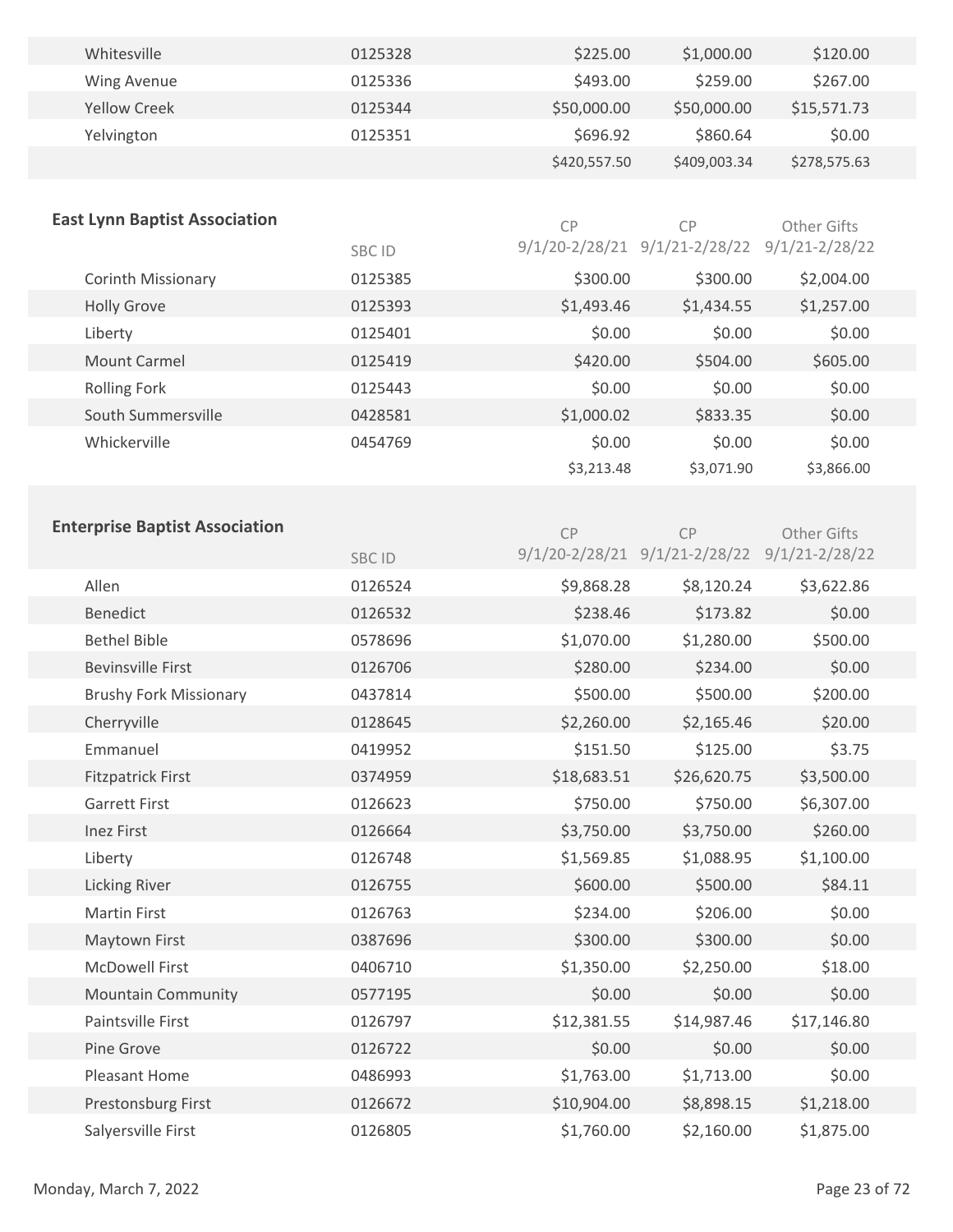| <b>Tomahawk Missionary</b> | 0523993 | \$0.00      | \$0.00      | \$0.00      |  |
|----------------------------|---------|-------------|-------------|-------------|--|
| Topmost                    | 0389403 | \$0.00      | \$0.00      | \$0.00      |  |
| <b>Warfield Missionary</b> | 0126847 | \$400.00    | \$500.00    | \$500.00    |  |
| Wheelwright First          | 0126870 | \$0.00      | \$0.00      | \$0.00      |  |
|                            |         | \$68,814.15 | \$76,322.83 | \$36,355.52 |  |

| <b>Franklin Baptist Association</b> |         | CP           | CP                                           | Other Gifts  |
|-------------------------------------|---------|--------------|----------------------------------------------|--------------|
|                                     | SBC ID  |              | 9/1/20-2/28/21 9/1/21-2/28/22 9/1/21-2/28/22 |              |
| Bellepoint                          | 0126896 | \$1,576.00   | \$1,772.00                                   | \$1,736.00   |
| Bethel                              | 0126904 | \$921.65     | \$762.00                                     | \$200.00     |
| <b>Buck Run</b>                     | 0126912 | \$71,000.00  | \$81,782.73                                  | \$106,592.83 |
| Calvary                             | 0126920 | \$0.00       | \$0.00                                       | \$4,497.00   |
| Crestwood                           | 0126953 | \$12,016.84  | \$9,962.56                                   | \$2,587.00   |
| East Frankfort                      | 0126961 | \$5,388.45   | \$4,481.81                                   | \$1,078.00   |
| Evergreen                           | 0126979 | \$10,249.99  | \$8,000.20                                   | \$1,486.00   |
| Faith                               | 0375345 | \$6,858.28   | \$7,798.66                                   | \$1,747.00   |
| Family                              | 0567757 | \$0.00       | \$0.00                                       | \$0.00       |
| Farmdale                            | 0426247 | \$8,500.02   | \$7,216.67                                   | \$5,200.70   |
| First Corinthian                    | 0375337 | \$0.00       | \$0.00                                       | \$0.00       |
| Forks of Elkhorn                    | 0126995 | \$9,272.42   | \$6,154.64                                   | \$9,774.12   |
| Gospel Life                         | 0126938 | \$0.00       | \$0.00                                       | \$0.00       |
| Hillcrest                           | 0127001 | \$6,677.00   | \$7,182.00                                   | \$1,355.00   |
| Lebanon                             | 0127019 | \$0.00       | \$0.00                                       | \$0.00       |
| Memorial                            | 0127027 | \$0.00       | \$0.00                                       | \$1,035.00   |
| <b>Mount Carmel</b>                 | 0127035 | \$0.00       | \$0.00                                       | \$1,993.00   |
| Mount Vernon                        | 0127043 | \$0.00       | \$0.00                                       | \$0.00       |
| North Benson                        | 0127050 | \$4,372.70   | \$3,965.61                                   | \$11,906.12  |
| North Fork                          | 0127068 | \$600.00     | \$600.00                                     | \$1,105.00   |
| North Frankfort                     | 0401182 | \$0.00       | \$0.00                                       | \$0.00       |
| Peaks Mill                          | 0535534 | \$0.00       | \$0.00                                       | \$0.00       |
| Pleasant Ridge                      | 0127076 | \$525.14     | \$413.88                                     | \$0.00       |
| <b>Point Community</b>              | 0578876 | \$0.00       | \$0.00                                       | \$0.00       |
| Providence                          | 0127084 | \$9,306.57   | \$10,554.61                                  | \$1,020.30   |
| St John                             | 0127092 | \$2,267.10   | \$2,984.08                                   | \$620.00     |
| Swallowfield                        | 0127100 | \$250.00     | \$250.00                                     | \$1,653.66   |
| Trinity                             | 0127126 | \$0.00       | \$0.00                                       | \$0.00       |
| Truth                               | 0569249 | \$0.00       | \$0.00                                       | \$0.00       |
| Westview                            | 0385286 | \$0.00       | \$0.00                                       | \$800.00     |
|                                     |         | \$149,782.16 | \$153,881.45                                 | \$156,386.73 |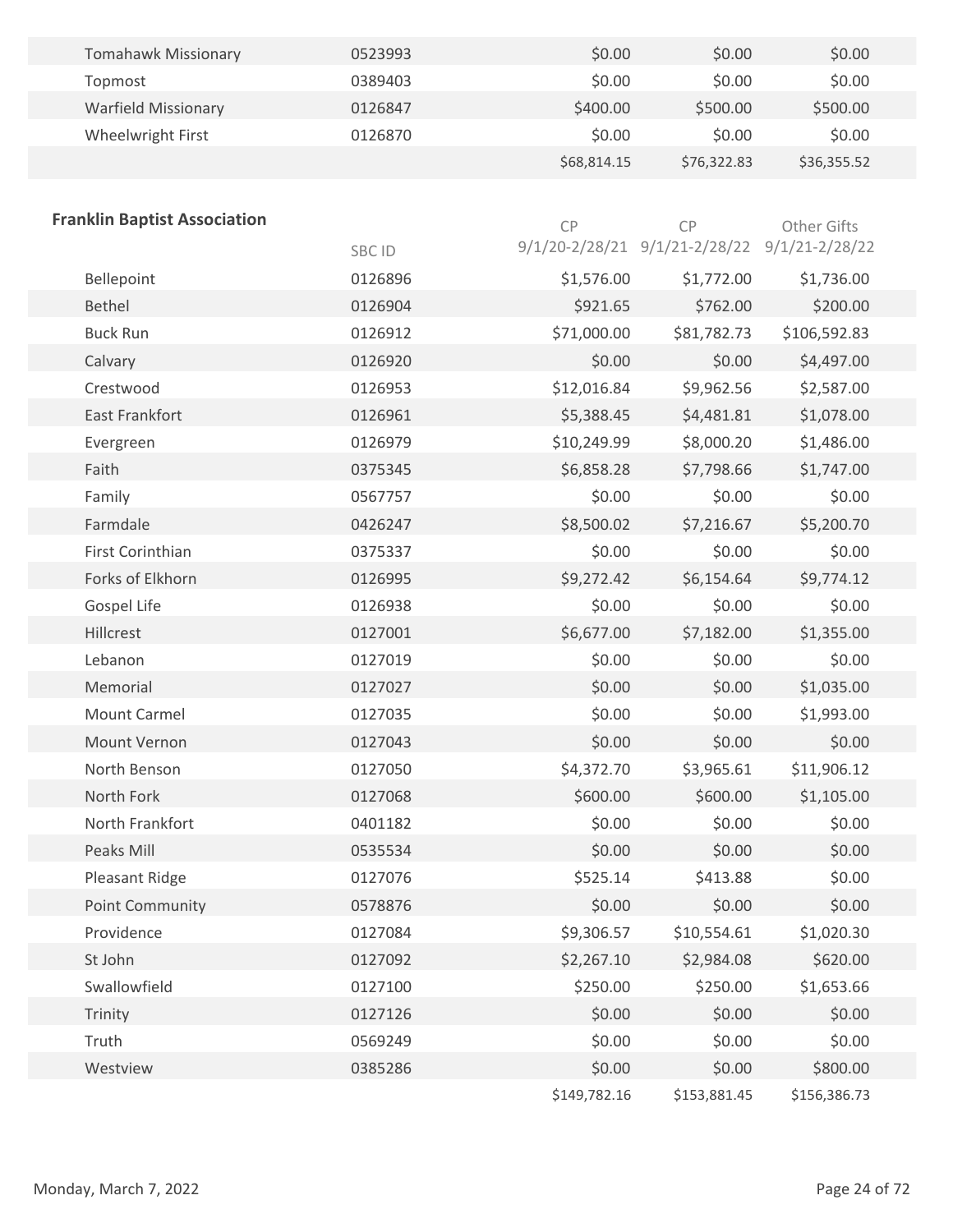| <b>Freedom Baptist Association</b>      |              | CP          | CP                                           | Other Gifts        |
|-----------------------------------------|--------------|-------------|----------------------------------------------|--------------------|
|                                         | <b>SBCID</b> |             | 9/1/20-2/28/21 9/1/21-2/28/22 9/1/21-2/28/22 |                    |
| Albany First                            | 0127134      | \$6,000.00  | \$6,000.00                                   | \$13,566.62        |
| <b>Branham Grove</b>                    | 0127142      | \$172.58    | \$752.32                                     | \$0.00             |
| <b>Burkesville</b>                      | 0127159      | \$7,878.69  | \$5,427.78                                   | \$2,409.00         |
| <b>Cave Springs</b>                     | 0127167      | \$204.00    | \$550.00                                     | \$400.00           |
| <b>Central Grove</b>                    | 0127175      | \$3,574.62  | \$3,281.13                                   | \$651.00           |
| Fairland                                | 0127183      | \$0.00      | \$0.00                                       | \$0.00             |
| <b>Grace Union</b>                      | 0127191      | \$600.00    | \$750.00                                     | \$0.00             |
| <b>Green Grove Missionary</b>           | 0127209      | \$1,768.00  | \$0.00                                       | \$1,000.00         |
| Jesus La Luz Del Mundo                  | 0579024      | \$0.00      | \$0.00                                       | \$0.00             |
| Pikeview                                | 0401562      | \$0.00      | \$0.00                                       | \$0.00             |
| <b>Stony Point</b>                      | 0127258      | \$14,555.50 | \$15,858.00                                  | \$31,051.00        |
|                                         |              | \$34,753.39 | \$32,619.23                                  | \$49,077.62        |
|                                         |              |             |                                              |                    |
| <b>Gasper River Baptist Association</b> |              | CP          | CP                                           | Other Gifts        |
|                                         | <b>SBCID</b> |             | 9/1/20-2/28/21 9/1/21-2/28/22                | $9/1/21 - 2/28/22$ |
| Aberdeen                                | 0127415      | \$6,362.27  | \$7,115.00                                   | \$3,730.00         |
| <b>Barnetts Lick</b>                    | 0127423      | \$1,506.00  | \$1,248.00                                   | \$619.00           |
| <b>Bethel South Hill</b>                | 0127431      | \$605.88    | \$1,149.36                                   | \$0.00             |
| <b>Big Muddy</b>                        | 0127449      | \$1,250.00  | \$1,250.00                                   | \$800.00           |
| <b>Chapel Union Missionary</b>          | 0127472      | \$184.60    | \$187.24                                     | \$400.00           |
| Huntsville                              | 0127480      | \$800.00    | \$800.00                                     | \$0.00             |
| Luz Y Vida                              | 0576643      | \$120.31    | \$0.00                                       | \$0.00             |
| Monticello                              | 0127506      | \$8,900.00  | \$9,754.71                                   | \$153,264.55       |
| Morgantown First                        | 0127514      | \$13,690.25 | \$13,158.77                                  | \$15,055.33        |
| Mount Olivet                            | 0127530      | \$2,385.64  | \$2,061.60                                   | \$2,403.00         |
| Mount Vernon Missionary                 | 0127548      | \$0.00      | \$1,218.89                                   | \$2,266.00         |
| New Harmony Missionary                  | 0127555      | \$300.00    | \$300.00                                     | \$0.00             |
| New Liberty                             | 0127563      | \$0.00      | \$1,200.00                                   | \$0.00             |
| New Midway                              | 0127571      | \$1,015.00  | \$1,030.00                                   | \$300.00           |
| Pleasant Grove                          | 0127589      | \$200.00    | \$150.00                                     | \$194.00           |
| Quality                                 | 0127597      | \$0.00      | \$0.00                                       | \$0.00             |
| Richland                                | 0127605      | \$2,894.00  | \$2,400.00                                   | \$932.00           |
| Rochester                               | 0127613      | \$1,518.00  | \$1,240.00                                   | \$400.00           |
| <b>Rock Spring</b>                      | 0127621      | \$0.00      | \$0.00                                       | \$100.00           |
| Salem                                   | 0127639      | \$0.00      | \$0.00                                       | \$0.00             |
| Sandy Creek                             | 0127647      | \$2,461.00  | \$2,119.00                                   | \$1,600.00         |
| Union                                   | 0127654      | \$1,517.30  | \$4,293.84                                   | \$5,817.52         |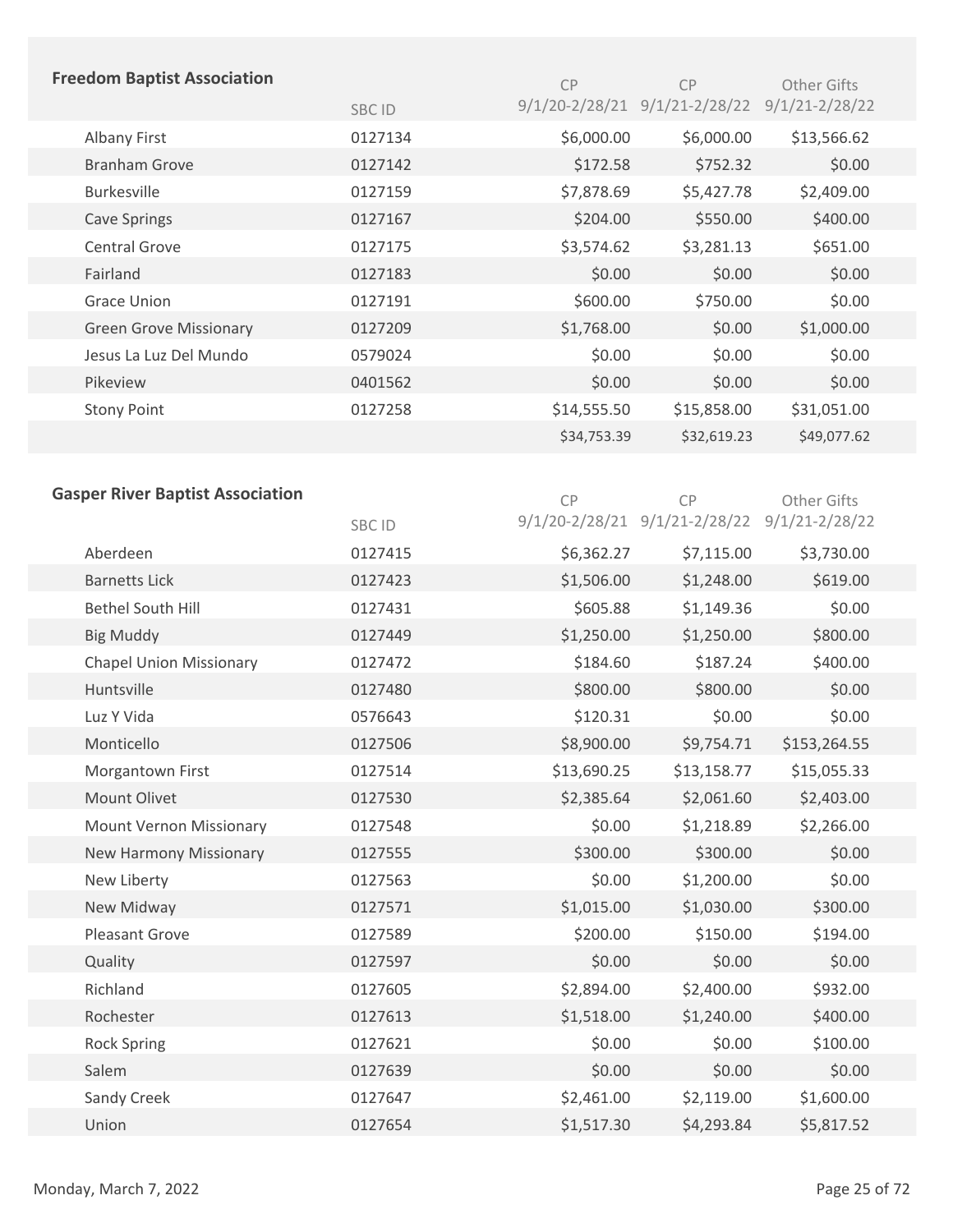| <b>Walnut Grove</b>    | 0496422 | \$152.80    | \$132.63    | \$0.00       |
|------------------------|---------|-------------|-------------|--------------|
| Woodbury               | 0127662 | \$669.00    | \$1,349.00  | \$1,000.00   |
| <b>Word Missionary</b> | 0582601 | \$0.00      | \$0.00      | \$0.00       |
|                        |         | \$46,532.05 | \$52,158.04 | \$188,881.40 |

| <b>Graves County Baptist Association</b> |         | CP          | CP                                           | Other Gifts |
|------------------------------------------|---------|-------------|----------------------------------------------|-------------|
|                                          | SBC ID  |             | 9/1/20-2/28/21 9/1/21-2/28/22 9/1/21-2/28/22 |             |
| Baltimore                                | 0144618 | \$250.00    | \$300.00                                     | \$0.00      |
| <b>Bell City</b>                         | 0127837 | \$0.00      | \$0.00                                       | \$0.00      |
| Bethany                                  | 0127845 | \$1,630.45  | \$1,886.90                                   | \$500.00    |
| <b>Chief Cornerstone</b>                 | 0581392 | \$467.50    | \$600.00                                     | \$1,300.00  |
| Cuba                                     | 0127878 | \$1,187.25  | \$1,176.13                                   | \$860.62    |
| Emmanuel                                 | 0127944 | \$340.00    | \$425.00                                     | \$0.00      |
| Enon                                     | 0127894 | \$500.00    | \$500.00                                     | \$750.00    |
| Fairview                                 | 0425496 | \$0.00      | \$0.00                                       | \$0.00      |
| Farmington                               | 0127910 | \$8,014.92  | \$9,648.50                                   | \$1,791.26  |
| Fellowship                               | 0127928 | \$0.00      | \$0.00                                       | \$0.00      |
| <b>Hickory Missionary</b>                | 0127969 | \$595.00    | \$1,090.00                                   | \$595.00    |
| <b>High Point</b>                        | 0127977 | \$9,060.00  | \$10,400.00                                  | \$12,180.85 |
| Liberty                                  | 0127993 | \$12,248.55 | \$12,618.51                                  | \$10,455.09 |
| Lynnville                                | 0128025 | \$660.00    | \$660.00                                     | \$502.00    |
| Mayfield First                           | 0127936 | \$45,109.05 | \$52,069.99                                  | \$53,603.66 |
| Melber                                   | 0128041 | \$103.00    | \$162.03                                     | \$348.00    |
| Mount Haven                              | 0395277 | \$0.00      | \$0.00                                       | \$0.00      |
| Mount Olivet                             | 0128074 | \$400.00    | \$600.00                                     | \$0.00      |
| Mount Pisgah                             | 0128066 | \$0.00      | \$0.00                                       | \$815.00    |
| New Concord                              | 0128082 | \$400.00    | \$600.00                                     | \$0.00      |
| New Home                                 | 0128090 | \$1,848.00  | \$1,829.00                                   | \$705.00    |
| New Hope                                 | 0128108 | \$0.00      | \$0.00                                       | \$0.00      |
| New Liberty                              | 0128116 | \$1,377.97  | \$1,263.20                                   | \$0.00      |
| <b>New Vision</b>                        | 0568236 | \$0.00      | \$0.00                                       | \$0.00      |
| Northside                                | 0128124 | \$8,904.40  | \$10,214.16                                  | \$1,509.17  |
| Oak Grove                                | 0128132 | \$300.00    | \$300.00                                     | \$0.00      |
| Open Door                                | 0587459 | \$0.00      | \$0.00                                       | \$300.00    |
| Pilot Oak                                | 0128140 | \$7,045.20  | \$8,008.32                                   | \$2,500.00  |
| Pleasant Grove                           | 0128157 | \$927.00    | \$500.00                                     | \$0.00      |
| Pryorsburg                               | 0128165 | \$2,300.00  | \$2,300.00                                   | \$800.00    |
| Rhodes Chapel                            | 0576627 | \$0.00      | \$0.00                                       | \$0.00      |
| Sand Hill                                | 0128181 | \$803.50    | \$494.00                                     | \$0.00      |
| Sedalia                                  | 0128199 | \$17,208.35 | \$2,916.63                                   | \$22,007.72 |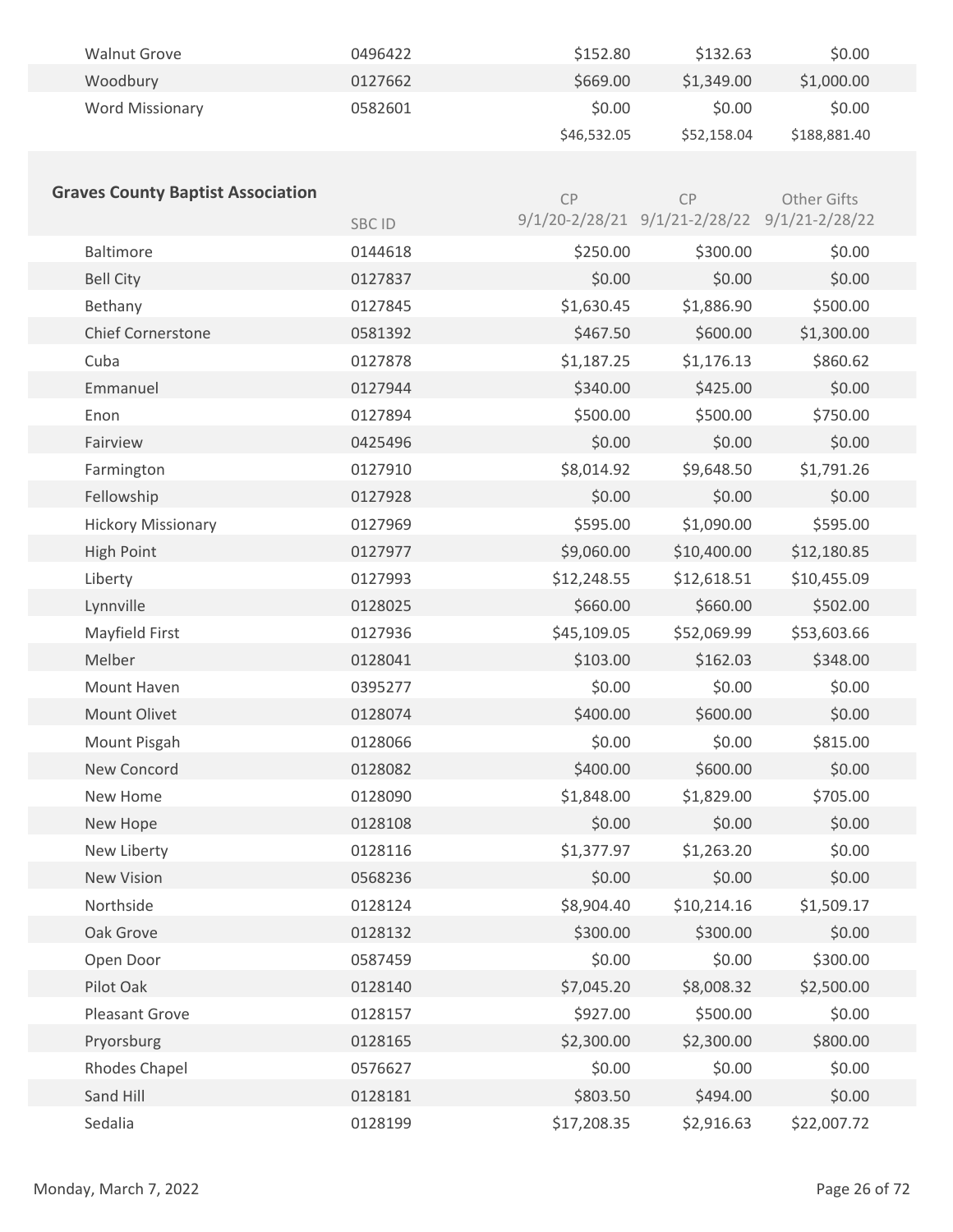| Sharon              | 0128207 | \$10,460.71  | \$9,930.61   | \$0.00       |  |
|---------------------|---------|--------------|--------------|--------------|--|
| South First Street  | 0383513 | \$0.00       | \$0.00       | \$0.00       |  |
| Trace Creek         | 0128215 | \$12,500.00  | \$12,500.00  | \$18,278.00  |  |
| <b>Water Valley</b> | 0128223 | \$0.00       | \$0.00       | \$0.00       |  |
| West Broadway       | 0128231 | \$0.00       | \$0.00       | \$50.00      |  |
| Wingo               | 0128249 | \$1,575.69   | \$3,107.43   | \$5,390.00   |  |
|                     |         | \$146,216.54 | \$146,100.41 | \$135,241.37 |  |

| <b>Green Valley Baptist Association</b> |         | CP           | CP                                           | Other Gifts |
|-----------------------------------------|---------|--------------|----------------------------------------------|-------------|
|                                         | SBC ID  |              | 9/1/20-2/28/21 9/1/21-2/28/22 9/1/21-2/28/22 |             |
| Advance                                 | 0128256 | \$1,132.66   | \$1,151.37                                   | \$494.37    |
| Airline                                 | 0128264 | \$10,500.00  | \$10,500.00                                  | \$1,113.00  |
| <b>Bellfield</b>                        | 0128280 | \$8,836.00   | \$12,417.00                                  | \$4,459.00  |
| Bethel                                  | 0128298 | \$1,569.49   | \$454.91                                     | \$107.00    |
| <b>Calvary Missionary</b>               | 0128314 | \$452.11     | \$760.49                                     | \$275.00    |
| Cash Creek                              | 0128322 | \$5,657.29   | \$4,651.40                                   | \$2,153.28  |
| Cherry Hill                             | 0128348 | \$0.00       | \$0.00                                       | \$1,462.00  |
| Corydon Missionary                      | 0128355 | \$4,455.53   | \$5,933.98                                   | \$810.00    |
| Covenant                                | 0573117 | \$0.00       | \$0.00                                       | \$0.00      |
| Dupey                                   | 0128363 | \$90.00      | \$95.00                                      | \$0.00      |
| Eastview                                | 0128371 | \$1,167.95   | \$1,602.98                                   | \$460.00    |
| Finley                                  | 0128389 | \$1,000.00   | \$1,200.00                                   | \$429.00    |
| Geneva                                  | 0128405 | \$0.00       | \$0.00                                       | \$0.00      |
| <b>Grace Point</b>                      | 0128421 | \$12,895.51  | \$11,370.88                                  | \$3,821.00  |
| <b>Greater Norris Chapel</b>            | 0384958 | \$0.00       | \$0.00                                       | \$0.00      |
| <b>Henderson First</b>                  | 0128397 | \$152,369.03 | \$129,465.38                                 | \$29,830.92 |
| Hyland                                  | 0128413 | \$3,371.99   | \$2,092.36                                   | \$9,964.80  |
| Lawndale                                | 0128439 | \$209.33     | \$237.24                                     | \$679.48    |
| Morganfield First                       | 0137646 | \$11,209.37  | \$14,173.54                                  | \$8,859.25  |
| Mount Pleasant                          | 0128447 | \$9,404.80   | \$3,018.47                                   | \$0.00      |
| New Hope                                | 0432377 | \$2,662.54   | \$2,570.29                                   | \$2,540.00  |
| Poole Missionary                        | 0128454 | \$1,692.58   | \$826.92                                     | \$1,220.00  |
| <b>Robards Missionary</b>               | 0128488 | \$1,682.16   | \$1,967.56                                   | \$395.00    |
| Sebree First                            | 0128496 | \$20,066.17  | \$20,577.60                                  | \$7,995.01  |
| Spottsville                             | 0128504 | \$3,156.88   | \$4,226.57                                   | \$1,155.06  |
| Victory                                 | 0517227 | \$0.00       | \$0.00                                       | \$0.00      |
| Water's Edge                            | 0585603 | \$400.00     | \$50.00                                      | \$170.00    |
| Zion                                    | 0128520 | \$33,373.08  | \$33,908.92                                  | \$0.00      |
|                                         |         | \$287,354.47 | \$263,252.86                                 | \$78,393.17 |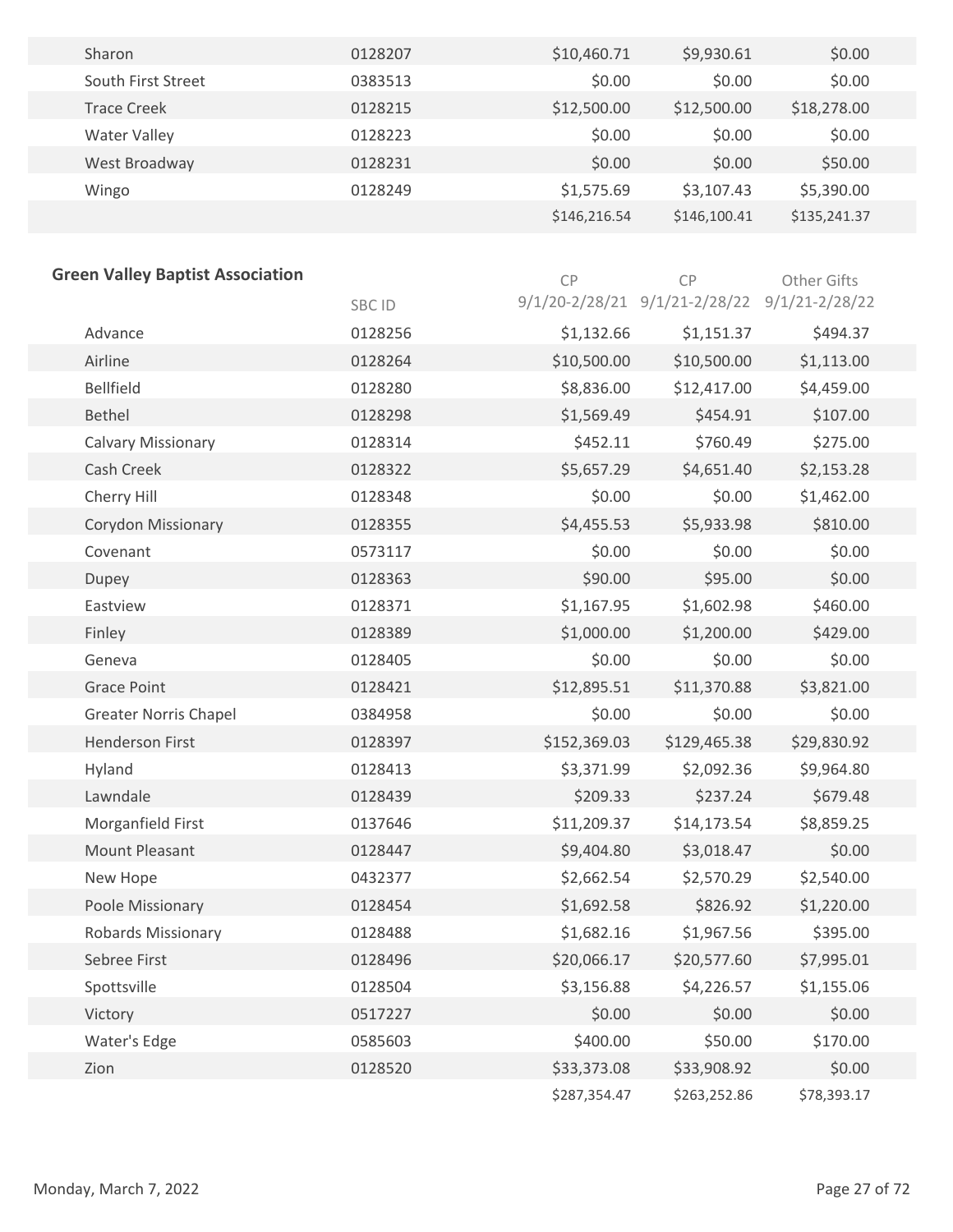| <b>Greenup Baptist Association</b> |              | CP          | CP                            | Other Gifts        |
|------------------------------------|--------------|-------------|-------------------------------|--------------------|
|                                    | <b>SBCID</b> |             | 9/1/20-2/28/21 9/1/21-2/28/22 | $9/1/21 - 2/28/22$ |
| <b>Ashland Second</b>              | 0129064      | \$881.62    | \$481.62                      | \$500.00           |
| <b>Barretts Creek</b>              | 0128561      | \$874.54    | \$1,050.10                    | \$388.00           |
| <b>Blackburn Avenue</b>            | 0426114      | \$750.00    | \$750.00                      | \$405.00           |
| Burnaugh                           | 0128587      | \$3,855.06  | \$5,478.39                    | \$11,550.00        |
| Cannonsburg First                  | 0128595      | \$9,916.27  | \$8,974.67                    | \$910.00           |
| Central                            | 0128629      | \$0.00      | \$0.00                        | \$0.00             |
| <b>Chadwicks Creek</b>             | 0128637      | \$567.14    | \$1,239.29                    | \$931.20           |
| <b>Cornerstone Community</b>       | 0592283      | \$675.80    | \$0.00                        | \$0.00             |
| <b>Crane Creek</b>                 | 0128660      | \$400.00    | \$600.00                      | \$757.50           |
| Danleyton                          | 0128678      | \$100.00    | \$300.00                      | \$0.00             |
| Everman                            | 0128728      | \$0.00      | \$0.00                        | \$1,100.00         |
| Fairview                           | 0128736      | \$28,563.19 | \$25,523.73                   | \$11,971.50        |
| Faith                              | 0128900      | \$0.00      | \$0.00                        | \$0.00             |
| Fellowship                         | 0518787      | \$0.00      | \$0.00                        | \$0.00             |
| Flatwoods First                    | 0128843      | \$6,292.78  | \$5,761.67                    | \$1,453.00         |
| Garner                             | 0518803      | \$0.00      | \$469.00                      | \$1,166.00         |
| Grace                              | 0460667      | \$250.20    | \$750.60                      | \$822.00           |
| Grayson First                      | 0128751      | \$10,469.18 | \$16,268.78                   | \$2,627.50         |
| <b>Greenup First</b>               | 0128769      | \$13,693.20 | \$12,560.76                   | \$745.00           |
| <b>Horton Flats Community</b>      | 0576139      | \$799.25    | \$999.00                      | \$0.00             |
| <b>Hyland Heights</b>              | 0128892      | \$0.00      | \$0.00                        | \$900.00           |
| Kenwood                            | 0375857      | \$516.20    | \$745.80                      | \$155.00           |
| <b>Kirk Memorial</b>               | 0128918      | \$280.00    | \$240.00                      | \$0.00             |
| Liberty                            | 0128926      | \$450.00    | \$1,200.00                    | \$255.00           |
| Lifesong                           | 0580175      | \$4,200.00  | \$0.00                        | \$0.00             |
| Lloyd First                        | 0128942      | \$2,690.21  | \$1,849.36                    | \$261.00           |
| Louisa First                       | 0128785      | \$7,500.00  | \$6,250.00                    | \$1,864.86         |
| New Hope Missionary                | 0128967      | \$0.00      | \$0.00                        | \$0.00             |
| New Life Bible                     | 0594218      | \$0.00      | \$600.00                      | \$159.00           |
| Oakland Avenue                     | 0128611      | \$22,697.00 | \$21,196.00                   | \$2,708.00         |
| Olive Hill First                   | 0128793      | \$4,249.98  | \$4,604.16                    | \$4,211.54         |
| Richardson                         | 0129007      | \$0.00      | \$0.00                        | \$0.00             |
| Rose Hill                          | 0129015      | \$45,733.78 | \$45,802.38                   | \$22,657.20        |
| Rush Baptist Chapel                | 0518795      | \$0.00      | \$0.00                        | \$0.00             |
| <b>Russell First</b>               | 0129031      | \$89,709.71 | \$104,823.40                  | \$10,172.00        |
| Sandy Hook First                   | 0128819      | \$1,450.00  | \$0.00                        | \$0.00             |
| South Shore First                  | 0128827      | \$821.00    | \$848.00                      | \$500.00           |
| Summit                             | 0129072      | \$1,135.00  | \$1,466.50                    | \$500.00           |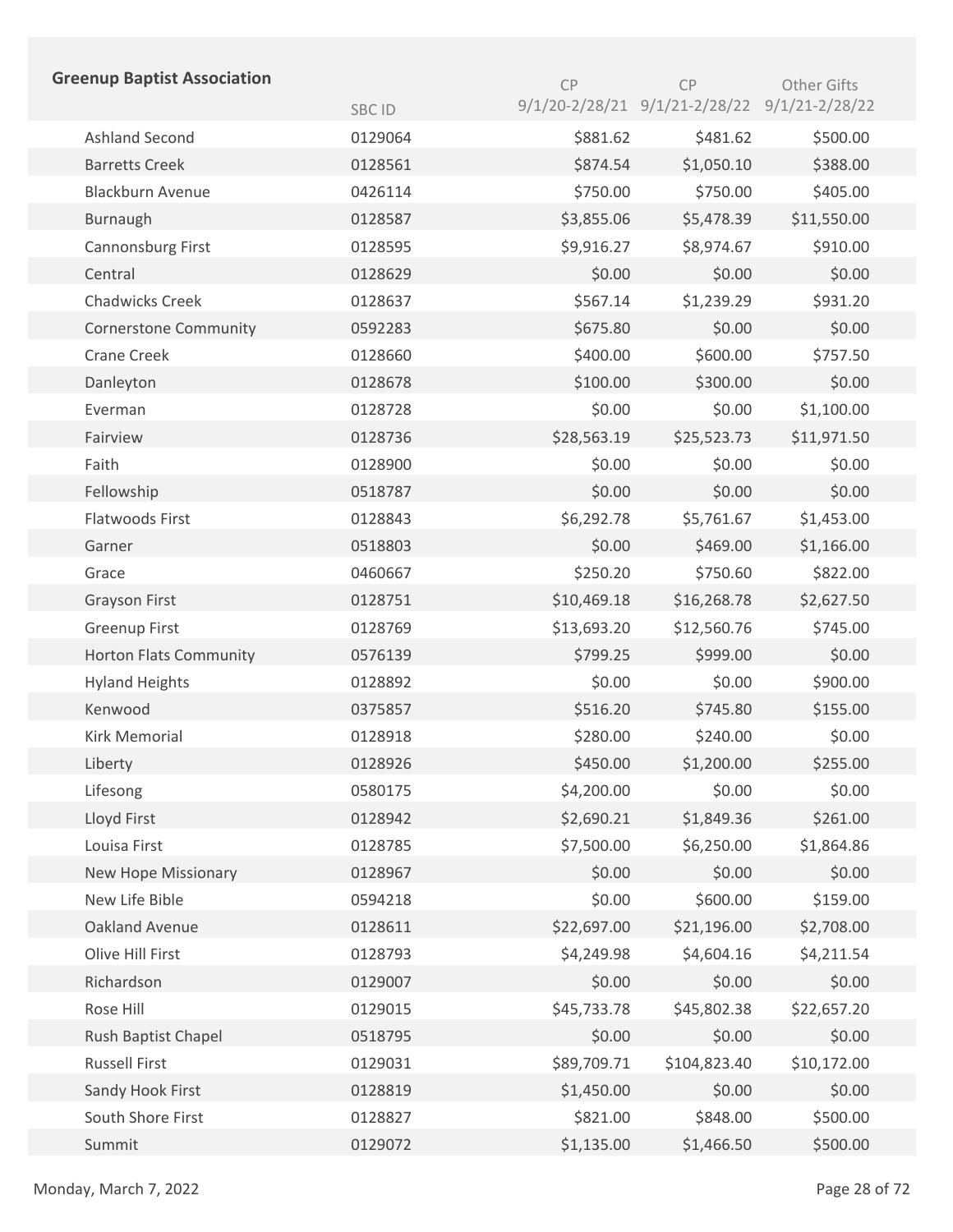| Unity                 | 0129114 | \$30,910.00  | \$23,509.90  | \$6,398.07  |
|-----------------------|---------|--------------|--------------|-------------|
| Wayside               | 0375527 | \$570.00     | \$570.00     | \$400.00    |
| Wildwood              | 0129130 | \$0.00       | \$0.00       | \$0.00      |
| Willard               | 0129148 | \$582.00     | \$975.00     | \$0.00      |
| <b>Wilson Creek</b>   | 0129155 | \$2,763.39   | \$2,829.00   | \$1,400.00  |
| Wolf Creek            | 0129163 | \$2,715.95   | \$2,075.76   | \$3,100.00  |
| <b>Wurtland First</b> | 0128835 | \$600.00     | \$600.00     | \$413.00    |
|                       |         | \$297,662.45 | \$301,392.87 | \$91,381.37 |

| <b>Heart of Kentucky Baptist Associati</b> |         | CP          | CP                                           | Other Gifts  |
|--------------------------------------------|---------|-------------|----------------------------------------------|--------------|
|                                            | SBC ID  |             | 9/1/20-2/28/21 9/1/21-2/28/22 9/1/21-2/28/22 |              |
| <b>Blue Lick</b>                           | 0130591 | \$2,566.64  | \$1,161.44                                   | \$375.00     |
| Calvary Hill                               | 0397992 | \$1,750.00  | \$2,100.00                                   | \$1,065.00   |
| Cedar Creek                                | 0579019 | \$499.98    | \$499.98                                     | \$0.00       |
| Creekside                                  | 0591319 | \$928.60    | \$0.00                                       | \$0.00       |
| Double Springs                             | 0130617 | \$2,700.00  | \$1,800.00                                   | \$375.00     |
| <b>Drakes Creek</b>                        | 0130625 | \$1,430.00  | \$1,006.00                                   | \$550.00     |
| Fairview                                   | 0130641 | \$2,726.75  | \$3,862.00                                   | \$3,678.00   |
| Freedom                                    | 0456186 | \$1,410.00  | \$2,930.00                                   | \$895.00     |
| Friendship                                 | 0130666 | \$0.00      | \$0.00                                       | \$0.00       |
| Geneva                                     | 0130674 | \$0.00      | \$0.00                                       | \$0.00       |
| Harris Creek                               | 0130682 | \$486.75    | \$164.10                                     | \$86.95      |
| Historia de Jesus                          | 0577712 | \$0.00      | \$0.00                                       | \$0.00       |
| Hustonville                                | 0130690 | \$3,000.00  | \$3,200.00                                   | \$3,629.35   |
| McKinney                                   | 0130716 | \$0.00      | \$0.00                                       | \$0.00       |
| Mount Hebron                               | 0130724 | \$1,471.35  | \$1,490.40                                   | \$800.00     |
| <b>Mount Salem</b>                         | 0130732 | \$2,961.56  | \$3,290.02                                   | \$350.00     |
| New Salem                                  | 0130757 | \$6,829.69  | \$5,022.34                                   | \$880.00     |
| Olive                                      | 0130765 | \$532.20    | \$482.20                                     | \$200.00     |
| Parlor Grove                               | 0130773 | \$2,268.00  | \$2,916.00                                   | \$400.00     |
| Pilot                                      | 0130781 | \$1,918.00  | \$1,057.00                                   | \$0.00       |
| <b>Pleasant Point</b>                      | 0130799 | \$1,902.00  | \$2,610.00                                   | \$3,397.00   |
| <b>Pleasant View</b>                       | 0130807 | \$20,528.65 | \$18,082.61                                  | \$13,871.50  |
| Polly Ann                                  | 0130815 | \$1,098.80  | \$1,167.35                                   | \$1,935.60   |
| Pond                                       | 0130823 | \$300.00    | \$300.00                                     | \$749.00     |
| South Fork                                 | 0130849 | \$2,441.82  | \$2,257.82                                   | \$2,057.00   |
| Stanford                                   | 0130856 | \$7,776.58  | \$4,897.64                                   | \$37,839.53  |
| <b>Watts Chapel</b>                        | 0139527 | \$1,800.00  | \$4,500.00                                   | \$41,172.96  |
| <b>Willow Grove</b>                        | 0141556 | \$2,888.90  | \$2,237.72                                   | \$0.00       |
|                                            |         | \$72,216.27 | \$67,034.62                                  | \$114,306.89 |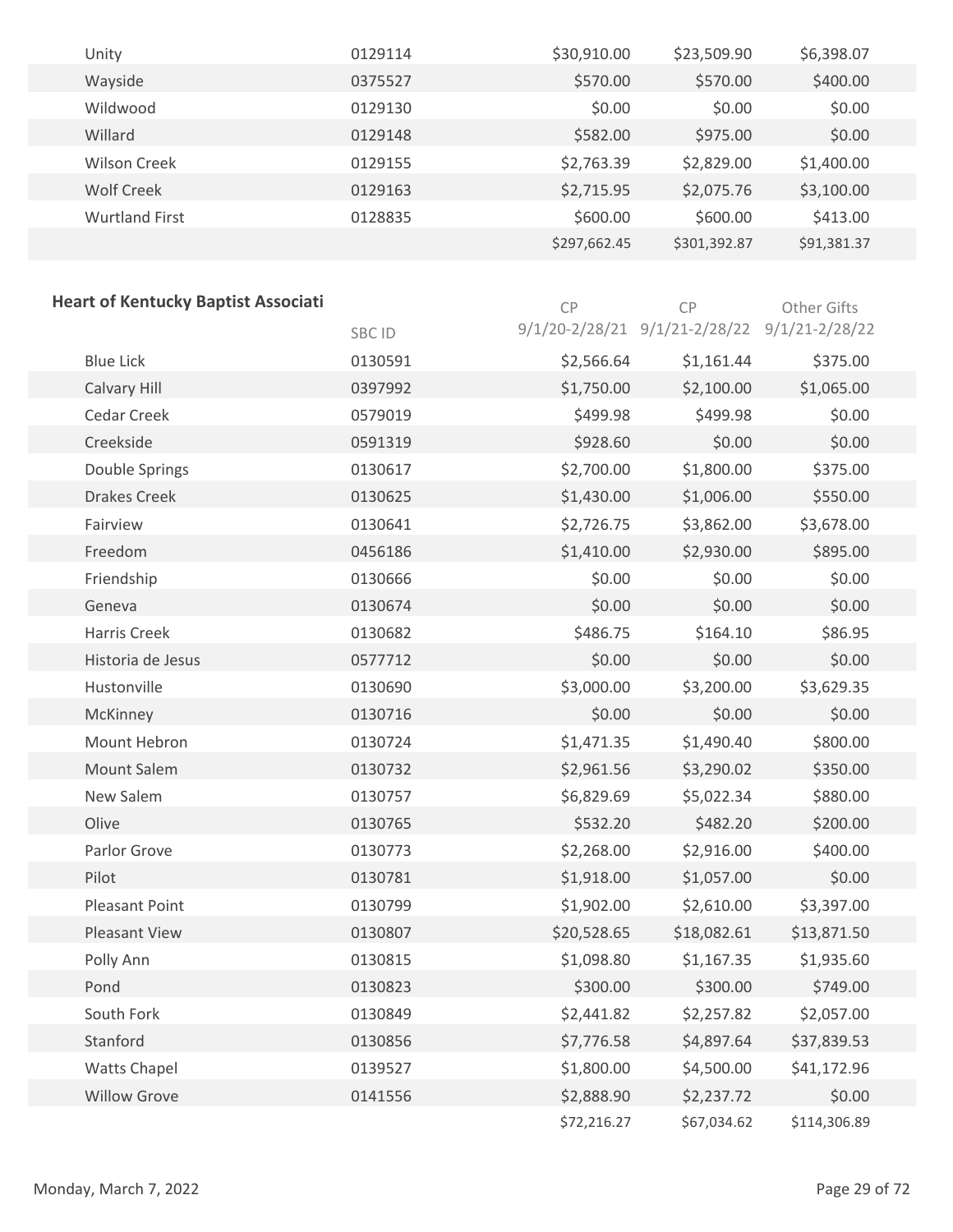|                      | <b>Irvine Baptist Association</b> |         | CP          | CP                                           | Other Gifts        |
|----------------------|-----------------------------------|---------|-------------|----------------------------------------------|--------------------|
|                      |                                   | SBC ID  |             | 9/1/20-2/28/21 9/1/21-2/28/22 9/1/21-2/28/22 |                    |
| Annville             |                                   | 0129411 | \$400.00    | \$1,200.00                                   | \$2,515.00         |
|                      | <b>Black Water Second</b>         | 0122978 | \$1,470.00  | \$1,370.00                                   | \$0.00             |
|                      | <b>Blooming Grove</b>             | 0587619 | \$0.00      | \$0.00                                       | \$0.00             |
| Egypt                |                                   | 0129452 | \$2,622.88  | \$2,337.00                                   | \$0.00             |
| Gray Hawk            |                                   | 0129460 | \$854.03    | \$803.49                                     | \$8,489.00         |
| McKee                |                                   | 0129486 | \$2,400.00  | \$2,400.00                                   | \$2,500.00         |
| Mount Zion           |                                   | 0129494 | \$0.00      | \$0.00                                       | \$965.00           |
| Oak Grove            |                                   | 0129510 | \$0.00      | \$0.00                                       | \$4,000.00         |
| Old Orchard          |                                   | 0454694 | \$60.00     | \$143.00                                     | \$0.00             |
| <b>Stone Coal</b>    |                                   | 0129528 | \$0.00      | \$0.00                                       | \$0.00             |
| Tyner                |                                   | 0129536 | \$0.00      | \$0.00                                       | \$0.00             |
|                      |                                   |         | \$7,806.91  | \$8,253.49                                   | \$18,469.00        |
|                      |                                   |         |             |                                              |                    |
|                      | <b>Knox Baptist Association</b>   |         | CP          | CP                                           | Other Gifts        |
|                      |                                   | SBC ID  |             | 9/1/20-2/28/21 9/1/21-2/28/22                | $9/1/21 - 2/28/22$ |
| Apple Grove          |                                   | 0136283 | \$0.00      | \$0.00                                       | \$0.00             |
| <b>Artemus First</b> |                                   | 0136291 | \$3,768.00  | \$4,769.00                                   | \$600.00           |
|                      | <b>Barbourville First</b>         | 0136309 | \$30,308.56 | \$32,479.37                                  | \$38,865.56        |
| Beacon               |                                   | 0589718 | \$0.00      | \$0.00                                       | \$0.00             |
|                      | Callihan Missionary               | 0133645 | \$0.00      | \$0.00                                       | \$0.00             |
|                      | <b>Calvary Missionary</b>         | 0133652 | \$4,272.87  | \$0.00                                       | \$200.00           |
| Candle Ridge         |                                   | 0133660 | \$0.00      | \$0.00                                       | \$0.00             |
| Dewitt               |                                   | 0136416 | \$3,178.60  | \$3,630.80                                   | \$1,300.00         |
|                      | <b>Dripping Springs</b>           | 0133678 | \$0.00      | \$13,770.53                                  | \$4,078.53         |
|                      | East Barbourville                 | 0136507 | \$18,183.44 | \$18,685.00                                  | \$905.00           |
| <b>Greasy Creek</b>  |                                   | 0136473 | \$0.00      | \$0.00                                       | \$0.00             |
| Green Road           |                                   | 0136481 | \$0.00      | \$0.00                                       | \$0.00             |
|                      | <b>Highland Park</b>              | 0136499 | \$3,586.17  | \$3,148.73                                   | \$180.00           |
| Himyar               |                                   | 0136515 | \$0.00      | \$0.00                                       | \$0.00             |
| <b>Indian Creek</b>  |                                   | 0133702 | \$0.00      | \$0.00                                       | \$0.00             |
| <b>Indian Gap</b>    |                                   | 0134643 | \$0.00      | \$0.00                                       | \$0.00             |
| Keck                 |                                   | 0133710 | \$2,157.27  | \$2,006.58                                   | \$7,042.45         |
| Liberty              |                                   | 0578869 | \$0.00      | \$0.00                                       | \$0.00             |
|                      | Liberty Missionary                | 0133728 | \$570.64    | \$570.57                                     | \$770.57           |
| Locust Grove         |                                   | 0136549 | \$1,200.00  | \$1,200.00                                   | \$7,600.00         |
| Lynn Camp            |                                   | 0133744 | \$508.08    | \$517.16                                     | \$480.00           |
|                      | Mount Olivet                      | 0133785 | \$547.58    | \$536.24                                     | \$947.00           |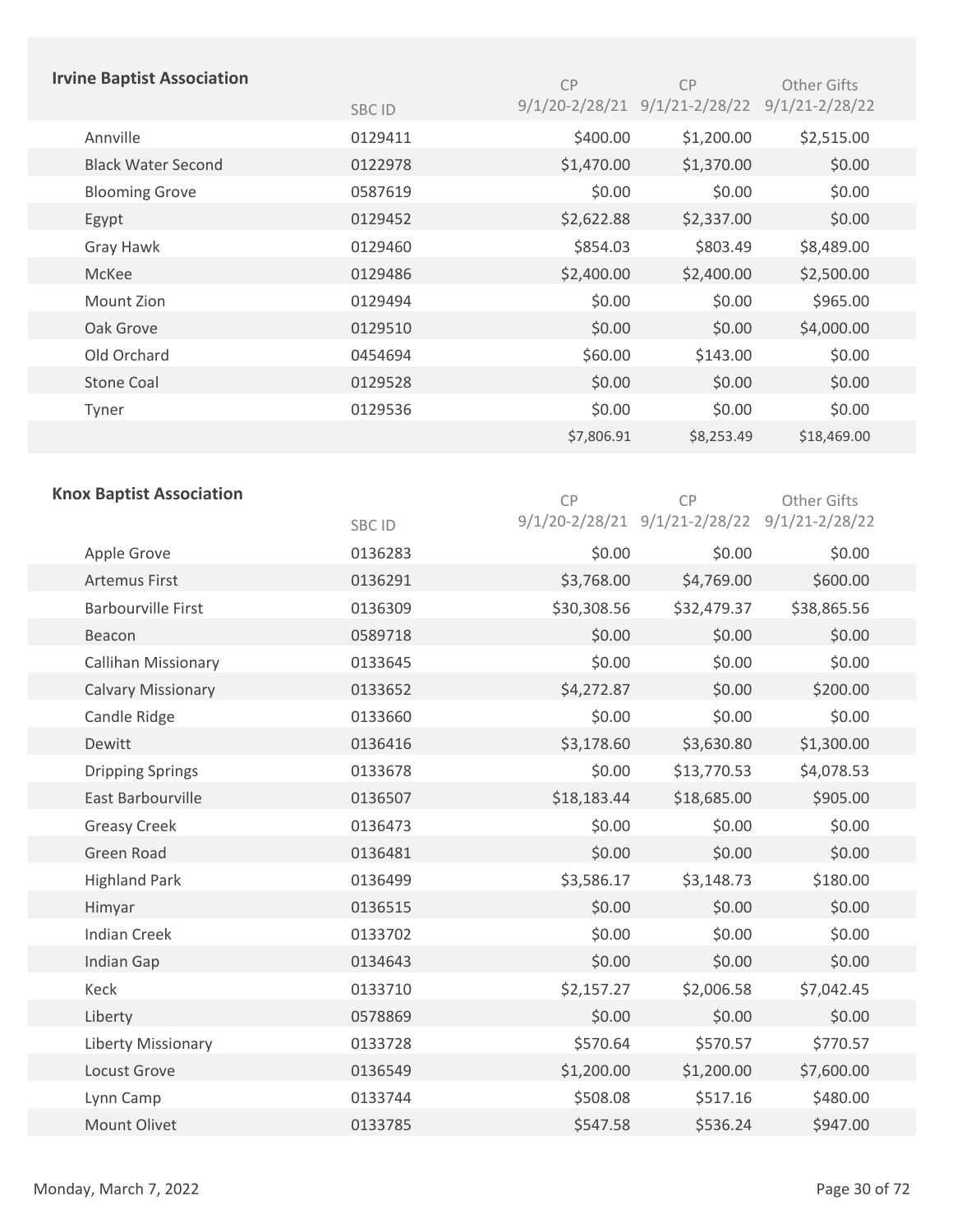| New Bethel                  | 0133793 | \$0.00      | \$0.00       | \$0.00      |  |
|-----------------------------|---------|-------------|--------------|-------------|--|
| North Corbin Missionary     | 0133801 | \$0.00      | \$0.00       | \$0.00      |  |
| Northside                   | 0136572 | \$0.00      | \$0.00       | \$0.00      |  |
| Old Time                    | 0586952 | \$0.00      | \$0.00       | \$0.00      |  |
| Paint Hill                  | 0133819 | \$0.00      | \$0.00       | \$0.00      |  |
| <b>Piney Grove</b>          | 0133827 | \$0.00      | \$0.00       | \$0.00      |  |
| Pleasant Ridge              | 0133835 | \$50.00     | \$60.00      | \$0.00      |  |
| Poplar Grove                | 0133850 | \$17,324.32 | \$19,294.84  | \$1,655.00  |  |
| River                       | 0136614 | \$0.00      | \$0.00       | \$0.00      |  |
| Roadside                    | 0136622 | \$785.84    | \$0.00       | \$0.00      |  |
| Salem Missionary            | 0136630 | \$0.00      | \$0.00       | \$0.00      |  |
| Salt Gum                    | 0136648 | \$0.00      | \$0.00       | \$0.00      |  |
| <b>Sinking Valley</b>       | 0136655 | \$0.00      | \$0.00       | \$0.00      |  |
| Springfield                 | 0454686 | \$1,290.64  | \$1,099.86   | \$8,512.00  |  |
| Swan Pond                   | 0136671 | \$925.00    | \$637.00     | \$600.00    |  |
| <b>Turkey Creek</b>         | 0136689 | \$0.00      | \$0.00       | \$500.00    |  |
| <b>Union Mission Church</b> | 0136705 | \$0.00      | \$0.00       | \$0.00      |  |
| Walker                      | 0136713 | \$0.00      | \$0.00       | \$0.00      |  |
| Young Grove                 | 0136739 | \$0.00      | \$0.00       | \$0.00      |  |
|                             |         | \$88,657.01 | \$102,405.68 | \$74,236.11 |  |
|                             |         |             |              |             |  |

| <b>Lake Cumberland Baptist Associatio</b> |               | CP                 | CP                 | Other Gifts        |
|-------------------------------------------|---------------|--------------------|--------------------|--------------------|
|                                           | <b>SBC ID</b> | $9/1/20 - 2/28/21$ | $9/1/21 - 2/28/22$ | $9/1/21 - 2/28/22$ |
| Acorn                                     | 0138511       | \$1,514.00         | \$1,681.00         | \$1,280.00         |
| Barnesburg                                | 0422634       | \$8,954.69         | \$10,242.40        | \$1,587.11         |
| <b>Beacon Hill</b>                        | 0138529       | \$33,460.00        | \$29,237.00        | \$20,736.29        |
| Bethany                                   | 0138537       | \$1,961.00         | \$2,135.00         | \$766.00           |
| <b>Bethel</b>                             | 0138545       | \$10,288.00        | \$8,500.00         | \$1,025.00         |
| <b>Bethlehem</b>                          | 0138552       | \$3,705.20         | \$3,617.61         | \$4,031.00         |
| <b>Bronston First</b>                     | 0138560       | \$1,037.23         | \$2,392.52         | \$8,910.00         |
| <b>Buck Creek</b>                         | 0138578       | \$0.00             | \$0.00             | \$0.00             |
| <b>Burnetta</b>                           | 0138594       | \$0.00             | \$0.00             | \$0.00             |
| <b>Burnside First</b>                     | 0138693       | \$1,167.65         | \$1,494.18         | \$762.00           |
| Calvary                                   | 0138602       | \$4,200.00         | \$4,800.00         | \$2,000.00         |
| Camp Ground                               | 0138610       | \$4,412.64         | \$2,500.00         | \$3,080.00         |
| Cedar Point                               | 0138628       | \$456.50           | \$250.00           | \$3,121.00         |
| <b>Clifty Grove</b>                       | 0138636       | \$0.00             | \$0.00             | \$0.00             |
| Community                                 | 0486266       | \$400.00           | \$400.00           | \$1,700.00         |
| Cornerstone                               | 0138586       | \$0.00             | \$0.00             | \$485.00           |
| Cumberland                                | 0376426       | \$525.00           | \$591.00           | \$0.00             |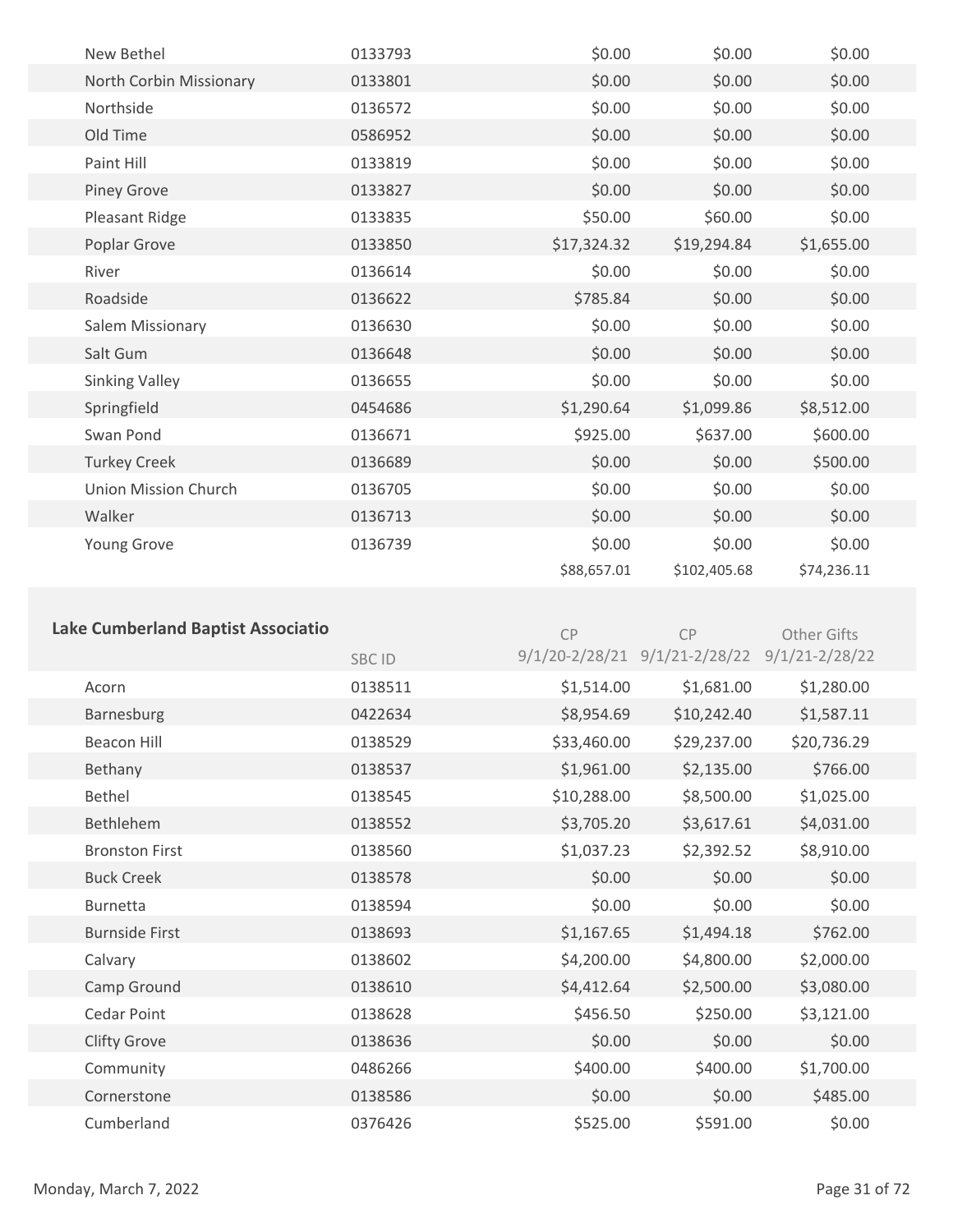| Denham Street         | 0391896 | \$0.00      | \$0.00      | \$0.00       |  |
|-----------------------|---------|-------------|-------------|--------------|--|
| Duke Memorial         | 0138644 | \$5,368.33  | \$5,181.60  | \$1,275.00   |  |
| Eden                  | 0138651 | \$0.00      | \$0.00      | \$0.00       |  |
| Eubank                | 0138669 | \$18,173.90 | \$13,531.70 | \$9,347.00   |  |
| Ferguson              | 0138677 | \$4,098.39  | \$3,051.48  | \$340.00     |  |
| Flat Lick             | 0138719 | \$1,884.04  | \$2,038.93  | \$747.00     |  |
| <b>Flat Rock</b>      | 0138727 | \$2,154.42  | \$2,759.85  | \$2,387.00   |  |
| Floyd Switch          | 0138735 | \$2,740.00  | \$2,775.00  | \$4,791.00   |  |
| Glenwood              | 0138743 | \$90.00     | \$0.00      | \$0.00       |  |
| Good Hope             | 0138750 | \$0.00      | \$0.00      | \$0.00       |  |
| <b>High Street</b>    | 0138768 | \$23,117.21 | \$31,225.02 | \$8,658.97   |  |
| Hopeful               | 0138776 | \$476.43    | \$113.78    | \$400.00     |  |
| Immanuel              | 0138784 | \$15,890.96 | \$16,841.06 | \$18,478.00  |  |
| Jacksonville          | 0138792 | \$0.00      | \$0.00      | \$0.00       |  |
| King Bee              | 0138800 | \$0.00      | \$0.00      | \$0.00       |  |
| Lakeside              | 0455907 | \$2,445.14  | \$1,302.34  | \$375.05     |  |
| Liberty               | 0138826 | \$0.00      | \$0.00      | \$0.00       |  |
| Love Divine           | 0566199 | \$0.00      | \$0.00      | \$0.00       |  |
| Malvin Hill           | 0138834 | \$451.00    | \$738.15    | \$1,920.00   |  |
| McKinney              | 0138842 | \$337.53    | \$290.40    | \$0.00       |  |
| Mount Pisgah          | 0138859 | \$0.00      | \$0.00      | \$0.00       |  |
| Mount Union           | 0138867 | \$3,302.00  | \$3,094.00  | \$300.00     |  |
| <b>Mount Victory</b>  | 0138875 | \$925.55    | \$1,419.45  | \$800.00     |  |
| <b>Neeleys Creek</b>  | 0133942 | \$468.61    | \$1,234.54  | \$234.08     |  |
| New Enterprise        | 0138891 | \$1,410.00  | \$1,130.00  | \$10,793.00  |  |
| New Victory           | 0139677 | \$570.02    | \$573.69    | \$0.00       |  |
| Northside             | 0138909 | \$6,164.40  | \$6,571.54  | \$415.00     |  |
| Oak Grove 1           | 0138917 | \$1,526.06  | \$1,985.87  | \$2,577.00   |  |
| Oak Grove 2           | 0138925 | \$311.29    | \$226.20    | \$340.00     |  |
| Okalona Missionary    | 0138933 | \$8,735.00  | \$7,778.90  | \$4,657.00   |  |
| Piney Grove 2         | 0138941 | \$2,301.97  | \$1,622.41  | \$3,395.00   |  |
| Pleasant Hill         | 0138966 | \$18,000.00 | \$18,000.00 | \$12,201.80  |  |
| Pleasant Run          | 0138974 | \$907.08    | \$1,164.77  | \$461.00     |  |
| Pleasant View         | 0138982 | \$4,250.21  | \$6,140.12  | \$1,450.00   |  |
| Pulaski               | 0139006 | \$2,215.00  | \$1,482.00  | \$1,400.00   |  |
| Quinton               | 0139014 | \$1,853.25  | \$1,002.67  | \$15.00      |  |
| Rock Lick             | 0139030 | \$1,138.00  | \$632.00    | \$526.25     |  |
| <b>Sinking Valley</b> | 0139048 | \$2,000.00  | \$1,344.00  | \$1,023.00   |  |
| Slate Branch          | 0139055 | \$2,298.88  | \$2,262.30  | \$3,453.00   |  |
| Sloans Valley         | 0139063 | \$0.00      | \$0.00      | \$0.00       |  |
| Somerset First        | 0138685 | \$30,000.00 | \$80,000.00 | \$102,709.30 |  |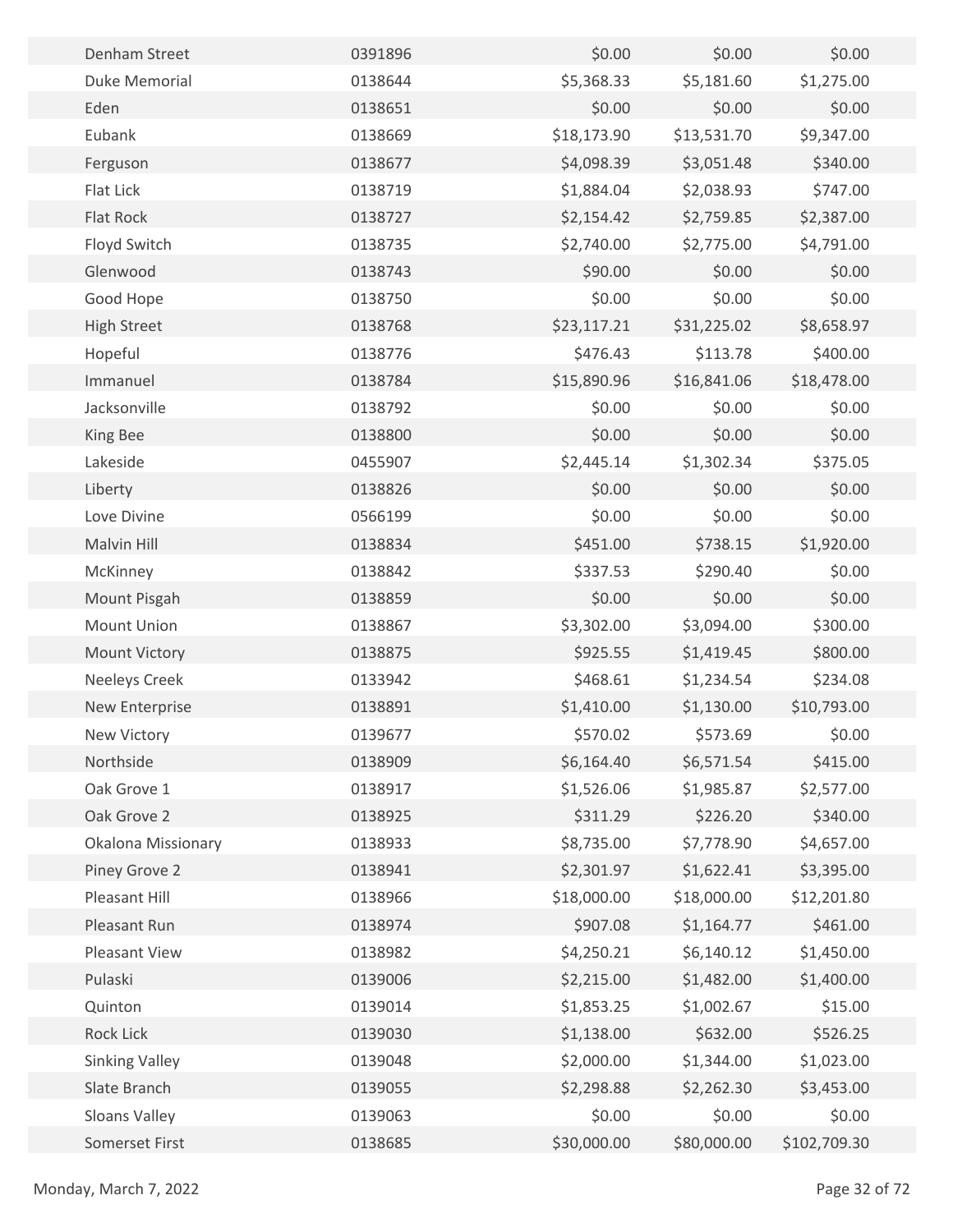| Sunnyside | 0139071 | \$434.64     | \$397.56     | \$600.00     |
|-----------|---------|--------------|--------------|--------------|
| Sunrise   | 0410555 | \$368.00     | \$794.00     | \$1,000.00   |
| Woodstock | 0138958 | \$5,067.34   | \$5,840.20   | \$6,862.00   |
|           |         | \$243,556.56 | \$292.386.24 | \$253,414.85 |

| <b>Laurel River Baptist Association</b> |         | CP          | CP                                           | Other Gifts |
|-----------------------------------------|---------|-------------|----------------------------------------------|-------------|
|                                         | SBC ID  |             | 9/1/20-2/28/21 9/1/21-2/28/22 9/1/21-2/28/22 |             |
| Arthur Ridge                            | 0446583 | \$0.00      | \$0.00                                       | \$0.00      |
| <b>Baldrock</b>                         | 0129783 | \$262.55    | \$309.10                                     | \$778.51    |
| <b>Bond</b>                             | 0388751 | \$2,000.00  | \$750.00                                     | \$0.00      |
| Calvary                                 | 0129809 | \$498.16    | \$7,500.00                                   | \$29,022.91 |
| Corinth                                 | 0129817 | \$15,664.37 | \$24,137.36                                  | \$40,875.75 |
| <b>East Bernstadt First</b>             | 0129825 | \$15,000.00 | \$15,000.00                                  | \$12,659.32 |
| East Pittsburg                          | 0129833 | \$4,012.77  | \$4,786.34                                   | \$0.00      |
| Emmanuel                                | 0418442 | \$0.00      | \$0.00                                       | \$0.00      |
| Greenmount                              | 0129841 | \$75.00     | \$250.00                                     | \$400.00    |
| <b>Hart Missionary</b>                  | 0129858 | \$2,873.50  | \$2,818.24                                   | \$6,728.00  |
| <b>Hazel Patch</b>                      | 0129874 | \$0.00      | \$0.00                                       | \$1,000.00  |
| Jackson Memorial                        | 0129882 | \$0.00      | \$0.00                                       | \$0.00      |
| Laurel Chapel                           | 0129890 | \$0.00      | \$0.00                                       | \$0.00      |
| Laurel River                            | 0129908 | \$2,995.90  | \$2,566.69                                   | \$2,855.00  |
| Liberty                                 | 0129916 | \$1,593.84  | \$3,306.72                                   | \$2,705.00  |
| <b>Lick Fork Community</b>              | 0537480 | \$0.00      | \$0.00                                       | \$0.00      |
| Lick Fork Missionary                    | 0129924 | \$0.00      | \$0.00                                       | \$850.00    |
| Lily                                    | 0129932 | \$500.00    | \$700.00                                     | \$3,000.00  |
| Long Branch                             | 0129957 | \$0.00      | \$437.00                                     | \$100.00    |
| <b>Mount Zion</b>                       | 0129981 | \$452.40    | \$744.90                                     | \$1,000.00  |
| New Salem                               | 0130005 | \$960.00    | \$900.00                                     | \$3,061.00  |
| Old Salem                               | 0130062 | \$0.00      | \$0.00                                       | \$0.00      |
| Pilgrims Rest                           | 0130013 | \$266.25    | \$266.25                                     | \$0.00      |
| Pine Grove                              | 0130021 | \$0.00      | \$0.00                                       | \$0.00      |
| Pleasant Grove                          | 0130047 | \$867.00    | \$1,460.00                                   | \$1,000.00  |
| Providence                              | 0130054 | \$6,226.38  | \$10,842.12                                  | \$711.00    |
| Robinson Creek                          | 0133868 | \$0.00      | \$470.68                                     | \$4,256.16  |
| <b>Sinking Creek</b>                    | 0130070 | \$1,800.00  | \$1,800.00                                   | \$1,998.00  |
| Slate Hill                              | 0130088 | \$2,249.00  | \$1,626.70                                   | \$1,655.00  |
| Slate Lick                              | 0130096 | \$0.00      | \$0.00                                       | \$0.00      |
| <b>Swiss Colony</b>                     | 0130112 | \$2,165.61  | \$2,251.41                                   | \$7,932.00  |
| Victory                                 | 0565096 | \$620.00    | \$1,758.44                                   | \$1,200.00  |
| Weaver                                  | 0384685 | \$0.00      | \$0.00                                       | \$219.00    |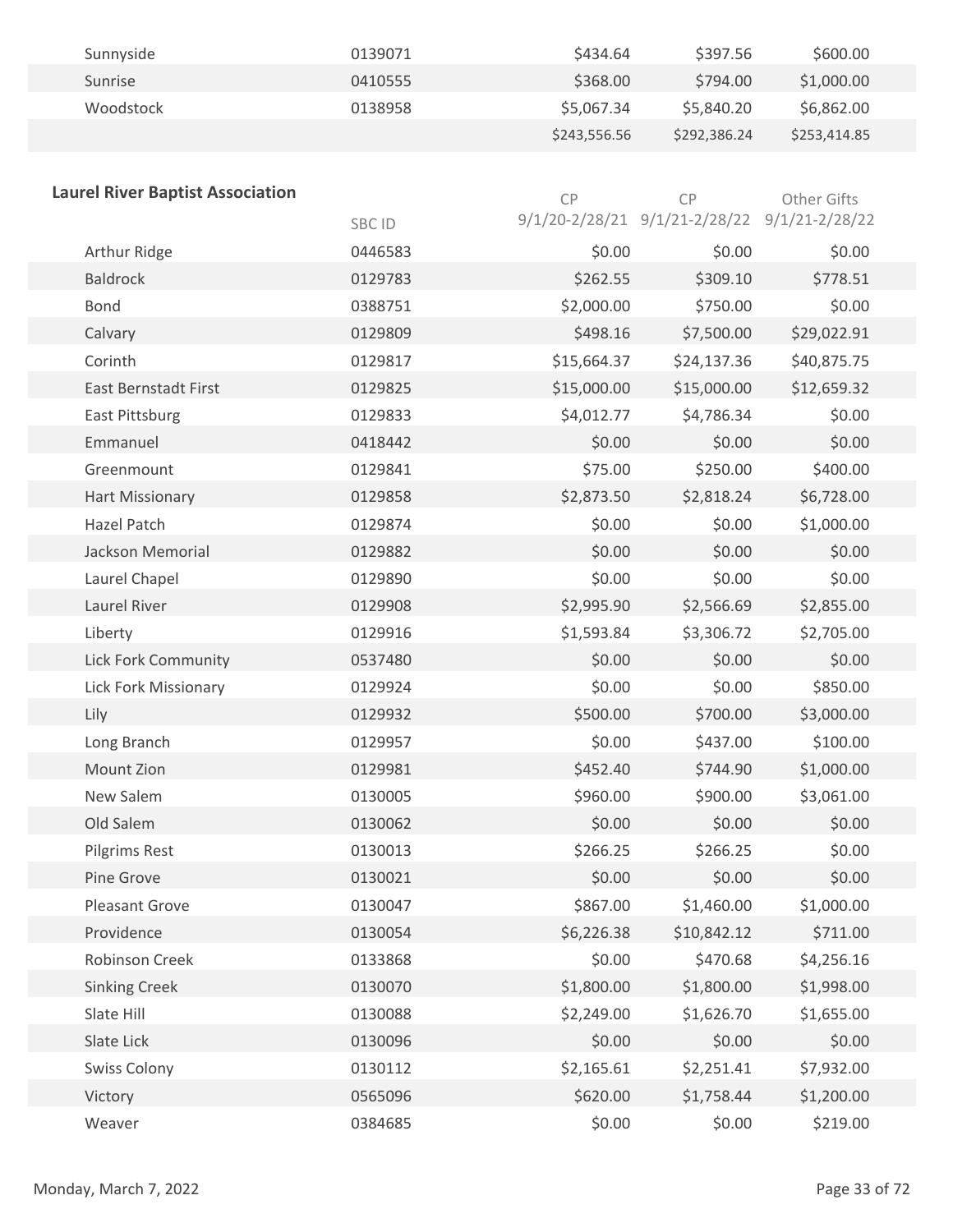| West London                        | 0130138      | \$1,050.00  | \$1,200.00                                   | \$4,000.00   |
|------------------------------------|--------------|-------------|----------------------------------------------|--------------|
| White Oak                          | 0130146      | \$0.00      | \$0.00                                       | \$0.00       |
|                                    |              | \$62,132.73 | \$85,881.95                                  | \$128,006.65 |
|                                    |              |             |                                              |              |
| <b>Liberty Baptist Association</b> |              | CP          | CP                                           | Other Gifts  |
|                                    | <b>SBCID</b> |             | 9/1/20-2/28/21 9/1/21-2/28/22 9/1/21-2/28/22 |              |
| Antioch                            | 0130161      | \$300.00    | \$300.00                                     | \$1,419.98   |
| <b>Browders Chapel</b>             | 0130203      | \$400.00    | \$800.00                                     | \$2,250.00   |
| Calvary                            | 0130211      | \$5,988.34  | \$25,554.94                                  | \$0.00       |
| Canmer                             | 0130229      | \$0.00      | \$0.00                                       | \$0.00       |
| Cave City                          | 0130237      | \$0.00      | \$500.00                                     | \$960.00     |
| <b>Cave Spring</b>                 | 0130245      | \$500.00    | \$500.00                                     | \$720.00     |
| Cedar Cliff                        | 0130252      | \$0.00      | \$0.00                                       | \$0.00       |
| Cedar Grove                        | 0130260      | \$1,542.30  | \$604.20                                     | \$0.00       |
| Coral Hill                         | 0130278      | \$22,993.54 | \$22,646.57                                  | \$0.00       |
| <b>Edmonton Worship Center</b>     | 0469684      | \$4,652.70  | \$4,416.40                                   | \$2,200.00   |
| Emanuel                            | 0577356      | \$0.00      | \$0.00                                       | \$0.00       |
| Glasgow                            | 0130302      | \$35,803.93 | \$35,668.50                                  | \$48,288.40  |
| <b>Grace Union Missionary</b>      | 0130310      | \$1,055.00  | \$924.00                                     | \$0.00       |
| Hardyville                         | 0130336      | \$0.00      | \$0.00                                       | \$0.00       |
| Hiseville                          | 0130351      | \$0.00      | \$0.00                                       | \$500.00     |
| <b>Horse Cave</b>                  | 0130369      | \$14,589.56 | \$16,422.42                                  | \$4,598.00   |
| Immanuel                           | 0462325      | \$8,503.04  | \$8,819.12                                   | \$0.00       |
| Lifeway Community                  | 0569969      | \$0.00      | \$0.00                                       | \$0.00       |
| Little Bethel                      | 0130377      | \$0.00      | \$0.00                                       | \$0.00       |
| Lonoke                             | 0130393      | \$976.00    | \$1,405.60                                   | \$0.00       |
| Mount Tabor                        | 0130419      | \$0.00      | \$1,157.95                                   | \$1,552.30   |
| New Liberty                        | 0130435      | \$500.00    | \$300.00                                     | \$300.00     |
| Park City                          | 0130443      | \$3,116.12  | \$1,649.62                                   | \$0.00       |
| Pleasant Valley                    | 0130450      | \$6,037.60  | \$5,139.03                                   | \$8,481.00   |
| <b>Poplar Spring Missionary</b>    | 0130468      | \$750.00    | \$150.00                                     | \$150.00     |
| <b>River Pointe</b>                | 0582267      | \$2,641.00  | \$1,878.31                                   | \$0.00       |
| Rowletts                           | 0130484      | \$0.00      | \$0.00                                       | \$1,222.00   |
| Salem                              | 0130492      | \$2,853.30  | \$3,399.20                                   | \$3,925.00   |
| <b>Shady Grove Missionary</b>      | 0130518      | \$506.00    | \$1,578.00                                   | \$0.00       |
| Siloam                             | 0130526      | \$3,412.00  | \$0.00                                       | \$27,585.98  |
| South Fork                         | 0130534      | \$1,170.79  | \$0.00                                       | \$0.00       |
| Southside                          | 0424549      | \$9,898.00  | \$9,642.00                                   | \$9,987.00   |
| <b>Three Springs</b>               | 0130542      | \$427.00    | \$523.00                                     | \$0.00       |
| Walnut Hill                        | 0130567      | \$0.00      | \$0.00                                       | \$0.00       |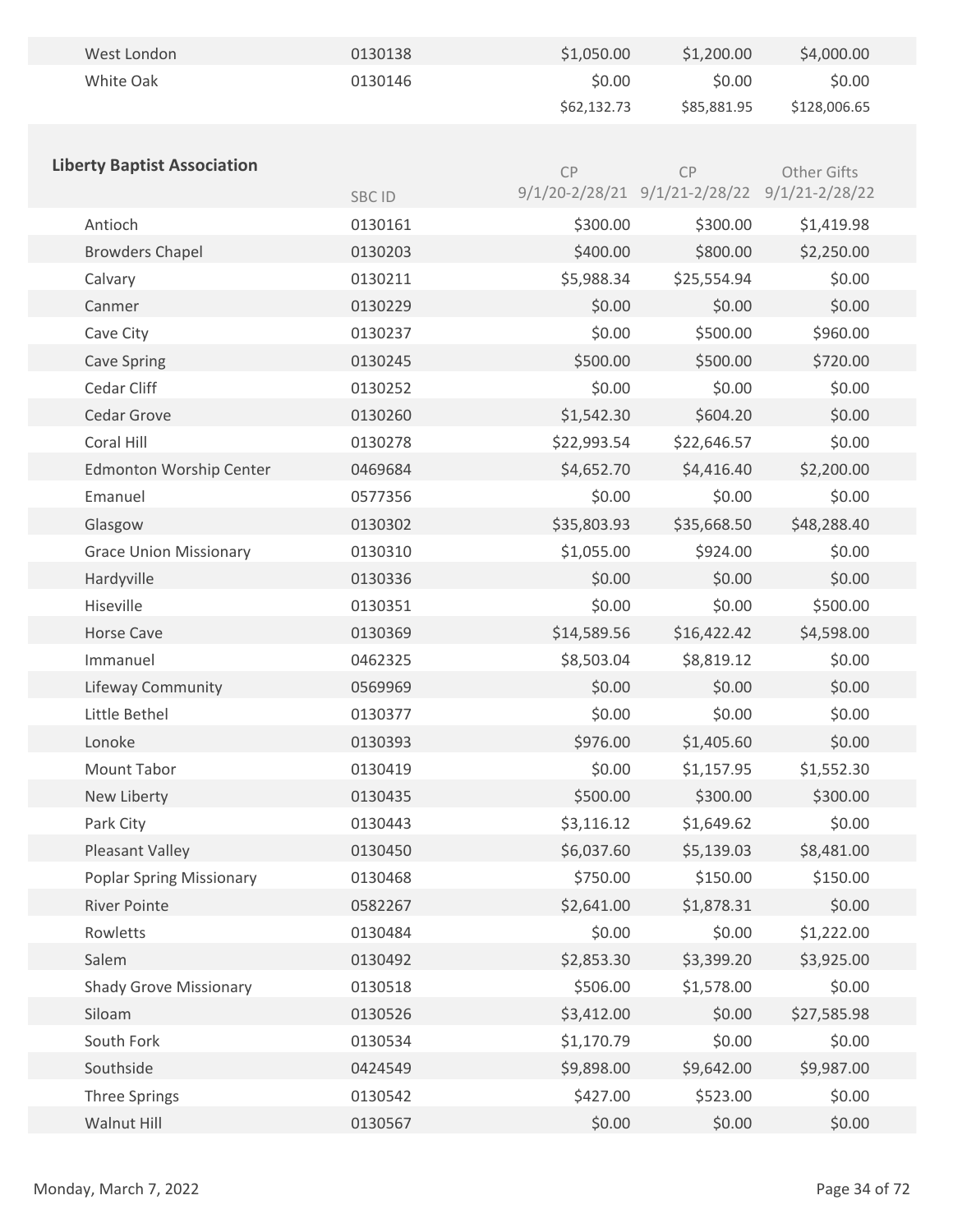| Zion                                   | 0130575 | \$0.00       | \$0.00                                       | \$0.00       |
|----------------------------------------|---------|--------------|----------------------------------------------|--------------|
|                                        |         | \$128,616.22 | \$143,978.86                                 | \$114,139.66 |
|                                        |         |              |                                              |              |
| <b>Lincoln Association of Baptists</b> |         | CP           | CP                                           | Other Gifts  |
|                                        | SBC ID  |              | 9/1/20-2/28/21 9/1/21-2/28/22 9/1/21-2/28/22 |              |
| <b>Agape Missionary</b>                | 0569869 | \$0.00       | \$0.00                                       | \$0.00       |
| <b>Barren Run</b>                      | 0140343 | \$1,985.21   | \$1,746.57                                   | \$1,495.00   |
| Berean                                 | 0404582 | \$4,560.91   | \$4,690.19                                   | \$1,848.00   |
| <b>Blue Ball</b>                       | 0140368 | \$937.81     | \$974.98                                     | \$858.28     |
| <b>Buffalo</b>                         | 0140376 | \$678.36     | \$729.21                                     | \$2,500.00   |
| Cecilia                                | 0140392 | \$8,724.56   | \$13,770.39                                  | \$6,809.68   |
| Central Avenue                         | 0140459 | \$2,490.18   | \$444.71                                     | \$0.00       |
| Colesburg                              | 0486274 | \$2,882.00   | \$4,200.00                                   | \$0.00       |
| Crossroads                             | 0584035 | \$3,000.00   | \$4,000.00                                   | \$201.00     |
| <b>East View</b>                       | 0140418 | \$0.00       | \$0.00                                       | \$0.00       |
| Elizabethtown                          | 0569279 | \$3,598.00   | \$1,002.00                                   | \$0.00       |
| Fe en Cristo                           | 0582971 | \$0.00       | \$0.00                                       | \$0.00       |
| Fellowship                             | 0588235 | \$0.00       | \$0.00                                       | \$0.00       |
| First Korean                           | 0417931 | \$2,938.00   | \$4,513.00                                   | \$755.00     |
| Franklin Crossroads                    | 0140434 | \$8,807.43   | \$7,772.96                                   | \$6,655.00   |
| Gilead                                 | 0140442 | \$4,788.00   | \$6,902.00                                   | \$1,332.00   |
| Grove                                  | 0140475 | \$650.00     | \$750.00                                     | \$685.60     |
| Heavenbound                            | 0450635 | \$500.00     | \$500.00                                     | \$855.00     |
| Hodgenville First                      | 0140426 | \$33,063.59  | \$28,837.74                                  | \$20,501.75  |
| Immanuel                               | 0140467 | \$10,580.78  | \$11,493.06                                  | \$23,452.00  |
| Journey                                | 0587861 | \$3,000.00   | \$2,822.00                                   | \$1,403.00   |
| Living Word                            | 0593432 | \$200.00     | \$0.00                                       | \$0.00       |
| Magnolia                               | 0140483 | \$2,448.23   | \$2,723.19                                   | \$1,997.00   |
| Middle Creek                           | 0140509 | \$0.00       | \$0.00                                       | \$0.00       |
| Mill Creek                             | 0140517 | \$0.00       | \$1,000.00                                   | \$540.00     |
| Mount Zion                             | 0140533 | \$3,286.24   | \$3,215.26                                   | \$1,310.00   |
| New Beginning                          | 0569280 | \$0.00       | \$0.00                                       | \$0.00       |
| New Fellowship                         | 0569632 | \$0.00       | \$98.35                                      | \$1,097.04   |
| New Hope Community                     | 0381228 | \$2,010.00   | \$2,400.00                                   | \$4,358.00   |
| New Hope Missionary                    | 0461814 | \$2,700.00   | \$2,250.00                                   | \$1,300.00   |
| New Horizon                            | 0571373 | \$1,800.00   | \$1,800.00                                   | \$325.00     |
| New Life                               | 0565094 | \$0.00       | \$3,000.00                                   | \$10,400.00  |
| Nolynn                                 | 0140541 | \$1,520.00   | \$1,972.97                                   | \$620.00     |
| Northside                              | 0486282 | \$36,346.38  | \$30,033.30                                  | \$23,634.48  |
| Ovesen Heights                         | 0140558 | \$2,896.20   | \$5,582.25                                   | \$572.50     |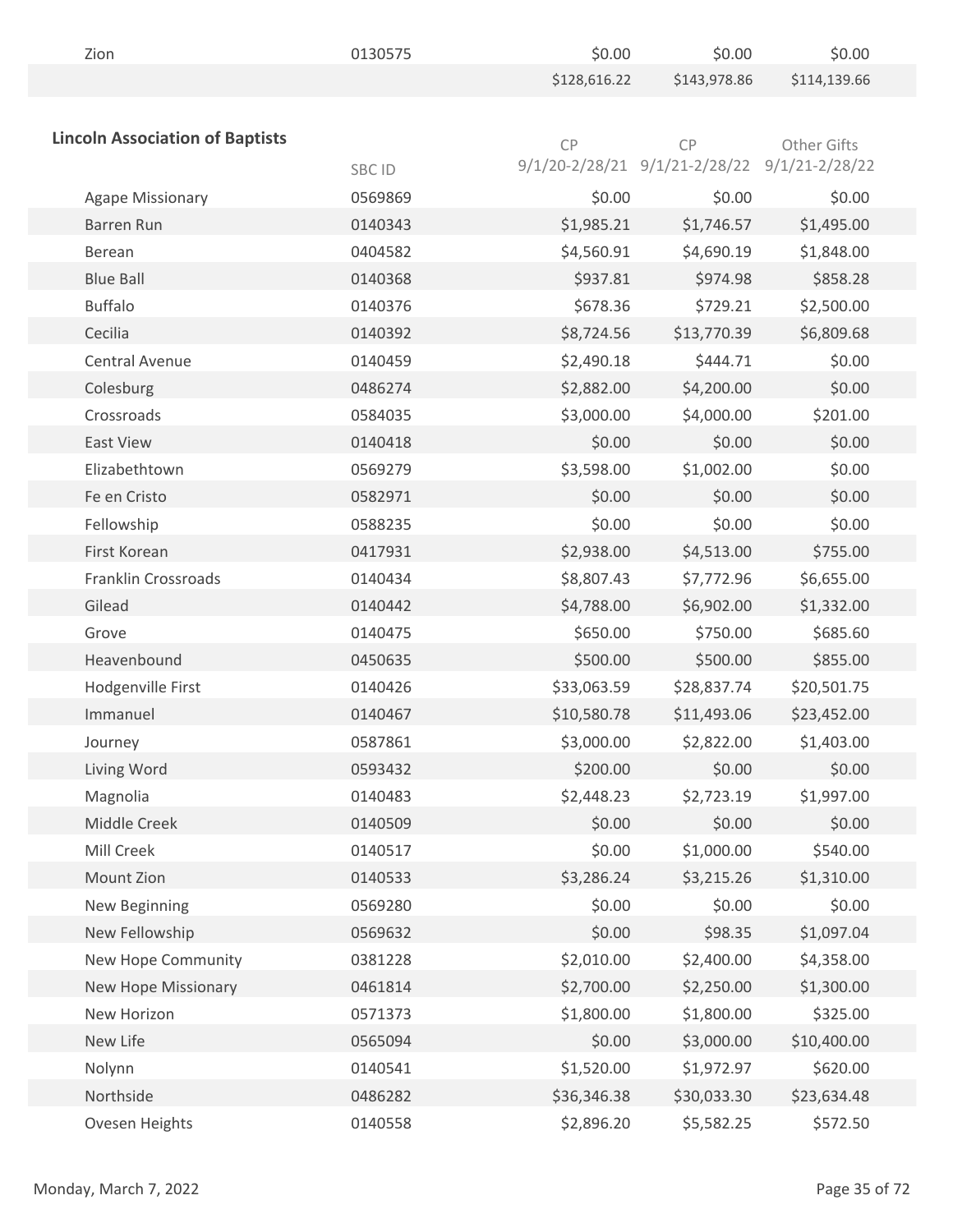| Parkway               | 0512954 | \$12,459.59  | \$11,820.22  | \$0.00       |
|-----------------------|---------|--------------|--------------|--------------|
| <b>Pleasant Grove</b> | 0140566 | \$888.60     | \$990.60     | \$622.19     |
| Red Hill              | 0140574 | \$1,453.40   | \$1,586.68   | \$155.00     |
| Rineyville            | 0140590 | \$3,500.00   | \$5,704.57   | \$4,885.00   |
| Round Top             | 0140608 | \$0.00       | \$0.00       | \$533.90     |
| Severns Valley        | 0140616 | \$160,756.23 | \$190,317.62 | \$32,959.33  |
| Sonora First          | 0140624 | \$15,835.87  | \$15,626.41  | \$3,190.00   |
| Steadfast             | 0586165 | \$1,338.99   | \$1,097.98   | \$1,220.00   |
| Stithton              | 0140640 | \$12,450.00  | \$12,665.00  | \$0.00       |
| Truth                 | 0588946 | \$6,237.75   | \$0.00       | \$0.00       |
| <b>Tunnel Hill</b>    | 0140665 | \$6,280.86   | \$6,895.68   | \$5,481.46   |
| Unity                 | 0486316 | \$1,154.50   | \$1,035.20   | \$706.72     |
| <b>Valley Creek</b>   | 0140673 | \$40,756.71  | \$39,816.58  | \$19,640.72  |
| <b>Valley View</b>    | 0419572 | \$20,724.89  | \$23,974.62  | \$5,520.00   |
| Vertrees              | 0140319 | \$0.00       | \$0.00       | \$500.00     |
| White Mills           | 0140699 | \$1,260.00   | \$1,575.00   | \$0.00       |
| Youngers Creek        | 0140707 | \$8,600.36   | \$7,330.05   | \$1,172.00   |
|                       |         | \$440,089.63 | \$469,660.34 | \$192,091.65 |

## **Little Bethel Baptist Association**

CP

**CP** 

|                                    | <b>SBCID</b> |             | 9/1/20-2/28/21 9/1/21-2/28/22 9/1/21-2/28/22 |             |  |
|------------------------------------|--------------|-------------|----------------------------------------------|-------------|--|
| <b>Charleston First Missionary</b> | 0130872      | \$750.00    | \$750.00                                     | \$826.56    |  |
| <b>Concord Missionary</b>          | 0130880      | \$7,690.00  | \$9,879.00                                   | \$933.00    |  |
| Corinth                            | 0130898      | \$350.00    | \$0.00                                       | \$0.00      |  |
| Dalton                             | 0130906      | \$1,697.76  | \$1,677.55                                   | \$4,180.00  |  |
| Dawson Springs First               | 0130948      | \$7,000.00  | \$5,650.00                                   | \$7,945.01  |  |
| Diamond                            | 0130914      | \$0.00      | \$0.00                                       | \$190.00    |  |
| Dixon First                        | 0130922      | \$0.00      | \$1,500.00                                   | \$75.00     |  |
| Dunn Missionary                    | 0130930      | \$1,974.00  | \$1,644.00                                   | \$746.00    |  |
| Earlington First                   | 0130955      | \$7,688.00  | \$10,807.14                                  | \$2,020.00  |  |
| Faith Missionary                   | 0571012      | \$340.00    | \$425.00                                     | \$520.00    |  |
| <b>Grapevine Missionary</b>        | 0130971      | \$3,000.00  | \$1,500.00                                   | \$9,040.00  |  |
| <b>Green Grove Missionary</b>      | 0433102      | \$0.00      | \$1,227.00                                   | \$1,000.00  |  |
| Hanson First                       | 0130997      | \$6,225.00  | \$0.00                                       | \$0.00      |  |
| Harmony                            | 0131003      | \$1,063.01  | \$931.26                                     | \$879.36    |  |
| Immanuel                           | 0564996      | \$7,358.80  | \$2,911.23                                   | \$0.00      |  |
| LaFayette                          | 0131037      | \$0.00      | \$500.00                                     | \$0.00      |  |
| Lakeview Missionary                | 0131052      | \$600.00    | \$600.00                                     | \$900.00    |  |
| Liberty                            | 0131045      | \$4,876.66  | \$4,756.15                                   | \$591.88    |  |
| <b>Madisonville First</b>          | 0130963      | \$16,354.37 | \$16,570.55                                  | \$32,744.39 |  |

Other Gifts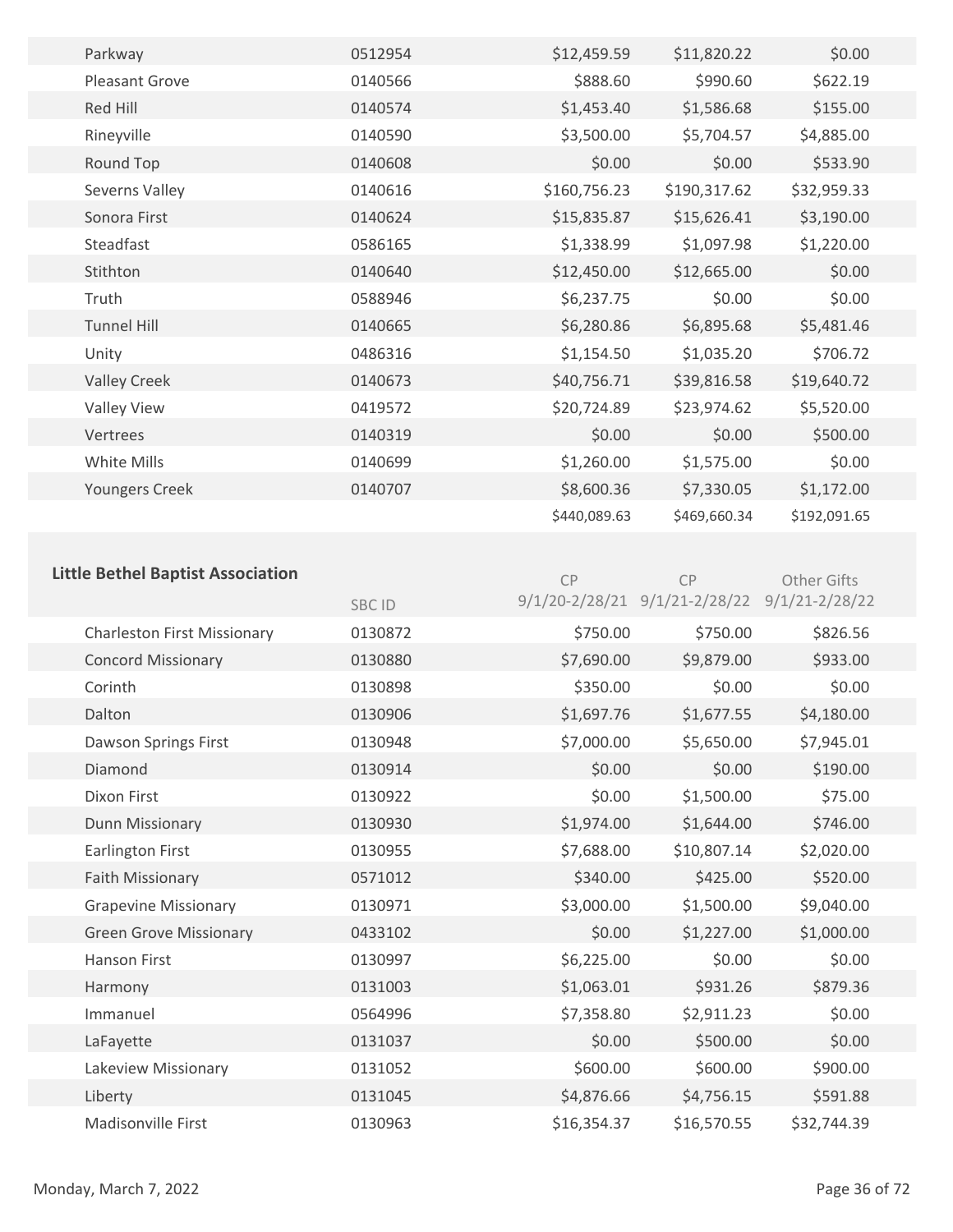| <b>Madisonville Second</b>        | 0131243 | \$3,000.00   | \$3,000.00   | \$0.00       |  |
|-----------------------------------|---------|--------------|--------------|--------------|--|
| Manitou                           | 0131060 | \$750.54     | \$681.69     | \$160.00     |  |
| <b>Mortons Gap First</b>          | 0131078 | \$1,488.66   | \$2,042.96   | \$4,950.00   |  |
| <b>Mortons Gap Second</b>         | 0131250 | \$362.00     | \$323.00     | \$0.00       |  |
| Nebo                              | 0131094 | \$6,161.00   | \$5,880.00   | \$4,182.00   |  |
| New Hope                          | 0131102 | \$0.00       | \$0.00       | \$0.00       |  |
| New Salem                         | 0131110 | \$6,000.00   | \$6,000.00   | \$600.00     |  |
| Nortonville                       | 0131128 | \$2,800.00   | \$2,400.00   | \$800.00     |  |
| Olive Branch                      | 0131136 | \$24,507.00  | \$18,477.00  | \$1,988.00   |  |
| Park Avenue                       | 0131151 | \$841.55     | \$1,843.97   | \$691.00     |  |
| Pleasant Grove                    | 0131169 | \$1,670.39   | \$1,703.73   | \$600.00     |  |
| <b>Pleasant Valley Missionary</b> | 0131177 | \$4,475.58   | \$4,637.62   | \$5,600.00   |  |
| <b>Pleasant View</b>              | 0131185 | \$1,341.00   | \$1,462.81   | \$470.00     |  |
| Pond River                        | 0131193 | \$325.00     | \$300.00     | \$300.00     |  |
| <b>Prospect Missionary</b>        | 0131201 | \$0.00       | \$0.00       | \$0.00       |  |
| Providence First                  | 0137653 | \$600.00     | \$600.00     | \$2,032.00   |  |
| Providence Second                 | 0131219 | \$3,768.00   | \$2,735.00   | \$800.00     |  |
| Richland                          | 0131227 | \$798.18     | \$736.84     | \$1,315.00   |  |
| Salem                             | 0131235 | \$5,004.17   | \$4,342.10   | \$5,406.00   |  |
| Silent Run Missionary             | 0131268 | \$700.00     | \$1,200.00   | \$4,815.00   |  |
| Slaughters                        | 0131276 | \$5,676.00   | \$5,999.00   | \$4,970.00   |  |
| Slover                            | 0131284 | \$0.00       | \$0.00       | \$0.00       |  |
| Souls Harbor                      | 0585192 | \$0.00       | \$0.00       | \$0.00       |  |
| <b>Suthards Missionary</b>        | 0131292 | \$2,249.00   | \$2,011.00   | \$595.00     |  |
| Victory                           | 0131326 | \$0.00       | \$0.00       | \$0.00       |  |
| White Plains Missionary           | 0131334 | \$1,126.80   | \$943.93     | \$325.00     |  |
| Zion Brick Missionary             | 0131342 | \$0.00       | \$0.00       | \$0.00       |  |
|                                   |         | \$140,612.47 | \$128,649.53 | \$103,190.20 |  |
|                                   |         |              |              |              |  |

| <b>Little River Baptist Association</b> |         | <b>CP</b>          | CP                 | Other Gifts        |
|-----------------------------------------|---------|--------------------|--------------------|--------------------|
|                                         | SBC ID  | $9/1/20 - 2/28/21$ | $9/1/21 - 2/28/22$ | $9/1/21 - 2/28/22$ |
| Bethany                                 | 0131359 | \$493.55           | \$71.70            | \$0.00             |
| <b>Buffalo Lick</b>                     | 0131409 | \$0.00             | \$0.00             | \$0.00             |
| Cadiz                                   | 0131417 | \$11,237.73        | \$10,432.44        | \$9,754.50         |
| <b>Caldwell Blue Spring</b>             | 0131383 | \$3,233.40         | \$3,082.96         | \$8,598.00         |
| Canton                                  | 0131433 | \$1,666.65         | \$1,666.65         | \$4,927.48         |
| Cerulean                                | 0131458 | \$7,339.00         | \$8,632.00         | \$2,245.00         |
| Crossroads Fellowship                   | 0572684 | \$1,145.80         | \$1,374.96         | \$1,250.04         |
| Delmont                                 | 0131482 | \$1,464.25         | \$1,752.35         | \$112.00           |
| Donaldson Creek                         | 0131490 | \$1,510.65         | \$2,702.12         | \$1,000.00         |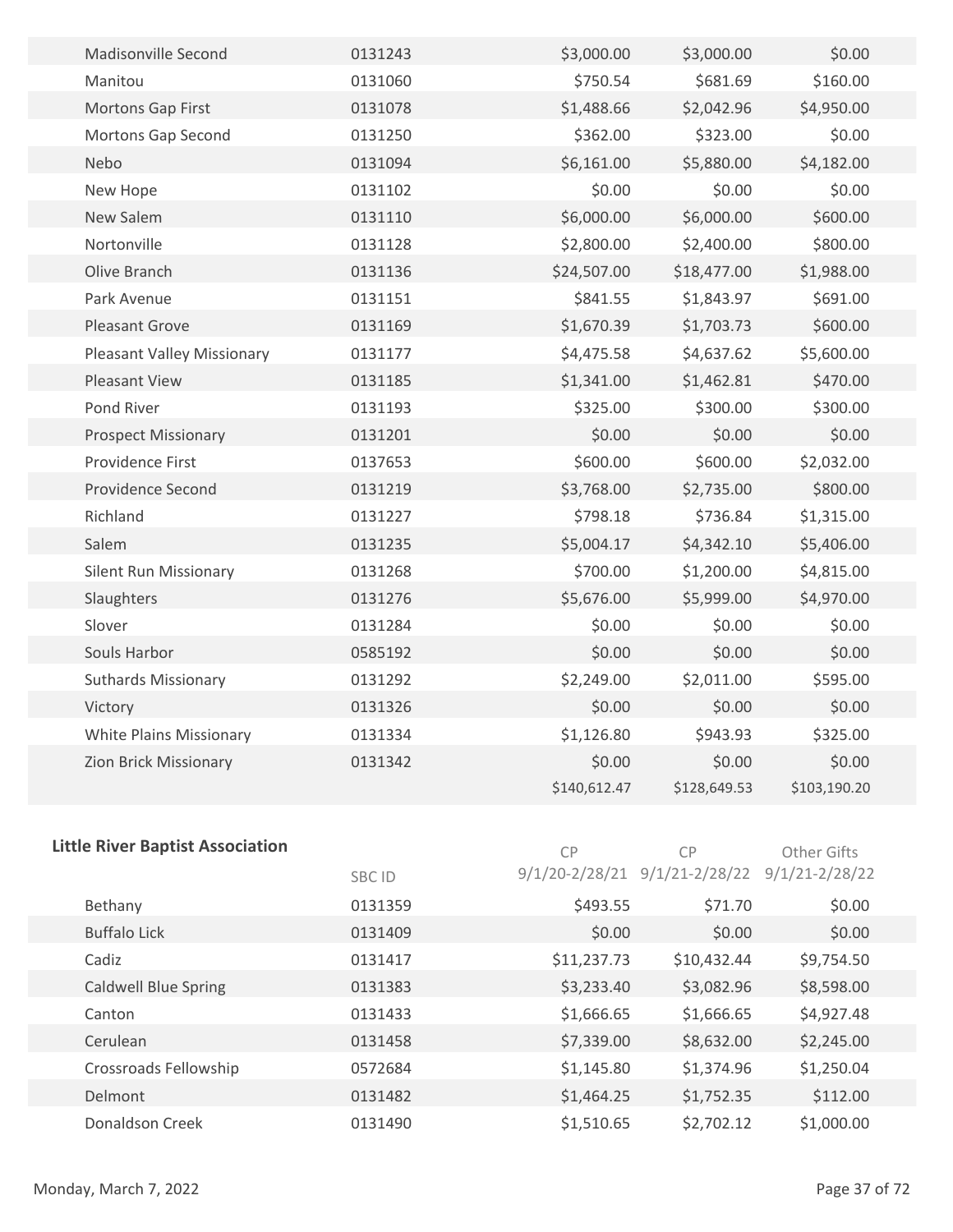| East Cadiz                            | 0394817      | \$7,700.50  | \$8,300.20                                   | \$1,972.00  |  |
|---------------------------------------|--------------|-------------|----------------------------------------------|-------------|--|
| Hurricane                             | 0131524      | \$3,600.00  | \$3,600.00                                   | \$9,030.00  |  |
| Liberty Point                         | 0131540      | \$12,093.25 | \$14,192.28                                  | \$5,793.00  |  |
| Locust Grove                          | 0131557      | \$5,064.90  | \$4,915.00                                   | \$2,853.15  |  |
| Maple Grove                           | 0131565      | \$0.00      | \$0.00                                       | \$1,500.00  |  |
| New Hope                              | 0131573      | \$1,074.85  | \$1,123.46                                   | \$1,405.00  |  |
| New Jerusalem                         | 0430231      | \$0.00      | \$0.00                                       | \$0.00      |  |
| New Light                             | 0540948      | \$0.00      | \$0.00                                       | \$0.00      |  |
| Oak Grove                             | 0131581      | \$5,218.76  | \$5,355.79                                   | \$6,146.00  |  |
| Ponderosa                             | 0570280      | \$8,013.76  | \$5,440.91                                   | \$6,796.01  |  |
| <b>Rock Front</b>                     | 0131599      | \$750.00    | \$625.00                                     | \$0.00      |  |
| Rocky Ridge                           | 0131607      | \$1,503.84  | \$1,277.00                                   | \$95.00     |  |
| South Union                           | 0131615      | \$2,089.60  | \$1,713.90                                   | \$300.00    |  |
| Wallonia                              | 0131623      | \$2,100.00  | \$900.00                                     | \$15,964.02 |  |
|                                       |              | \$77,300.49 | \$77,158.72                                  | \$79,741.20 |  |
|                                       |              |             |                                              |             |  |
| <b>Logan Todd Baptist Association</b> |              | CP          | CP                                           | Other Gifts |  |
|                                       | <b>SBCID</b> |             | 9/1/20-2/28/21 9/1/21-2/28/22 9/1/21-2/28/22 |             |  |
| Adairville                            | 0121459      | \$0.00      | \$1,500.00                                   | \$0.00      |  |
| Antioch                               | 0131649      | \$1,747.10  | \$1,259.44                                   | \$1,496.00  |  |
| Auburn                                | 0121467      | \$0.00      | \$0.00                                       | \$0.00      |  |
| Beechland                             | 0131656      | \$2,078.01  | \$1,592.84                                   | \$750.00    |  |
| <b>Bellview</b>                       | 0131664      | \$1,859.41  | \$2,272.85                                   | \$0.00      |  |
| <b>Britmart</b>                       | 0131672      | \$1,007.00  | \$735.00                                     | \$0.00      |  |
| Calvary                               | 0121509      | \$2,344.00  | \$1,968.00                                   | \$3,662.00  |  |
| <b>Cave Spring</b>                    | 0131680      | \$1,000.00  | \$0.00                                       | \$0.00      |  |
| Center                                | 0131698      | \$0.00      | \$0.00                                       | \$925.00    |  |
| Concord                               | 0131714      | \$0.00      | \$0.00                                       | \$0.00      |  |
| <b>Dripping Spring</b>                | 0121483      | \$34,230.68 | \$21,467.65                                  | \$23,309.40 |  |
| Eastside                              | 0486118      | \$0.00      | \$0.00                                       | \$0.00      |  |
| Elk Lick                              | 0131722      | \$6,000.00  | \$6,000.00                                   | \$5,755.00  |  |
| Elkton                                | 0121491      | \$38,502.00 | \$32,330.00                                  | \$45,662.00 |  |
| Epley                                 | 0131730      | \$2,630.93  | \$1,765.32                                   | \$1,150.00  |  |
| <b>Forest Grove</b>                   | 0121525      | \$6,320.40  | \$6,259.66                                   | \$2,720.25  |  |
| Grace                                 | 0432922      | \$0.00      | \$0.00                                       | \$0.00      |  |
| Green Ridge                           | 0131748      | \$0.00      | \$0.00                                       | \$250.00    |  |
| <b>Guptons Grove</b>                  | 0131755      | \$2,138.57  | \$2,094.05                                   | \$2,275.75  |  |
| Guthrie                               | 0121533      | \$9,245.00  | \$14,413.00                                  | \$3,917.00  |  |
| Keysburg                              | 0121541      | \$600.00    | \$600.00                                     | \$340.00    |  |
| Liberty                               | 0131763      | \$5,874.53  | \$6,254.19                                   | \$2,064.84  |  |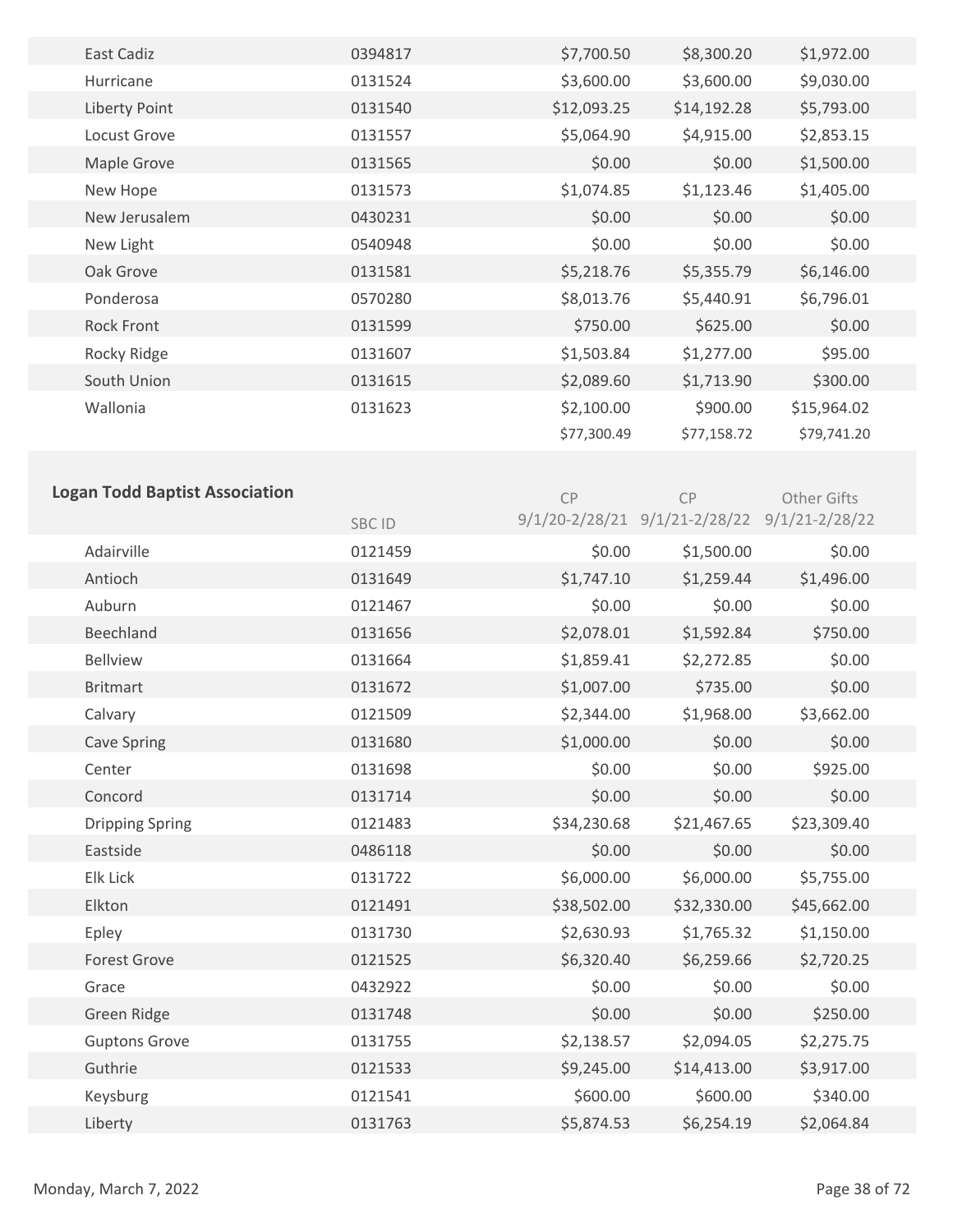|                  | <b>Mount Gilead</b>           | 0121558 | \$2,365.17   | \$2,340.18   | \$2,815.00   |
|------------------|-------------------------------|---------|--------------|--------------|--------------|
|                  | <b>Mount Pleasant</b>         | 0131771 | \$14,476.93  | \$11,158.63  | \$6,335.00   |
|                  | <b>Mount Tabor Missionary</b> | 0131789 | \$1,000.00   | \$1,000.00   | \$250.00     |
|                  | Mount Zion                    | 0121566 | \$372.57     | \$500.49     | \$560.92     |
|                  | Muddy River                   | 0131797 | \$600.00     | \$700.00     | \$0.00       |
|                  | New Cedar Grove               | 0131805 | \$1,195.29   | \$759.84     | \$0.00       |
|                  | New Friendship                | 0131813 | \$16,666.68  | \$12,500.01  | \$1,198.00   |
| New Hope         |                               | 0131821 | \$153.36     | \$0.00       | \$1,930.36   |
|                  | New Union                     | 0121582 | \$5,781.84   | \$5,904.01   | \$1,520.00   |
|                  | Oak Forest                    | 0131839 | \$1,200.00   | \$1,400.00   | \$0.00       |
| Oak Grove        |                               | 0131847 | \$13,262.25  | \$7,482.67   | \$4,944.00   |
|                  | Pleasant Hill                 | 0131854 | \$500.00     | \$370.00     | \$2,650.00   |
| Post Oak         |                               | 0121590 | \$18,100.00  | \$18,000.00  | \$20,632.00  |
|                  | Russellville First            | 0121517 | \$14,186.55  | \$16,073.58  | \$13,187.17  |
|                  | <b>Russellville Second</b>    | 0121608 | \$8,839.62   | \$14,662.89  | \$5,263.75   |
|                  | Sharon Grove                  | 0121616 | \$9,082.23   | \$3,658.39   | \$100.00     |
|                  | Southern Heights              | 0121681 | \$12,829.17  | \$12,497.43  | \$8,750.00   |
|                  | <b>Spring Valley</b>          | 0121632 | \$54.40      | \$0.00       | \$0.00       |
| <b>Tiny Town</b> |                               | 0121640 | \$1,350.00   | \$1,350.00   | \$505.00     |
| Trenton          |                               | 0121657 | \$16,997.12  | \$19,595.50  | \$25,448.62  |
|                  | <b>Walnut Grove</b>           | 0121673 | \$45,667.74  | \$47,220.41  | \$6,590.00   |
|                  | Whippoorwill                  | 0141077 | \$0.00       | \$0.00       | \$0.00       |
|                  | Woodlawn                      | 0121699 | \$4,195.83   | \$4,872.80   | \$4,073.68   |
|                  |                               |         | \$304,454.38 | \$282,558.83 | \$201,030.74 |
|                  |                               |         |              |              |              |

# **Louisville Regional Baptist Associati**

CP Other Gifts

|                           | <b>SBCID</b> |            | 9/1/20-2/28/21 9/1/21-2/28/22 9/1/21-2/28/22 |            |
|---------------------------|--------------|------------|----------------------------------------------|------------|
| Antioch                   | 0583671      | \$5,875.02 | \$9,755.05                                   | \$4,502.02 |
| Arcade                    | 0131870      | \$510.00   | \$425.00                                     | \$835.66   |
| Ashby Lane                | 0131888      | \$2,593.77 | \$3,322.95                                   | \$0.00     |
| Auburndale                | 0131896      | \$0.00     | \$555.00                                     | \$1,780.00 |
| Audubon                   | 0131904      | \$0.00     | \$0.00                                       | \$1,500.00 |
| <b>Baptist Tabernacle</b> | 0131912      | \$248.92   | \$149.29                                     | \$268.07   |
| <b>Bashford Manor</b>     | 0131938      | \$623.86   | \$341.31                                     | \$0.00     |
| <b>Baxter Avenue</b>      | 0131946      | \$1,143.25 | \$2,686.07                                   | \$0.00     |
| <b>Beargrass</b>          | 0399626      | \$0.00     | \$0.00                                       | \$0.00     |
| Beechland                 | 0131953      | \$2,692.39 | \$1,923.15                                   | \$3,771.00 |
| Beechland Karen Church    | 0591714      | \$300.00   | \$0.00                                       | \$0.00     |
| <b>Beechmont</b>          | 0131961      | \$3,000.00 | \$3,500.00                                   | \$3,076.80 |
| Beechwood                 | 0131979      | \$100.00   | \$600.00                                     | \$661.00   |

CP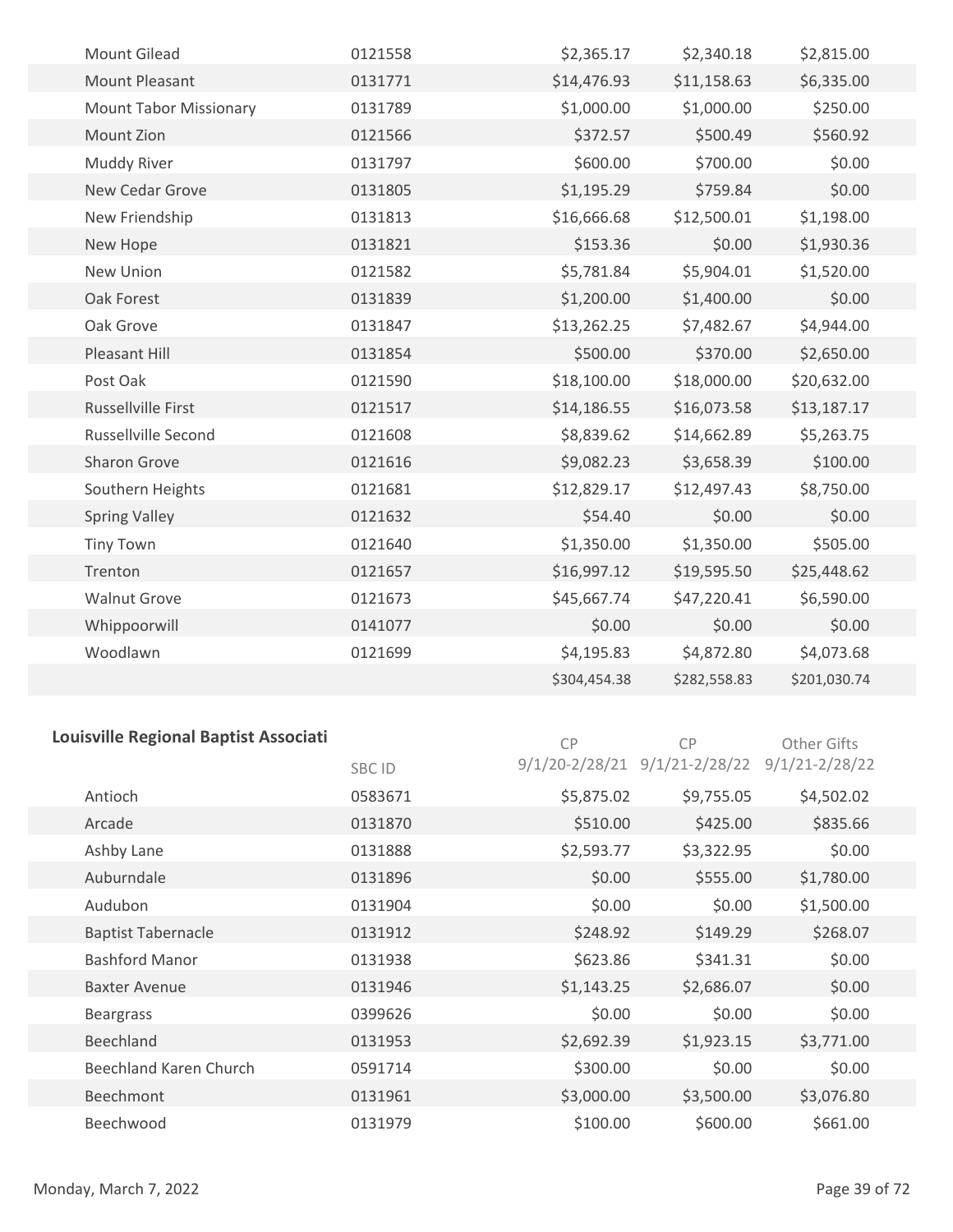| Bethany                          | 0131995 | \$9,197.44  | \$10,508.17 | \$47,518.73 |  |
|----------------------------------|---------|-------------|-------------|-------------|--|
| <b>Bethel Flock</b>              | 0132019 | \$0.00      | \$0.00      | \$0.00      |  |
| <b>Bethel Zomi</b>               | 0588803 | \$0.00      | \$0.00      | \$0.00      |  |
| Bethlehem                        | 0132027 | \$21,038.00 | \$16,473.00 | \$15,841.44 |  |
| Bethlehem Puerta Al Cielo        | 0588038 | \$422.40    | \$140.00    | \$100.00    |  |
| <b>Bible Community</b>           | 0581422 | \$0.00      | \$0.00      | \$0.00      |  |
| <b>Brooks</b>                    | 0132068 | \$4,500.00  | \$2,000.00  | \$2,125.00  |  |
| <b>Brookview</b>                 | 0133140 | \$985.68    | \$794.11    | \$0.00      |  |
| <b>Burnett Avenue Missionary</b> | 0565086 | \$0.00      | \$500.00    | \$0.00      |  |
| Cardinal Hill                    | 0133116 | \$719.00    | \$759.00    | \$1,107.00  |  |
| Cedar Creek                      | 0132100 | \$18,067.49 | \$18,288.62 | \$7,445.00  |  |
| Chapel Park                      | 0132126 | \$2,142.41  | \$2,128.34  | \$1,186.00  |  |
| Chenoweth Park                   | 0132399 | \$0.00      | \$0.00      | \$0.00      |  |
| <b>Christ Community</b>          | 0132142 | \$0.00      | \$0.00      | \$0.00      |  |
| Christ Fellowship                | 0585725 | \$5,265.90  | \$4,964.70  | \$0.00      |  |
| Clifton                          | 0132134 | \$0.00      | \$0.00      | \$0.00      |  |
| Cloverleaf                       | 0132449 | \$29,999.64 | \$24,625.68 | \$4,621.00  |  |
| Cove                             | 0132167 | \$0.00      | \$0.00      | \$0.00      |  |
| Deer Park                        | 0132191 | \$0.00      | \$0.00      | \$610.00    |  |
| East Audubon                     | 0132217 | \$926.96    | \$1,443.59  | \$1,240.50  |  |
| Eastern Gate                     | 0417790 | \$12,995.17 | \$14,719.51 | \$10,153.00 |  |
| Eastern Parkway                  | 0132233 | \$239.16    | \$218.64    | \$0.00      |  |
| Eastpoint                        | 0587796 | \$4,330.00  | \$7,271.00  | \$0.00      |  |
| Eastwood First                   | 0132241 | \$502.12    | \$516.22    | \$545.00    |  |
| Ebenezer                         | 0453027 | \$0.00      | \$0.00      | \$0.00      |  |
| <b>Elk Creek</b>                 | 0132266 | \$2,130.35  | \$2,491.90  | \$50.00     |  |
| <b>Fairdale First</b>            | 0132274 | \$14,623.93 | \$17,350.16 | \$1.20      |  |
| Fairmount                        | 0132282 | \$1,110.75  | \$1,273.18  | \$460.00    |  |
| Farmdale                         | 0132308 | \$10,071.00 | \$13,163.00 | \$6,984.00  |  |
| Fern Creek                       | 0132316 | \$5,991.58  | \$4,796.88  | \$3,799.00  |  |
| First Evangelical (ECWA)         | 0572432 | \$0.00      | \$0.00      | \$0.00      |  |
| First Korean                     | 0413864 | \$1,800.00  | \$1,800.00  | \$0.00      |  |
| <b>Fisherville First</b>         | 0132357 | \$34,598.50 | \$35,928.50 | \$0.00      |  |
| Forest                           | 0565089 | \$0.00      | \$0.00      | \$0.00      |  |
| Forest Park                      | 0506949 | \$0.00      | \$0.00      | \$0.00      |  |
| Foster Avenue                    | 0132365 | \$5,622.00  | \$5,619.00  | \$1,310.00  |  |
| Franklin Street                  | 0132381 | \$1,000.00  | \$1,000.00  | \$0.00      |  |
| Fuente de Vida                   | 0582690 | \$0.00      | \$0.00      | \$0.00      |  |
| Garfield Avenue                  | 0132407 | \$0.00      | \$0.00      | \$0.00      |  |
| Gethsemane                       | 0132415 | \$3,696.24  | \$3,856.61  | \$757.00    |  |
| Getsemani                        | 0578408 | \$0.00      | \$0.00      | \$0.00      |  |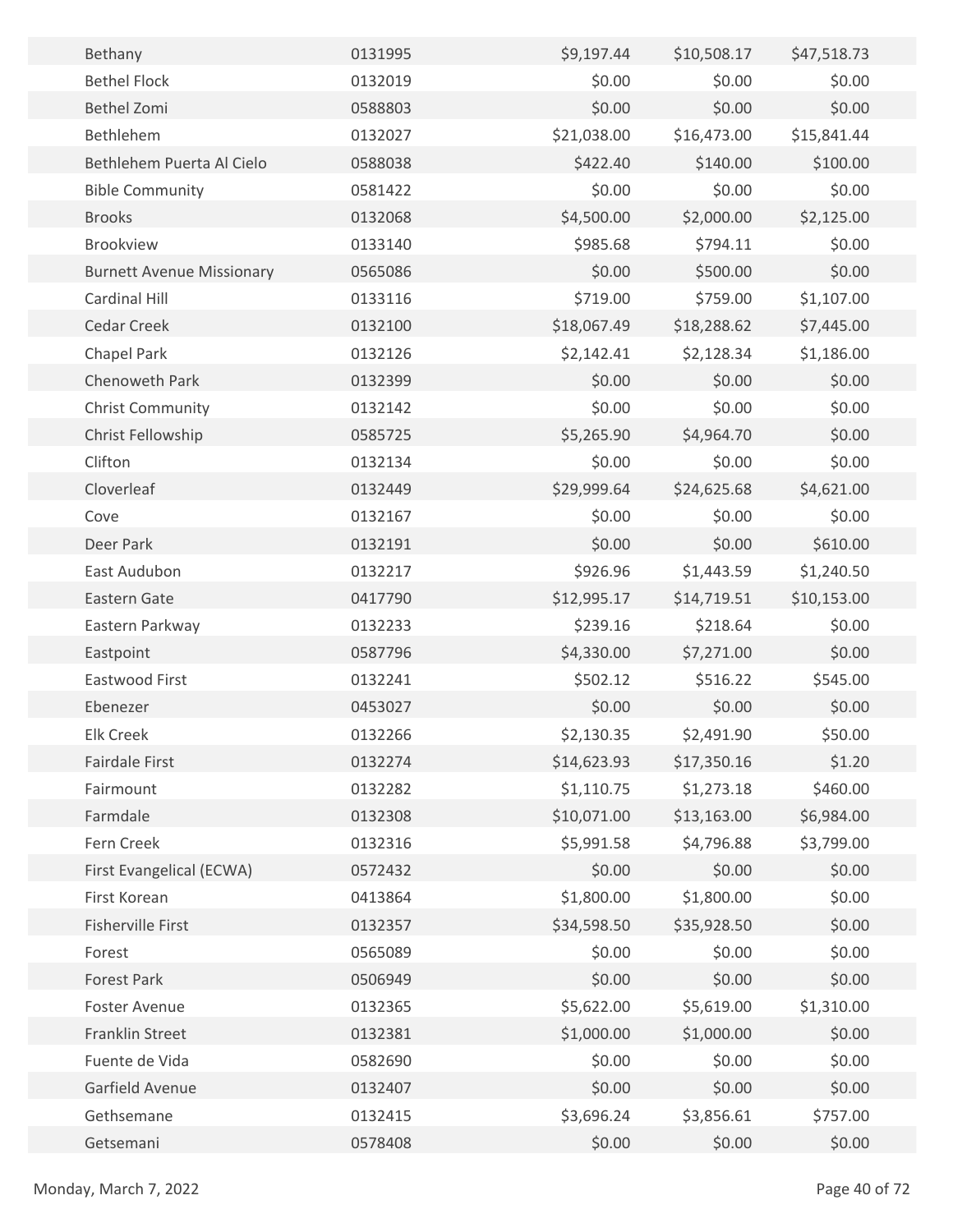| <b>Grace Community</b>           | 0132993 | \$3,780.00  | \$3,636.67  | \$3,025.00  |  |
|----------------------------------|---------|-------------|-------------|-------------|--|
| Grace Fellowship                 | 0569991 | \$0.00      | \$0.00      | \$0.00      |  |
| GracePointe                      | 0593596 | \$3,000.00  | \$6,000.00  | \$200.00    |  |
| <b>Greater Galilee</b>           | 0578867 | \$0.00      | \$0.00      | \$0.00      |  |
| <b>Green Acres</b>               | 0132431 | \$3,308.16  | \$5,021.95  | \$0.00      |  |
| Haitian Bethel                   | 0582967 | \$0.00      | \$0.00      | \$0.00      |  |
| <b>Haitian Tabernacle</b>        | 0551291 | \$0.00      | \$0.00      | \$0.00      |  |
| Hazelwood                        | 0132464 | \$8,702.00  | \$8,227.00  | \$1,408.58  |  |
| <b>Highland Park First</b>       | 0132498 | \$25,531.50 | \$25,304.56 | \$7,087.00  |  |
| Highview                         | 0132506 | \$95,000.00 | \$95,000.00 | \$44,927.00 |  |
| Hillcrest                        | 0132621 | \$3,883.00  | \$4,822.00  | \$6,716.00  |  |
| Hillsdale                        | 0133025 | \$0.00      | \$1,159.48  | \$0.00      |  |
| Hillview                         | 0132514 | \$0.00      | \$0.00      | \$0.00      |  |
| Hispana Nuevas                   | 0581723 | \$300.00    | \$75.00     | \$0.00      |  |
| Hopewell                         | 0132522 | \$2,925.06  | \$4,422.58  | \$0.00      |  |
| Hunsinger Lane                   | 0521344 | \$4,916.92  | \$3,202.00  | \$13,398.00 |  |
| Hurstbourne                      | 0132530 | \$65,143.43 | \$79,324.07 | \$54,072.76 |  |
| Immanuel                         | 0132548 | \$12,500.00 | \$48,500.74 | \$2,000.00  |  |
| Jeffersontown                    | 0132324 | \$4,997.99  | \$3,457.05  | \$701.00    |  |
| Kentucky Mission                 | 0523811 | \$0.00      | \$50.00     | \$0.00      |  |
| Kenwood at Victory               | 0132563 | \$18,411.08 | \$17,444.46 | \$4,334.63  |  |
| <b>Keys Ferry</b>                | 0406835 | \$150.00    | \$150.00    | \$0.00      |  |
| Kingdom Land                     | 0575219 | \$0.00      | \$0.00      | \$0.00      |  |
| Kings                            | 0132571 | \$6,039.48  | \$5,618.89  | \$3,745.50  |  |
| Kosmosdale                       | 0132597 | \$600.00    | \$600.00    | \$761.00    |  |
| Lakewood                         | 0448373 | \$15,547.69 | \$31,603.97 | \$4,115.00  |  |
| Lees Lane                        | 0132639 | \$0.00      | \$0.00      | \$0.00      |  |
| Lifesong                         | 0582929 | \$1,681.65  | \$0.00      | \$0.00      |  |
| Little Flock                     | 0132647 | \$37,686.41 | \$40,717.17 | \$6,839.95  |  |
| Living Hope                      | 0525261 | \$7,048.83  | \$11,957.39 | \$14,681.00 |  |
| Long Run                         | 0132662 | \$314.00    | \$643.54    | \$1,506.84  |  |
| Louisville Baptist Deaf Church   | 0520916 | \$0.00      | \$450.00    | \$0.00      |  |
| Louisville Chinese Christian     | 0447557 | \$0.00      | \$0.00      | \$0.00      |  |
| Lyndon                           | 0132670 | \$415.00    | \$0.00      | \$290.00    |  |
| <b>Mainland Chinese Ministry</b> | 0570023 | \$0.00      | \$0.00      | \$0.00      |  |
| Manantial de Vida                | 0581725 | \$0.00      | \$0.00      | \$0.00      |  |
| Manly Memorial                   | 0132696 | \$0.00      | \$0.00      | \$0.00      |  |
| Maple Grove                      | 0132704 | \$1,000.02  | \$1,000.02  | \$474.49    |  |
| <b>Meadow Hill</b>               | 0132720 | \$0.00      | \$0.00      | \$0.00      |  |
| Melbourne Heights                | 0132712 | \$0.00      | \$0.00      | \$0.00      |  |
| Minors Lane                      | 0132746 | \$655.89    | \$779.13    | \$0.00      |  |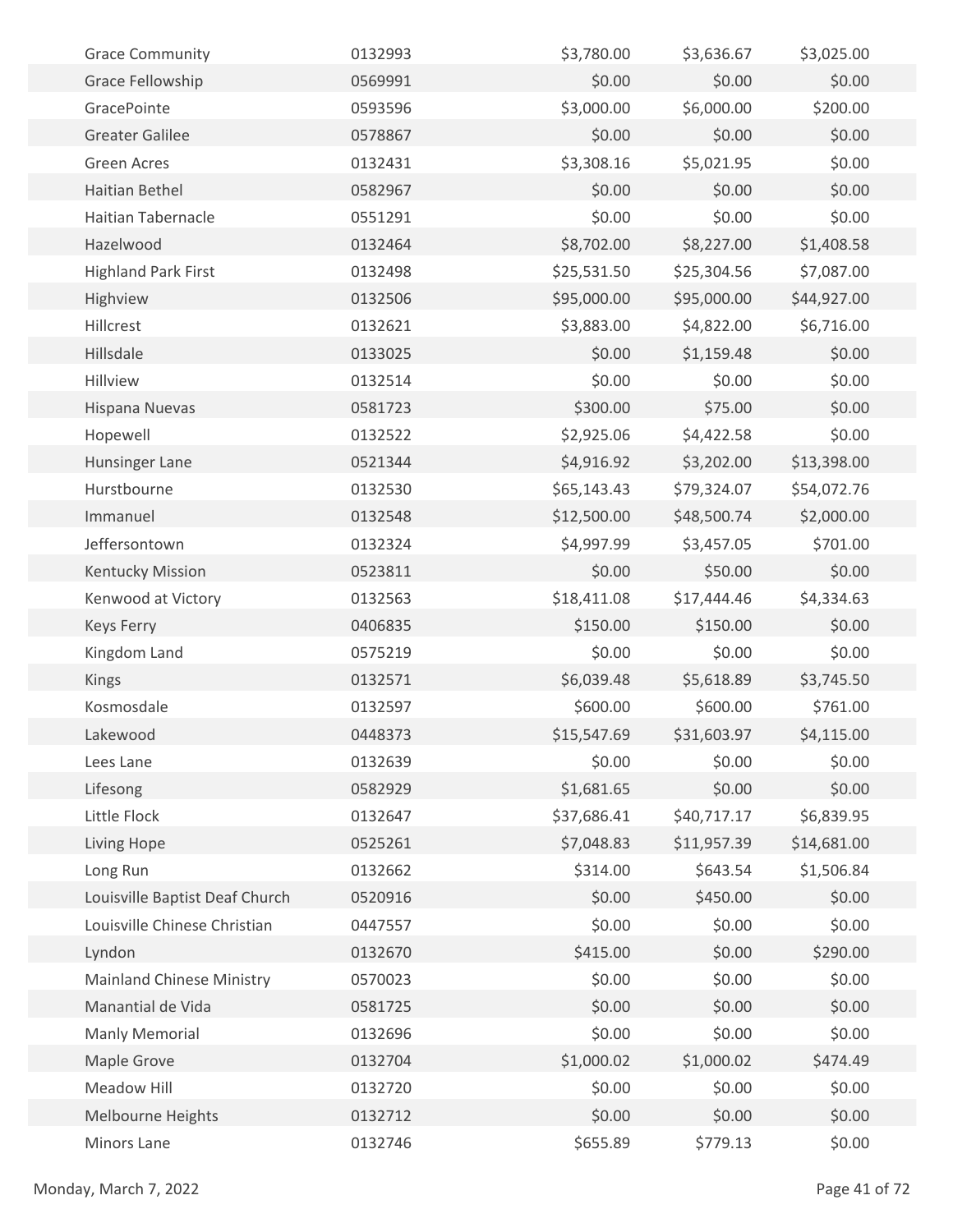| More Than Conquerors      | 0576637 | \$0.00      | \$0.00      | \$0.00      |  |
|---------------------------|---------|-------------|-------------|-------------|--|
| Morningside               | 0388439 | \$3,500.00  | \$0.00      | \$0.00      |  |
| Mount Elmira              | 0132761 | \$0.00      | \$0.00      | \$0.00      |  |
| Mount Hermon              | 0132753 | \$0.00      | \$0.00      | \$0.00      |  |
| Mount Nebo                | 0504506 | \$0.00      | \$0.00      | \$0.00      |  |
| New Beginning             | 0560854 | \$0.00      | \$0.00      | \$0.00      |  |
| New Breed                 | 0586623 | \$2,856.00  | \$5,382.65  | \$0.00      |  |
| New Cut Road              | 0417808 | \$4,593.67  | \$10,975.15 | \$780.00    |  |
| New Hope                  | 0453019 | \$0.00      | \$0.00      | \$0.00      |  |
| New Salem                 | 0132209 | \$2,500.00  | \$1,950.00  | \$0.00      |  |
| Ninth and O               | 0132787 | \$57,987.06 | \$51,250.52 | \$0.00      |  |
| Nueva Jerusalen           | 0586864 | \$0.00      | \$0.00      | \$0.00      |  |
| Oak Grove                 | 0132795 | \$0.00      | \$0.00      | \$0.00      |  |
| Oakland                   | 0566801 | \$0.00      | \$0.00      | \$0.00      |  |
| Okolona                   | 0132811 | \$0.00      | \$0.00      | \$175.00    |  |
| <b>Ormsby Heights</b>     | 0132829 | \$39,776.33 | \$24,038.57 | \$18,168.00 |  |
| Parkland                  | 0132837 | \$23,498.65 | \$16,616.58 | \$15,554.58 |  |
| Parkland Hispanic         | 0582983 | \$700.00    | \$600.00    | \$0.00      |  |
| Parkwood                  | 0132845 | \$5,053.03  | \$3,458.72  | \$270.00    |  |
| Penile                    | 0132852 | \$0.00      | \$0.00      | \$0.00      |  |
| <b>Pleasant Grove</b>     | 0132860 | \$0.00      | \$2,000.00  | \$1,200.00  |  |
| Plum Creek                | 0132878 | \$13,558.04 | \$14,442.30 | \$7,579.30  |  |
| Poplar Level              | 0132886 | \$3,710.07  | \$2,404.62  | \$12,287.26 |  |
| <b>Prospect First</b>     | 0132902 | \$500.00    | \$500.00    | \$846.00    |  |
| Ralph Avenue              | 0132910 | \$2,430.40  | \$0.00      | \$0.00      |  |
| Redemption Hill           | 0584725 | \$6,509.35  | \$7,034.69  | \$8,200.70  |  |
| Riverside                 | 0132936 | \$0.00      | \$0.00      | \$0.00      |  |
| Rockford Lane             | 0132944 | \$350.00    | \$182.00    | \$150.00    |  |
| Rutledge Road             | 0133066 | \$510.00    | \$510.00    | \$675.54    |  |
| Seaton Park               | 0132480 | \$725.00    | \$425.00    | \$300.00    |  |
| Senda De Luz              | 0574581 | \$450.00    | \$450.00    | \$0.00      |  |
| Shively                   | 0132969 | \$10,444.26 | \$12,638.23 | \$3,820.53  |  |
| Sojourn - Midtown         | 0570025 | \$29,516.83 | \$44,332.91 | \$0.00      |  |
| South Jefferson           | 0132985 | \$1,630.52  | \$1,566.27  | \$777.00    |  |
| Southside                 | 0133009 | \$555.00    | \$300.00    | \$1,329.00  |  |
| Springdale                | 0493338 | \$6,000.00  | \$1,920.00  | \$150.00    |  |
| St Paul                   | 0544320 | \$0.00      | \$0.00      | \$0.00      |  |
| <b>Summit Hills</b>       | 0417816 | \$9,639.12  | \$10,899.40 | \$1,633.00  |  |
| Sunnyside                 | 0133041 | \$3,630.42  | \$3,708.30  | \$2,353.00  |  |
| <b>Taylorsville First</b> | 0132332 | \$10,194.68 | \$7,101.84  | \$5,517.20  |  |
| Temple of Faith           | 0132605 | \$0.00      | \$0.00      | \$0.00      |  |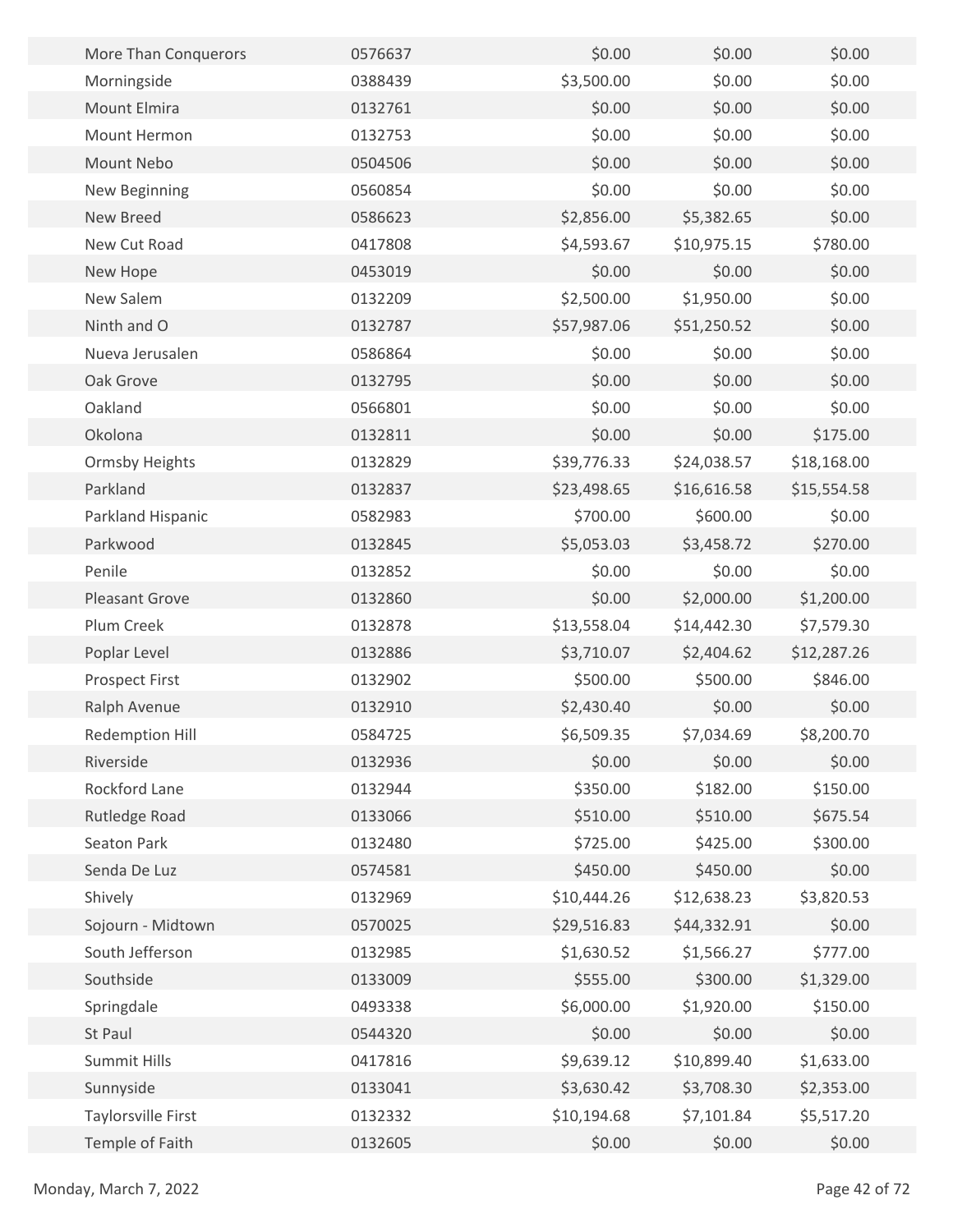| <b>Third Avenue</b>        | 0133074 | \$33,000.00  | \$26,000.00  | \$0.00       |  |
|----------------------------|---------|--------------|--------------|--------------|--|
| <b>Thixton Lane</b>        | 0133082 | \$2,100.00   | \$1,750.00   | \$650.00     |  |
| Throne of Grace            | 0585369 | \$6,057.00   | \$7,500.00   | \$0.00       |  |
| True Light Korean Mission  | 0570000 | \$1,250.20   | \$1,693.44   | \$385.28     |  |
| <b>Valley View</b>         | 0133108 | \$2,500.02   | \$2,083.35   | \$200.00     |  |
| Vida Nueva                 | 0589564 | \$0.00       | \$0.00       | \$0.00       |  |
| Vietnamese Baptist Mission | 0570026 | \$0.00       | \$0.00       | \$0.00       |  |
| <b>Vine Street</b>         | 0133157 | \$1,788.31   | \$834.82     | \$77.25      |  |
| <b>Walnut Street</b>       | 0133173 | \$13,723.90  | \$14,250.00  | \$8,664.00   |  |
| West Broadway              | 0133199 | \$16,132.99  | \$15,965.58  | \$20,952.00  |  |
| West End                   | 0436733 | \$0.00       | \$0.00       | \$0.00       |  |
| <b>Westport Road</b>       | 0133223 | \$85,704.75  | \$79,029.22  | \$63,692.61  |  |
|                            |         | \$935,676.64 | \$988,849.46 | \$468,919.42 |  |

| <b>Lynn Baptist Association</b> |              | CP                 | CP          | Other Gifts                           |  |
|---------------------------------|--------------|--------------------|-------------|---------------------------------------|--|
|                                 | <b>SBCID</b> | $9/1/20 - 2/28/21$ |             | $9/1/21 - 2/28/22$ $9/1/21 - 2/28/22$ |  |
| Aetna Grove                     | 0133249      | \$13,397.57        | \$15,537.48 | \$23,489.00                           |  |
| Aetna Union                     | 0133256      | \$0.00             | \$0.00      | \$0.00                                |  |
| <b>Boiling Springs</b>          | 0133280      | \$2,561.13         | \$1,813.21  | \$0.00                                |  |
| Friendship #2                   | 0133405      | \$0.00             | \$0.00      | \$0.00                                |  |
| Gospel of Grace                 | 0579638      | \$0.00             | \$0.00      | \$0.00                                |  |
| Grandview                       | 0127688      | \$0.00             | \$0.00      | \$2,000.00                            |  |
| <b>Knoxes Creek</b>             | 0133439      | \$563.62           | \$259.61    | \$200.00                              |  |
| Leitchfield Crossing            | 0133447      | \$434.96           | \$488.39    | \$0.00                                |  |
| <b>Lincoln Memorial</b>         | 0133454      | \$0.00             | \$0.00      | \$0.00                                |  |
| Lucas Grove                     | 0133488      | \$1,800.00         | \$1,800.00  | \$163.00                              |  |
| Mount Moriah                    | 0133504      | \$0.00             | \$0.00      | \$0.00                                |  |
| Mount Olivet                    | 0133512      | \$500.00           | \$500.00    | \$1,300.00                            |  |
| Mount Pisgah                    | 0133520      | \$1,523.00         | \$1,668.88  | \$749.40                              |  |
| <b>Mount Tabor</b>              | 0133538      | \$2,100.00         | \$1,800.00  | \$450.00                              |  |
| Munfordville                    | 0133546      | \$6,060.00         | \$6,533.82  | \$13,518.86                           |  |
| Oak Hill                        | 0133561      | \$1,622.27         | \$1,631.22  | \$5,100.00                            |  |
| Pike View                       | 0133587      | \$300.00           | \$400.00    | \$2,000.00                            |  |
| South Fork                      | 0133611      | \$10,471.43        | \$9,581.72  | \$3,918.14                            |  |
| Three Forks Bacon Creek         | 0133629      | \$864.00           | \$685.00    | \$0.00                                |  |
| Upton                           | 0133637      | \$5,839.32         | \$7,616.11  | \$6,276.18                            |  |
|                                 |              | \$48,037.30        | \$50,315.44 | \$59,164.58                           |  |
|                                 |              |                    |             |                                       |  |

**Mercer Baptist Association** 

| C <sub>P</sub> | - CP                                                     | Other Gifts |
|----------------|----------------------------------------------------------|-------------|
|                | $9/1/20 - 2/28/21$ $9/1/21 - 2/28/22$ $9/1/21 - 2/28/22$ |             |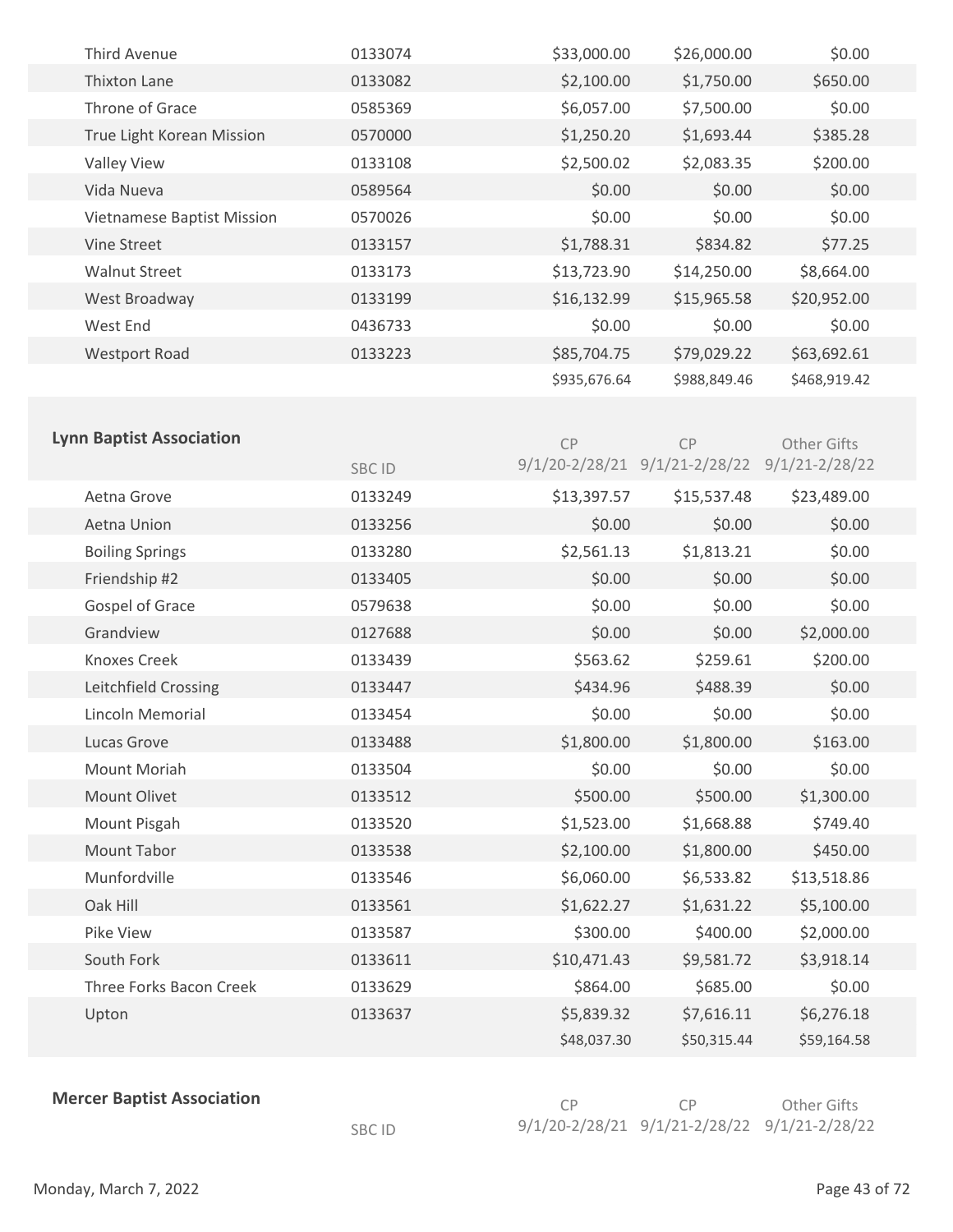| Benton                 | 0134031 | \$2,070.53   | \$1,613.88   | \$5,160.00   |
|------------------------|---------|--------------|--------------|--------------|
| Bethel                 | 0134049 | \$21,576.83  | \$23,309.86  | \$14,291.00  |
| <b>Bruners Chapel</b>  | 0134064 | \$10,072.51  | \$5,154.28   | \$14,374.78  |
| <b>Burgin</b>          | 0134080 | \$8,513.81   | \$1,796.31   | \$6,533.97   |
| Calvary                | 0134098 | \$973.07     | \$1,719.85   | \$765.00     |
| Centennial             | 0136358 | \$0.00       | \$0.00       | \$0.00       |
| Cornishville           | 0134106 | \$600.00     | \$500.00     | \$1,149.50   |
| Deep Creek             | 0134114 | \$3,927.00   | \$3,689.00   | \$5,428.25   |
| Dry Branch             | 0134189 | \$0.00       | \$0.00       | \$0.00       |
| <b>Ellers Memorial</b> | 0134122 | \$0.00       | \$0.00       | \$0.00       |
| Fellowship             | 0134130 | \$7,966.00   | \$8,868.00   | \$2,575.00   |
| Harrodsburg            | 0134148 | \$7,000.00   | \$6,000.00   | \$4,849.00   |
| Hopewell               | 0134155 | \$14,106.78  | \$16,478.29  | \$8,371.00   |
| Immanuel of Boyle Co   | 0141424 | \$15,889.86  | \$15,665.08  | \$5,327.84   |
| Kirkwood               | 0134171 | \$1,526.19   | \$1,615.13   | \$3,002.00   |
| Little Zion            | 0570003 | \$500.00     | \$500.00     | \$0.00       |
| New Hope               | 0571001 | \$0.00       | \$0.00       | \$0.00       |
| Pioneer                | 0134197 | \$6,898.30   | \$4,769.00   | \$13,541.25  |
| Salvisa                | 0134205 | \$19,143.33  | \$9,451.90   | \$11,845.55  |
| Shakertown             | 0134213 | \$320.00     | \$480.00     | \$0.00       |
| Shawnee Run            | 0134221 | \$6,150.00   | \$6,150.00   | \$11,276.12  |
|                        |         | \$127,234.21 | \$107,760.58 | \$108,490.26 |
|                        |         |              |              |              |

## **Monroe Baptist Association**

CP

CP

Other Gifts

|                                               | SBC ID  |             | 9/1/20-2/28/21 9/1/21-2/28/22 9/1/21-2/28/22 |             |  |
|-----------------------------------------------|---------|-------------|----------------------------------------------|-------------|--|
| Akersville                                    | 0134304 | \$1,092.15  | \$1,074.45                                   | \$125.00    |  |
| <b>Fountain Run First</b>                     | 0134312 | \$6,663.94  | \$5,505.53                                   | \$7,480.00  |  |
| Gamaliel                                      | 0134320 | \$5,708.62  | \$5,366.22                                   | \$1,575.00  |  |
| <b>Indian Creek</b>                           | 0134338 | \$253.00    | \$0.00                                       | \$0.00      |  |
| Mill Creek                                    | 0134346 | \$1,200.00  | \$1,800.00                                   | \$0.00      |  |
| Milltown Baptist Church Ministries In 0486225 |         | \$0.00      | \$0.00                                       | \$0.00      |  |
| Monroe                                        | 0134353 | \$600.00    | \$600.00                                     | \$900.00    |  |
| Oak Grove                                     | 0134379 | \$0.00      | \$0.00                                       | \$1,511.00  |  |
| Peters Creek                                  | 0134387 | \$3,435.00  | \$1,612.05                                   | \$14,322.00 |  |
| Rock Bridge                                   | 0134403 | \$0.00      | \$0.00                                       | \$0.00      |  |
| Temple Hill                                   | 0134411 | \$6,088.00  | \$7,731.00                                   | \$34,038.00 |  |
| Tompkinsville First                           | 0134429 | \$7,909.33  | \$6,954.36                                   | \$4,490.01  |  |
|                                               |         | \$32,950.04 | \$30,643.61                                  | \$64,441.01 |  |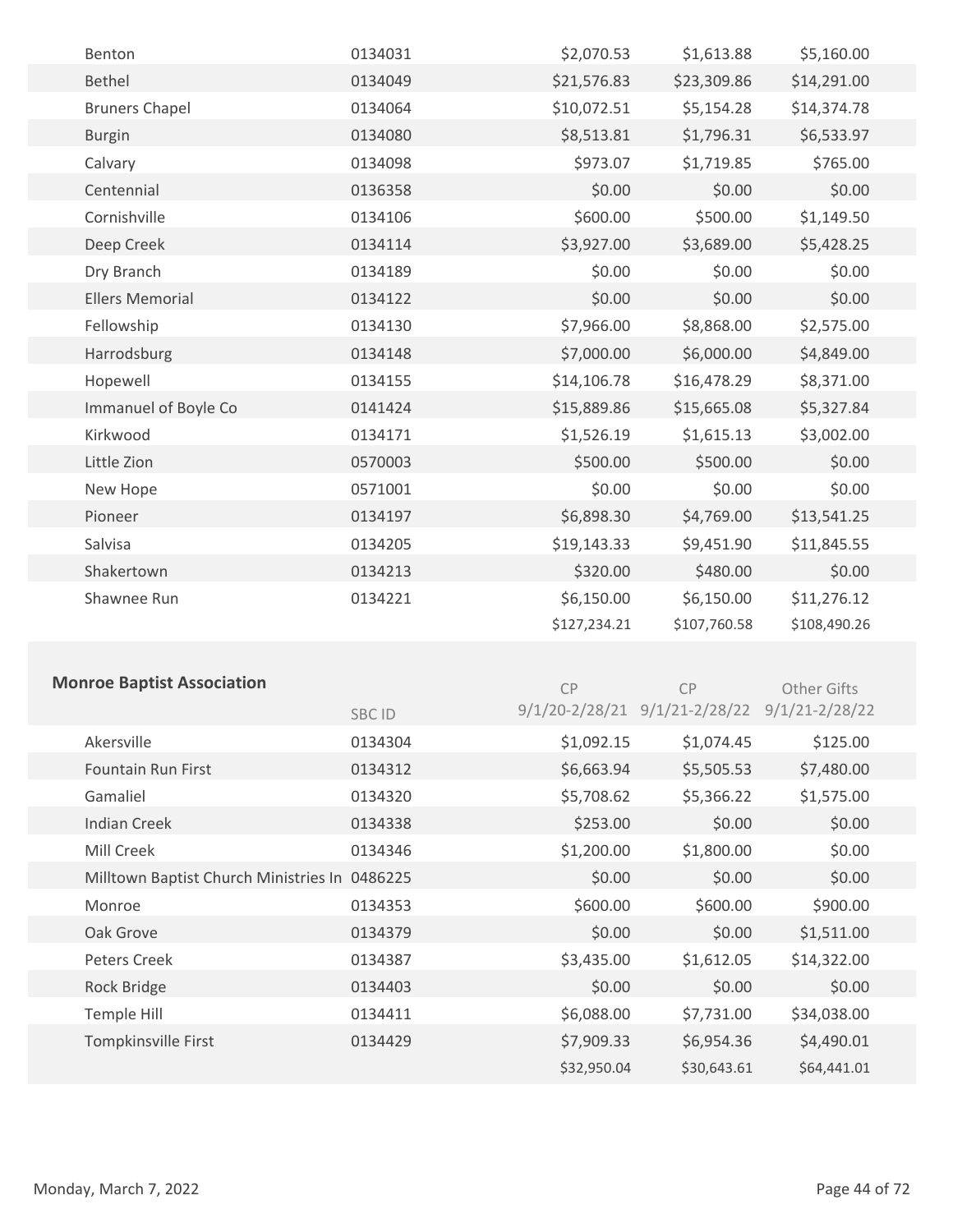| <b>Muhlenberg County Baptist Associa</b> |         | CP          | CP                                           | Other Gifts |
|------------------------------------------|---------|-------------|----------------------------------------------|-------------|
|                                          | SBC ID  |             | 9/1/20-2/28/21 9/1/21-2/28/22 9/1/21-2/28/22 |             |
| <b>Beech Creek</b>                       | 0134858 | \$150.00    | \$125.00                                     | \$0.00      |
| Beechmont                                | 0134866 | \$2,261.39  | \$3,775.25                                   | \$2,632.09  |
| Bethlehem - Bremen Inc                   | 0134874 | \$16,561.88 | \$13,554.00                                  | \$3,760.00  |
| Browder                                  | 0134882 | \$0.00      | \$0.00                                       | \$0.00      |
| Calvary                                  | 0134890 | \$0.00      | \$0.00                                       | \$1,434.00  |
| <b>Carter Creek</b>                      | 0134908 | \$4,500.00  | \$4,500.00                                   | \$35,676.60 |
| <b>Cave Springs</b>                      | 0134957 | \$0.00      | \$0.00                                       | \$0.00      |
| Cedar Grove                              | 0134916 | \$3,600.00  | \$0.00                                       | \$0.00      |
| <b>Central City First</b>                | 0134924 | \$51,837.20 | \$52,385.60                                  | \$11,329.62 |
| Cherry Hill                              | 0134932 | \$1,718.46  | \$1,732.98                                   | \$630.00    |
| Dunmor                                   | 0134973 | \$2,100.00  | \$1,500.00                                   | \$4,005.57  |
| East Union                               | 0134981 | \$12,840.24 | \$11,385.62                                  | \$1,500.00  |
| Ebenezer                                 | 0134999 | \$8,354.21  | \$4,928.22                                   | \$419.00    |
| Forest Oak                               | 0135020 | \$1,200.00  | \$600.00                                     | \$0.00      |
| Friendship                               | 0135038 | \$2,000.00  | \$2,400.00                                   | \$961.00    |
| Graham                                   | 0135046 | \$3,128.00  | \$4,436.00                                   | \$400.00    |
| <b>Hazel Creek</b>                       | 0135053 | \$4,921.00  | \$2,891.00                                   | \$188.75    |
| Heritage                                 | 0581562 | \$0.00      | \$0.00                                       | \$0.00      |
| Macedonia                                | 0135061 | \$0.00      | \$0.00                                       | \$0.00      |
| Martwick                                 | 0135079 | \$0.00      | \$0.00                                       | \$0.00      |
| Mercer                                   | 0135087 | \$1,800.00  | \$2,100.00                                   | \$5,095.00  |
| Mount Pisgah                             | 0135095 | \$7,253.10  | \$9,497.68                                   | \$4,385.00  |
| Nelson Creek                             | 0135103 | \$2,100.00  | \$1,500.00                                   | \$0.00      |
| New Cypress                              | 0135111 | \$500.00    | \$400.00                                     | \$0.00      |
| New Harmony                              | 0135129 | \$9,729.00  | \$12,273.00                                  | \$2,689.00  |
| New Hebron                               | 0135137 | \$0.00      | \$0.00                                       | \$0.00      |
| New Hope                                 | 0135145 | \$750.00    | \$500.00                                     | \$653.00    |
| New Paradise                             | 0135178 | \$745.25    | \$600.00                                     | \$0.00      |
| New Prospect                             | 0135152 | \$1,200.00  | \$1,200.00                                   | \$0.00      |
| Oak Grove                                | 0135160 | \$1,661.41  | \$2,299.65                                   | \$1,250.00  |
| Penrod                                   | 0135186 | \$1,498.88  | \$1,863.59                                   | \$0.00      |
| Pleasant Hill                            | 0135194 | \$0.00      | \$0.00                                       | \$0.00      |
| Powderly                                 | 0135202 | \$0.00      | \$0.00                                       | \$0.00      |
| <b>Riverside Missionary</b>              | 0135210 | \$0.00      | \$0.00                                       | \$0.00      |
| <b>Roland Memorial</b>                   | 0135228 | \$654.78    | \$601.70                                     | \$1,100.00  |
| South Carrollton                         | 0135244 | \$1,500.00  | \$1,500.00                                   | \$0.00      |
| Temple                                   | 0135251 | \$3,382.00  | \$2,273.00                                   | \$215.00    |
| Unity                                    | 0135269 | \$200.00    | \$250.00                                     | \$250.00    |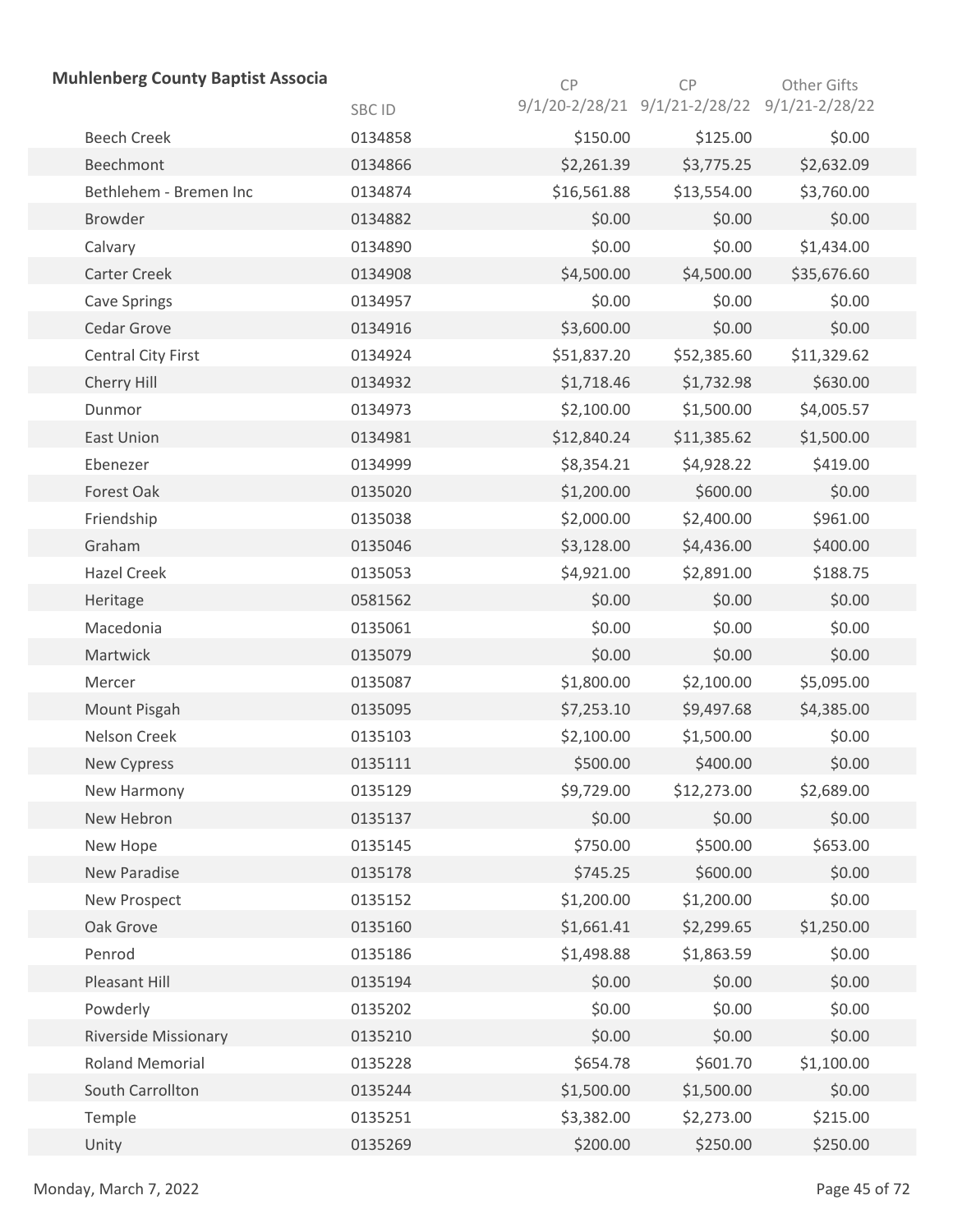| Vernal Grove | 0135277 | \$5,638.80   | \$4,683.69   | \$0.00      |
|--------------|---------|--------------|--------------|-------------|
| Woodland     | 0135285 | \$3,557.00   | \$2,742.00   | \$1,090.00  |
| Woodson      | 0135293 | \$300.00     | \$300.00     | \$320.00    |
|              |         | \$157,642.60 | \$148,797.98 | \$79,983.63 |

| <b>Nelson Baptist Association</b> |         | CP          | CP                                           | Other Gifts |
|-----------------------------------|---------|-------------|----------------------------------------------|-------------|
|                                   | SBC ID  |             | 9/1/20-2/28/21 9/1/21-2/28/22 9/1/21-2/28/22 |             |
| Bardstown                         | 0135319 | \$500.00    | \$1,500.00                                   | \$3,886.80  |
| Bardstown Hispanic                | 0588045 | \$0.00      | \$0.00                                       | \$0.00      |
| <b>Bardstown Junction</b>         | 0135327 | \$6,394.49  | \$6,205.65                                   | \$2,937.00  |
| <b>Beech Grove</b>                | 0135335 | \$604.73    | \$820.28                                     | \$0.00      |
| Belmont                           | 0135343 | \$300.00    | \$750.00                                     | \$0.00      |
| Bethany                           | 0135350 | \$1,446.00  | \$1,802.00                                   | \$327.00    |
| Bloomfield                        | 0135368 | \$28,738.25 | \$20,943.00                                  | \$33,365.55 |
| <b>Bullitt Lick</b>               | 0135376 | \$18,837.32 | \$19,824.89                                  | \$10,904.50 |
| Cedar Grove                       | 0135400 | \$2,815.82  | \$3,670.86                                   | \$320.00    |
| Chaplin                           | 0135418 | \$17,076.10 | \$15,124.13                                  | \$1,570.00  |
| Clermont                          | 0135434 | \$0.00      | \$0.00                                       | \$0.00      |
| <b>Coxs Creek</b>                 | 0135442 | \$2,097.23  | \$2,114.85                                   | \$1,137.00  |
| Eagle Heights                     | 0449728 | \$883.00    | \$684.00                                     | \$480.00    |
| Eastside                          | 0398578 | \$154.40    | \$0.00                                       | \$0.00      |
| <b>First Cedar Creek</b>          | 0135392 | \$3,722.54  | \$7,977.94                                   | \$2,869.57  |
| Hobbs                             | 0135491 | \$0.00      | \$0.00                                       | \$0.00      |
| Immanuel                          | 0135509 | \$1,148.46  | \$1,116.39                                   | \$5,678.00  |
| Lebanon Junction First            | 0135467 | \$4,070.36  | \$4,569.89                                   | \$1,485.00  |
| Little Union                      | 0135517 | \$4,455.46  | \$3,963.32                                   | \$2,421.17  |
| Mercy Hill                        | 0585214 | \$3,329.24  | \$3,541.15                                   | \$400.00    |
| Mill Creek                        | 0135525 | \$16,657.99 | \$21,059.20                                  | \$13,000.00 |
| <b>Mount Carmel</b>               | 0135533 | \$0.00      | \$0.00                                       | \$200.00    |
| Mount Eden                        | 0135541 | \$0.00      | \$0.00                                       | \$200.00    |
| Mount Moriah                      | 0135558 | \$1,500.00  | \$1,000.00                                   | \$970.00    |
| Mount Washington First            | 0135475 | \$78,214.49 | \$80,005.15                                  | \$43,030.50 |
| Mount Zion                        | 0580268 | \$100.00    | \$0.00                                       | \$0.00      |
| New Beginning                     | 0535542 | \$0.00      | \$0.00                                       | \$0.00      |
| New Haven First                   | 0135566 | \$0.00      | \$0.00                                       | \$0.00      |
| New Salem                         | 0135574 | \$4,604.41  | \$5,909.18                                   | \$2,941.68  |
| Parkway                           | 0553123 | \$25,000.02 | \$25,833.34                                  | \$45,832.97 |
| People's Church of Central KY     | 0569874 | \$0.00      | \$3,000.00                                   | \$0.00      |
| Pleasant Grove                    | 0135582 | \$7,233.42  | \$6,995.32                                   | \$1,625.00  |
| Redeemer Fellowship               | 0576629 | \$1,851.05  | \$2,402.35                                   | \$0.00      |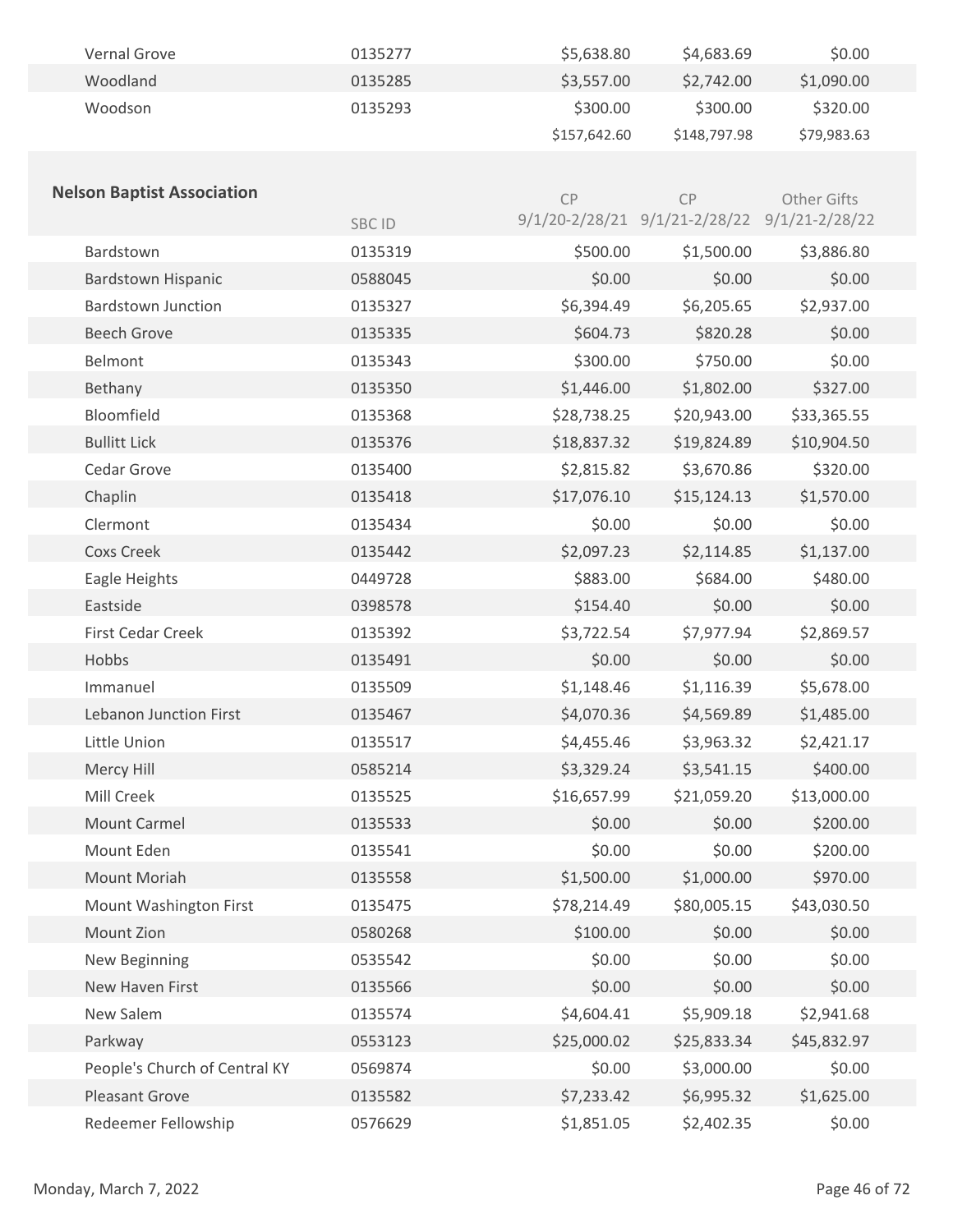| <b>River View</b>     | 0135590 | \$16,395.11  | \$12,975.87  | \$4,945.00   |
|-----------------------|---------|--------------|--------------|--------------|
| <b>Rolling Fork</b>   | 0135608 | \$0.00       | \$0.00       | \$0.00       |
| Shepherdsville First  | 0135483 | \$1,700.00   | \$1,700.00   | \$250.00     |
| <b>Stites Station</b> | 0436741 | \$0.00       | \$0.00       | \$0.00       |
| Victory               | 0135616 | \$3,599.04   | \$5,103.67   | \$2,090.00   |
| Vine Hill             | 0135624 | \$7,195.00   | \$6,765.00   | \$9,826.28   |
| Wakefield             | 0135632 | \$846.12     | \$947.76     | \$0.00       |
| Wickland              | 0135640 | \$11,099.20  | \$9,423.26   | \$13,030.00  |
|                       |         | \$272,569.25 | \$277,728.45 | \$205,723.02 |
|                       |         |              |              |              |

### **New River McCreary Co Baptist Asc**

CP CP Other Gifts

|                                  | SBC ID  |             | $9/1/20 - 2/28/21$ $9/1/21 - 2/28/22$ $9/1/21 - 2/28/22$ |             |  |
|----------------------------------|---------|-------------|----------------------------------------------------------|-------------|--|
| <b>Bethel Missionary</b>         | 0141564 | \$830.80    | \$1,096.93                                               | \$600.00    |  |
| <b>Crossroads Community</b>      | 0582503 | \$0.00      | \$0.00                                                   | \$0.00      |  |
| <b>Greenwood Missionary</b>      | 0133900 | \$0.00      | \$0.00                                                   | \$0.00      |  |
| <b>Hill Top Missionary</b>       | 0133926 | \$2,550.00  | \$2,870.00                                               | \$0.00      |  |
| Pine Knot                        | 0470583 | \$850.64    | \$1,246.24                                               | \$0.00      |  |
| <b>Pleasant View</b>             | 0586390 | \$0.00      | \$0.00                                                   | \$0.00      |  |
| <b>Stearns First</b>             | 0133983 | \$2,380.88  | \$1,270.00                                               | \$400.00    |  |
| <b>Walkers Chapel Missionary</b> | 0134015 | \$2,761.00  | \$3,070.00                                               | \$452.00    |  |
| Whitley City First               | 0133876 | \$11,232.65 | \$11,909.08                                              | \$13,927.46 |  |
| Williamsburg Street              | 0590908 | \$635.00    | \$0.00                                                   | \$0.00      |  |
|                                  |         | \$21,240.97 | \$21,462.25                                              | \$15,379.46 |  |

## **North Central Baptist Network**

| C <sub>P</sub> | C <sub>P</sub>                                           | Other Gifts |
|----------------|----------------------------------------------------------|-------------|
|                | $9/1/20 - 2/28/21$ $9/1/21 - 2/28/22$ $9/1/21 - 2/28/22$ |             |

|                             | <b>SBC ID</b> |            | $9/1/20 - 2/28/21$ $9/1/21 - 2/28/22$ $9/1/21 - 2/28/22$ |             |  |
|-----------------------------|---------------|------------|----------------------------------------------------------|-------------|--|
| Alpha Y Omega               | 0570002       | \$0.00     | \$0.00                                                   | \$0.00      |  |
| Antioch                     | 0141820       | \$1,221.00 | \$1,553.00                                               | \$335.00    |  |
| Bagdad                      | 0140715       | \$0.00     | \$0.00                                                   | \$3,704.76  |  |
| <b>Ballardsville</b>        | 0141838       | \$8,058.59 | \$7,659.76                                               | \$2,363.00  |  |
| Bedford                     | 0141846       | \$9,585.00 | \$9,585.00                                               | \$8,342.00  |  |
| Beechridge                  | 0140723       | \$448.16   | \$332.55                                                 | \$4,565.65  |  |
| <b>Bethlehem</b>            | 0140731       | \$2,243.28 | \$1,159.05                                               | \$3,170.00  |  |
| <b>Bethlehem Missionary</b> | 0129262       | \$2,010.00 | \$2,680.00                                               | \$570.00    |  |
| <b>Beulah Land</b>          | 0213420       | \$0.00     | \$0.00                                                   | \$360.00    |  |
| <b>Buffalo Lick</b>         | 0140756       | \$1,809.90 | \$1,878.40                                               | \$3,310.00  |  |
| <b>Burks Branch</b>         | 0140764       | \$3,977.30 | \$4,504.07                                               | \$11,067.76 |  |
| Campbellsburg               | 0129270       | \$0.00     | \$6,159.71                                               | \$1,330.00  |  |
| <b>Christ Community</b>     | 0582591       | \$8,502.00 | \$8,835.00                                               | \$5,396.20  |  |
| Christiansburg              | 0140772       | \$8,932.32 | \$7,328.68                                               | \$4,850.00  |  |
|                             |               |            |                                                          |             |  |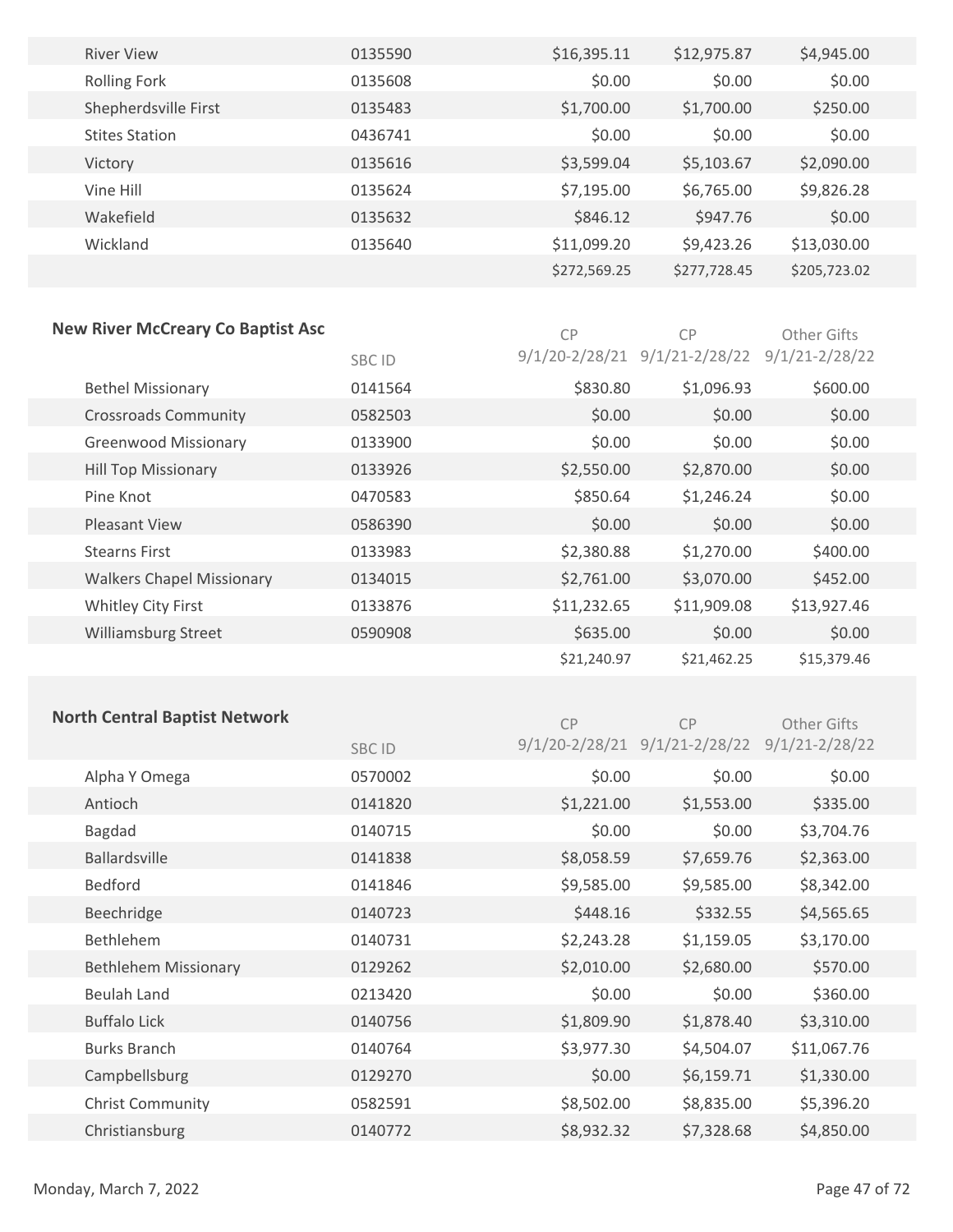| Clayvillage           | 0140780 | \$510.00    | \$170.00    | \$1,000.00  |  |
|-----------------------|---------|-------------|-------------|-------------|--|
| Corn Creek            | 0141861 | \$3,617.16  | \$5,264.55  | \$1,500.00  |  |
| Covington             | 0141879 | \$3,748.00  | \$5,107.00  | \$1,855.58  |  |
| Crestwood             | 0141887 | \$33,449.09 | \$31,061.41 | \$21,859.00 |  |
| Cropper               | 0140806 | \$0.00      | \$417.00    | \$110.00    |  |
| DeHaven               | 0576539 | \$5,000.00  | \$6,000.00  | \$19,014.00 |  |
| Dover                 | 0140814 | \$7,026.11  | \$6,813.75  | \$4,793.00  |  |
| Eighteen Mile         | 0141903 | \$0.00      | \$0.00      | \$0.00      |  |
| Elmburg               | 0140822 | \$400.00    | \$400.00    | \$945.00    |  |
| Eminence              | 0129296 | \$0.00      | \$0.00      | \$0.00      |  |
| Emmanuel              | 0572033 | \$2,854.90  | \$1,821.55  | \$50.00     |  |
| Finchville            | 0140830 | \$0.00      | \$9,255.00  | \$0.00      |  |
| Franklinton           | 0129312 | \$250.00    | \$0.00      | \$2,450.00  |  |
| <b>Grace Point</b>    | 0585191 | \$366.00    | \$431.00    | \$0.00      |  |
| Graefenburg           | 0140855 | \$23,323.95 | \$31,586.09 | \$60,776.60 |  |
| <b>Harrods Creek</b>  | 0141911 | \$150.85    | \$185.94    | \$247.00    |  |
| Hempridge             | 0140863 | \$224.50    | \$416.83    | \$1,713.00  |  |
| Highland              | 0140871 | \$16,981.18 | \$21,569.64 | \$11,706.84 |  |
| <b>Indian Fork</b>    | 0140889 | \$2,389.75  | \$2,512.87  | \$3,006.44  |  |
| LaGrange              | 0141895 | \$43,094.25 | \$45,016.91 | \$25,829.06 |  |
| LaGrange Heights      | 0417394 | \$0.00      | \$0.00      | \$0.00      |  |
| Little Mount          | 0140897 | \$847.00    | \$1,188.00  | \$1,638.00  |  |
| Lockport              | 0129338 | \$3,901.07  | \$3,980.55  | \$4,500.00  |  |
| Midland Community     | 0592715 | \$0.00      | \$0.00      | \$51.50     |  |
| Milton                | 0141937 | \$925.00    | \$900.00    | \$6,553.00  |  |
| Mount Moriah          | 0140905 | \$2,856.00  | \$3,176.00  | \$365.00    |  |
| <b>Mount Pleasant</b> | 0140921 | \$0.00      | \$0.00      | \$0.00      |  |
| Mount Vernon          | 0140913 | \$1,058.52  | \$903.58    | \$325.00    |  |
| New Castle First      | 0129304 | \$3,100.00  | \$3,100.00  | \$18,785.00 |  |
| New Life              | 0400879 | \$0.00      | \$100.00    | \$0.00      |  |
| Nueva Esperanza       | 0592476 | \$80.00     | \$60.00     | \$0.00      |  |
| Orville               | 0129346 | \$128.00    | \$1,169.49  | \$0.00      |  |
| Pigeon Fork           | 0140939 | \$2,099.42  | \$2,362.76  | \$882.00    |  |
| Pleasant View         | 0141945 | \$0.00      | \$0.00      | \$0.00      |  |
| Pleasureville         | 0129353 | \$19,863.43 | \$19,870.26 | \$14,550.00 |  |
| Poplar Ridge          | 0141952 | \$0.00      | \$0.00      | \$0.00      |  |
| Port Royal            | 0129361 | \$0.00      | \$0.00      | \$0.00      |  |
| Providence            | 0141960 | \$2,885.97  | \$4,155.54  | \$4,088.00  |  |
| Salem                 | 0140947 | \$10,178.25 | \$11,282.62 | \$0.00      |  |
| Shelbyville First     | 0140848 | \$60,885.56 | \$48,992.89 | \$46,677.53 |  |
| Simpsonville          | 0140954 | \$68,262.22 | \$52,246.60 | \$11,350.00 |  |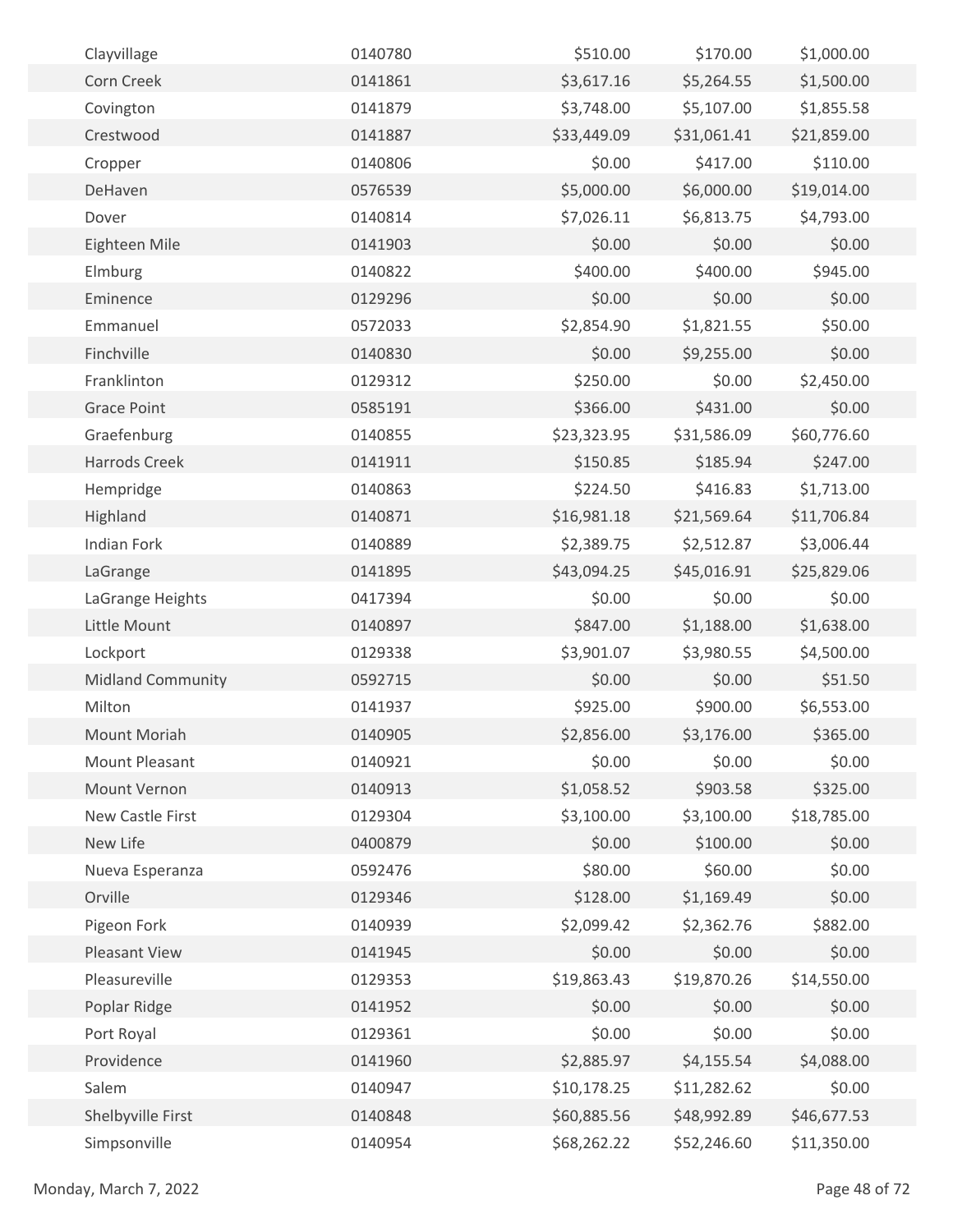| Sligo                  | 0141978 | \$8,270.36   | \$10,535.48  | \$500.00     |  |
|------------------------|---------|--------------|--------------|--------------|--|
| Smithfield             | 0129379 | \$5,411.67   | \$6,790.98   | \$7,197.00   |  |
| Sulphur                | 0129387 | \$0.00       | \$2,369.30   | \$1,055.00   |  |
| <b>Turners Station</b> | 0129395 | \$0.00       | \$0.00       | \$0.00       |  |
| Union                  | 0129403 | \$0.00       | \$0.00       | \$0.00       |  |
| <b>Union Grove</b>     | 0141986 | \$597.40     | \$546.00     | \$2,300.00   |  |
| Victory                | 0486324 | \$850.00     | \$925.00     | \$2,673.00   |  |
| Waddy                  | 0140962 | \$6,597.00   | \$4,793.00   | \$11,405.00  |  |
| Westport               | 0142000 | \$5,608.86   | \$5,329.69   | \$10,374.91  |  |
|                        |         | \$394,579.02 | \$404,482.50 | \$351,489.83 |  |

### **Northern KY Baptist Association**

| <b>Northern KY Baptist Association</b> |         | CP          | CP                                           | Other Gifts |  |
|----------------------------------------|---------|-------------|----------------------------------------------|-------------|--|
|                                        | SBC ID  |             | 9/1/20-2/28/21 9/1/21-2/28/22 9/1/21-2/28/22 |             |  |
| Anchor                                 | 0432617 | \$1,499.22  | \$3,076.58                                   | \$500.00    |  |
| <b>Ashland Avenue</b>                  | 0135665 | \$4,546.76  | \$4,708.23                                   | \$2,863.00  |  |
| <b>Beaver Lick</b>                     | 0135673 | \$4,293.28  | \$3,108.66                                   | \$1,753.00  |  |
| Beechgrove of Kenton                   | 0468629 | \$2,800.00  | \$2,982.00                                   | \$0.00      |  |
| <b>Belleview</b>                       | 0135681 | \$15,671.18 | \$14,999.33                                  | \$7,962.80  |  |
| <b>Bellevue First</b>                  | 0135822 | \$600.00    | \$600.00                                     | \$1,527.50  |  |
| Bethesda                               | 0576195 | \$1,850.00  | \$600.00                                     | \$0.00      |  |
| <b>Big Bone</b>                        | 0135699 | \$5,255.96  | \$3,505.85                                   | \$7,150.50  |  |
| <b>Brooksville</b>                     | 0143271 | \$404.00    | \$631.63                                     | \$0.00      |  |
| Bullittsburg                           | 0135707 | \$613.75    | \$1,012.00                                   | \$0.00      |  |
| Burlington                             | 0135715 | \$67,331.77 | \$70,926.57                                  | \$24,816.87 |  |
| Christ                                 | 0574672 | \$4,592.01  | \$3,972.00                                   | \$1,975.00  |  |
| <b>Cold Spring First</b>               | 0135830 | \$19,945.02 | \$18,765.32                                  | \$16,936.00 |  |
| Cornerstone                            | 0567091 | \$1,825.00  | \$0.00                                       | \$0.00      |  |
| <b>Covington First</b>                 | 0135848 | \$1,020.00  | \$1,080.00                                   | \$400.00    |  |
| Covington First (Ninth Street)         | 0404954 | \$0.00      | \$0.00                                       | \$0.00      |  |
| <b>Crescent Springs</b>                | 0135756 | \$0.00      | \$0.00                                       | \$0.00      |  |
| Crosspoint                             | 0586099 | \$1,540.00  | \$1,500.00                                   | \$0.00      |  |
| Dayton First                           | 0135855 | \$289.06    | \$370.47                                     | \$780.00    |  |
| East Dayton                            | 0135780 | \$300.00    | \$300.00                                     | \$643.00    |  |
| Elsmere                                | 0135798 | \$3,556.56  | \$3,556.56                                   | \$1,110.00  |  |
| Erlanger                               | 0135806 | \$24,883.75 | \$27,963.65                                  | \$6,181.50  |  |
| Fairlane                               | 0135814 | \$2,684.75  | \$8,720.37                                   | \$4,168.30  |  |
| <b>First Twelve Mile</b>               | 0135905 | \$1,941.24  | \$2,651.63                                   | \$0.00      |  |
| Florence                               | 0135939 | \$4,000.00  | \$0.00                                       | \$0.00      |  |
| Fort Mitchell                          | 0135947 | \$1,875.00  | \$2,250.00                                   | \$2,273.00  |  |
| <b>Fort Thomas First</b>               | 0135863 | \$0.00      | \$0.00                                       | \$0.00      |  |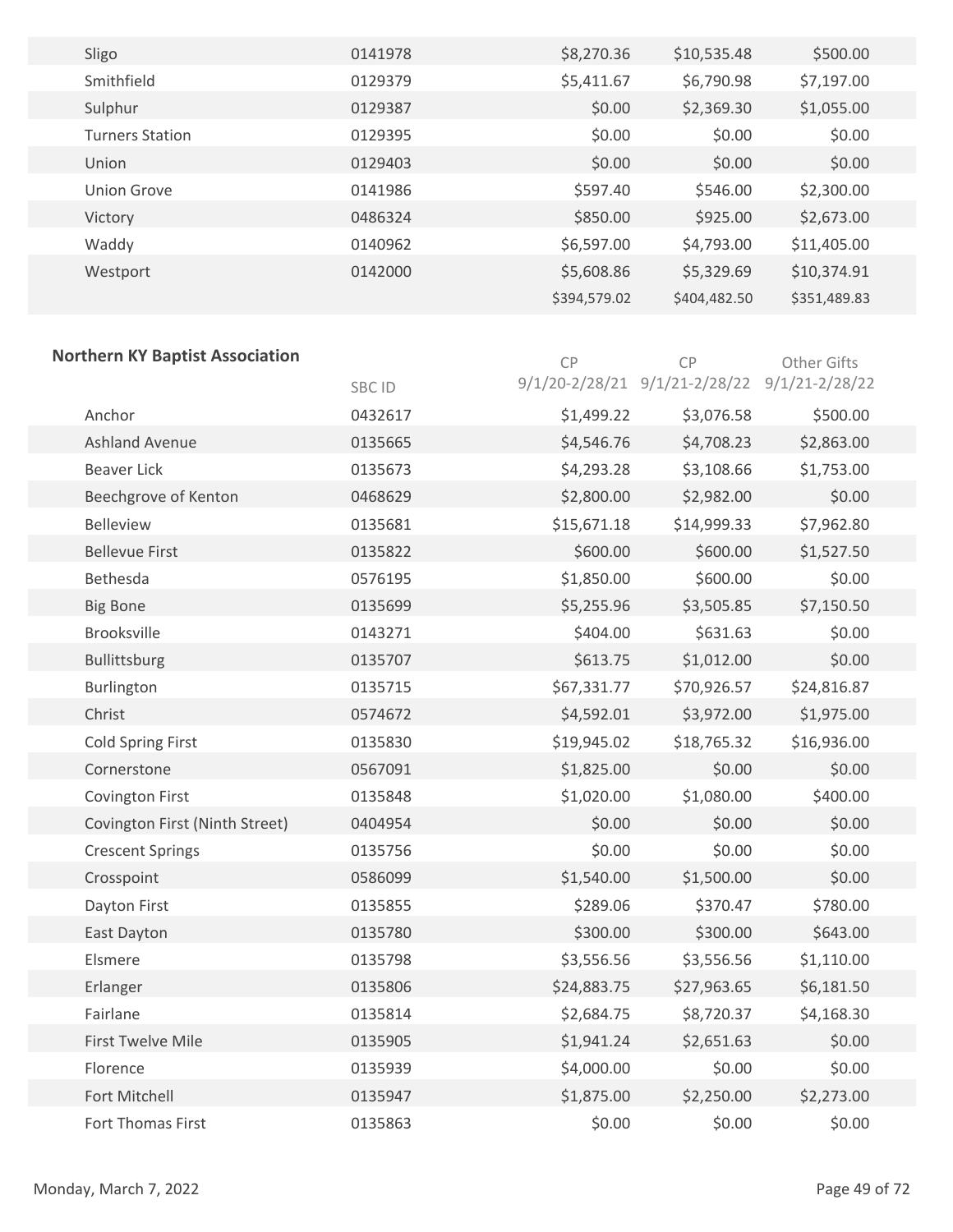| Garden of Hope                | 0136010 | \$0.00       | \$0.00                     | \$0.00                    |  |
|-------------------------------|---------|--------------|----------------------------|---------------------------|--|
| Grace                         | 0135954 | \$1,506.52   | \$3,428.36                 | \$905.00                  |  |
| <b>Grants Lick</b>            | 0135962 | \$14,779.52  |                            |                           |  |
| Hebron                        | 0135988 | \$16,028.20  | \$14,096.05<br>\$18,693.60 | \$3,256.62<br>\$14,233.00 |  |
|                               |         | \$6,000.00   |                            | \$0.00                    |  |
| <b>Hickory Grove</b>          | 0135996 | \$5,484.99   | \$6,000.00<br>\$7,885.91   |                           |  |
| <b>Highland Heights First</b> | 0135871 | \$3,545.79   | \$0.00                     | \$3,592.44                |  |
| <b>Highland Hills</b>         | 0136002 |              |                            | \$0.00                    |  |
| Highpoint                     | 0589626 | \$0.00       | \$0.00                     | \$0.00                    |  |
| Kento-Boo                     | 0136028 | \$600.00     | \$600.00                   | \$1,471.00                |  |
| Kenton                        | 0136036 | \$0.00       | \$0.00                     | \$0.00                    |  |
| Latonia                       | 0136044 | \$1,125.00   | \$1,222.50                 | \$256.50                  |  |
| <b>Licking Valley</b>         | 0136051 | \$2,212.00   | \$3,663.00                 | \$445.39                  |  |
| Living Hope                   | 0575188 | \$600.00     | \$600.00                   | \$0.00                    |  |
| <b>Ludlow First</b>           | 0135889 | \$3,417.00   | \$2,489.00                 | \$0.00                    |  |
| Macedonia Missionary          | 0409078 | \$0.00       | \$0.00                     | \$0.00                    |  |
| <b>Madison Avenue</b>         | 0136069 | \$1,500.00   | \$0.00                     | \$0.00                    |  |
| <b>Main Street</b>            | 0136077 | \$15,475.31  | \$15,038.81                | \$0.00                    |  |
| Mentor                        | 0136085 | \$2,500.00   | \$1,750.00                 | \$965.00                  |  |
| Mercy Ridge                   | 0588091 | \$0.00       | \$5,000.00                 | \$0.00                    |  |
| New Banklick                  | 0136093 | \$5,113.65   | \$6,527.93                 | \$0.00                    |  |
| <b>Newport First</b>          | 0135897 | \$250.00     | \$500.00                   | \$1,106.00                |  |
| Ninth Street                  | 0575296 | \$0.00       | \$0.00                     | \$0.00                    |  |
| Oak Island                    | 0136119 | \$593.11     | \$494.27                   | \$60.00                   |  |
| Oak Ridge                     | 0136127 | \$8,449.84   | \$8,312.98                 | \$5,703.00                |  |
| Persimmon Grove               | 0136135 | \$2,000.00   | \$0.00                     | \$1,481.00                |  |
| Petersburg                    | 0136143 | \$1,599.00   | \$1,000.00                 | \$300.00                  |  |
| Piner                         | 0136150 | \$7,616.59   | \$7,721.02                 | \$2,269.00                |  |
| Pleasant Ridge                | 0136168 | \$2,543.78   | \$2,560.98                 | \$1,656.92                |  |
| Redemption                    | 0587663 | \$0.00       | \$0.00                     | \$515.00                  |  |
| Rosedale                      | 0136176 | \$1,035.80   | \$880.14                   | \$75.00                   |  |
| Sand Run                      | 0136184 | \$0.00       | \$0.00                     | \$500.00                  |  |
| <b>Second Twelve Mile</b>     | 0136192 | \$3,219.50   | \$2,438.08                 | \$430.00                  |  |
| <b>Silver Grove First</b>     | 0136200 | \$1,477.86   | \$0.00                     | \$0.00                    |  |
| South Side                    | 0136218 | \$100.00     | \$869.12                   | \$0.00                    |  |
| Union                         | 0136242 | \$8,841.00   | \$8,160.00                 | \$1,945.00                |  |
| Visalia                       | 0136259 | \$1,311.00   | \$1,649.00                 | \$0.00                    |  |
| <b>Walton First</b>           | 0135913 | \$22,768.31  | \$20,743.05                | \$2,644.00                |  |
| West Covington                | 0136267 | \$1,200.00   | \$1,200.00                 | \$2,335.00                |  |
| Woodhaven                     | 0442962 | \$0.00       | \$0.00                     | \$0.00                    |  |
|                               |         | \$316,212.08 | \$320,804.65               | \$127,185.34              |  |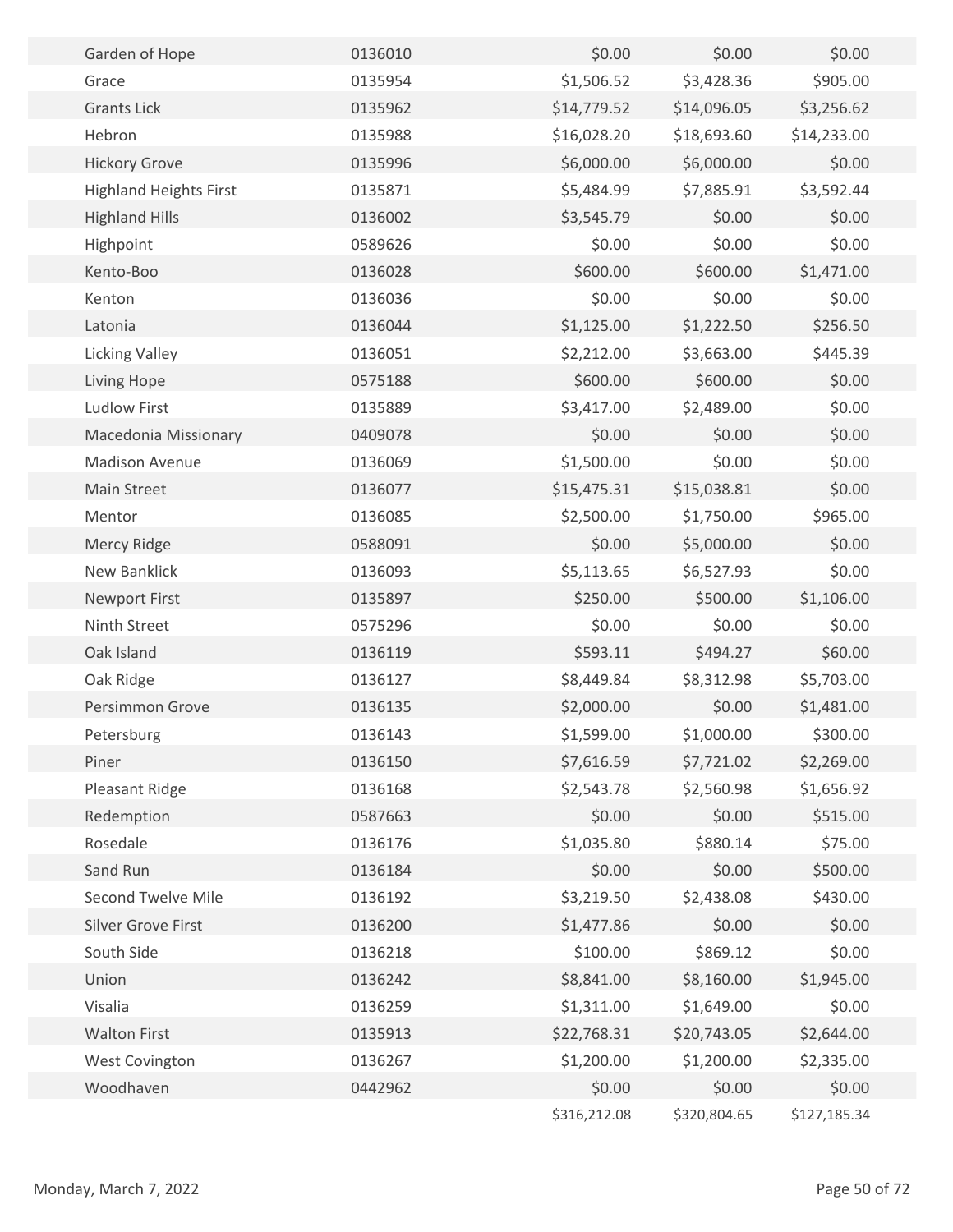| <b>Ohio County Baptist Association</b> |         | CP          | CP                                           | Other Gifts |
|----------------------------------------|---------|-------------|----------------------------------------------|-------------|
|                                        | SBC ID  |             | 9/1/20-2/28/21 9/1/21-2/28/22 9/1/21-2/28/22 |             |
| Adaburg                                | 0136747 | \$115.74    | \$109.35                                     | \$50.00     |
| <b>Barnetts Creek</b>                  | 0136754 | \$450.28    | \$753.66                                     | \$0.00      |
| <b>Beaver Dam</b>                      | 0136762 | \$34,102.20 | \$29,187.23                                  | \$21,256.53 |
| <b>Bells Run</b>                       | 0136770 | \$4,131.00  | \$4,253.00                                   | \$1,507.00  |
| Centertown                             | 0136796 | \$3,240.48  | \$3,894.44                                   | \$2,892.80  |
| <b>Central Grove</b>                   | 0136804 | \$0.00      | \$0.00                                       | \$0.00      |
| Clear Run                              | 0136812 | \$0.00      | \$0.00                                       | \$0.00      |
| Concord                                | 0136820 | \$0.00      | \$0.00                                       | \$0.00      |
| <b>Cool Springs</b>                    | 0136838 | \$600.00    | \$600.00                                     | \$5,180.31  |
| Deanefield                             | 0136853 | \$250.00    | \$0.00                                       | \$0.00      |
| Dundee                                 | 0136861 | \$175.00    | \$175.00                                     | \$120.00    |
| East Fork                              | 0136879 | \$0.00      | \$0.00                                       | \$0.00      |
| East Hartford                          | 0136887 | \$9,081.08  | \$6,871.04                                   | \$0.00      |
| Fairview                               | 0136895 | \$1,556.48  | \$1,577.61                                   | \$0.00      |
| Fordsville                             | 0136903 | \$5,379.89  | \$4,657.13                                   | \$2,320.00  |
| <b>Green River</b>                     | 0136911 | \$5,628.00  | \$5,184.09                                   | \$6,079.00  |
| Hartford                               | 0136929 | \$1,318.27  | \$1,323.80                                   | \$1,124.00  |
| <b>Hartford Second</b>                 | 0137109 | \$1,282.05  | \$1,453.97                                   | \$0.00      |
| Iglesia Bautista Fuente De Agua Viva   | 0586535 | \$4,402.53  | \$12,167.12                                  | \$0.00      |
| Independence                           | 0136945 | \$149.20    | \$0.00                                       | \$0.00      |
| Lifepoint                              | 0591014 | \$500.00    | \$500.00                                     | \$410.00    |
| <b>McGrady Creek</b>                   | 0136952 | \$0.00      | \$0.00                                       | \$0.00      |
| McHenry                                | 0136960 | \$7,524.54  | \$7,736.62                                   | \$1,050.00  |
| Mount Carmel                           | 0136978 | \$4,653.41  | \$4,032.96                                   | \$3,764.00  |
| Mount Zion                             | 0136986 | \$0.00      | \$0.00                                       | \$0.00      |
| Narrows                                | 0136994 | \$108.54    | \$259.68                                     | \$0.00      |
| <b>New Panther Creek</b>               | 0137000 | \$646.60    | \$749.20                                     | \$40.00     |
| <b>New Zion Missionary</b>             | 0137018 | \$0.00      | \$0.00                                       | \$115.00    |
| Olaton                                 | 0137026 | \$0.00      | \$0.00                                       | \$0.00      |
| <b>Pleasant Grove</b>                  | 0137034 | \$832.84    | \$198.05                                     | \$27.00     |
| Pleasant Hill                          | 0137042 | \$0.00      | \$0.00                                       | \$0.00      |
| Pond Run                               | 0137059 | \$2,104.25  | \$2,483.08                                   | \$705.00    |
| Providence                             | 0137067 | \$4,862.97  | \$5,436.46                                   | \$1,200.59  |
| Ridgecrest                             | 0136846 | \$1,042.40  | \$1,190.16                                   | \$1,050.00  |
| Rockport                               | 0137083 | \$988.61    | \$702.46                                     | \$0.00      |
| <b>Slaty Creek</b>                     | 0137117 | \$0.00      | \$1,027.35                                   | \$3,891.00  |
| Smallhous                              | 0137125 | \$478.25    | \$431.61                                     | \$100.00    |
| <b>Waltons Creek</b>                   | 0137133 | \$514.00    | \$778.00                                     | \$1,275.00  |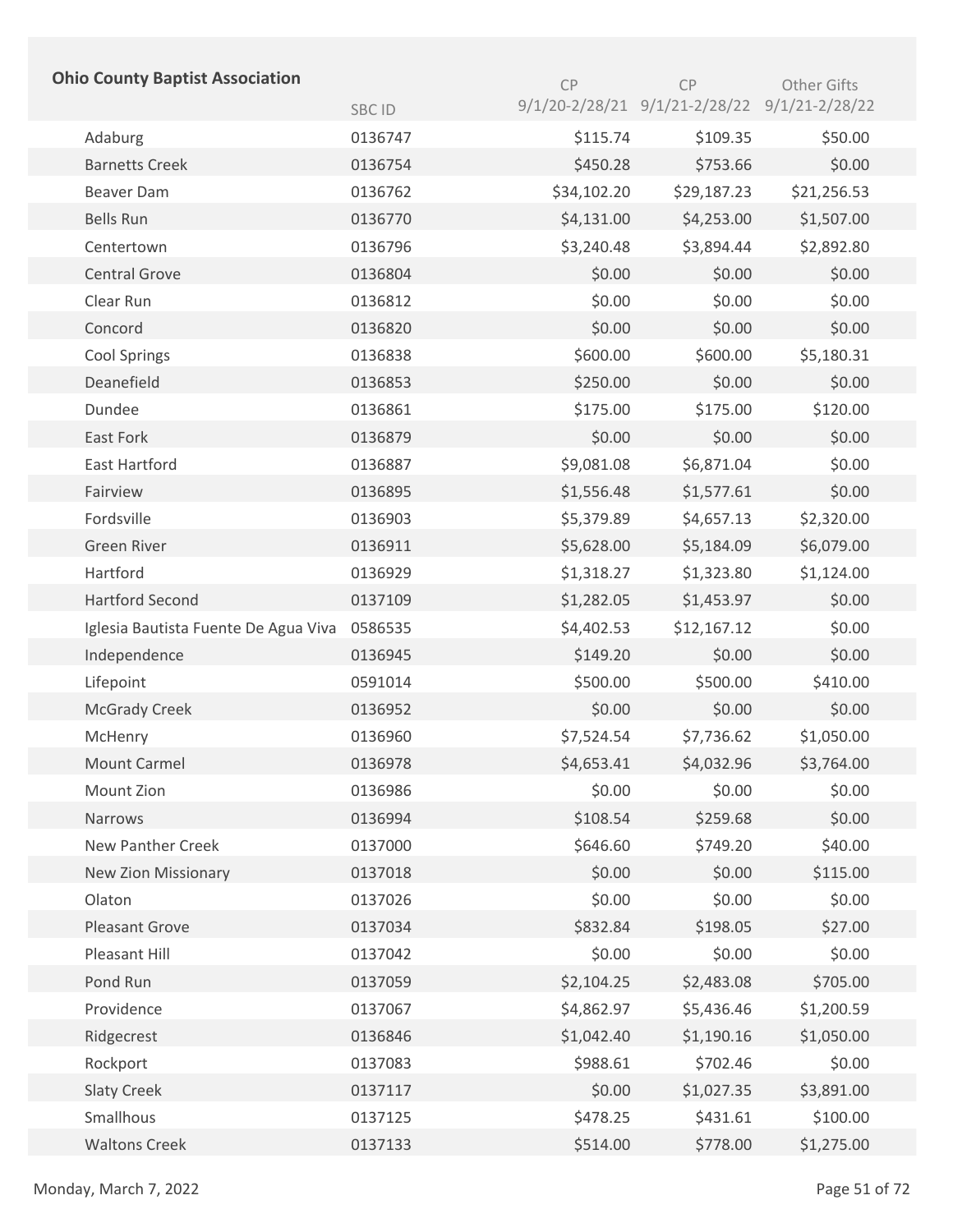| West Point       | 0137141 | \$0.00       | \$0.00       | \$1,829.35  |
|------------------|---------|--------------|--------------|-------------|
| West Providence  | 0137158 | \$470.95     | \$481.06     | \$925.00    |
| Woodwards Valley | 0137166 | \$1,136.75   | \$1,130.00   | \$200.00    |
| Zion             | 0137174 | \$6,064.44   | \$7,478.08   | \$0.00      |
|                  |         | \$103,790.75 | \$106,822.21 | \$57,111.58 |

| <b>Ohio River Baptist Association</b> |         | CP          | CP                                           | Other Gifts |
|---------------------------------------|---------|-------------|----------------------------------------------|-------------|
|                                       | SBC ID  |             | 9/1/20-2/28/21 9/1/21-2/28/22 9/1/21-2/28/22 |             |
| <b>Baker</b>                          | 0137182 | \$0.00      | \$0.00                                       | \$0.00      |
| <b>Birdsville</b>                     | 0137208 | \$743.00    | \$750.00                                     | \$200.00    |
| <b>Caldwell Springs</b>               | 0137216 | \$930.60    | \$1,421.72                                   | \$600.00    |
| Calvary                               | 0469783 | \$500.00    | \$600.00                                     | \$0.00      |
| Carrsville                            | 0137224 | \$0.00      | \$0.00                                       | \$0.00      |
| <b>Cave Springs</b>                   | 0137232 | \$350.00    | \$50.00                                      | \$800.00    |
| Central                               | 0137240 | \$0.00      | \$0.00                                       | \$0.00      |
| Corinth                               | 0137257 | \$600.00    | \$300.00                                     | \$0.00      |
| <b>Crooked Creek</b>                  | 0137265 | \$600.00    | \$500.00                                     | \$1,795.00  |
| Deer Creek                            | 0137273 | \$7,481.21  | \$6,908.01                                   | \$2,955.00  |
| Dycusburg                             | 0137299 | \$2,911.48  | \$2,150.90                                   | \$0.00      |
| Dyer Hill                             | 0137307 | \$2,307.48  | \$1,546.64                                   | \$480.83    |
| Emmanuel                              | 0137315 | \$2,374.56  | \$1,978.80                                   | \$0.00      |
| Emmaus                                | 0137323 | \$0.00      | \$0.00                                       | \$0.00      |
| Fellowship                            | 0381822 | \$14.90     | \$0.00                                       | \$0.00      |
| Friendship                            | 0137331 | \$2,514.00  | \$2,514.00                                   | \$3,921.00  |
| Good Hope                             | 0137349 | \$2,144.89  | \$1,289.15                                   | \$6,400.00  |
| Grace of Crittenden Co                | 0586375 | \$400.00    | \$0.00                                       | \$0.00      |
| <b>Grand Rivers</b>                   | 0137356 | \$1,800.00  | \$1,800.00                                   | \$2,628.00  |
| luka                                  | 0137372 | \$1,848.00  | \$1,539.00                                   | \$1,825.00  |
| Lake City                             | 0137380 | \$5,617.00  | \$10,073.82                                  | \$338.43    |
| Lola                                  | 0137398 | \$1,179.40  | \$1,036.73                                   | \$100.00    |
| Marion                                | 0137406 | \$27,049.22 | \$17,788.96                                  | \$49.00     |
| <b>Marion Second</b>                  | 0137505 | \$1,089.69  | \$966.30                                     | \$0.00      |
| Mexico                                | 0137414 | \$48,783.56 | \$56,563.69                                  | \$29,726.04 |
| North Livingston                      | 0137364 | \$5,436.95  | \$4,087.60                                   | \$2,665.00  |
| Ohio Valley                           | 0137430 | \$2,433.24  | \$2,808.93                                   | \$1,900.00  |
| Old Salem                             | 0137448 | \$5,091.58  | \$5,547.49                                   | \$2,159.00  |
| Pinckneyville                         | 0137463 | \$3,926.93  | \$4,039.55                                   | \$1,750.00  |
| Potter's House                        | 0572177 | \$4,709.42  | \$4,872.94                                   | \$0.00      |
| Repton                                | 0137489 | \$1,768.00  | \$0.00                                       | \$0.00      |
| Salem                                 | 0137497 | \$11,081.70 | \$8,459.23                                   | \$8,252.00  |
|                                       |         |             |                                              |             |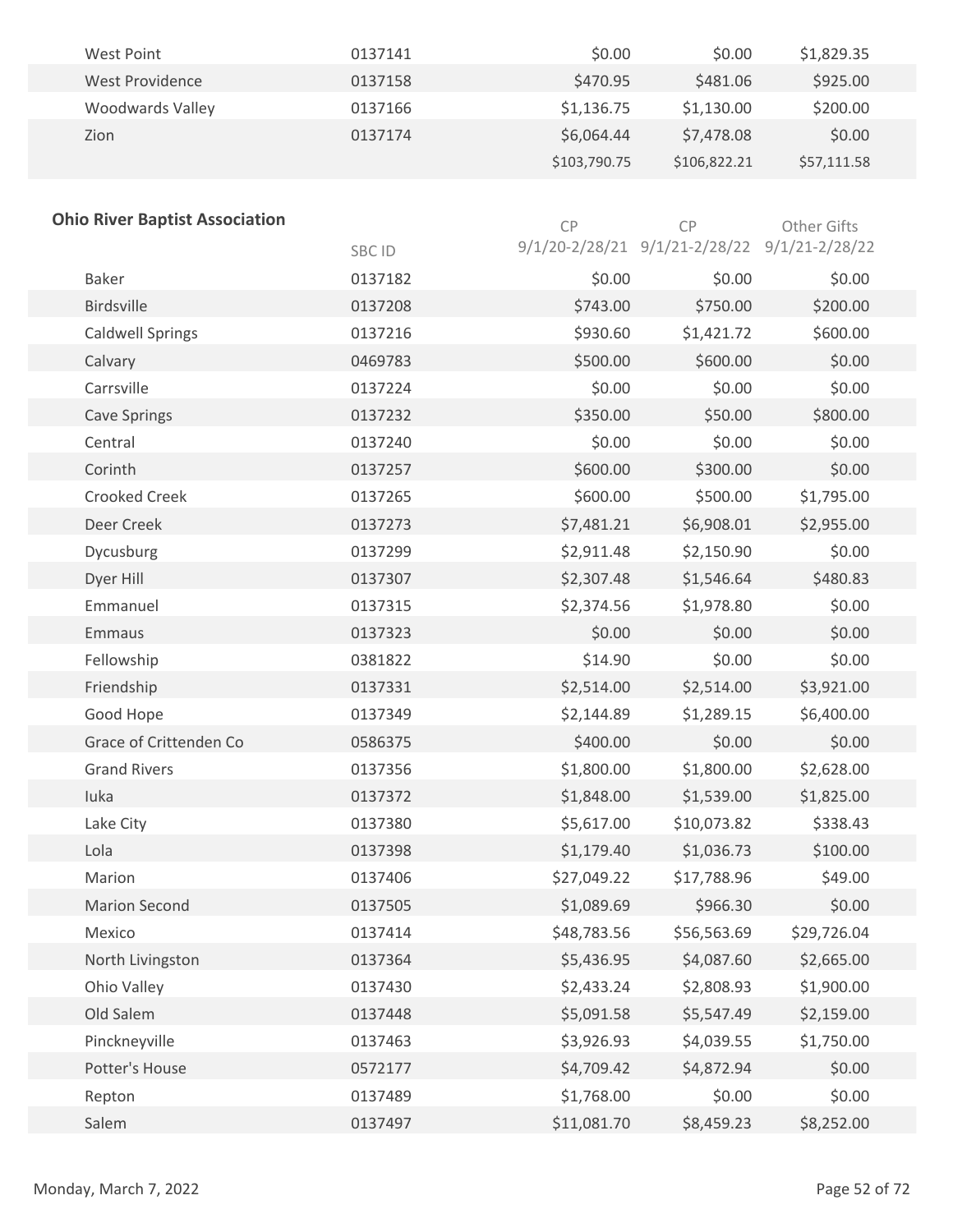| Shady Grove            | 0137513 | \$1,785.63   | \$779.45     | \$1,117.80  |
|------------------------|---------|--------------|--------------|-------------|
| Smithland First        | 0137521 | \$300.00     | \$300.00     | \$1,320.00  |
| Smithland Second       | 0431270 | \$1,510.15   | \$1,992.56   | \$544.20    |
| Sugar Creek            | 0137539 | \$1,120.25   | \$1,243.80   | \$400.00    |
| <b>Sulphur Springs</b> | 0137547 | \$1,585.00   | \$1,195.00   | \$0.00      |
| <b>Tiline</b>          | 0137554 | \$0.00       | \$0.00       | \$0.00      |
| Union                  | 0137562 | \$0.00       | \$0.00       | \$0.00      |
|                        |         | \$151,987.84 | \$145,104.27 | \$71,926.30 |

| <b>Ohio Valley Baptist Association</b> |         | CP                 | CP                 | Other Gifts        |
|----------------------------------------|---------|--------------------|--------------------|--------------------|
|                                        | SBC ID  | $9/1/20 - 2/28/21$ | $9/1/21 - 2/28/22$ | $9/1/21 - 2/28/22$ |
| Bethany                                | 0137588 | \$1,333.40         | \$1,630.30         | \$767.00           |
| <b>Blackford</b>                       | 0137604 | \$51.00            | \$85.00            | \$0.00             |
| Calvary                                | 0428680 | \$100.00           | \$0.00             | \$0.00             |
| Clay First                             | 0137638 | \$19,794.03        | \$27,192.91        | \$12,329.54        |
| Countryside                            | 0394734 | \$4,393.70         | \$4,243.50         | \$1,415.00         |
| DeKoven                                | 0137620 | \$0.00             | \$0.00             | \$157.00           |
| Grangertown First                      | 0137679 | \$4,660.68         | \$5,909.09         | \$3,737.00         |
| Mount Olive                            | 0137695 | \$559.00           | \$359.27           | \$100.00           |
| New Harmony                            | 0137703 | \$2,504.00         | \$2,576.00         | \$0.00             |
| New Hopewell                           | 0137729 | \$1,043.69         | \$949.86           | \$1,900.00         |
| Northside                              | 0137737 | \$2,434.29         | \$2,060.59         | \$1,100.00         |
| Old Bethel                             | 0137745 | \$1,582.00         | \$3,124.00         | \$4,000.00         |
| Pride                                  | 0137752 | \$0.00             | \$0.00             | \$175.00           |
| <b>Sturgis First</b>                   | 0137661 | \$19,676.28        | \$20,514.21        | \$8,658.00         |
| Sullivan                               | 0137760 | \$2,100.00         | \$1,700.00         | \$570.00           |
| Uniontown                              | 0137786 | \$0.00             | \$0.00             | \$500.00           |
| <b>Whispering Meadows</b>              | 0137794 | \$0.00             | \$0.00             | \$0.00             |
| Woodland                               | 0137810 | \$0.00             | \$0.00             | \$0.00             |
|                                        |         | \$60,232.07        | \$70,344.73        | \$35,408.54        |

|  |  |  | <b>Owen County Baptist Association</b> |
|--|--|--|----------------------------------------|
|--|--|--|----------------------------------------|

CP CP

| CP. | C <sub>P</sub>                                           | Other Gifts |
|-----|----------------------------------------------------------|-------------|
|     | $9/1/20 - 2/28/21$ $9/1/21 - 2/28/22$ $9/1/21 - 2/28/22$ |             |

| Beech Grove | 0137828 | \$324.34    | \$240.42    | \$800.00   |
|-------------|---------|-------------|-------------|------------|
| Caney Fork  | 0137836 | \$0.00      | \$0.00      | \$800.00   |
| Cedar Hill  | 0137844 | \$7,166.70  | \$6,064.65  | \$2,170.00 |
| Concord     | 0137851 | \$2,000.00  | \$2,000.00  | \$7,495.00 |
| Dallasburg  | 0137869 | \$14,415.04 | \$13,525.08 | \$4,660.00 |
| Elk Lick    | 0137877 | \$1,428.11  | \$526.89    | \$0.00     |
| Epoch       | 0582595 | \$0.00      | \$3,910.00  | \$0.00     |

SBC ID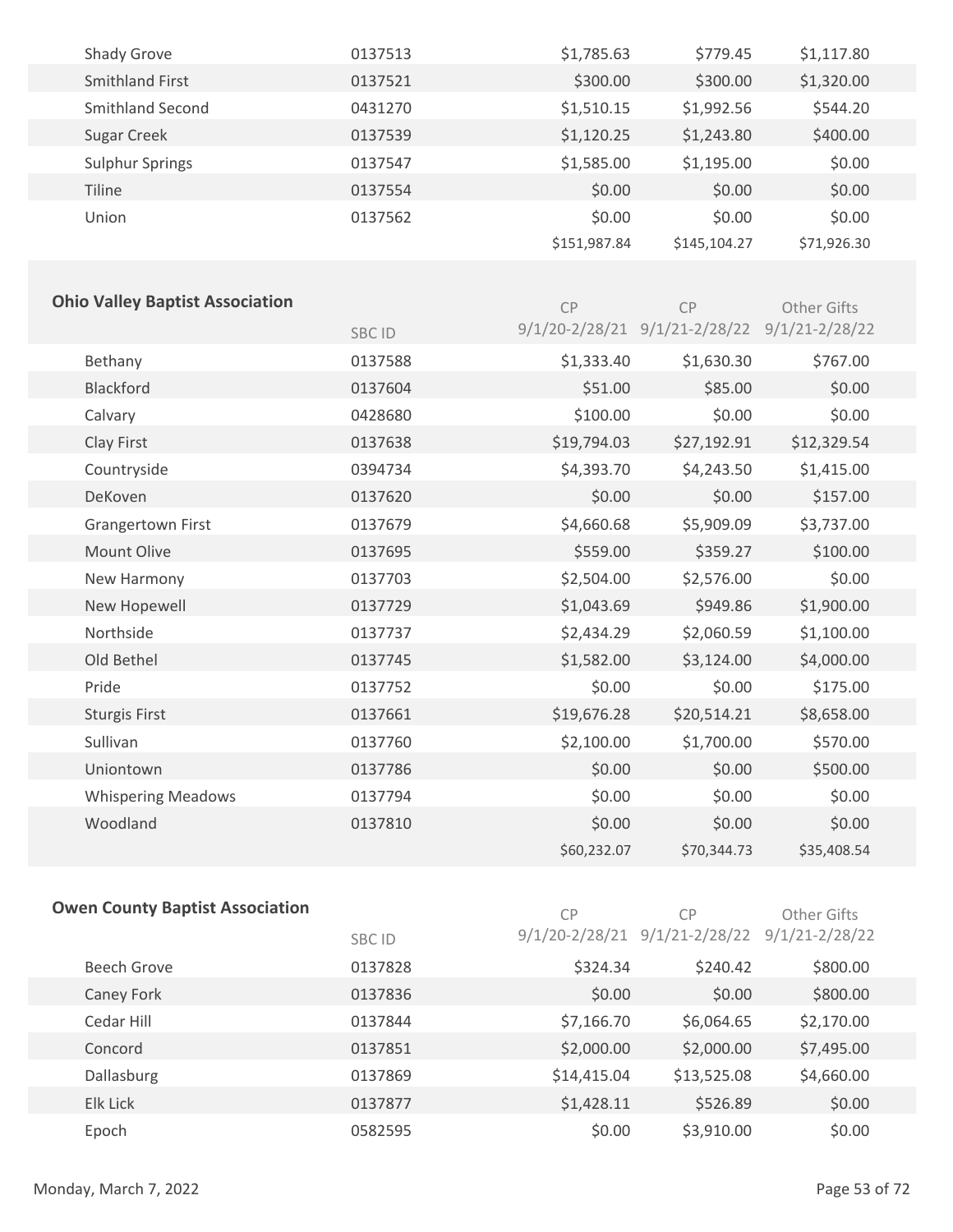| <b>Greenup Fork</b>  | 0137901 | \$400.00    | \$500.00    | \$500.00    |  |
|----------------------|---------|-------------|-------------|-------------|--|
| Harmony              | 0137919 | \$685.10    | \$401.70    | \$1,653.00  |  |
| Long Ridge           | 0137927 | \$6,613.00  | \$9,492.00  | \$2,500.00  |  |
| Lusbys Mill          | 0137935 | \$0.00      | \$0.00      | \$0.00      |  |
| Monterey             | 0137943 | \$471.43    | \$475.85    | \$3,843.87  |  |
| Mount Pleasant       | 0137968 | \$0.00      | \$1,800.91  | \$3,408.00  |  |
| <b>New Columbus</b>  | 0137992 | \$2,516.98  | \$5,485.29  | \$1,751.60  |  |
| New Liberty          | 0138008 | \$1,618.00  | \$1,869.00  | \$2,120.00  |  |
| Old Cedar            | 0138016 | \$0.00      | \$0.00      | \$0.00      |  |
| <b>Owenton First</b> | 0137885 | \$35,648.60 | \$28,622.95 | \$39,684.36 |  |
| Pleasant Ridge       | 0138024 | \$8,663.00  | \$9,939.00  | \$6,000.00  |  |
| Poplar Grove         | 0142687 | \$1,200.00  | \$1,600.00  | \$500.00    |  |
| Richland             | 0138032 | \$680.00    | \$850.00    | \$1,404.00  |  |
| Salem                | 0138040 | \$0.00      | \$0.00      | \$300.00    |  |
| South Fork           | 0138057 | \$1,093.00  | \$1,033.00  | \$500.00    |  |
| Squiresville         | 0138073 | \$5,088.00  | \$5,677.00  | \$9,130.00  |  |
|                      |         | \$90,011.30 | \$94,013.74 | \$89,219.83 |  |
|                      |         |             |             |             |  |

CP

# **Pike Baptist Association**

CP Other Gifts

|                                    | SBC ID  |            | 9/1/20-2/28/21 9/1/21-2/28/22 9/1/21-2/28/22 |            |
|------------------------------------|---------|------------|----------------------------------------------|------------|
| <b>Belfry First</b>                | 0138107 | \$0.00     | \$0.00                                       | \$2,875.00 |
| <b>Brushy Creek Baptist Church</b> | 0486241 | \$0.00     | \$0.00                                       | \$0.00     |
| Calvary Southern                   | 0138123 | \$1,802.35 | \$3,646.35                                   | \$0.00     |
| Creekside                          | 0591146 | \$3,460.27 | \$4,625.35                                   | \$0.00     |
| Elkhorn City                       | 0138149 | \$6,141.41 | \$6,751.31                                   | \$0.00     |
| Faith Baptist of Myra              | 0486233 | \$3,580.56 | \$2,935.59                                   | \$0.00     |
| <b>Faith First</b>                 | 0416941 | \$1,631.47 | \$2,196.51                                   | \$236.00   |
| <b>Feds Creek</b>                  | 0138164 | \$400.00   | \$200.00                                     | \$0.00     |
| <b>Forest Hills First</b>          | 0138313 | \$4,289.00 | \$4,605.00                                   | \$2,120.00 |
| Grace                              | 0138206 | \$9,390.89 | \$10,065.82                                  | \$2,769.00 |
| <b>Hellier Missionary</b>          | 0394726 | \$752.96   | \$0.00                                       | \$0.00     |
| Immanuel                           | 0138222 | \$0.00     | \$200.00                                     | \$380.00   |
| Jenkins First                      | 0138438 | \$154.70   | \$99.40                                      | \$0.00     |
| Kimper                             | 0523852 | \$85.00    | \$510.00                                     | \$359.00   |
| Marrowbone Missionary              | 0138248 | \$0.00     | \$0.00                                       | \$0.00     |
| <b>Mayflower Unity</b>             | 0138354 | \$500.00   | \$500.00                                     | \$0.00     |
| McVeigh                            | 0138271 | \$300.00   | \$300.00                                     | \$560.00   |
| Meta                               | 0138255 | \$4,695.85 | \$4,369.50                                   | \$2,365.00 |
| Mouthcard                          | 0138263 | \$2,567.00 | \$1,800.00                                   | \$2,170.00 |
| Phelps First                       | 0138198 | \$0.00     | \$0.00                                       | \$0.00     |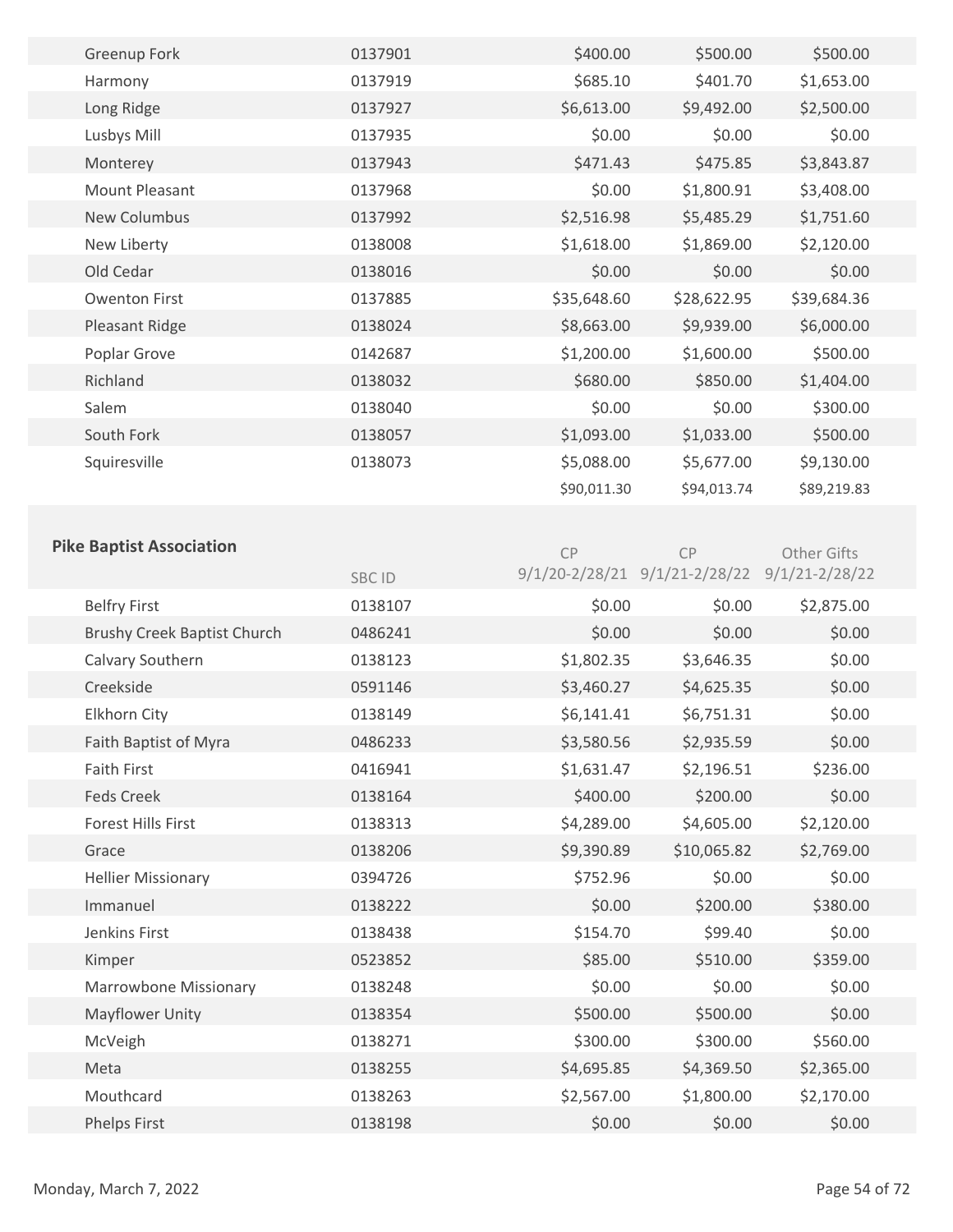| Pikeville First          | 0138180 | \$49,702.67 | \$51,739.08 | \$63,623.49 |
|--------------------------|---------|-------------|-------------|-------------|
| <b>Sidney Missionary</b> | 0138339 | \$1,500.00  | \$0.00      | \$320.00    |
| Sutton                   | 0437921 | \$517.54    | \$482.58    | \$0.00      |
| Virgie                   | 0138362 | \$3,365.66  | \$3,481.98  | \$400.00    |
|                          |         | \$94,837.33 | \$98,508.47 | \$78,177.49 |

| <b>Purchase Area Baptist Association I</b> |         | CP             | CP                 | Other Gifts        |
|--------------------------------------------|---------|----------------|--------------------|--------------------|
|                                            | SBC ID  | 9/1/20-2/28/21 | $9/1/21 - 2/28/22$ | $9/1/21 - 2/28/22$ |
| Aurora                                     | 0572856 | \$1,465.87     | \$2,261.45         | \$1,290.00         |
| <b>Benton First</b>                        | 0144972 | \$17,667.38    | \$18,094.07        | \$20,682.00        |
| Calvert City First                         | 0121939 | \$13,111.95    | \$15,237.74        | \$0.00             |
| <b>Community Fellowship</b>                | 0572055 | \$0.00         | \$0.00             | \$0.00             |
| <b>East Marshall</b>                       | 0486977 | \$250.00       | \$250.00           | \$100.00           |
| Elm Grove                                  | 0121988 | \$12,798.13    | \$11,147.72        | \$8,541.24         |
| <b>First Missionary Benton</b>             | 0122010 | \$2,000.00     | \$0.00             | \$475.00           |
| Hardmoney                                  | 0127951 | \$498.00       | \$249.00           | \$0.00             |
| Impact                                     | 0589097 | \$0.00         | \$0.00             | \$0.00             |
| Kentucky Lake Cowboy                       | 0583785 | \$3,193.80     | \$4,984.08         | \$2,540.00         |
| Mayfield Hispanic First                    | 0585775 | \$0.00         | \$0.00             | \$0.00             |
| Way                                        | 0391904 | \$0.00         | \$0.00             | \$0.00             |
| Westside                                   | 0423236 | \$21,307.79    | \$19,546.47        | \$24,819.53        |
| Yahweh                                     | 0586556 | \$250.00       | \$150.00           | \$0.00             |
| Zion's Cause                               | 0122366 | \$0.00         | \$9,586.36         | \$600.00           |
|                                            |         | \$72,542.92    | \$81,506.89        | \$59,047.77        |

#### **Red River Baptist Association**

SBC ID CP 9/1/20-2/28/21 9/1/21-2/28/22 9/1/21-2/28/22 CP Other Gifts Baptist Fork 0580738 \$0.00 \$0.00 \$0.00 Beattyville 0139089 \$439.40 \$647.04 \$0.00 Calvary 0576853 \$710.05 \$803.35 \$840.00 Campton 0139097 \$3,826.45 \$2,972.65 \$1,000.00 Crossroads 0578345 \$573.82 \$785.49 \$808.43 Emmanuel 0566776 \$1,291.49 \$1,434.70 \$0.00 Faith 0432872 \$0.00 \$2,952.27 \$1,606.00 Frenchburg 0139139 \$870.18 \$904.72 \$521.00 Grace 0537464 \$862.30 \$932.84 \$0.00 Jackson First 0139121 \$1,371.59 \$863.37 \$525.00 Little Cane Creek 0139105 \$0.00 \$0.00 \$0.00 Mill Knob 0573836 \$0.00 \$0.00 \$200.00 Nada Baptist Mission 0498949 \$0.00 \$0.00 \$0.00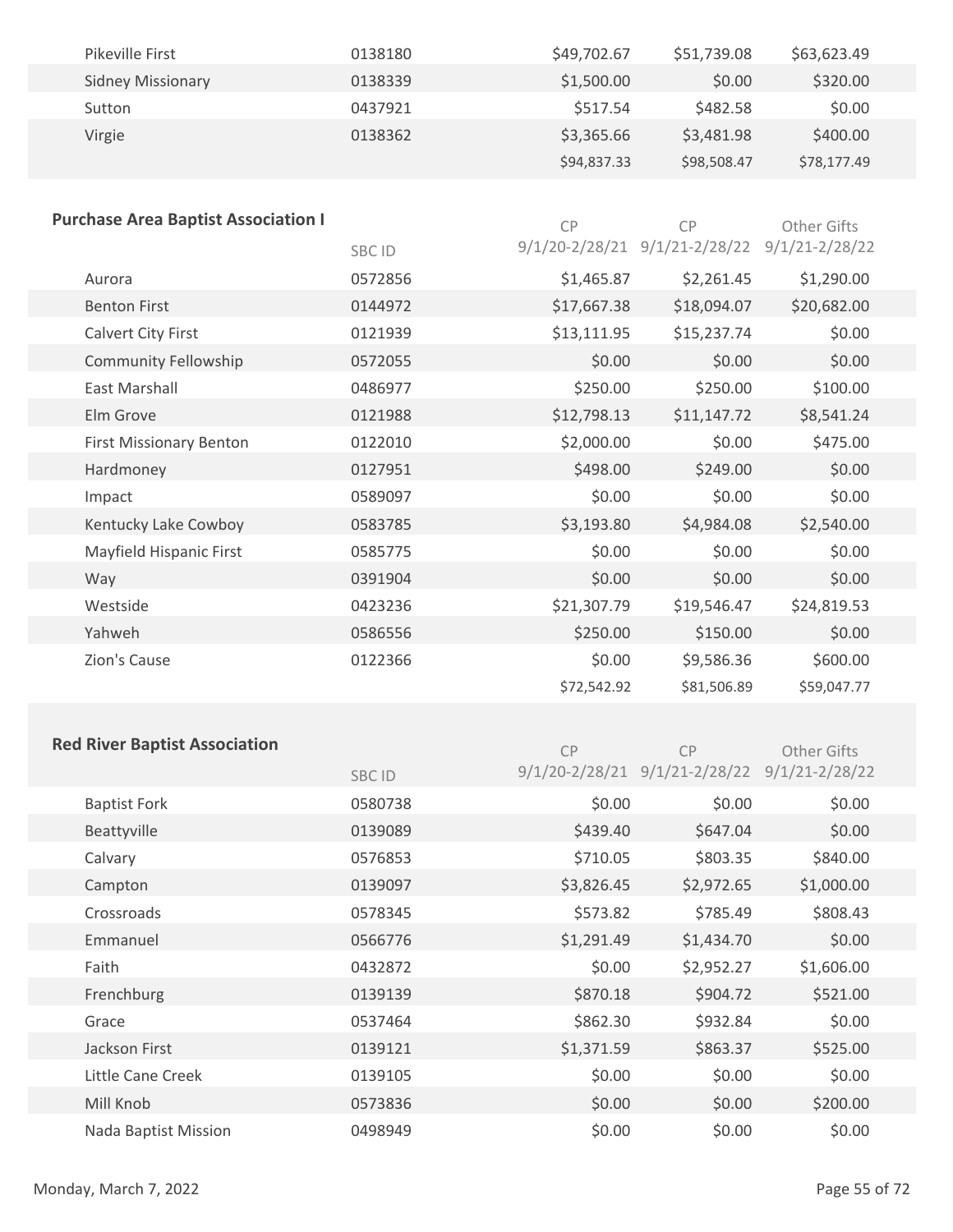| New Hope           | 0506931 | \$1,387.50  | \$1,534.65  | \$420.00   |  |
|--------------------|---------|-------------|-------------|------------|--|
| New Hope Community | 0523944 | \$810.33    | \$786.76    | \$205.00   |  |
| Stanton            | 0139212 | \$0.00      | \$0.00      | \$0.00     |  |
| Wrigley            | 0576615 | \$581.00    | \$571.00    | \$300.00   |  |
|                    |         | \$12,724.11 | \$15,188.84 | \$6,425.43 |  |

| <b>Rockcastle Baptist Association</b> |         | CP          | CP                                           | Other Gifts |
|---------------------------------------|---------|-------------|----------------------------------------------|-------------|
|                                       | SBC ID  |             | 9/1/20-2/28/21 9/1/21-2/28/22 9/1/21-2/28/22 |             |
| <b>Brindle Ridge</b>                  | 0139253 | \$0.00      | \$0.00                                       | \$0.00      |
| <b>Brodhead</b>                       | 0139261 | \$13,995.53 | \$12,880.00                                  | \$3,595.00  |
| Clear Creek                           | 0139287 | \$35.08     | \$278.85                                     | \$518.74    |
| Conway                                | 0139295 | \$1,666.00  | \$1,544.41                                   | \$759.27    |
| Fairview                              | 0139303 | \$2,723.43  | \$2,604.17                                   | \$8,799.10  |
| <b>Flat Rock</b>                      | 0139337 | \$150.00    | \$180.00                                     | \$100.00    |
| Freedom                               | 0139345 | \$2,429.00  | \$2,594.00                                   | \$4,346.44  |
| Jacob's Well                          | 0590864 | \$0.00      | \$0.00                                       | \$0.00      |
| Livingston                            | 0139378 | \$0.00      | \$0.00                                       | \$100.00    |
| Macedonia                             | 0139386 | \$0.00      | \$0.00                                       | \$0.00      |
| Maretburg                             | 0139394 | \$2,972.00  | \$3,254.00                                   | \$643.00    |
| <b>Mount Pleasant</b>                 | 0139402 | \$600.00    | \$600.00                                     | \$1,279.75  |
| <b>Mount Vernon First</b>             | 0139311 | \$12,634.19 | \$12,815.90                                  | \$9,715.00  |
| Mount Zion                            | 0139410 | \$448.15    | \$262.28                                     | \$100.00    |
| Northside                             | 0139428 | \$0.00      | \$0.00                                       | \$0.00      |
| Ottawa                                | 0139436 | \$2,284.89  | \$2,165.46                                   | \$3,015.85  |
| Pine Hill Missionary                  | 0139444 | \$877.86    | \$956.25                                     | \$6,455.00  |
| Poplar Grove                          | 0139451 | \$523.91    | \$870.28                                     | \$0.00      |
| Red Hill-Union                        | 0130120 | \$0.00      | \$0.00                                       | \$0.00      |
| Roundstone                            | 0139469 | \$0.00      | \$0.00                                       | \$0.00      |
| <b>Scaffold Cane</b>                  | 0139501 | \$1,605.00  | \$1,921.00                                   | \$1,200.00  |
| Valley                                | 0139519 | \$1,510.60  | \$1,443.39                                   | \$0.00      |
|                                       |         | \$44,455.64 | \$44,369.99                                  | \$40,627.15 |

| <b>Russell County Baptist Association</b> |               | <b>CP</b>  | CP                                           | Other Gifts |
|-------------------------------------------|---------------|------------|----------------------------------------------|-------------|
|                                           | <b>SBC ID</b> |            | 9/1/20-2/28/21 9/1/21-2/28/22 9/1/21-2/28/22 |             |
| Caminando Con Jesus                       | 0582950       | \$0.00     | \$0.00                                       | \$0.00      |
| <b>Clearfork</b>                          | 0139543       | \$1,800.00 | \$500.00                                     | \$0.00      |
| Dunnville First                           | 0454561       | \$1,000.00 | \$400.00                                     | \$0.00      |
| Fairview                                  | 0139568       | \$1,500.00 | \$0.00                                       | \$0.00      |
| Friendship                                | 0139576       | \$0.00     | \$0.00                                       | \$0.00      |
| <b>Grace Family Fellowship</b>            | 0582182       | \$900.00   | \$600.00                                     | \$0.00      |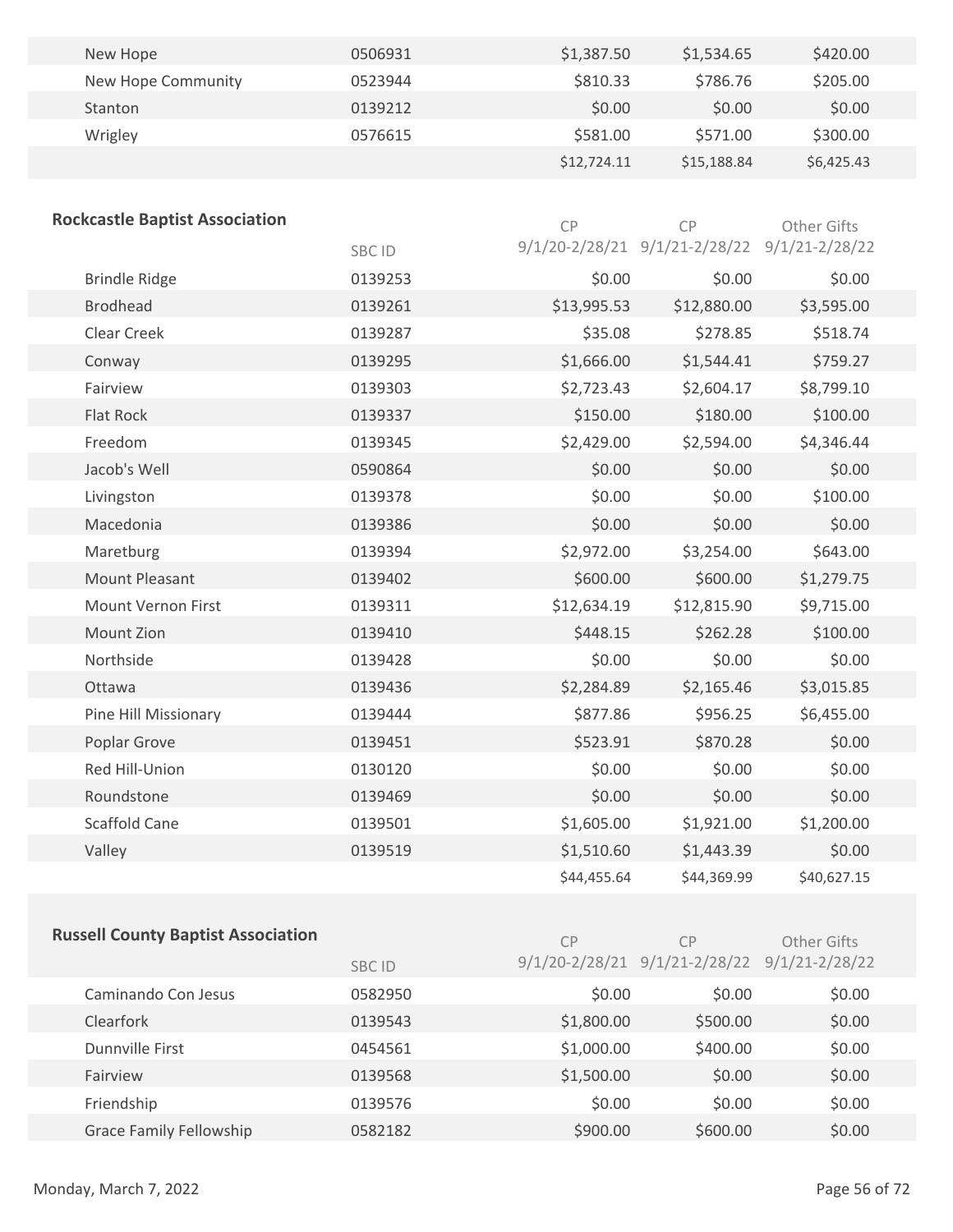| Jamestown First                | 0139592 | \$10,731.23 | \$10,021.61 | \$0.00      |
|--------------------------------|---------|-------------|-------------|-------------|
| Liberty                        | 0139618 | \$3,280.50  | \$3,081.90  | \$930.00    |
| <b>Mount Vernon Missionary</b> | 0139642 | \$1,658.68  | \$1,617.01  | \$561.17    |
| Poplar Grove                   | 0139683 | \$0.00      | \$0.00      | \$0.00      |
| <b>Russell Springs First</b>   | 0139709 | \$24,000.00 | \$12,000.00 | \$51,002.00 |
| Welfare                        | 0139741 | \$934.70    | \$973.30    | \$1,600.00  |
|                                |         | \$45,805.11 | \$29,193.82 | \$54,093.17 |

#### **Russell Creek Baptist Association**

| ussell Creek Dapust Association |         | CP          | <b>CP</b>                                                | <b>Other Gifts</b> |  |
|---------------------------------|---------|-------------|----------------------------------------------------------|--------------------|--|
|                                 | SBC ID  |             | $9/1/20 - 2/28/21$ $9/1/21 - 2/28/22$ $9/1/21 - 2/28/22$ |                    |  |
| <b>Beech Grove</b>              | 0139766 | \$4,082.18  | \$5,157.56                                               | \$2,255.00         |  |
| Bethany                         | 0419853 | \$1,278.55  | \$1,158.95                                               | \$0.00             |  |
| Bethlehem                       | 0139774 | \$0.00      | \$1,000.00                                               | \$0.00             |  |
| <b>Brush Creek</b>              | 0139790 | \$0.00      | \$1,000.00                                               | \$1,500.00         |  |
| Cane Valley                     | 0139808 | \$0.00      | \$0.00                                                   | \$2,347.00         |  |
| Charity                         | 0139816 | \$2,353.86  | \$1,016.50                                               | \$100.00           |  |
| Columbia                        | 0139824 | \$17,759.23 | \$18,316.58                                              | \$300.00           |  |
| Cornerstone                     | 0591328 | \$1,567.00  | \$0.00                                                   | \$0.00             |  |
| Freedom Baptist                 | 0592423 | \$0.00      | \$0.00                                                   | \$0.00             |  |
| Fry                             | 0139857 | \$3,856.14  | \$3,803.87                                               | \$0.00             |  |
| <b>Greasy Creek</b>             | 0139881 | \$3,377.30  | \$3,931.60                                               | \$805.10           |  |
| Green Hill                      | 0432336 | \$667.05    | \$562.85                                                 | \$675.00           |  |
| Greensburg                      | 0139899 | \$26,442.00 | \$28,226.00                                              | \$14,647.70        |  |
| Harrods Fork                    | 0139915 | \$50.00     | \$50.00                                                  | \$470.00           |  |
| Macedonia                       | 0139949 | \$1,775.00  | \$1,835.00                                               | \$0.00             |  |
| <b>Mount Gilead</b>             | 0139964 | \$496.00    | \$532.00                                                 | \$485.00           |  |
| New Hope                        | 0139972 | \$0.00      | \$0.00                                                   | \$0.00             |  |
| New Salem                       | 0139980 | \$471.05    | \$743.56                                                 | \$818.25           |  |
| Pierces Chapel                  | 0139998 | \$0.00      | \$0.00                                                   | \$0.00             |  |
| Pink Ridge                      | 0140004 | \$0.00      | \$0.00                                                   | \$0.00             |  |
| Pleasant Ridge                  | 0140012 | \$600.00    | \$600.00                                                 | \$0.00             |  |
| Pleasant Valley                 | 0140020 | \$300.00    | \$300.00                                                 | \$100.00           |  |
| Plum Point                      | 0140038 | \$0.00      | \$911.52                                                 | \$0.00             |  |
| Riverside                       | 0591974 | \$300.00    | \$300.00                                                 | \$0.00             |  |
| <b>Russell Heights</b>          | 0140079 | \$0.00      | \$0.00                                                   | \$0.00             |  |
| South Greensburg                | 0139907 | \$0.00      | \$0.00                                                   | \$0.00             |  |
| Sparksville                     | 0139733 | \$300.00    | \$300.00                                                 | \$400.00           |  |
| <b>Sulphur Springs</b>          | 0140103 | \$0.00      | \$0.00                                                   | \$0.00             |  |
| Summersville                    | 0140111 | \$1,000.00  | \$0.00                                                   | \$2,305.00         |  |
| <b>Trammell Creek</b>           | 0140129 | \$4,097.10  | \$4,049.96                                               | \$1,975.00         |  |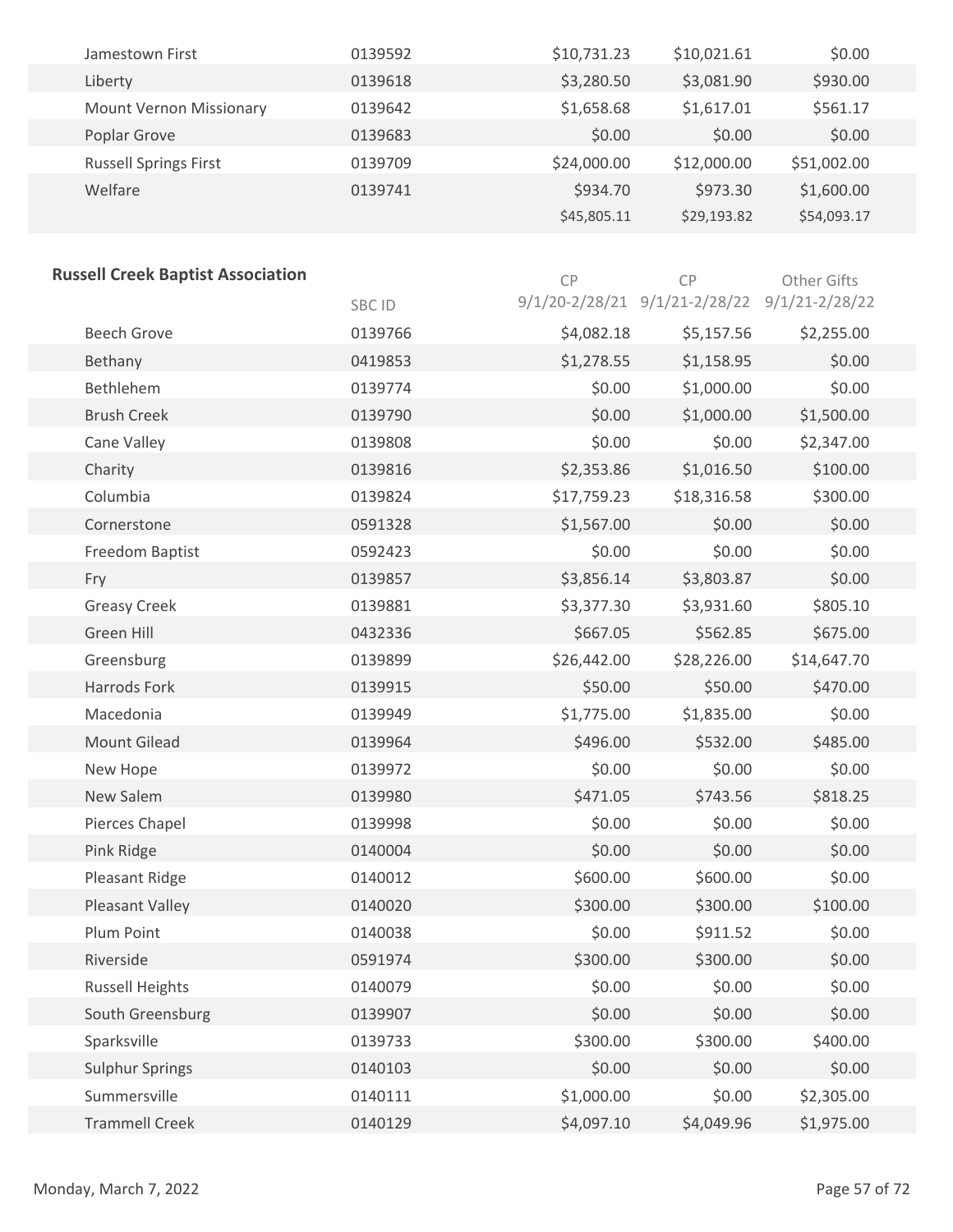| <b>Salem Baptist Association</b> |         | CP                 | CP                 | Other Gifts        |
|----------------------------------|---------|--------------------|--------------------|--------------------|
|                                  | SBC ID  | $9/1/20 - 2/28/21$ | $9/1/21 - 2/28/22$ | $9/1/21 - 2/28/22$ |
| <b>Big Spring</b>                | 0140145 | \$240.00           | \$480.00           | \$0.00             |
| <b>Blue River Island</b>         | 0140152 | \$0.00             | \$0.00             | \$0.00             |
| <b>Brandenburg First</b>         | 0140277 | \$15,014.00        | \$17,156.00        | \$8,918.41         |
| <b>Buck Grove</b>                | 0140160 | \$13,563.00        | \$16,237.00        | \$5,952.25         |
| <b>Cold Spring</b>               | 0140178 | \$460.00           | \$460.00           | \$1,270.00         |
| Ekron                            | 0140186 | \$10,922.70        | \$10,922.70        | \$29,853.60        |
| Guston                           | 0140202 | \$600.00           | \$0.00             | \$535.00           |
| <b>Hill Grove</b>                | 0140210 | \$1,915.41         | \$2,225.98         | \$1,616.01         |
| Irvington                        | 0123489 | \$3,385.78         | \$1,630.06         | \$0.00             |
| Muldraugh                        | 0140228 | \$0.00             | \$0.00             | \$90.00            |
| New Brandenburg                  | 0140236 | \$600.00           | \$800.00           | \$4,083.00         |
| New Highland                     | 0140244 | \$375.00           | \$458.00           | \$410.00           |
| New Salem                        | 0140251 | \$6,492.00         | \$6,154.00         | \$3,015.00         |
| Payneville                       | 0140269 | \$1,219.48         | \$1,780.49         | \$6,837.61         |
| Raymond                          | 0140285 | \$4,244.00         | \$0.00             | \$30.00            |
| Rock Haven                       | 0421073 | \$7,077.02         | \$7,592.16         | \$6,015.02         |
| Salem                            | 0140301 | \$4,313.33         | \$3,439.36         | \$468.00           |
| West Point                       | 0140327 | \$633.72           | \$179.34           | \$352.00           |
| <b>Wolf Creek</b>                | 0140335 | \$408.24           | \$408.24           | \$244.94           |
| Zion Grove                       | 0588975 | \$0.00             | \$0.00             | \$0.00             |
|                                  |         | \$71,463.68        | \$69,923.33        | \$69,690.84        |

## **Simp**

| <b>oson Baptist Association</b> |         | <b>CP</b>          | <b>CP</b>          | Other Gifts        |  |
|---------------------------------|---------|--------------------|--------------------|--------------------|--|
|                                 | SBC ID  | $9/1/20 - 2/28/21$ | $9/1/21 - 2/28/22$ | $9/1/21 - 2/28/22$ |  |
| Blackjack                       | 0140970 | \$0.00             | \$1,300.00         | \$700.00           |  |
| Calvary                         | 0141069 | \$11,059.00        | \$9,788.00         | \$5,820.00         |  |
| Cedar Grove                     | 0140988 | \$0.00             | \$0.00             | \$780.00           |  |
| <b>Elevated Missionary</b>      | 0582283 | \$0.00             | \$0.00             | \$0.00             |  |
| Flat Rock Fellowship            | 0590201 | \$80.00            | \$100.00           | \$675.00           |  |
| Franklin First                  | 0140996 | \$9,320.00         | \$9,000.00         | \$21,169.39        |  |
| Lake Spring                     | 0141002 | \$2,384.60         | \$1,798.65         | \$3,425.00         |  |
| Lifepoint                       | 0588170 | \$7,500.00         | \$7,500.00         | \$15,123.00        |  |
| Middleton                       | 0141010 | \$899.69           | \$603.60           | \$2,629.25         |  |
| New Hope                        | 0121574 | \$1,517.00         | \$1,401.00         | \$510.00           |  |
| Providence                      | 0141036 | \$1,200.00         | \$1,200.00         | \$3,600.00         |  |
| <b>Round Pond</b>               | 0593812 | \$0.00             | \$0.00             | \$1,000.00         |  |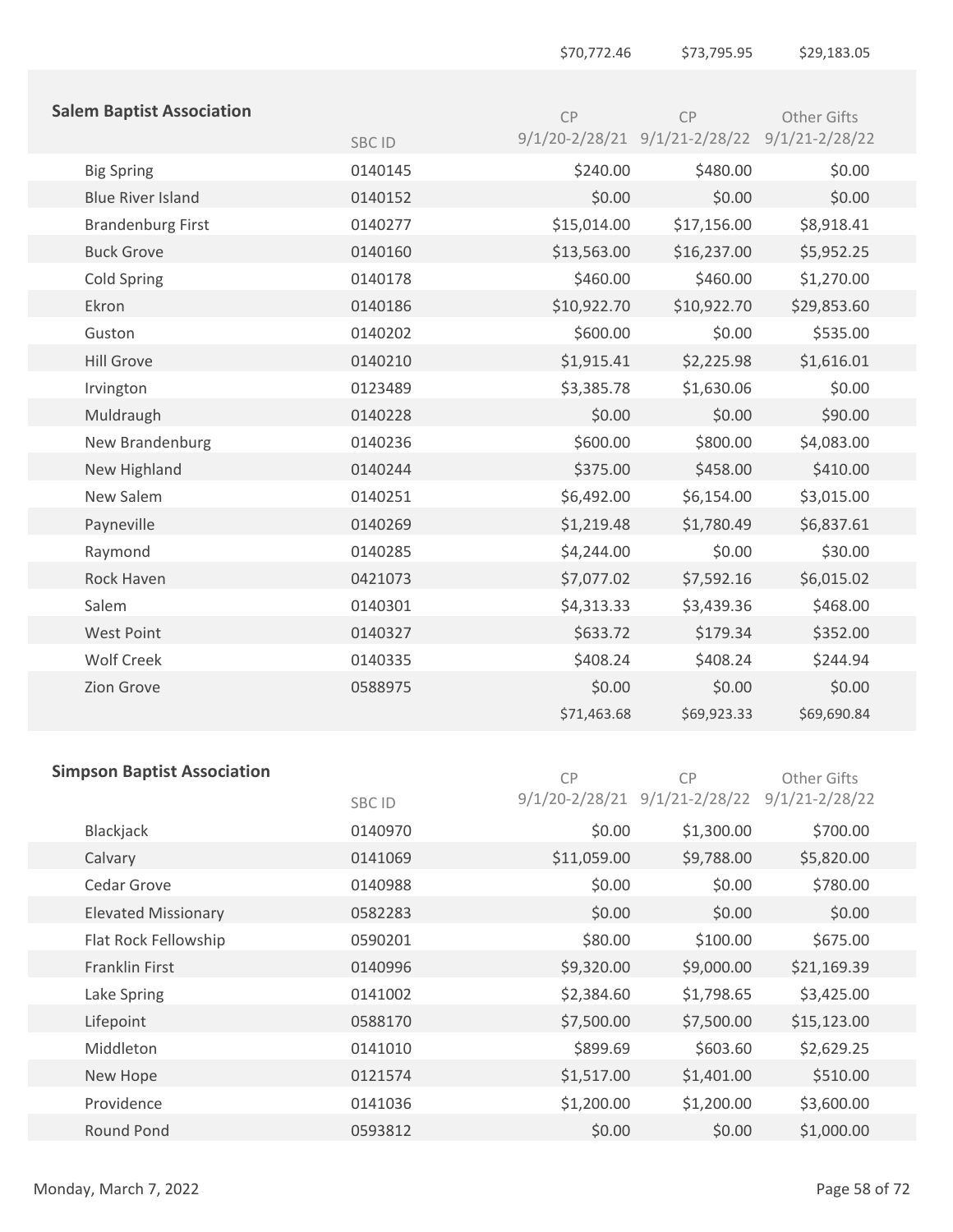| <b>Shady Grove</b> | 0141044 | \$0.00      | \$0.00      | \$0.00      |
|--------------------|---------|-------------|-------------|-------------|
| South Franklin     | 0380642 | \$0.00      | \$0.00      | \$0.00      |
| Sulphur Spring     | 0141051 | \$4,166.65  | \$5,833.31  | \$5,036.50  |
| Trinity            | 0525451 | \$1,000.00  | \$300.00    | \$780.00    |
| West Madison       | 0447391 | \$917.34    | \$1,294.20  | \$803.00    |
|                    |         | \$40,044.28 | \$40,118.76 | \$62,051.14 |
|                    |         |             |             |             |

| <b>South District Baptist Association</b> |              | CP          | <b>CP</b>                     | Other Gifts        |
|-------------------------------------------|--------------|-------------|-------------------------------|--------------------|
|                                           | <b>SBCID</b> |             | 9/1/20-2/28/21 9/1/21-2/28/22 | $9/1/21 - 2/28/22$ |
| <b>Beech Fork</b>                         | 0434183      | \$0.00      | \$0.00                        | \$0.00             |
| <b>Beech Grove</b>                        | 0141309      | \$2,466.00  | \$1,662.00                    | \$315.00           |
| Calvary                                   | 0141333      | \$13,300.65 | \$13,103.85                   | \$16,885.83        |
| Community                                 | 0493791      | \$0.00      | \$0.00                        | \$0.00             |
| <b>Community Hispanic</b>                 | 0581451      | \$0.00      | \$0.00                        | \$0.00             |
| Danville Deaf Baptist Mission             | 0470039      | \$0.00      | \$0.00                        | \$200.00           |
| Danville First                            | 0141366      | \$5,169.66  | \$6,084.96                    | \$8,700.56         |
| <b>Doctors Fork</b>                       | 0141341      | \$3,790.77  | \$3,657.16                    | \$987.72           |
| Friendship                                | 0141374      | \$120.00    | \$140.00                      | \$600.00           |
| Gethsemane                                | 0141382      | \$7,614.34  | \$5,848.36                    | \$12,613.00        |
| Gethsemane Hispanic                       | 0566873      | \$0.00      | \$0.00                        | \$0.00             |
| <b>Gravel Switch</b>                      | 0141390      | \$2,435.11  | \$1,407.00                    | \$102.00           |
| Hedgeville                                | 0141408      | \$0.00      | \$100.00                      | \$0.00             |
| Junction City First                       | 0141432      | \$7,164.21  | \$6,764.76                    | \$120.00           |
| Mitchellsburg                             | 0141465      | \$0.00      | \$0.00                        | \$0.00             |
| New Journey                               | 0589236      | \$2,353.47  | \$0.00                        | \$0.00             |
| North Rolling Fork                        | 0141481      | \$1,916.10  | \$1,053.20                    | \$3,215.00         |
| Parksville                                | 0141499      | \$2,250.00  | \$2,250.00                    | \$1,055.00         |
| Perryville                                | 0141507      | \$700.00    | \$800.00                      | \$4,682.47         |
| Perryville First                          | 0544288      | \$0.00      | \$0.00                        | \$0.00             |
| Pleasant Hill                             | 0141515      | \$100.00    | \$100.00                      | \$400.00           |
| Pleasant Run                              | 0141523      | \$0.00      | \$0.00                        | \$0.00             |
| Salt River                                | 0141531      | \$1,530.24  | \$1,483.62                    | \$1,230.00         |
| Southern Heights                          | 0141549      | \$0.00      | \$0.00                        | \$0.00             |
|                                           |              | \$50,910.55 | \$44,454.91                   | \$51,106.58        |

| <b>South Union-Mount Zion Baptist As</b> | СP      | CP.        | Other Gifts                                  |        |
|------------------------------------------|---------|------------|----------------------------------------------|--------|
|                                          | SBC ID  |            | 9/1/20-2/28/21 9/1/21-2/28/22 9/1/21-2/28/22 |        |
| Alsile                                   | 0444133 | \$0.00     | \$0.00                                       | \$0.00 |
| Antioch                                  | 0134437 | \$0.00     | \$0.00                                       | \$0.00 |
| Bacon Creek                              | 0134445 | \$1,852.00 | \$1,964.00                                   | \$0.00 |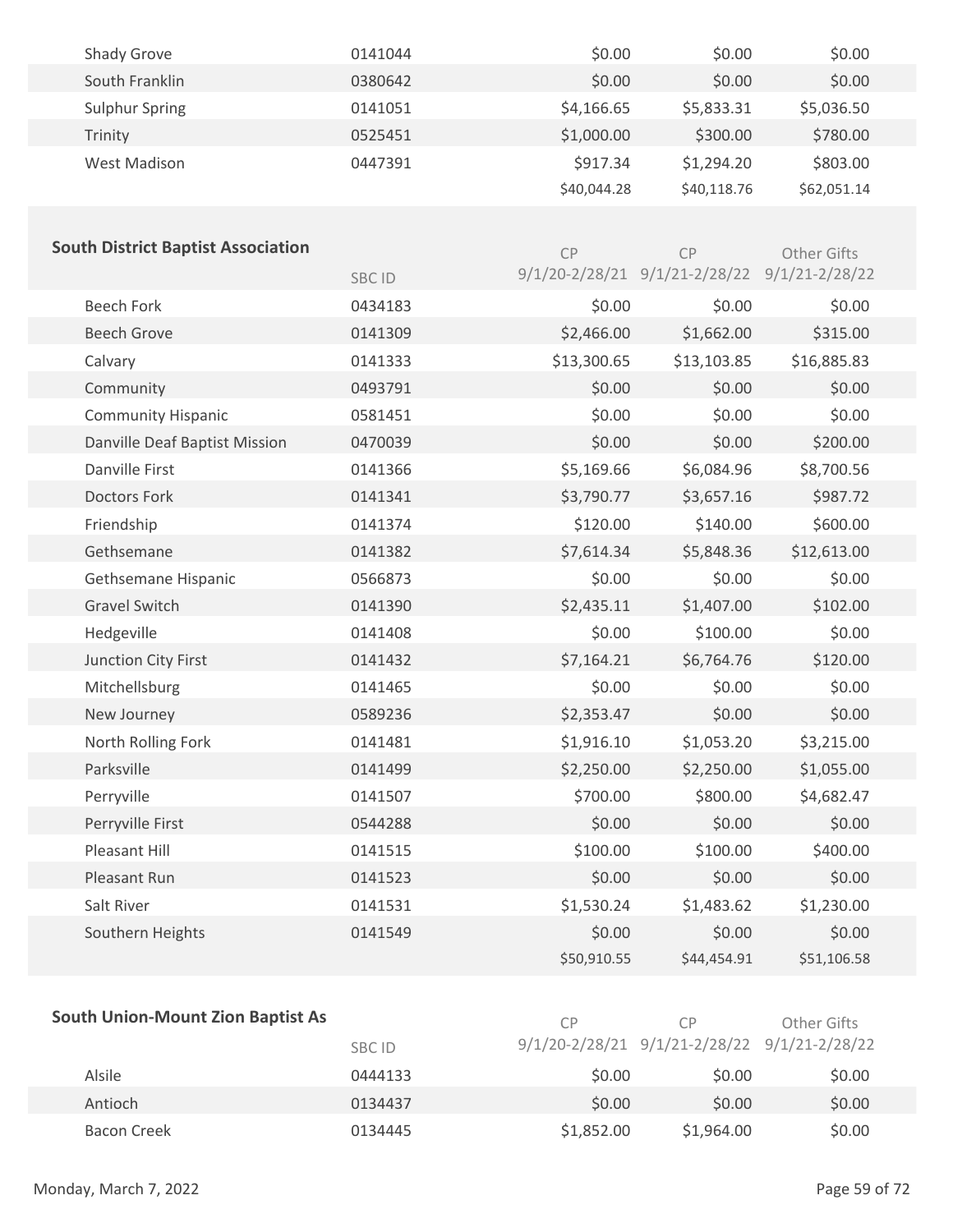| Bethlehem                   | 0134452 | \$0.00      | \$0.00      | \$0.00      |  |
|-----------------------------|---------|-------------|-------------|-------------|--|
| <b>Black Oak</b>            | 0125492 | \$0.00      | \$0.00      | \$0.00      |  |
| <b>Buffalo</b>              | 0134460 | \$0.00      | \$0.00      | \$0.00      |  |
| Calvary                     | 0507657 | \$0.00      | \$0.00      | \$0.00      |  |
| Canadatown                  | 0582917 | \$300.00    | \$334.11    | \$0.00      |  |
| Carpenter                   | 0570282 | \$0.00      | \$0.00      | \$0.00      |  |
| Cedar Gap                   | 0134486 | \$0.00      | \$0.00      | \$0.00      |  |
| Central                     | 0134494 | \$40,489.96 | \$44,081.71 | \$32,770.00 |  |
| Chapel Grove                | 0134502 | \$0.00      | \$0.00      | \$0.00      |  |
| Corinth Missionary          | 0134528 | \$663.67    | \$1,312.42  | \$900.00    |  |
| Corn Creek                  | 0134536 | \$0.00      | \$0.00      | \$0.00      |  |
| <b>Everlasting Light</b>    | 0134783 | \$0.00      | \$0.00      | \$0.00      |  |
| Faber                       | 0134544 | \$0.00      | \$0.00      | \$0.00      |  |
| Fairview                    | 0141614 | \$0.00      | \$0.00      | \$200.00    |  |
| <b>Faith Baptist Corbin</b> | 0412908 | \$4,125.73  | \$4,354.39  | \$7,430.00  |  |
| <b>Flat Creek</b>           | 0134577 | \$0.00      | \$0.00      | \$0.00      |  |
| Frankfort                   | 0134585 | \$1,500.00  | \$1,500.00  | \$2,025.00  |  |
| Good Hope                   | 0134601 | \$1,200.00  | \$1,000.00  | \$165.00    |  |
| <b>Grace Christian</b>      | 0586130 | \$0.00      | \$0.00      | \$0.00      |  |
| Grays                       | 0136465 | \$0.00      | \$0.00      | \$0.00      |  |
| Greenland                   | 0134619 | \$3,005.52  | \$2,003.68  | \$0.00      |  |
| Hopewell                    | 0134635 | \$23,101.86 | \$20,603.88 | \$1,478.00  |  |
| Immanuel                    | 0565092 | \$57,096.37 | \$74,894.07 | \$0.00      |  |
| Jellico Creek               | 0141655 | \$600.00    | \$600.00    | \$0.00      |  |
| Kensee                      | 0125567 | \$0.00      | \$0.00      | \$0.00      |  |
| Level Green                 | 0134668 | \$0.00      | \$0.00      | \$0.00      |  |
| Locust Grove                | 0581298 | \$0.00      | \$0.00      | \$0.00      |  |
| Main Street                 | 0134676 | \$5,772.93  | \$3,812.81  | \$2,295.00  |  |
| <b>Meadow Creek</b>         | 0134684 | \$0.00      | \$0.00      | \$0.00      |  |
| Mossy Gap                   | 0125625 | \$0.00      | \$0.00      | \$0.00      |  |
| Mount Pisgah                | 0134700 | \$0.00      | \$0.00      | \$0.00      |  |
| Mountain Ash                | 0141663 | \$600.00    | \$300.00    | \$0.00      |  |
| New Mount Zion              | 0134718 | \$0.00      | \$0.00      | \$0.00      |  |
| Oak Grove                   | 0134734 | \$500.00    | \$600.00    | \$671.00    |  |
| Oswego                      | 0141697 | \$0.00      | \$0.00      | \$0.00      |  |
| Park Hill                   | 0134742 | \$0.00      | \$0.00      | \$0.00      |  |
| Patterson Creek             | 0141705 | \$0.00      | \$0.00      | \$250.00    |  |
| <b>Pleasant Grove</b>       | 0134759 | \$2,034.00  | \$2,118.00  | \$650.50    |  |
| Pleasant Hill               | 0141721 | \$700.42    | \$1,065.04  | \$375.83    |  |
| Pleasant View               | 0125674 | \$900.00    | \$900.00    | \$0.00      |  |
| Red Bird                    | 0141739 | \$0.00      | \$0.00      | \$0.00      |  |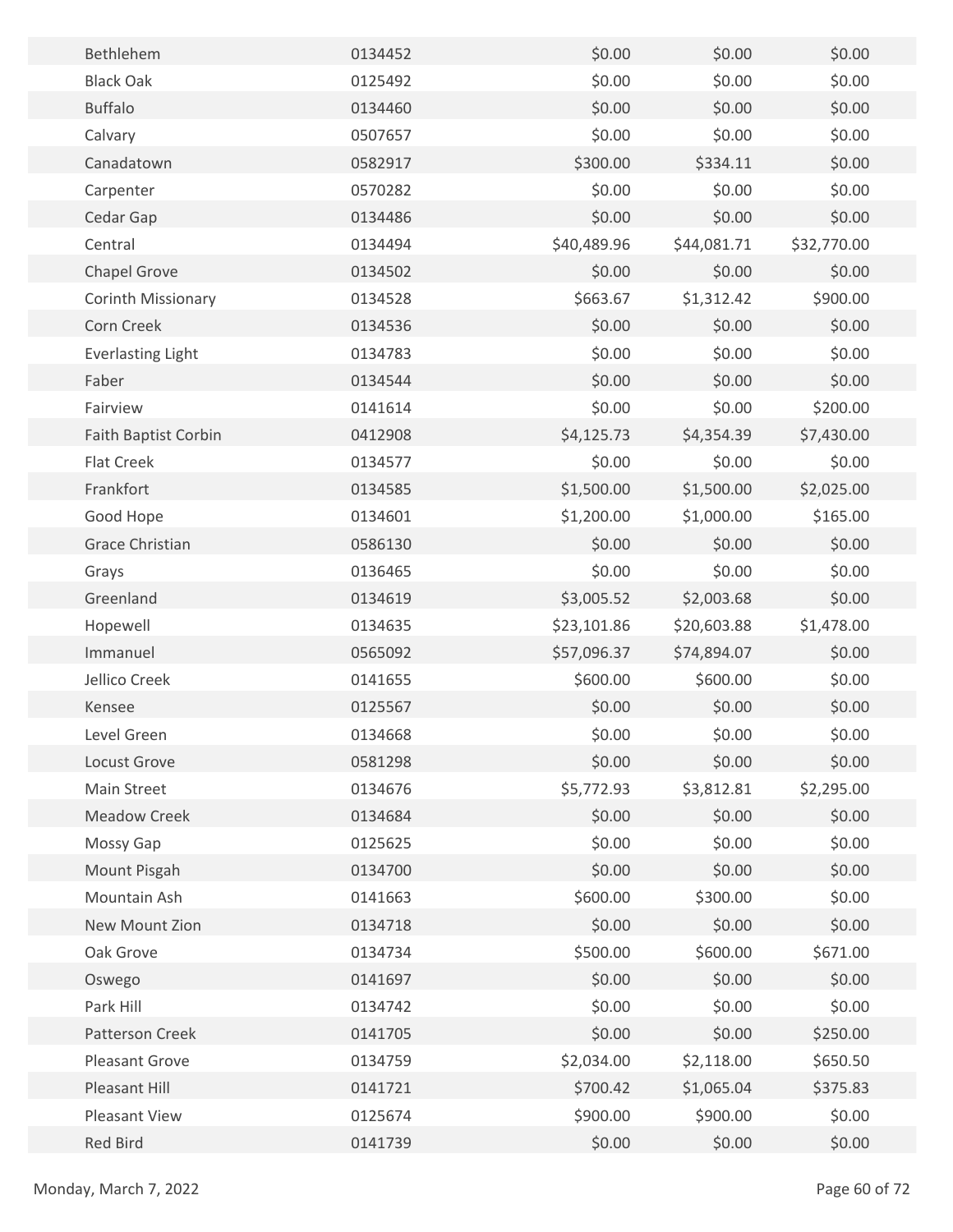| <b>Rockholds First</b>     | 0134767 | \$0.00       | \$0.00       | \$0.00      |
|----------------------------|---------|--------------|--------------|-------------|
| Sojourn                    | 0583328 | \$1,500.00   | \$0.00       | \$0.00      |
| <b>Tannery Hollow</b>      | 0141788 | \$1,332.25   | \$1,234.55   | \$0.00      |
| <b>Tidal Wave</b>          | 0134791 | \$0.00       | \$0.00       | \$0.00      |
| <b>Twentieth Street</b>    | 0134510 | \$0.00       | \$0.00       | \$0.00      |
| <b>Watsons Chapel</b>      | 0134809 | \$0.00       | \$0.00       | \$0.00      |
| West Corbin                | 0134817 | \$3,422.07   | \$4,309.25   | \$2,489.00  |
| Wofford                    | 0134833 | \$710.83     | \$964.93     | \$500.00    |
| <b>Wolf Creek</b>          | 0141804 | \$735.20     | \$989.22     | \$415.00    |
| <b>Woodbine Missionary</b> | 0134841 | \$0.00       | \$0.00       | \$0.00      |
|                            |         | \$152,142.81 | \$168,942.06 | \$52,614.33 |

# **Tates Creek Baptist Association**

| Tales Creek Dapust Association | <b>SBCID</b> | CP          | CP<br>9/1/20-2/28/21 9/1/21-2/28/22 9/1/21-2/28/22 | <b>Other Gifts</b> |
|--------------------------------|--------------|-------------|----------------------------------------------------|--------------------|
| Berea                          | 0142026      | \$11,250.00 | \$11,250.00                                        | \$0.00             |
| Bethlehem                      | 0142034      | \$3,891.64  | \$2,921.55                                         | \$1,520.00         |
| Calvary                        | 0426122      | \$0.00      | \$0.00                                             | \$0.00             |
| Clarksville                    | 0142067      | \$0.00      | \$305.00                                           | \$0.00             |
| <b>Eastside Community</b>      | 0455444      | \$14,064.97 | \$25,674.30                                        | \$0.00             |
| Emmanuel                       | 0410308      | \$7,865.89  | \$8,782.95                                         | \$12,189.45        |
| <b>Faith Decision</b>          | 0546747      | \$300.00    | \$450.00                                           | \$0.00             |
| Freedom                        | 0142083      | \$0.00      | \$0.00                                             | \$0.00             |
| Friendship Valley              | 0569870      | \$0.00      | \$0.00                                             | \$0.00             |
| Gethsemane                     | 0443366      | \$2,636.24  | \$1,709.00                                         | \$1,457.00         |
| <b>Gilberts Creek</b>          | 0142091      | \$1,296.00  | \$1,010.00                                         | \$2,533.00         |
| Good Hope                      | 0142117      | \$762.00    | \$0.00                                             | \$1,600.00         |
| Gracepoint                     | 0590800      | \$1,200.00  | \$1,000.00                                         | \$0.00             |
| Harris Memorial                | 0376319      | \$250.00    | \$250.00                                           | \$350.00           |
| Hays Fork                      | 0142141      | \$3,805.38  | \$2,627.13                                         | \$3,001.00         |
| Kirksville                     | 0142158      | \$3,463.72  | \$3,560.25                                         | \$2,319.00         |
| Knob Lick                      | 0439406      | \$375.00    | \$375.00                                           | \$25.00            |
| Liberty                        | 0142174      | \$0.00      | \$0.00                                             | \$0.00             |
| Liberty Avenue                 | 0142166      | \$3,412.46  | \$3,634.87                                         | \$3,499.00         |
| Linden Street                  | 0142182      | \$404.00    | \$539.00                                           | \$0.00             |
| Middletown                     | 0142190      | \$5,983.38  | \$5,554.66                                         | \$18,675.00        |
| <b>Mount Tabor</b>             | 0142208      | \$0.00      | \$10,000.00                                        | \$5,860.00         |
| <b>Owsley Fork</b>             | 0129734      | \$0.00      | \$0.00                                             | \$0.00             |
| Peytontown                     | 0142224      | \$1,134.22  | \$670.38                                           | \$0.00             |
| Pilot Knob                     | 0142232      | \$8,607.73  | \$7,647.19                                         | \$6,864.00         |
| <b>Red House</b>               | 0142240      | \$13,648.87 | \$11,678.99                                        | \$12,644.78        |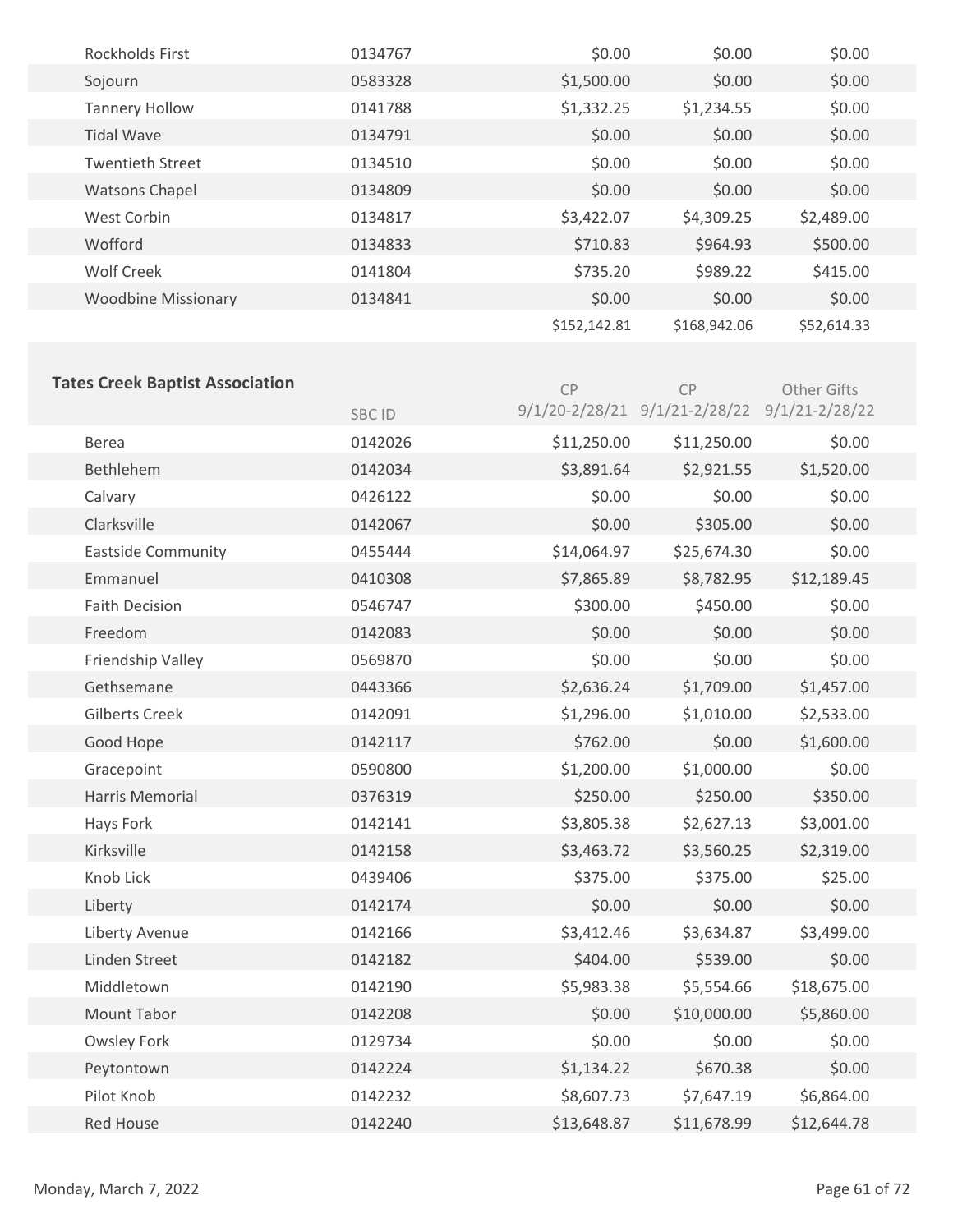| <b>Richmond First</b> | 0142075 | \$83,403.97  | \$84,278.09  | \$64,839.97  |
|-----------------------|---------|--------------|--------------|--------------|
| Rosedale              | 0142265 | \$0.00       | \$0.00       | \$0.00       |
| <b>Silver Creek</b>   | 0142273 | \$2,661.65   | \$2,457.59   | \$950.00     |
| <b>Stoney Run</b>     | 0142281 | \$234.00     | \$205.00     | \$0.00       |
| <b>Tates Creek</b>    | 0142299 | \$5,670.00   | \$4,455.00   | \$2,273.00   |
| <b>Union City</b>     | 0142307 | \$12,378.11  | \$10,471.45  | \$11,551.61  |
| Unity                 | 0429829 | \$3,686.00   | \$3,706.51   | \$3,055.00   |
| <b>Valley View</b>    | 0410316 | \$200.00     | \$120.00     | \$500.00     |
| Viney Fork            | 0142323 | \$5,977.51   | \$8,575.68   | \$6,870.00   |
| Waco                  | 0142331 | \$23,984.89  | \$17,489.08  | \$12,591.00  |
| Wallaceton            | 0142349 | \$1,788.63   | \$2,000.07   | \$59.30      |
| Westside              | 0142356 | \$1,202.28   | \$2,090.28   | \$6,471.14   |
| White Hall            | 0486340 | \$8,752.43   | \$7,148.00   | \$1,730.00   |
| White Lick            | 0142364 | \$0.00       | \$996.02     | \$60.00      |
|                       |         | \$234,290.97 | \$243,633.04 | \$183,488.25 |
|                       |         |              |              |              |

| <b>Taylor County Baptist Association</b> | CP      | <b>CP</b>   | Other Gifts                                  |             |  |
|------------------------------------------|---------|-------------|----------------------------------------------|-------------|--|
|                                          | SBC ID  |             | 9/1/20-2/28/21 9/1/21-2/28/22 9/1/21-2/28/22 |             |  |
| Campbellsville                           | 0142380 | \$50,831.96 | \$48,000.00                                  | \$51,925.00 |  |
| Eastside                                 | 0438853 | \$313.62    | \$59.32                                      | \$130.00    |  |
| Elk Horn                                 | 0142398 | \$2,250.00  | \$2,250.00                                   | \$0.00      |  |
| Fairview                                 | 0142414 | \$1,891.61  | \$1,835.20                                   | \$602.65    |  |
| Friendship                               | 0142422 | \$8,145.00  | \$5,753.52                                   | \$6,575.00  |  |
| Good Hope                                | 0142430 | \$15,576.92 | \$16,706.60                                  | \$13,632.50 |  |
| <b>Green River Memorial</b>              | 0142448 | \$8,332.14  | \$9,891.98                                   | \$2,649.15  |  |
| Liberty                                  | 0142455 | \$4,753.40  | \$4,827.80                                   | \$2,753.00  |  |
| Lowell Avenue                            | 0142562 | \$28,515.44 | \$22,105.43                                  | \$16,067.00 |  |
| Meadowview                               | 0142463 | \$3,536.02  | \$3,222.32                                   | \$1,880.00  |  |
| Mount Gilboa                             | 0142471 | \$4,714.71  | \$5,042.75                                   | \$8,935.00  |  |
| <b>Mount Roberts</b>                     | 0125427 | \$2,346.83  | \$3,917.98                                   | \$859.47    |  |
| Mount Washington                         | 0125435 | \$500.00    | \$500.00                                     | \$2,862.00  |  |
| Palestine                                | 0142489 | \$3,269.57  | \$3,462.42                                   | \$1,500.00  |  |
| Pitman Valley                            | 0142497 | \$0.00      | \$0.00                                       | \$175.00    |  |
| Pleasant Hill                            | 0142505 | \$15,848.37 | \$14,891.09                                  | \$4,535.00  |  |
| Point Pleasant Lighthouse                | 0585903 | \$966.08    | \$3,155.52                                   | \$500.00    |  |
| Raikes Hill                              | 0142513 | \$1,523.00  | \$1,179.00                                   | \$429.00    |  |
| <b>Robinson Creek</b>                    | 0142521 | \$10,261.06 | \$10,497.67                                  | \$5,732.34  |  |
| Salem                                    | 0142547 | \$6,673.21  | \$6,799.94                                   | \$5,452.46  |  |
| Saloma                                   | 0142554 | \$1,000.00  | \$1,000.00                                   | \$0.00      |  |
| South Campbellsville                     | 0142539 | \$9,159.21  | \$8,777.47                                   | \$0.00      |  |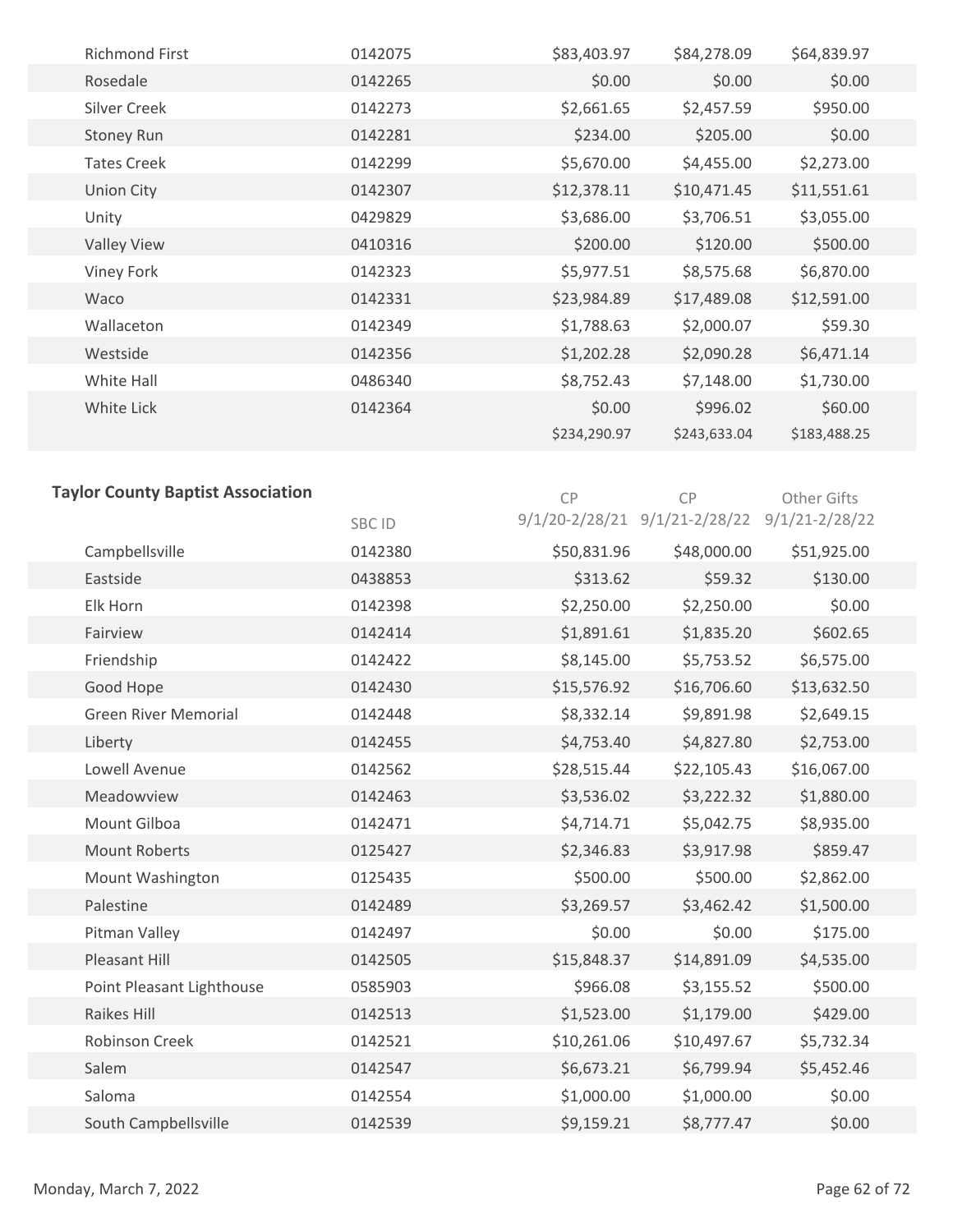| Yuma                                | 0142570      | \$2,970.76   | \$2,918.99                                   | \$2,779.00   |  |
|-------------------------------------|--------------|--------------|----------------------------------------------|--------------|--|
|                                     |              | \$183,378.91 | \$176,795.00                                 | \$129,973.57 |  |
|                                     |              |              |                                              |              |  |
| <b>Ten Mile Baptist Association</b> |              | CP           | CP                                           | Other Gifts  |  |
|                                     | <b>SBCID</b> |              | 9/1/20-2/28/21 9/1/21-2/28/22 9/1/21-2/28/22 |              |  |
| <b>Clarks Creek</b>                 | 0142588      | \$0.00       | \$0.00                                       | \$0.00       |  |
| Concord                             | 0142596      | \$0.00       | \$0.00                                       | \$0.00       |  |
| Elliston                            | 0142604      | \$933.70     | \$1,225.32                                   | \$1,670.00   |  |
| Glencoe                             | 0142612      | \$1,150.04   | \$1,208.01                                   | \$3,518.50   |  |
| Macedonia                           | 0142620      | \$6,483.65   | \$6,704.02                                   | \$4,729.42   |  |
| Mount Zion                          | 0142638      | \$1,100.74   | \$1,578.94                                   | \$6,888.00   |  |
| New Bethel                          | 0142646      | \$6,000.00   | \$5,000.00                                   | \$3,200.00   |  |
| Oakland                             | 0142653      | \$1,882.74   | \$3,694.02                                   | \$370.00     |  |
| Paint Lick                          | 0142661      | \$0.00       | \$3,000.00                                   | \$1,291.55   |  |
| Pleasant Home                       | 0142679      | \$5,225.60   | \$3,935.09                                   | \$2,543.40   |  |
| Sparta                              | 0138065      | \$900.20     | \$1,031.82                                   | \$3,385.04   |  |
| Ten Mile                            | 0142703      | \$1,815.00   | \$2,189.00                                   | \$1,445.00   |  |
| Vine Run                            | 0142711      | \$2,142.00   | \$5,214.30                                   | \$1,585.00   |  |
|                                     |              | \$27,633.67  | \$34,780.52                                  | \$30,625.91  |  |
|                                     |              |              |                                              |              |  |

| <b>Three Forks Baptist Association</b> | CP           | <b>CP</b>  | Other Gifts                                  |            |
|----------------------------------------|--------------|------------|----------------------------------------------|------------|
|                                        | <b>SBCID</b> |            | 9/1/20-2/28/21 9/1/21-2/28/22 9/1/21-2/28/22 |            |
| <b>Airport Gardens</b>                 | 0142737      | \$480.00   | \$480.00                                     | \$1,015.00 |
| <b>Berean</b>                          | 0405084      | \$600.00   | \$600.00                                     | \$0.00     |
| <b>Big Creek</b>                       | 0142752      | \$3,600.00 | \$3,600.00                                   | \$2,287.17 |
| Big Leatherwood First                  | 0138495      | \$220.00   | \$225.00                                     | \$0.00     |
| Blackey                                | 0138404      | \$200.00   | \$300.00                                     | \$50.00    |
| <b>Bulan Community</b>                 | 0575186      | \$0.00     | \$0.00                                       | \$1,900.00 |
| Caney                                  | 0142794      | \$1,675.00 | \$1,250.00                                   | \$1,235.00 |
| <b>Colson Baptist Church</b>           | 0486365      | \$0.00     | \$0.00                                       | \$0.00     |
| Combs First                            | 0142877      | \$0.00     | \$0.00                                       | \$0.00     |
| Confluence                             | 0142810      | \$0.00     | \$0.00                                       | \$0.00     |
| Consolidated                           | 0580063      | \$0.00     | \$0.00                                       | \$0.00     |
| <b>Craft Colly</b>                     | 0138412      | \$1,162.24 | \$1,927.85                                   | \$0.00     |
| Deane                                  | 0427997      | \$3,075.00 | \$908.00                                     | \$200.00   |
| Dwarf                                  | 0142851      | \$480.00   | \$480.00                                     | \$702.00   |
| Emmanuel                               | 0441998      | \$2,177.85 | \$4,190.22                                   | \$200.00   |
| Eolia                                  | 0486373      | \$1,000.00 | \$1,000.00                                   | \$0.00     |
| <b>First Creek</b>                     | 0142927      | \$1,121.60 | \$0.00                                       | \$0.00     |
| Fleming                                | 0138446      | \$1,562.03 | \$1,887.92                                   | \$626.06   |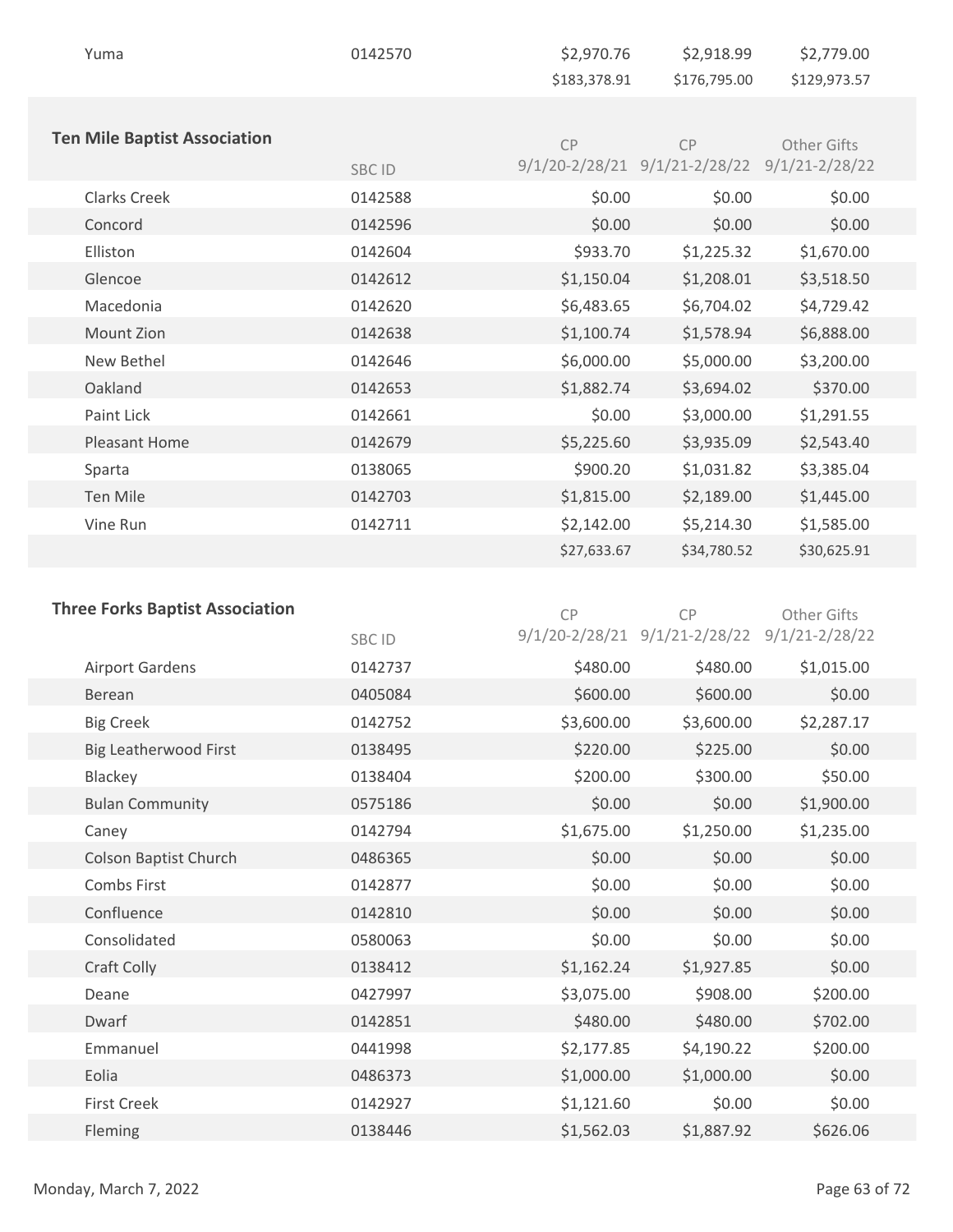| Hardburly                            | 0142935 | \$0.00      | \$0.00                                             | \$0.00      |  |
|--------------------------------------|---------|-------------|----------------------------------------------------|-------------|--|
| <b>Harvest Community</b>             | 0582880 | \$1,000.00  | \$600.00                                           | \$0.00      |  |
| <b>Hazard First</b>                  | 0142885 | \$6,353.19  | \$7,866.14                                         | \$21,093.75 |  |
| Hindman First                        | 0142893 | \$2,250.00  | \$1,875.00                                         | \$2,195.00  |  |
| Hyden                                | 0142950 | \$0.00      | \$0.00                                             | \$500.00    |  |
| Jeff Missionary                      | 0143099 | \$1,281.60  | \$1,573.16                                         | \$875.00    |  |
| Jeremiah Missionary                  | 0398487 | \$1,200.00  | \$1,200.00                                         | \$1,000.00  |  |
| Lone Pine                            | 0142984 | \$600.00    | \$600.00                                           | \$2,000.00  |  |
| Lothair                              | 0142992 | \$883.08    | \$0.00                                             | \$0.00      |  |
| McIntosh                             | 0494062 | \$0.00      | \$0.00                                             | \$0.00      |  |
| Montgomery                           | 0143032 | \$4,669.50  | \$3,243.72                                         | \$400.00    |  |
| Mount Olivet                         | 0138479 | \$1,229.00  | \$770.00                                           | \$768.00    |  |
| <b>Mousie First</b>                  | 0143040 | \$469.18    | \$563.69                                           | \$639.00    |  |
| <b>Muncy Creek</b>                   | 0143057 | \$0.00      | \$0.00                                             | \$0.00      |  |
| Petrey Memorial                      | 0143065 | \$2,916.62  | \$1,666.64                                         | \$0.00      |  |
| Premium                              | 0460907 | \$775.57    | \$396.95                                           | \$0.00      |  |
| Rockhouse                            | 0143107 | \$0.00      | \$0.00                                             | \$0.00      |  |
| Smithsboro                           | 0143123 | \$12,475.77 | \$11,929.29                                        | \$1,450.00  |  |
| Typo                                 | 0143131 | \$0.00      | \$0.00                                             | \$0.00      |  |
| <b>Upper Second Creek</b>            | 0143115 | \$450.00    | \$450.00                                           | \$0.00      |  |
| <b>Vicco Missionary</b>              | 0143156 | \$0.00      | \$0.00                                             | \$0.00      |  |
| <b>Whitesburg First</b>              | 0142901 | \$13,412.04 | \$14,734.56                                        | \$8,573.00  |  |
| <b>Willow Fern</b>                   | 0516476 | \$0.00      | \$0.00                                             | \$0.00      |  |
| <b>Wooton First</b>                  | 0142919 | \$1,422.71  | \$1,165.10                                         | \$1,645.00  |  |
| Yerkes                               | 0143164 | \$0.00      | \$0.00                                             | \$0.00      |  |
|                                      |         | \$68,741.98 | \$65,483.24                                        | \$49,353.98 |  |
|                                      |         |             |                                                    |             |  |
| <b>Unaffiliated</b>                  |         | CP          | CP                                                 | Other Gifts |  |
|                                      | SBC ID  |             | 9/1/20-2/28/21 9/1/21-2/28/22 9/1/21-2/28/22       |             |  |
| Calvary                              | 0123067 | \$200.00    | \$150.00                                           | \$223.00    |  |
|                                      |         | \$200.00    | \$150.00                                           | \$223.00    |  |
|                                      |         |             |                                                    |             |  |
| <b>Union Association of Baptists</b> |         |             |                                                    |             |  |
|                                      |         | CP          | CP<br>9/1/20-2/28/21 9/1/21-2/28/22 9/1/21-2/28/22 | Other Gifts |  |
|                                      | SBC ID  |             |                                                    |             |  |
| Beaver                               | 0143222 | \$1,550.00  | \$1,200.00                                         | \$1,165.00  |  |
| <b>Berlin</b>                        | 0143248 | \$1,137.40  | \$0.00                                             | \$0.00      |  |
| <b>Blanket Creek</b>                 | 0143263 | \$807.66    | \$543.00                                           | \$2,056.50  |  |
| <b>Butler</b>                        | 0143289 | \$750.00    | \$750.00                                           | \$350.00    |  |
| Cynthiana                            | 0143297 | \$5,333.82  | \$3,690.20                                         | \$3,861.52  |  |
| Fairview                             | 0143305 | \$100.00    | \$100.00                                           | \$200.00    |  |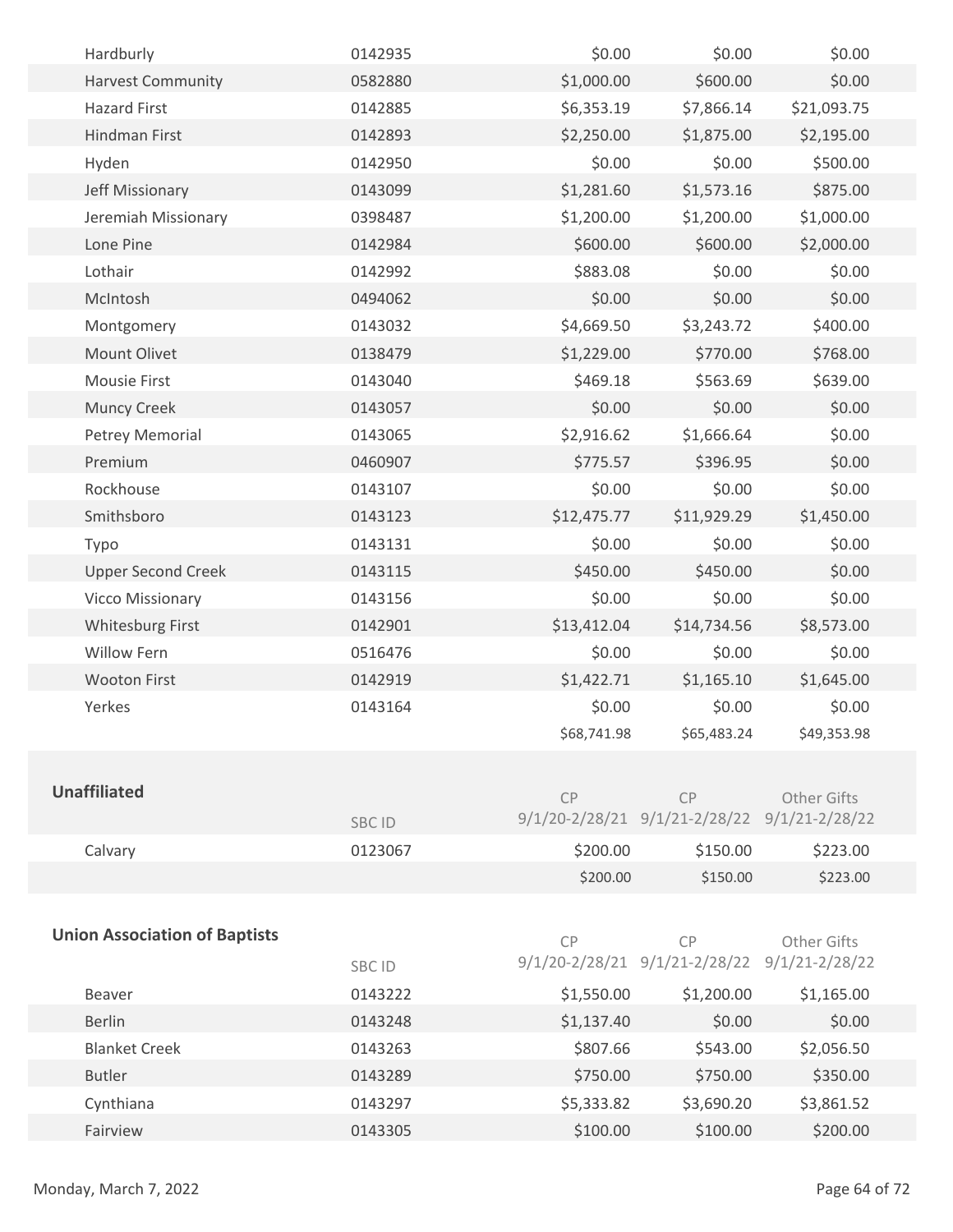| Forest Hill         | 0143339 | \$400.00    | \$600.00    | \$300.00    |
|---------------------|---------|-------------|-------------|-------------|
| <b>Indian Creek</b> | 0571241 | \$1,050.00  | \$900.00    | \$6,200.00  |
| Lenoxburg           | 0143354 | \$619.00    | \$794.00    | \$0.00      |
| Oakwood Avenue      | 0143370 | \$75.00     | \$325.00    | \$0.00      |
| Richland            | 0143396 | \$0.00      | \$0.00      | \$0.00      |
| Willow              | 0143412 | \$1,800.00  | \$1,500.00  | \$3,381.00  |
|                     |         | \$13,622.88 | \$10,402.20 | \$17,514.02 |

|         | CP         | CP         | Other Gifts                                  |
|---------|------------|------------|----------------------------------------------|
| SBC ID  |            |            |                                              |
| 0143420 | \$0.00     | \$0.00     | \$0.00                                       |
| 0143610 | \$1,410.70 | \$1,415.30 | \$0.00                                       |
| 0143479 | \$70.00    | \$210.00   | \$125.00                                     |
| 0143487 | \$0.00     | \$0.00     | \$0.00                                       |
| 0143495 | \$900.00   | \$900.00   | \$3,675.00                                   |
| 0143503 | \$2,461.00 | \$2,365.00 | \$2,279.00                                   |
| 0143511 | \$0.00     | \$0.00     | \$523.35                                     |
| 0438051 | \$0.00     | \$0.00     | \$0.00                                       |
| 0143537 | \$0.00     | \$0.00     | \$0.00                                       |
| 0143545 | \$0.00     | \$0.00     | \$500.00                                     |
| 0138420 | \$5,314.00 | \$6,883.00 | \$2,180.00                                   |
| 0143560 | \$700.00   | \$600.00   | \$0.00                                       |
| 0143594 | \$635.94   | \$0.00     | \$0.00                                       |
| 0143602 | \$2,918.00 | \$2,795.20 | \$5,840.00                                   |
| 0143644 | \$0.00     | \$0.00     | \$0.00                                       |
| 0143651 | \$0.00     | \$225.00   | \$3,735.00                                   |
| 0143701 | \$0.00     | \$0.00     | \$0.00                                       |
| 0143719 | \$0.00     | \$0.00     | \$0.00                                       |
| 0143750 | \$0.00     | \$0.00     | \$0.00                                       |
| 0143768 | \$400.00   | \$500.00   | \$250.00                                     |
| 0143776 | \$0.00     | \$0.00     | \$0.00                                       |
| 0143818 | \$0.00     | \$0.00     | \$0.00                                       |
| 0143826 | \$0.00     | \$0.00     | \$0.00                                       |
| 0143834 | \$452.00   | \$381.00   | \$400.00                                     |
| 0143842 | \$0.00     | \$0.00     | \$0.00                                       |
| 0143859 | \$302.00   | \$301.00   | \$50.00                                      |
| 0438044 | \$0.00     | \$0.00     | \$0.00                                       |
| 0143875 | \$0.00     | \$0.00     | \$0.00                                       |
| 0143883 | \$0.00     | \$0.00     | \$0.00                                       |
|         |            |            | 9/1/20-2/28/21 9/1/21-2/28/22 9/1/21-2/28/22 |

Teetersville 0143917 \$3,547.78 \$3,481.07 \$11,369.59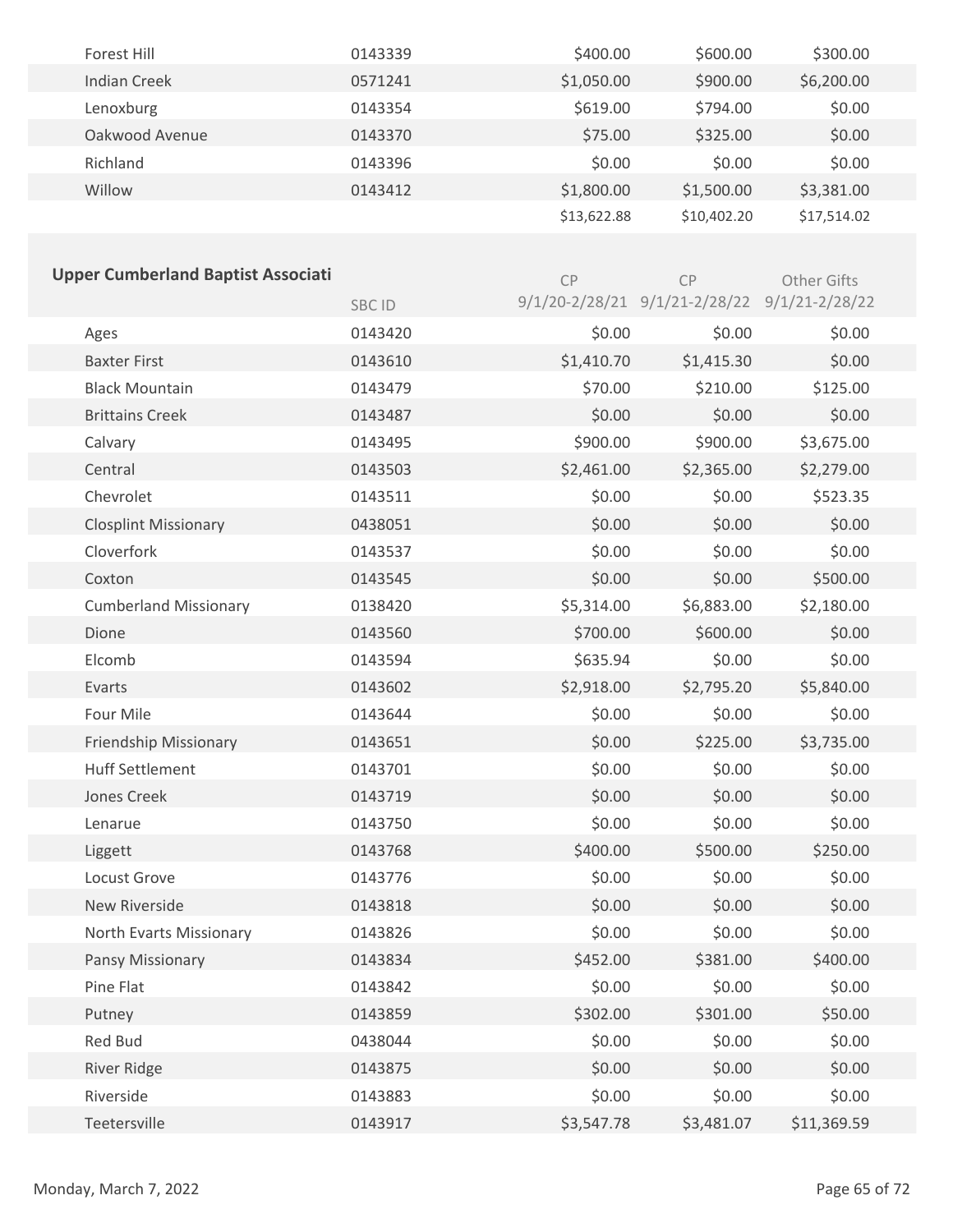| Totz                     | 0143933 | \$0.00      | \$0.00      | \$0.00      |
|--------------------------|---------|-------------|-------------|-------------|
| <b>Turner Missionary</b> | 0390492 | \$0.00      | \$0.00      | \$0.00      |
| <b>Wallins</b>           | 0143941 | \$714.38    | \$852.09    | \$3,205.00  |
| <b>Willow Grove</b>      | 0143958 | \$0.00      | \$0.00      | \$0.00      |
| Yocum Creek              | 0143578 | \$0.00      | \$0.00      | \$0.00      |
|                          |         | \$19,825.80 | \$20,908.66 | \$34,131.94 |

| <b>Warren Association of Baptists</b> |         | CP           | CP                                           | Other Gifts  |
|---------------------------------------|---------|--------------|----------------------------------------------|--------------|
|                                       | SBC ID  |              | 9/1/20-2/28/21 9/1/21-2/28/22 9/1/21-2/28/22 |              |
| <b>Barren River</b>                   | 0143982 | \$1,250.00   | \$1,250.00                                   | \$2,518.10   |
| Berean Lakeway                        | 0593093 | \$2,249.00   | \$1,966.61                                   | \$0.00       |
| Bethany                               | 0143990 | \$5,804.32   | \$2,689.52                                   | \$627.00     |
| <b>Bowling Green First</b>            | 0144089 | \$23,905.00  | \$15,000.00                                  | \$39,117.39  |
| Bowling Green First Korean            | 0582597 | \$0.00       | \$0.00                                       | \$0.00       |
| <b>Brownsville Missionary</b>         | 0125724 | \$2,000.00   | \$2,000.00                                   | \$6,383.00   |
| <b>Burton Memorial</b>                | 0144014 | \$666.64     | \$100.00                                     | \$0.00       |
| Calvary                               | 0144022 | \$18,422.70  | \$19,461.18                                  | \$14,640.00  |
| Cedar Bluff                           | 0144030 | \$0.00       | \$0.00                                       | \$0.00       |
| Chin                                  | 0589623 | \$0.00       | \$0.00                                       | \$0.00       |
| Christ Fellowship                     | 0582593 | \$2,500.00   | \$3,500.00                                   | \$11,656.77  |
| Church at the Corner                  | 0589624 | \$0.00       | \$0.00                                       | \$0.00       |
| Clarkson                              | 0143180 | \$2,135.00   | \$1,525.00                                   | \$0.00       |
| Clear Fork                            | 0144048 | \$0.00       | \$0.00                                       | \$0.00       |
| Community Church                      | 0582919 | \$1,900.97   | \$2,239.90                                   | \$0.00       |
| Cornerstone of Cave City              | 0593259 | \$0.00       | \$50.00                                      | \$0.00       |
| <b>Covenant Ministries</b>            | 0576465 | \$0.00       | \$0.00                                       | \$0.00       |
| <b>Cross Point</b>                    | 0584292 | \$6,083.35   | \$6,150.01                                   | \$708.00     |
| <b>Crossland Community</b>            | 0580229 | \$0.00       | \$0.00                                       | \$0.00       |
| Dedicated                             | 0144055 | \$270.00     | \$180.00                                     | \$855.00     |
| Eastwood                              | 0144063 | \$141,326.26 | \$157,420.43                                 | \$100,322.64 |
| Faith                                 | 0573901 | \$0.00       | \$0.00                                       | \$415.00     |
| <b>Forest Park</b>                    | 0144097 | \$13,090.22  | \$9,664.60                                   | \$1,500.00   |
| Franklin Community                    | 0587852 | \$2,907.88   | \$4,706.58                                   | \$0.00       |
| Friendship Baptist Church             | 0144105 | \$967.10     | \$774.02                                     | \$350.00     |
| <b>Glendale At Cave Mill</b>          | 0144139 | \$2,100.00   | \$3,900.00                                   | \$0.00       |
| Greenville Second                     | 0135236 | \$41,830.00  | \$53,786.00                                  | \$101,683.76 |
| Greenwood                             | 0144147 | \$0.00       | \$0.00                                       | \$0.00       |
| Highland                              | 0144154 | \$288.40     | \$270.30                                     | \$200.00     |
| Hillview                              | 0463133 | \$0.00       | \$0.00                                       | \$0.00       |
| <b>Hillvue Heights</b>                | 0144162 | \$40,000.02  | \$40,000.02                                  | \$0.00       |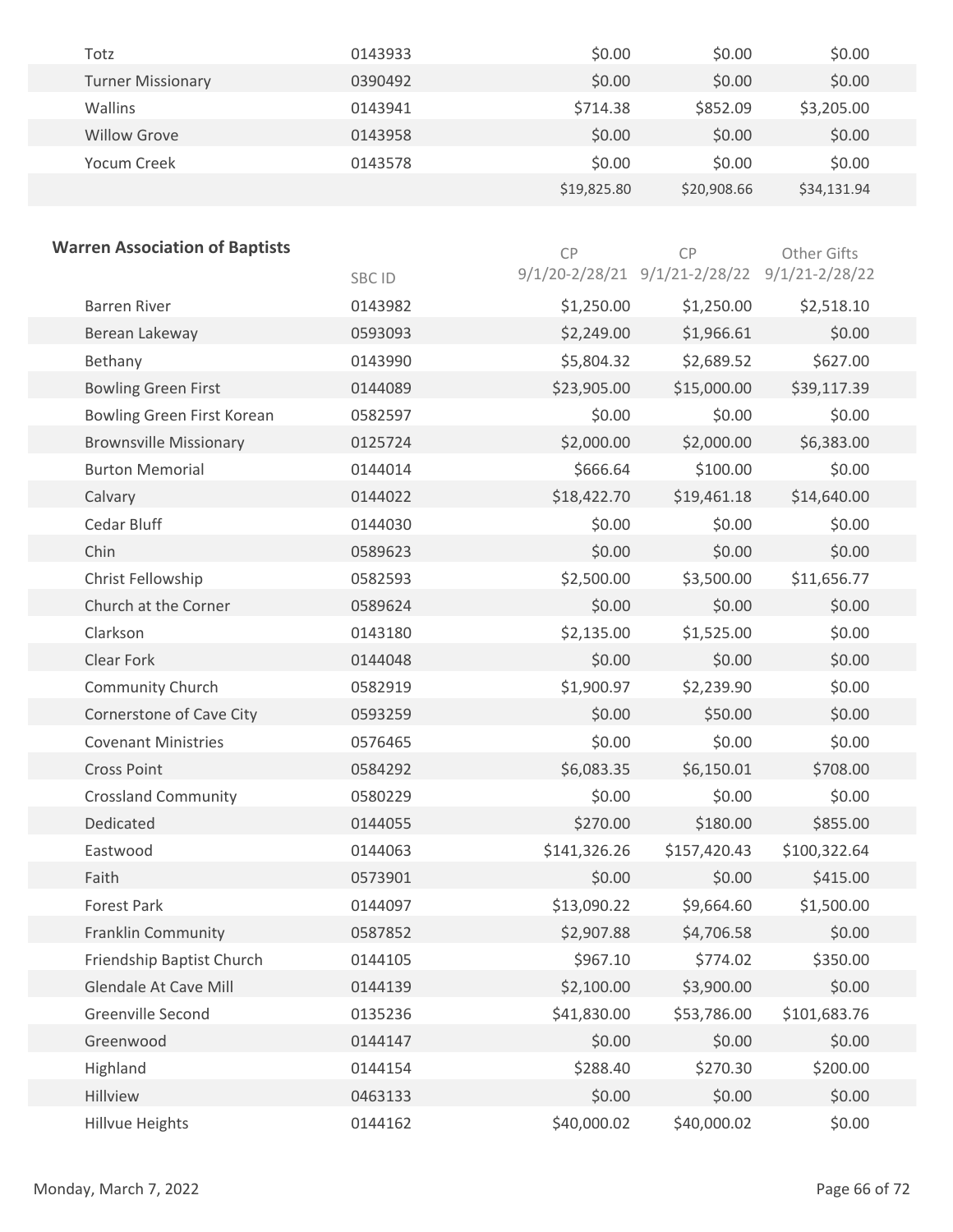| Iva Missionary              | 0144170 | \$0.00       | \$0.00       | \$0.00       |  |
|-----------------------------|---------|--------------|--------------|--------------|--|
| Jackson Grove               | 0144188 | \$350.00     | \$250.00     | \$695.00     |  |
| Leitchfield First           | 0143206 | \$8,333.36   | \$13,333.37  | \$13,027.00  |  |
| Liberty                     | 0127712 | \$1,144.12   | \$1,168.03   | \$4,546.00   |  |
| Lighthouse At Nolin         | 0586502 | \$0.00       | \$0.00       | \$0.00       |  |
| Living Hope                 | 0404970 | \$74,666.66  | \$75,000.00  | \$134,221.61 |  |
| Martinsville                | 0144204 | \$50.00      | \$0.00       | \$0.00       |  |
| Meadow Land                 | 0463141 | \$0.00       | \$0.00       | \$0.00       |  |
| Mission Church              | 0588742 | \$0.00       | \$1,000.00   | \$0.00       |  |
| Mount Zion                  | 0391433 | \$0.00       | \$0.00       | \$0.00       |  |
| New Gasper                  | 0144212 | \$0.00       | \$0.00       | \$0.00       |  |
| <b>New Harvest</b>          | 0523928 | \$400.00     | \$300.00     | \$1,688.00   |  |
| New Life                    | 0575849 | \$1,400.00   | \$1,500.00   | \$0.00       |  |
| Nueva Vida                  | 0578938 | \$0.00       | \$0.00       | \$0.00       |  |
| Oak Forest                  | 0144220 | \$0.00       | \$0.00       | \$0.00       |  |
| Oak Forest                  | 0420331 | \$4,208.35   | \$3,389.12   | \$8,720.80   |  |
| Oakland                     | 0144246 | \$15,000.00  | \$21,000.00  | \$12,495.36  |  |
| Plano                       | 0144253 | \$6,980.00   | \$6,222.00   | \$1,676.00   |  |
| <b>Plum Springs</b>         | 0144279 | \$4,213.82   | \$4,014.37   | \$3,165.00   |  |
| Providence Knob             | 0144287 | \$3,807.00   | \$2,466.00   | \$1,500.00   |  |
| <b>Rich Pond</b>            | 0387514 | \$63,694.97  | \$78,100.70  | \$55,464.65  |  |
| Richardsville               | 0144295 | \$1,821.51   | \$2,146.43   | \$4,500.00   |  |
| <b>Riverview Missionary</b> | 0451377 | \$0.00       | \$0.00       | \$0.00       |  |
| <b>Rocky Springs</b>        | 0144311 | \$3,317.10   | \$3,223.63   | \$2,197.00   |  |
| Scottsville                 | 0120535 | \$23,560.77  | \$22,857.14  | \$16,638.59  |  |
| <b>Smiths Grove</b>         | 0144329 | \$4,166.65   | \$4,166.65   | \$0.00       |  |
| Southside                   | 0522888 | \$0.00       | \$0.00       | \$0.00       |  |
| <b>State Street</b>         | 0567166 | \$1,000.00   | \$600.00     | \$0.00       |  |
| White Stone Quarry          | 0144337 | \$0.00       | \$2,500.00   | \$225.00     |  |
| Woodburn                    | 0144345 | \$60,215.80  | \$54,217.76  | \$39,989.13  |  |
| Zo                          | 0590629 | \$0.00       | \$0.00       | \$0.00       |  |
|                             |         | \$588,026.97 | \$624,089.37 | \$581,725.80 |  |
|                             |         |              |              |              |  |

| <b>Wayne County Baptist Association</b> | <b>SBC ID</b> | CP         | <b>CP</b><br>$9/1/20 - 2/28/21$ $9/1/21 - 2/28/22$ | Other Gifts<br>$9/1/21 - 2/28/22$ |  |
|-----------------------------------------|---------------|------------|----------------------------------------------------|-----------------------------------|--|
|                                         |               |            |                                                    |                                   |  |
| <b>Big Sinking</b>                      | 0144352       | \$0.00     | \$0.00                                             | \$600.00                          |  |
| Concord                                 | 0419960       | \$700.00   | \$700.00                                           | \$0.00                            |  |
| Cooper                                  | 0144378       | \$200.00   | \$100.00                                           | \$0.00                            |  |
| <b>Elk Spring Valley</b>                | 0144386       | \$6,814.44 | \$6,279.46                                         | \$13,156.66                       |  |
| Immanuel                                | 0468637       | \$0.00     | \$0.00                                             | \$0.00                            |  |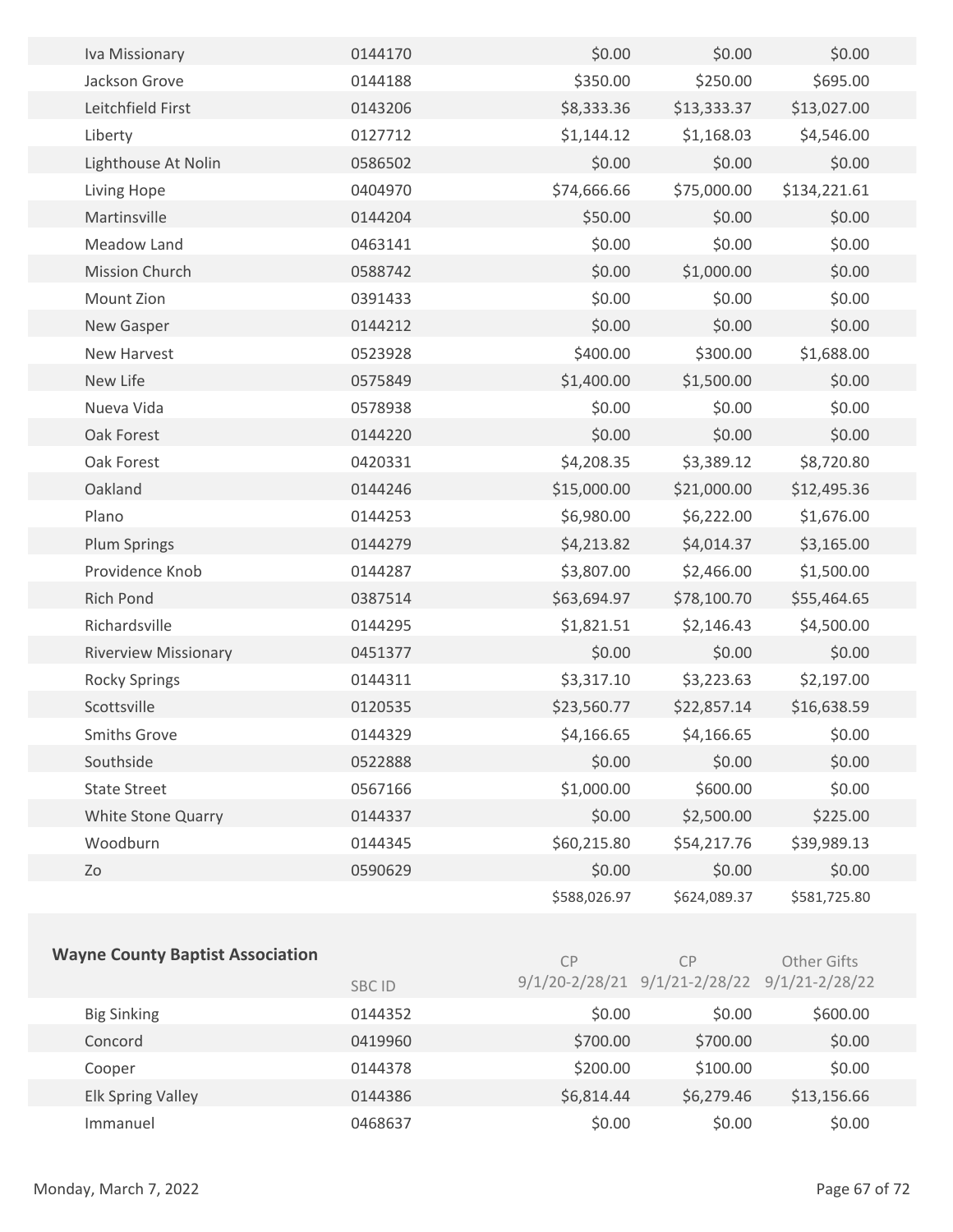| <b>Missouri Hollow</b>   | 0144444 | \$0.00      | \$0.00      | \$0.00      |
|--------------------------|---------|-------------|-------------|-------------|
| Monticello First         | 0144451 | \$21,328.00 | \$17,556.00 | \$15,000.00 |
| Mount Zion               | 0144469 | \$2,305.75  | \$2,190.00  | \$2,282.00  |
| New Charity              | 0144477 | \$800.00    | \$1,200.00  | \$301.00    |
| New Salem                | 0144485 | \$1,465.00  | \$1,310.00  | \$2,550.00  |
| Newtown                  | 0144493 | \$0.00      | \$0.00      | \$0.00      |
| Oak Grove                | 0144501 | \$3,595.62  | \$3,646.75  | \$10,069.74 |
| Parmleys Grove           | 0144519 | \$0.00      | \$0.00      | \$0.00      |
| Primera Bautista Iglesia | 0577622 | \$0.00      | \$50.00     | \$0.00      |
| <b>Rectors Flat</b>      | 0144527 | \$996.10    | \$1,126.76  | \$630.07    |
| Rogers Grove             | 0565674 | \$1,176.11  | \$1,280.48  | \$3,210.00  |
| Sandusky Chapel          | 0144535 | \$0.00      | \$0.00      | \$0.00      |
| South Main               | 0144550 | \$0.00      | \$0.00      | \$0.00      |
| Spann Hill               | 0144568 | \$443.82    | \$464.89    | \$1,323.00  |
| Steubenville             | 0144584 | \$5,427.28  | \$7,256.38  | \$8,305.00  |
|                          |         | \$45,252.12 | \$43,160.72 | \$57,427.47 |

## **West Kentucky Baptist Association**

CP CP Other Gifts

|                                | SBC ID  |             | 9/1/20-2/28/21 9/1/21-2/28/22 9/1/21-2/28/22 |             |  |
|--------------------------------|---------|-------------|----------------------------------------------|-------------|--|
| Antioch                        | 0144600 | \$0.00      | \$0.00                                       | \$0.00      |  |
| Arlington First                | 0144675 | \$4,375.00  | \$3,125.00                                   | \$22,192.00 |  |
| Bardwell                       | 0144626 | \$14,259.30 | \$17,908.83                                  | \$14,844.87 |  |
| Bethlehem                      | 0144642 | \$15,830.00 | \$16,331.00                                  | \$41,956.77 |  |
| Beulah                         | 0144659 | \$17,533.00 | \$15,268.00                                  | \$21,530.00 |  |
| <b>Burkley</b>                 | 0144634 | \$400.00    | \$600.00                                     | \$60.00     |  |
| Cayce                          | 0127274 | \$600.00    | \$600.00                                     | \$1,325.00  |  |
| <b>Clinton First</b>           | 0144683 | \$1,767.20  | \$3,469.75                                   | \$3,555.00  |  |
| Clinton Second                 | 0144816 | \$400.00    | \$0.00                                       | \$0.00      |  |
| Columbus                       | 0144667 | \$600.00    | \$600.00                                     | \$0.00      |  |
| Crutchfield                    | 0127282 | \$0.00      | \$0.00                                       | \$0.00      |  |
| Davids Chapel                  | 0127290 | \$0.00      | \$0.00                                       | \$0.00      |  |
| East Baptist Church of Hickman | 0127308 | \$600.00    | \$600.00                                     | \$1,450.00  |  |
| <b>Fulton First</b>            | 0127316 | \$14,615.00 | \$13,360.00                                  | \$31,896.00 |  |
| <b>Green Valley Missionary</b> | 0457341 | \$0.00      | \$0.00                                       | \$0.00      |  |
| <b>Hickman First</b>           | 0127324 | \$1,253.92  | \$1,302.84                                   | \$85.00     |  |
| Hopewell                       | 0372714 | \$134.00    | \$145.00                                     | \$435.00    |  |
| Kirbyton                       | 0144691 | \$500.00    | \$500.00                                     | \$1,575.00  |  |
| Liberty                        | 0127340 | \$1,250.00  | \$1,250.00                                   | \$3,000.00  |  |
| Milburn                        | 0144717 | \$500.00    | \$600.00                                     | \$600.00    |  |
| Mississippi                    | 0144725 | \$9,768.40  | \$9,568.70                                   | \$2,954.00  |  |
|                                |         |             |                                              |             |  |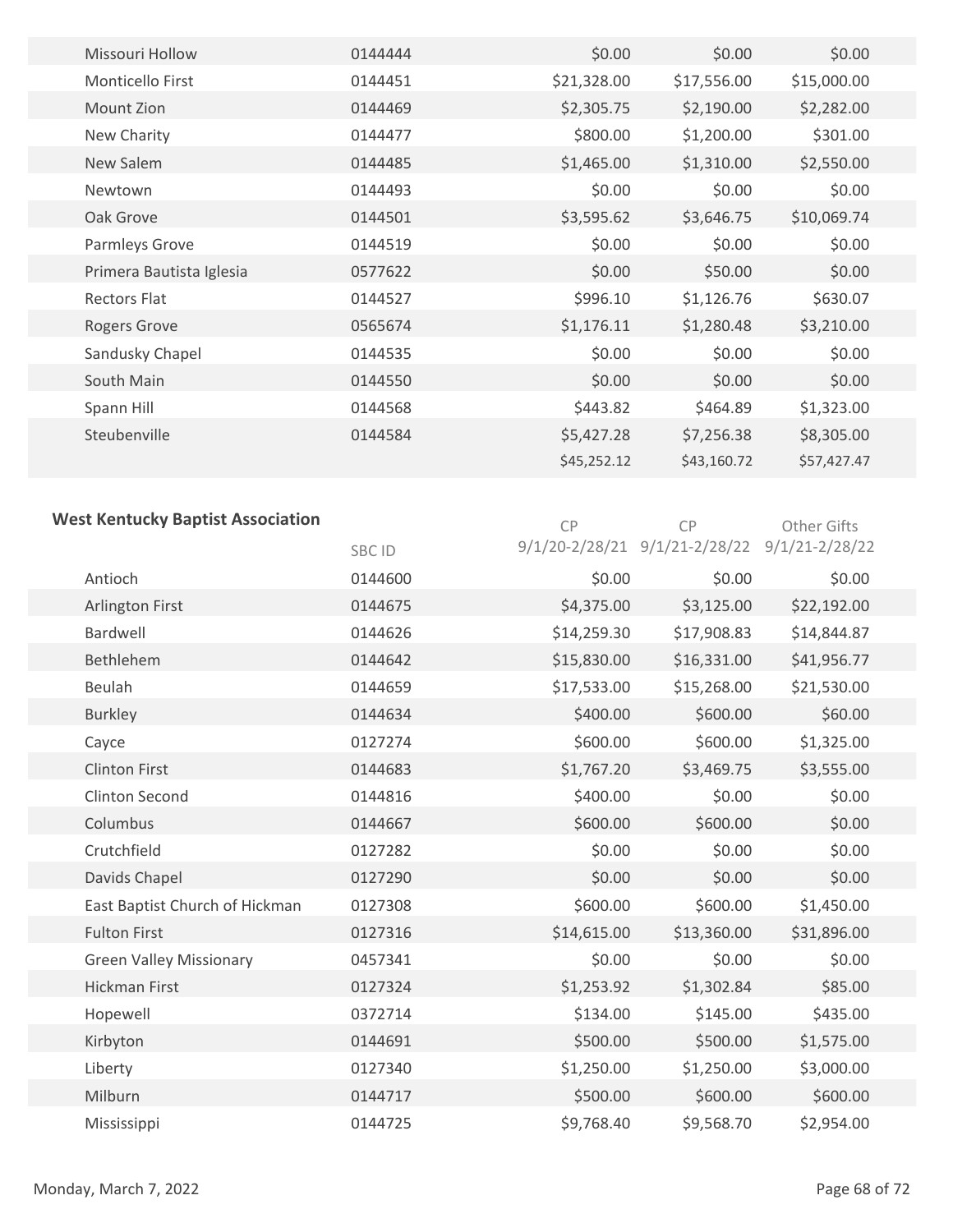| Moscow                                | 0144733 | \$842.13    | \$1,035.39                                   | \$0.00       |  |
|---------------------------------------|---------|-------------|----------------------------------------------|--------------|--|
| <b>Mount Carmel</b>                   | 0127365 | \$2,700.00  | \$3,240.00                                   | \$11,140.76  |  |
| Mount Moriah                          | 0144741 | \$0.00      | \$0.00                                       | \$0.00       |  |
| New Bethel Missionary                 | 0144758 | \$0.00      | \$0.00                                       | \$257.50     |  |
| New Harmony                           | 0144766 | \$2,400.00  | \$0.00                                       | \$0.00       |  |
| New Hope                              | 0144774 | \$0.00      | \$0.00                                       | \$0.00       |  |
| Oak Grove                             | 0144782 | \$300.00    | \$150.00                                     | \$0.00       |  |
| Oakton                                | 0144790 | \$1,000.00  | \$1,000.00                                   | \$1,350.00   |  |
| Obion                                 | 0402230 | \$330.00    | \$330.00                                     | \$0.00       |  |
| Riceville                             | 0127381 | \$960.00    | \$960.00                                     | \$2,605.00   |  |
| Sassafras Ridge                       | 0127399 | \$75.00     | \$125.00                                     | \$0.00       |  |
| Shiloh                                | 0144824 | \$300.00    | \$250.00                                     | \$520.00     |  |
| Springhills                           | 0144832 | \$250.00    | \$250.00                                     | \$0.00       |  |
| West Hickman                          | 0127407 | \$5,831.00  | \$4,998.00                                   | \$7,775.00   |  |
|                                       |         | \$99,373.95 | \$97,567.51                                  | \$171,106.90 |  |
|                                       |         |             |                                              |              |  |
| <b>West Union Baptist Association</b> |         | CP          | CP                                           | Other Gifts  |  |
|                                       | SBC ID  |             | 9/1/20-2/28/21 9/1/21-2/28/22 9/1/21-2/28/22 |              |  |
| Agape Discipleship                    | 0593788 | \$365.55    | \$621.86                                     | \$0.00       |  |
| Antioch                               | 0144840 | \$4,946.60  | \$4,606.25                                   | \$7,650.20   |  |
| Bandana                               | 0144857 | \$2,479.00  | \$1,293.80                                   | \$2,050.00   |  |
| <b>Barlow First</b>                   | 0144964 | \$23,910.13 | \$22,327.82                                  | \$7,208.00   |  |
| <b>Bellview</b>                       | 0144873 | \$22,464.43 | \$23,471.52                                  | \$10,811.50  |  |
| Bethel                                | 0144899 | \$0.00      | \$0.00                                       | \$0.00       |  |
| Bethlehem                             | 0144907 | \$0.00      | \$0.00                                       | \$0.00       |  |
| <b>Blandville</b>                     | 0144915 | \$400.00    | \$600.00                                     | \$0.00       |  |
| Calvary                               | 0145268 | \$250.00    | \$0.00                                       | \$0.00       |  |
| Cane Creek                            | 0144923 | \$125.00    | \$150.00                                     | \$0.00       |  |
| East                                  | 0144931 | \$5,617.08  | \$4,046.83                                   | \$2,885.00   |  |
| Faith                                 | 0144956 | \$463.39    | \$1,271.96                                   | \$500.00     |  |
| <b>First Liberty</b>                  | 0407452 | \$0.00      | \$0.00                                       | \$0.00       |  |
| Freemont                              | 0569871 | \$0.00      | \$0.00                                       | \$0.00       |  |
| Friendship                            | 0567405 | \$7,465.10  | \$8,658.44                                   | \$4,645.00   |  |
| Global                                | 0578681 | \$1,286.00  | \$2,246.00                                   | \$450.00     |  |
| Grace                                 | 0144998 | \$2,601.36  | \$2,536.68                                   | \$2,224.88   |  |
| <b>Grace Point</b>                    | 0587554 | \$2,482.00  | \$2,530.00                                   | \$0.00       |  |
| Harmony                               | 0145003 | \$0.00      | \$800.00                                     | \$1,040.00   |  |
| <b>Harrison Street</b>                | 0581326 | \$250.00    | \$0.00                                       | \$0.00       |  |
| Highview                              | 0144881 | \$0.00      | \$0.00                                       | \$0.00       |  |
| Hillcrest                             | 0566803 | \$0.00      | \$0.00                                       | \$0.00       |  |
|                                       |         |             |                                              |              |  |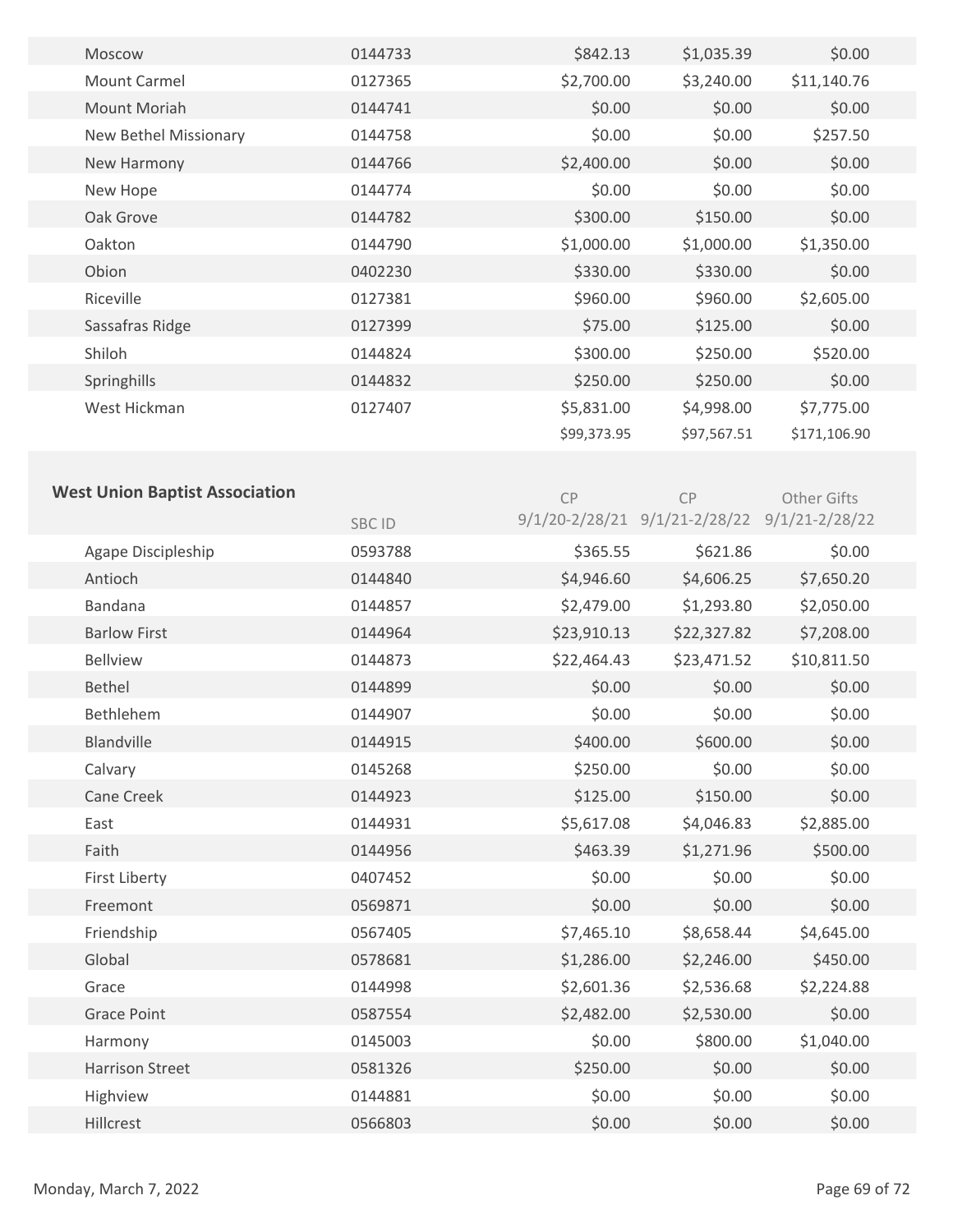| Immanuel                      | 0145011 | \$249.98     | \$208.31     | \$1,433.36   |  |
|-------------------------------|---------|--------------|--------------|--------------|--|
|                               |         |              |              |              |  |
| Kevil                         | 0145029 | \$6,326.98   | \$6,336.46   | \$290.00     |  |
| LaCenter First                | 0145037 | \$17,437.40  | \$19,632.55  | \$4,984.00   |  |
| Lone Oak First                | 0145045 | \$165,714.68 | \$172,667.74 | \$190,550.18 |  |
| Lovelaceville                 | 0145052 | \$425.74     | \$417.92     | \$0.00       |  |
| <b>Mount Pleasant</b>         | 0145060 | \$2,793.00   | \$2,768.00   | \$675.00     |  |
| Mount Zion                    | 0145078 | \$3,895.52   | \$6,259.27   | \$3,585.24   |  |
| New Hope                      | 0145086 | \$150.00     | \$75.00      | \$75.00      |  |
| New Life                      | 0571053 | \$345.01     | \$314.07     | \$0.00       |  |
| Newton Creek                  | 0145094 | \$10,209.49  | \$13,642.54  | \$1,903.10   |  |
| Oak Grove                     | 0145102 | \$0.00       | \$0.00       | \$0.00       |  |
| Oaklawn                       | 0145110 | \$2,757.32   | \$3,032.28   | \$1,599.00   |  |
| <b>Ohio Valley Missionary</b> | 0145128 | \$1,206.36   | \$1,670.07   | \$1,390.07   |  |
| Olivet                        | 0145136 | \$23,780.81  | \$19,569.28  | \$1,155.00   |  |
| Oscar                         | 0145144 | \$3,267.07   | \$3,103.34   | \$0.00       |  |
| Paducah First                 | 0144980 | \$52,133.29  | \$45,666.63  | \$46,192.20  |  |
| Park Avenue                   | 0145151 | \$0.00       | \$0.00       | \$0.00       |  |
| Providence                    | 0145169 | \$3,074.60   | \$2,660.00   | \$0.00       |  |
| Reidland                      | 0145177 | \$13,431.85  | \$12,278.76  | \$5,628.00   |  |
| Riverwoods                    | 0587057 | \$5,223.12   | \$6,432.60   | \$0.00       |  |
| Rosebower                     | 0145185 | \$5,326.59   | \$6,152.55   | \$12,197.50  |  |
| Schneidman Road               | 0145193 | \$0.00       | \$0.00       | \$128.00     |  |
| Southside                     | 0145227 | \$0.00       | \$0.00       | \$0.00       |  |
| Spring Bayou                  | 0145235 | \$6,600.00   | \$6,600.00   | \$20.60      |  |
| Temple                        | 0145250 | \$0.00       | \$164.57     | \$0.00       |  |
| Trinity                       | 0145276 | \$308.40     | \$727.63     | \$148.88     |  |
| <b>Twelve Oaks</b>            | 0145284 | \$31,614.25  | \$28,596.59  | \$25,224.05  |  |
| <b>Washington Street</b>      | 0372722 | \$2,316.71   | \$2,204.65   | \$0.00       |  |
| West End                      | 0145292 | \$3,160.56   | \$4,774.24   | \$2,797.00   |  |
| Wice                          | 0145300 | \$50.00      | \$0.00       | \$0.00       |  |
| Wickliffe First               | 0145318 | \$0.00       | \$0.00       | \$1,215.00   |  |
|                               |         | \$436,904.37 | \$441,116.21 | \$340,655.76 |  |
|                               |         |              |              |              |  |

### **Whites Run Baptist Association**

CP CP Other Gifts

|                         | <b>SBC ID</b> |            | $9/1/20 - 2/28/21$ $9/1/21 - 2/28/22$ $9/1/21 - 2/28/22$ |            |  |
|-------------------------|---------------|------------|----------------------------------------------------------|------------|--|
| <b>Bramlette</b>        | 0145326       | \$0.00     | \$0.00                                                   | \$0.00     |  |
| <b>Carrollton First</b> | 0145359       | \$1,150.00 | \$8,430.00                                               | \$1,964.00 |  |
| Cove Hill               | 0145334       | \$900.00   | \$600.00                                                 | \$1,033.49 |  |
| English                 | 0145342       | \$792.37   | \$944.33                                                 | \$830.00   |  |
| Ghent                   | 0145367       | \$2,302.14 | \$3,423.80                                               | \$5,589.20 |  |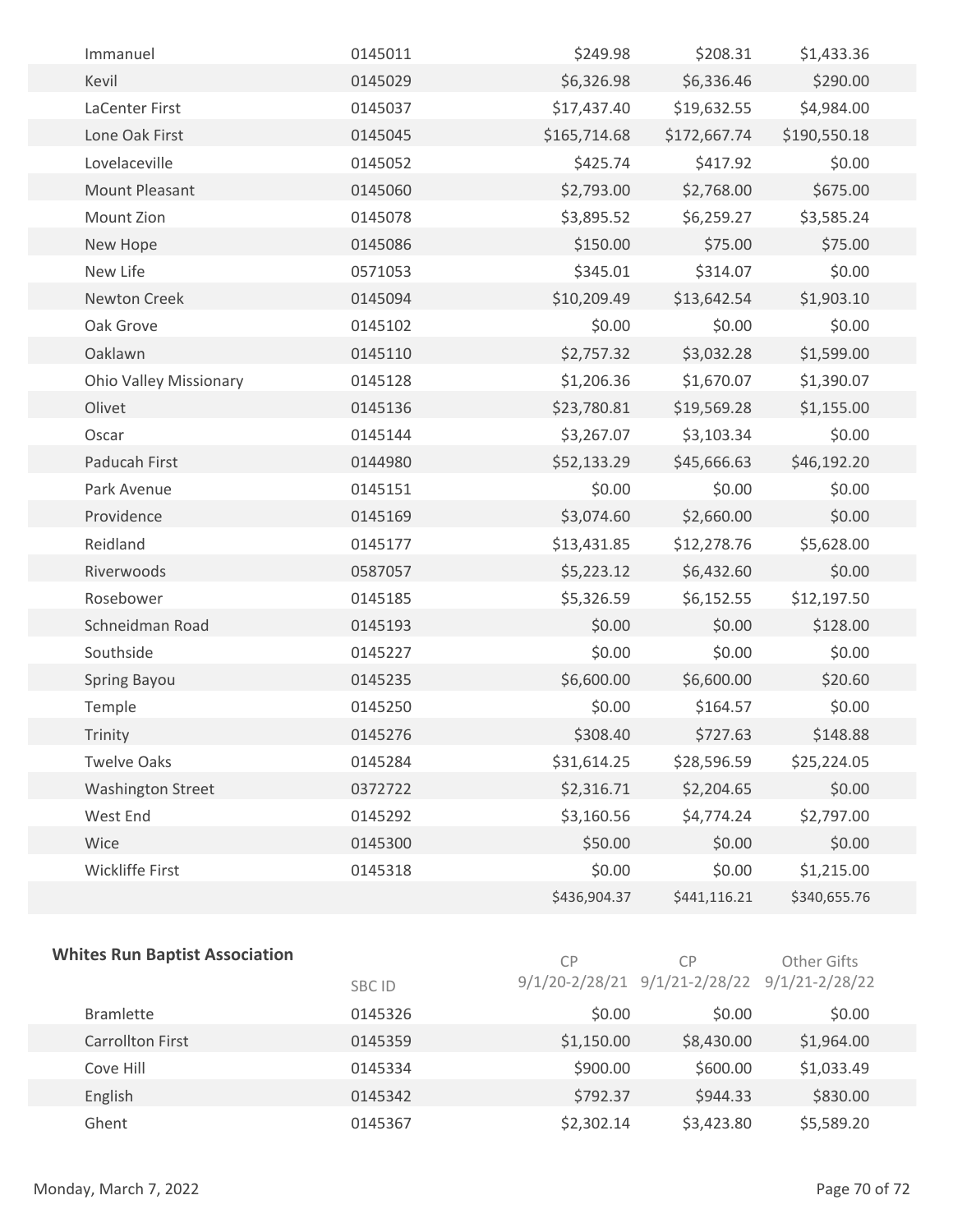| Jordan                                      | 0145375      | \$67.00     | \$65.00                                      | \$95.00     |  |
|---------------------------------------------|--------------|-------------|----------------------------------------------|-------------|--|
| Mount Hermon                                | 0145391      | \$863.70    | \$1,932.30                                   | \$645.00    |  |
| Primera Hispana                             | 0580055      | \$0.00      | \$0.00                                       | \$0.00      |  |
| Sanders                                     | 0145409      | \$1,500.00  | \$1,400.00                                   | \$6,011.25  |  |
| Whites Run                                  | 0145417      | \$1,612.20  | \$1,922.53                                   | \$300.00    |  |
| Worthville                                  | 0145425      | \$9,116.58  | \$10,891.04                                  | \$7,614.00  |  |
|                                             |              | \$18,303.99 | \$29,609.00                                  | \$24,081.94 |  |
|                                             |              |             |                                              |             |  |
| <b>Associational Offices</b>                |              | CP          | <b>CP</b>                                    | Other Gifts |  |
|                                             | <b>SBCID</b> |             | 9/1/20-2/28/21 9/1/21-2/28/22 9/1/21-2/28/22 |             |  |
| <b>Blood River Baptist Association</b>      | 20072        | \$0.00      | \$0.00                                       | \$150.00    |  |
| <b>Boone's Creek Baptist Association</b>    | 20080        | \$0.00      | \$0.00                                       | \$10,000.00 |  |
| <b>Bracken Baptist Association</b>          | 20096        | \$0.00      | \$0.00                                       | \$225.00    |  |
| <b>Christian County Baptist Association</b> | 20170        | \$0.00      | \$0.00                                       | \$0.00      |  |
| <b>Enterprise Baptist Association</b>       | 20275        | \$0.00      | \$0.00                                       | \$5,000.00  |  |
| <b>Freedom Baptist Association</b>          | 20300        | \$0.00      | \$0.00                                       | \$150.00    |  |
| <b>Greenup Baptist Association</b>          | 20345        | \$0.00      | \$0.00                                       | \$3,717.00  |  |
| Heart of Kentucky Baptist Association 20450 |              | \$200.00    | \$0.00                                       | \$0.00      |  |
| Lincoln Association of Baptists             | 20765        | \$0.00      | \$0.00                                       | \$2,230.00  |  |
| Little Bethel Baptist Association           | 20455        | \$0.00      | \$0.00                                       | \$0.00      |  |
| Lynn Baptist Association                    | 20475        | \$0.00      | \$0.00                                       | \$0.00      |  |
| <b>Mercer Baptist Association</b>           | 20515        | \$0.00      | \$0.00                                       | \$0.00      |  |
| Monroe Baptist Association                  | 20535        | \$1,014.00  | \$0.00                                       | \$0.00      |  |
| North Central Baptist Network               | 20775        | \$0.00      | \$0.00                                       | \$225.00    |  |
| Northern KY Baptist Association             | 20595        | \$0.00      | \$0.00                                       | \$0.00      |  |
| <b>Ohio County Baptist Association</b>      | 20630        | \$0.00      | \$0.00                                       | \$225.00    |  |
| Owen County Baptist Association             | 20638        | \$0.00      | \$0.00                                       | \$0.00      |  |
| Purchase Area Baptist Association Inc 20690 |              | \$0.00      | \$0.00                                       | \$2,500.00  |  |
| Rockcastle Baptist Association              | 20717        | \$0.00      | \$0.00                                       | \$1,700.00  |  |
| South District Baptist Association          | 20805        | \$0.00      | \$0.00                                       | \$3,830.00  |  |
| <b>Tates Creek Baptist Association</b>      | 20867        | \$0.00      | \$0.00                                       | \$0.00      |  |
| <b>Taylor County Baptist Association</b>    | 20874        | \$0.00      | \$0.00                                       | \$6,000.00  |  |
| Three Forks Baptist Association             | 20890        | \$0.00      | \$0.00                                       | \$5,500.00  |  |
| <b>Warren Association of Baptists</b>       | 20933        | \$0.00      | \$0.00                                       | \$225.00    |  |
|                                             |              | \$1,214.00  | \$0.00                                       | \$41,677.00 |  |
|                                             |              |             |                                              |             |  |

| <b>Other</b>       | SBC ID | CP.         | CP.<br>$9/1/20 - 2/28/21$ $9/1/21 - 2/28/22$ $9/1/21 - 2/28/22$ | Other Gifts                |  |
|--------------------|--------|-------------|-----------------------------------------------------------------|----------------------------|--|
| <b>Affiliates</b>  |        | \$20,256.72 |                                                                 | \$34,415.14 \$2,010,888.71 |  |
| <b>Individuals</b> |        | \$10,601.50 | \$4,257.00                                                      | \$514,227.31               |  |